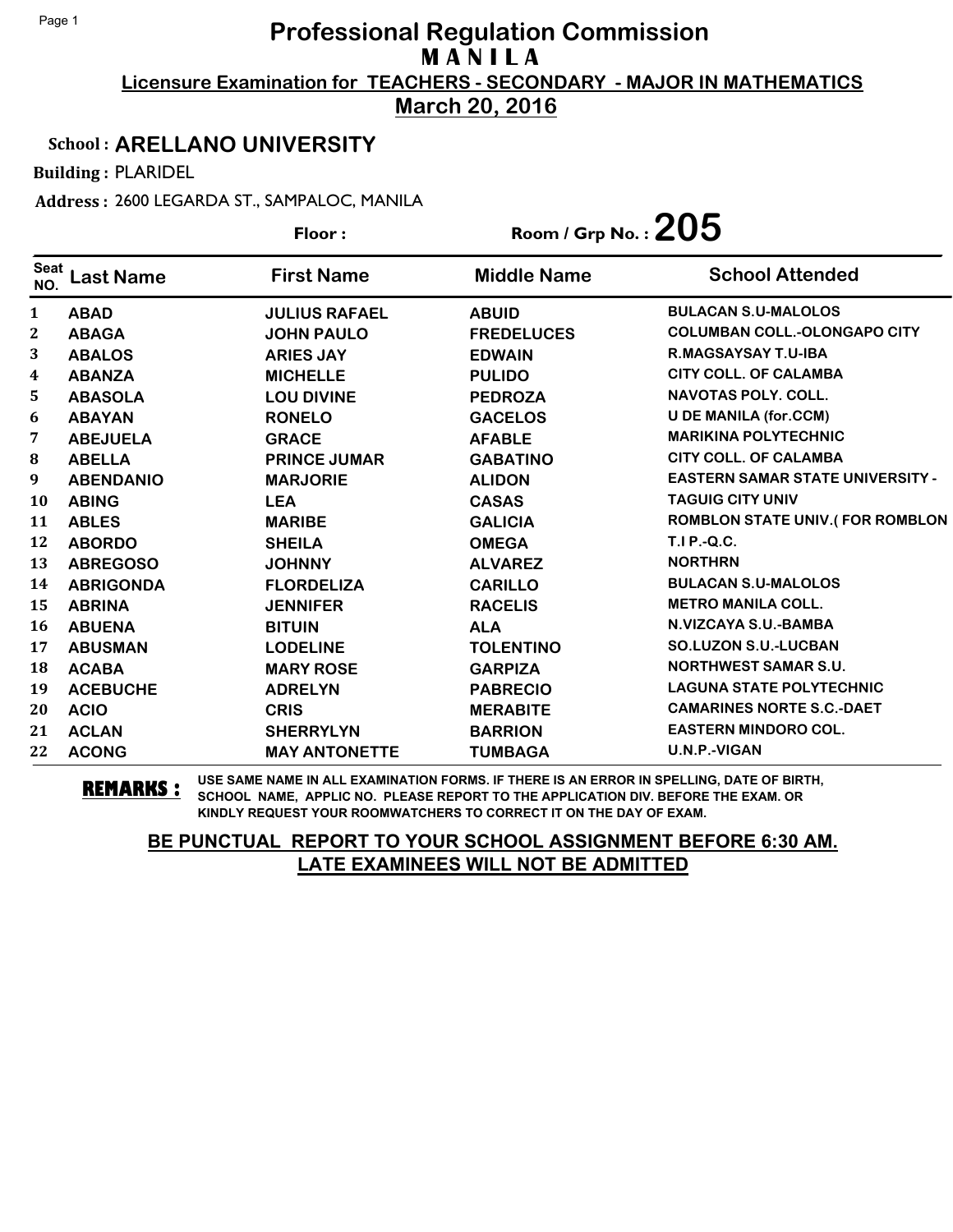**March 20, 2016**

#### School : **ARELLANO UNIVERSITY**

Building : PLARIDEL

Address : 2600 LEGARDA ST., SAMPALOC, MANILA

|                    |                  | Floor:                      | Room / Grp No.: $211$ |                                  |
|--------------------|------------------|-----------------------------|-----------------------|----------------------------------|
| <b>Seat</b><br>NO. | <b>Last Name</b> | <b>First Name</b>           | <b>Middle Name</b>    | <b>School Attended</b>           |
| 1                  | <b>ACTUEL</b>    | <b>GENELYN</b>              | <b>VERTUDAZO</b>      | <b>SO.LEYTE S.U.-T.OPPUS</b>     |
| 2                  | <b>ACUÑA</b>     | <b>DHALIE</b>               | <b>ALANO</b>          | <b>BATAAN PENINSULA STATE</b>    |
| 3                  | <b>ACUÑA</b>     | <b>MARIA LIZANDRA DINAH</b> | <b>MARIÑAS</b>        | D.E.B.E.S.M.A.C.                 |
| 4                  | <b>ACUÑA</b>     | <b>MARY JANE</b>            | <b>VALDEZ</b>         | <b>BATAAN PENINSULA STATE</b>    |
| 5                  | <b>ACUÑA</b>     | <b>TERISSA</b>              | <b>OSORIO</b>         | <b>TRECE MARTIRES CITY COLL.</b> |
| 6                  | <b>ADAGIO</b>    | <b>CARLA</b>                | <b>DONAIRE</b>        | T.M. LUANSING COLL.-ROSARIO      |
| 7                  | <b>ADAM</b>      | <b>ISNEA</b>                | <b>USMAN</b>          | <b>M.S.U.-GEN.SANTOS</b>         |
| 8                  | <b>ADOLFO</b>    | <b>CECILLE</b>              | <b>RESOLME</b>        | <b>KOL. SUBIC</b>                |
| 9                  | <b>ADONA</b>     | <b>GINALINE</b>             | <b>OCAÑA</b>          | <b>EVSU-TACLOBAN</b>             |
| 10                 | <b>ADOR</b>      | <b>DANTE</b>                | <b>CAMORA</b>         | SYSTEM P.C.C.-Q.C.               |
| 11                 | <b>ADRAO</b>     | <b>CAREEN</b>               | <b>PALOQUIA</b>       | <b>RIZAL TECH UNIV</b>           |
| 12                 | <b>ADVINCULA</b> | <b>CLARE</b>                | <b>ALVARADO</b>       | <b>CAVITE S.U.-CAVITE CITY</b>   |
| 13                 | <b>AGABAO</b>    | <b>AEVANRHEIZ</b>           | <b>SALAMERA</b>       | <b>EARIST</b>                    |
| 14                 | <b>AGATEP</b>    | <b>DIANNE MARIE</b>         | <b>MALSIT</b>         | <b>CAGAYAN STATE</b>             |
| 15                 | <b>AGBUYA</b>    | <b>VIRGILIO JR</b>          | <b>CLARIN</b>         | <b>CENTRAL I.T.-PANIQUI</b>      |
| 16                 | <b>AGNO</b>      | <b>MARIA THERESA</b>        | <b>SANTIAGO</b>       | <b>P.L. MANILA</b>               |
| 17                 | <b>AGRAVANTE</b> | <b>LEONARDO</b>             | <b>LELIS</b>          | <b>RIZAL TECH UNIV</b>           |
| 18                 | <b>AGRESOR</b>   | <b>PAULA JANE</b>           | <b>PASCUAL</b>        | <b>U OF RIZAL SYS.-MORONG</b>    |
| 19                 | <b>AGUELO</b>    | <b>JAMES</b>                | <b>GRUTAS</b>         | <b>TAGUIG CITY UNIV</b>          |
| 20                 | <b>AGUILAR</b>   | <b>MARK KEVIN</b>           | <b>RAZON</b>          | P.N.U.-MANILA                    |
| 21                 | <b>AGUILO</b>    | <b>STALIN</b>               | <b>BADRINA</b>        | <b>P.L. MARIKINA CITY</b>        |
| 22                 | <b>AGUILUZ</b>   | <b>JOYZEN</b>               | <b>SAMIA</b>          | P.L. MUNTINLUPA                  |

**REMARKS :** USE SAME NAME IN ALL EXAMINATION FORMS. IF THERE IS AN ERROR IN SPELLING, DATE OF BIRTH, SCHOOL NAME, APPLIC NO. PLEASE REPORT TO THE APPLICATION DIV. BEFORE THE EXAM. OR KINDLY REQUEST YOUR ROOMWATCHERS TO CORRECT IT ON THE DAY OF EXAM.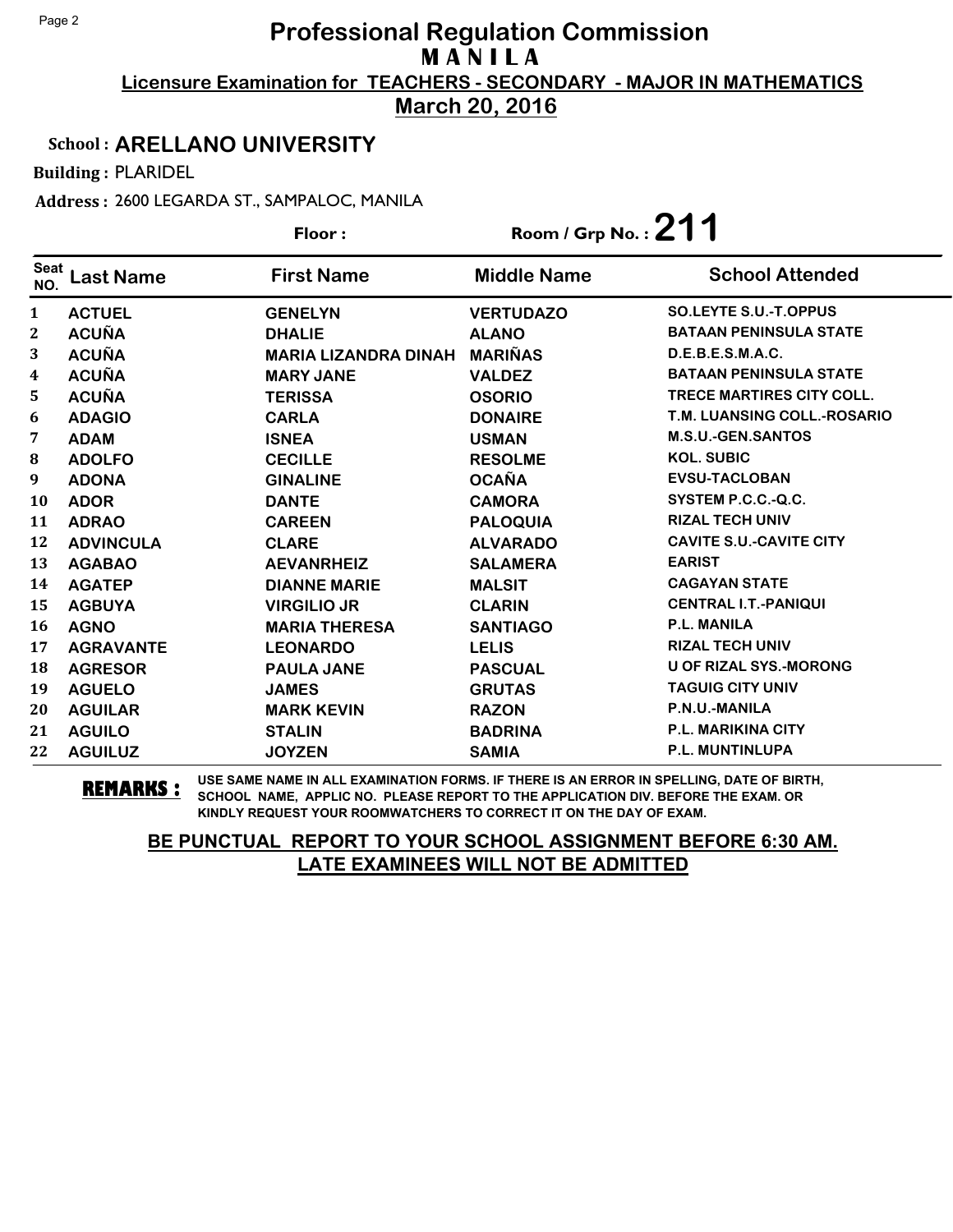**March 20, 2016**

#### School : **ARELLANO UNIVERSITY**

Building : PLARIDEL

Address : 2600 LEGARDA ST., SAMPALOC, MANILA

|                    |                  | Floor:              | Room / Grp No.: $213$ |                                         |
|--------------------|------------------|---------------------|-----------------------|-----------------------------------------|
| <b>Seat</b><br>NO. | <b>Last Name</b> | <b>First Name</b>   | <b>Middle Name</b>    | <b>School Attended</b>                  |
| 1                  | <b>AGUIRRE</b>   | <b>MA. CONSUELO</b> | <b>DEL MUNDO</b>      | <b>NAVOTAS POLY. COLL.</b>              |
| $\boldsymbol{2}$   | <b>AGUSTIN</b>   | <b>ANSHERINA</b>    | <b>SUYAT</b>          | <b>BULACAN S.U-MALOLOS</b>              |
| 3                  | <b>AGUSTIN</b>   | <b>KATRINNE</b>     | <b>ALDAY</b>          | <b>CAVITE S.U.-CAVITE CITY</b>          |
| 4                  | <b>AGUSTINO</b>  | <b>MARJORIE</b>     | <b>ALAP</b>           | MINSCAT-BONGABONG(for.BCF)              |
| 5                  | <b>ALABADO</b>   | <b>IAN STEVEN</b>   | <b>BAÑAS</b>          | P.L. PASAY                              |
| 6                  | <b>ALAD</b>      | <b>SIMEONA</b>      | <b>ARESTADO</b>       | <b>ST.RITA'S COLL.-MANILA</b>           |
| 7                  | <b>ALAMBAN</b>   | <b>CHEERLIN</b>     | <b>TUBO</b>           | <b>BULACAN S.U-MALOLOS</b>              |
| 8                  | <b>ALAMO</b>     | <b>ROSE ANN</b>     | <b>SAMANIEGO</b>      | P.L. PASAY                              |
| 9                  | <b>ALAPAG</b>    | <b>ROSEMERALDA</b>  | <b>AGLIDAY</b>        | UNIVERSITY OF CALOOCAN CITY(for. CC     |
| 10                 | <b>ALARCON</b>   | <b>ANGELINE</b>     | <b>BRADECINA</b>      | <b>HOLY ROSARY COLL FDT</b>             |
| 11                 | <b>ALASO</b>     | <b>JILL</b>         | <b>ORTEGA</b>         | <b>EASTERN SAMAR STATE U - CAN-AVID</b> |
| 12                 | <b>ALBERTO</b>   | <b>EUGENE</b>       | <b>OMANITO</b>        | <b>OCC.MINDORO STATE COL.</b>           |
| 13                 | <b>ALBEZA</b>    | <b>DALISAY</b>      | <b>ALBOS</b>          | <b>U OF RIZAL SYS.-ANGONO</b>           |
| 14                 | <b>ALBOR</b>     | <b>JAMES</b>        | <b>BADILLA</b>        | <b>CAINTA CATHOLIC COLL.</b>            |
| 15                 | <b>ALCALA</b>    | <b>JOEL MARI</b>    | <b>JECIEL</b>         | <b>CITY COLL OF TAGAYTAY</b>            |
| 16                 | <b>ALCANCES</b>  | <b>MARIA LYN</b>    | <b>SALAZAR</b>        | <b>CAVITE S.U.-INDANG</b>               |
| 17                 | <b>ALCANTARA</b> | <b>LORIBEL</b>      | <b>REYES</b>          | <b>NEW ERA UNIV.</b>                    |
| 18                 | <b>ALCANTARA</b> | <b>SHAIRMAINE</b>   | <b>REYES</b>          | <b>BULACAN S.U-BUSTOS</b>               |
| 19                 | <b>ALCON</b>     | <b>SHERRYL</b>      | <b>BACALLA</b>        | <b>ST.JOSEPH C.-MAASIN</b>              |
| 20                 | <b>ALEJO</b>     | <b>JOHN</b>         | <b>MAG-UYON</b>       | P.L. VALENZUELA                         |
| 21                 | <b>ALFON</b>     | <b>MARK ANTHONY</b> | <b>JURDAS</b>         | <b>TAGUIG CITY UNIV</b>                 |
| 22                 | <b>ALFORJA</b>   | <b>NOEL</b>         | <b>GUTIERREZ</b>      | <b>LAGUNA SPU-SINILOAN</b>              |

**REMARKS :** USE SAME NAME IN ALL EXAMINATION FORMS. IF THERE IS AN ERROR IN SPELLING, DATE OF BIRTH, SCHOOL NAME, APPLIC NO. PLEASE REPORT TO THE APPLICATION DIV. BEFORE THE EXAM. OR KINDLY REQUEST YOUR ROOMWATCHERS TO CORRECT IT ON THE DAY OF EXAM.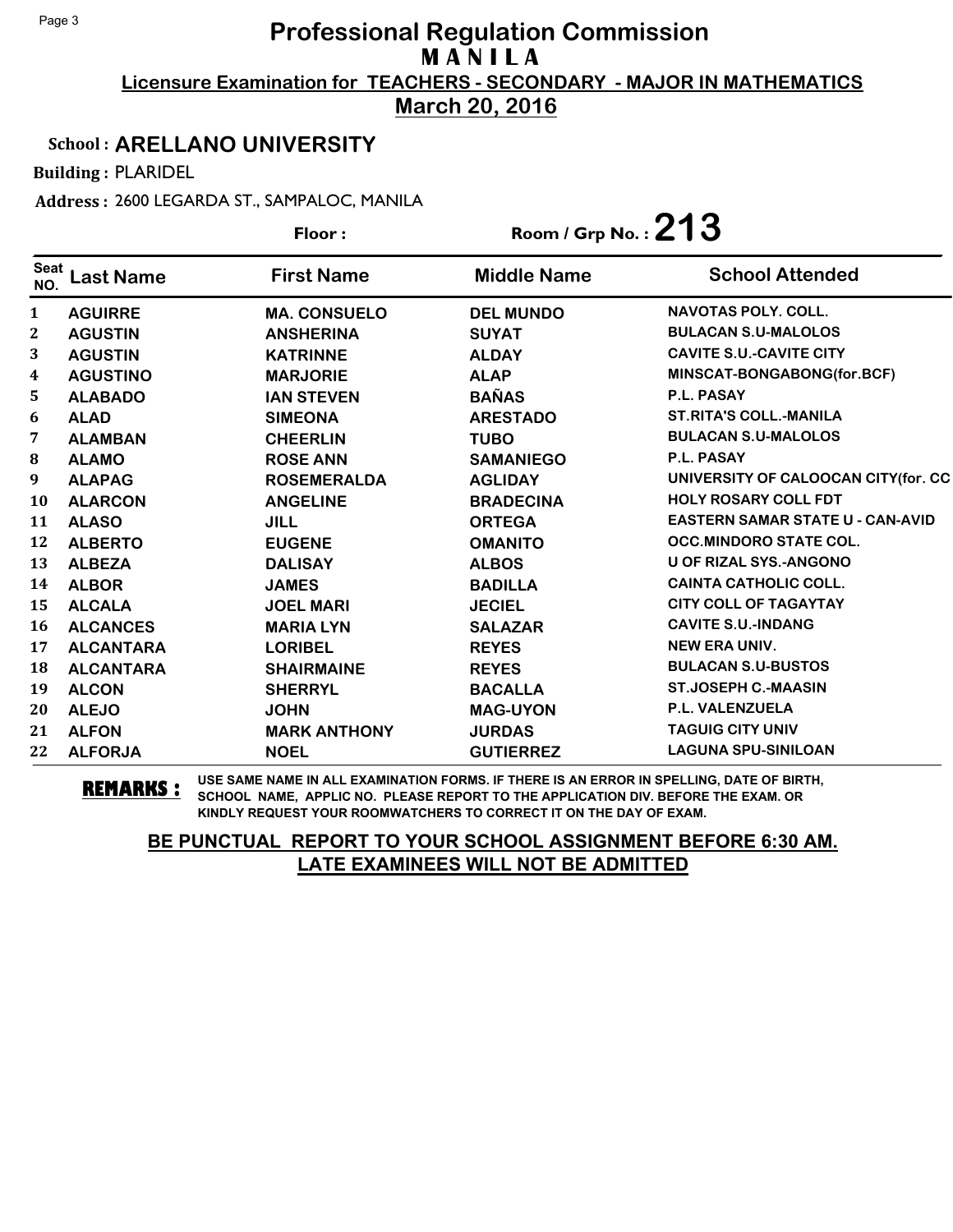**March 20, 2016**

#### School : **ARELLANO UNIVERSITY**

Building : PLARIDEL

Address : 2600 LEGARDA ST., SAMPALOC, MANILA

|                    |                  | Floor:             | Room / Grp No.: $214$ |                                       |
|--------------------|------------------|--------------------|-----------------------|---------------------------------------|
| <b>Seat</b><br>NO. | <b>Last Name</b> | <b>First Name</b>  | <b>Middle Name</b>    | <b>School Attended</b>                |
| $\mathbf{1}$       | <b>ALI</b>       | <b>MORCEDA</b>     | <b>ABANG</b>          | <b>NOTRE DAME UNIV.-COTABATO</b>      |
| 2                  | <b>ALICAWAY</b>  | <b>EMEE</b>        | <b>CASILIHAN</b>      | <b>BATANGAS S.U.-BATANGAS CITY</b>    |
| 3                  | <b>ALIPIO</b>    | <b>DHOMARSE</b>    | <b>TADEO</b>          | <b>DON HONORIO VENTURA TECH. S.U.</b> |
| 4                  | <b>ALISASIS</b>  | <b>JOSIAH</b>      | <b>CALILAP</b>        | <b>BULACAN S.U-MALOLOS</b>            |
| 5                  | <b>ALMAJOSE</b>  | <b>ALLAN PAOLO</b> | <b>LABARTINOS</b>     | UNIV.OF STO. TOMAS                    |
| 6                  | <b>ALMANZOR</b>  | <b>HAREY</b>       | <b>ADIGUE</b>         | <b>MARIKINA POLYTECHNIC</b>           |
| 7                  | <b>ALONZO</b>    | <b>CHARITY</b>     | <b>PARALLAG</b>       | <b>CAGAYAN STATE UNIV.-PIAT</b>       |
| 8                  | <b>ALTAVANO</b>  | <b>ARRISH</b>      | <b>CONTADO</b>        | SO. LUZON T.C.F.I.                    |
| 9                  | <b>ALTAVANO</b>  | <b>CHARLYN</b>     | <b>ABAD</b>           | DARAGA COMM. COLL.                    |
| 10                 | <b>ALTEA</b>     | <b>KATHLYN MAE</b> | <b>GUTIERREZ</b>      | <b>EARIST</b>                         |
| 11                 | <b>ALVARADO</b>  | <b>ELMA</b>        | <b>BARROGA</b>        | PAF COL OF AERO-PAMPANGA              |
| 12                 | <b>ALVARADO</b>  | <b>MARIEL</b>      |                       | P.U.P.-STA. MESA                      |
| 13                 | <b>ALVARAN</b>   | <b>JENNALYN</b>    | <b>MEMPIN</b>         | <b>BULACAN S.U-BUSTOS</b>             |
| 14                 | <b>ALVAREZ</b>   | <b>JOHN JEHAN</b>  | <b>VALENCIA</b>       | P.U.P.-STA. MESA                      |
| 15                 | <b>ALVEZ</b>     | <b>RENATO</b>      | <b>BERNARDO</b>       | P.L. VALENZUELA                       |
| 16                 | <b>AMADEO</b>    | <b>LENIE</b>       | <b>UROT</b>           | <b>CATAINGAN MUN. COLL.</b>           |
| 17                 | <b>AMANTE</b>    | <b>MARLON</b>      | <b>URNOS</b>          | <b>TANAUAN INST.</b>                  |
| 18                 | <b>AMAR</b>      | <b>RHEA MARIE</b>  | <b>LAVARIAS</b>       | P.U.P.-STA MARIA, BULACAN             |
| 19                 | <b>AMARO</b>     | <b>JECELYN</b>     | <b>TOMLOD</b>         | <b>CATAINGAN MUN. COLL.</b>           |
| 20                 | <b>AMARO</b>     | <b>NANCY</b>       | <b>MAGBANUA</b>       | <b>U PERP HELP-LAGUNA</b>             |
| 21                 | <b>AMATA</b>     | <b>JOSEPH</b>      | <b>BARES</b>          | <b>OLIVAREZ COLLEGE</b>               |
| 22                 | <b>AMBROCIO</b>  | <b>MIRACLE</b>     | <b>BAUTISTA</b>       | <b>CAVITE S.U.-NAIC</b>               |

**REMARKS :** USE SAME NAME IN ALL EXAMINATION FORMS. IF THERE IS AN ERROR IN SPELLING, DATE OF BIRTH, SCHOOL NAME, APPLIC NO. PLEASE REPORT TO THE APPLICATION DIV. BEFORE THE EXAM. OR KINDLY REQUEST YOUR ROOMWATCHERS TO CORRECT IT ON THE DAY OF EXAM.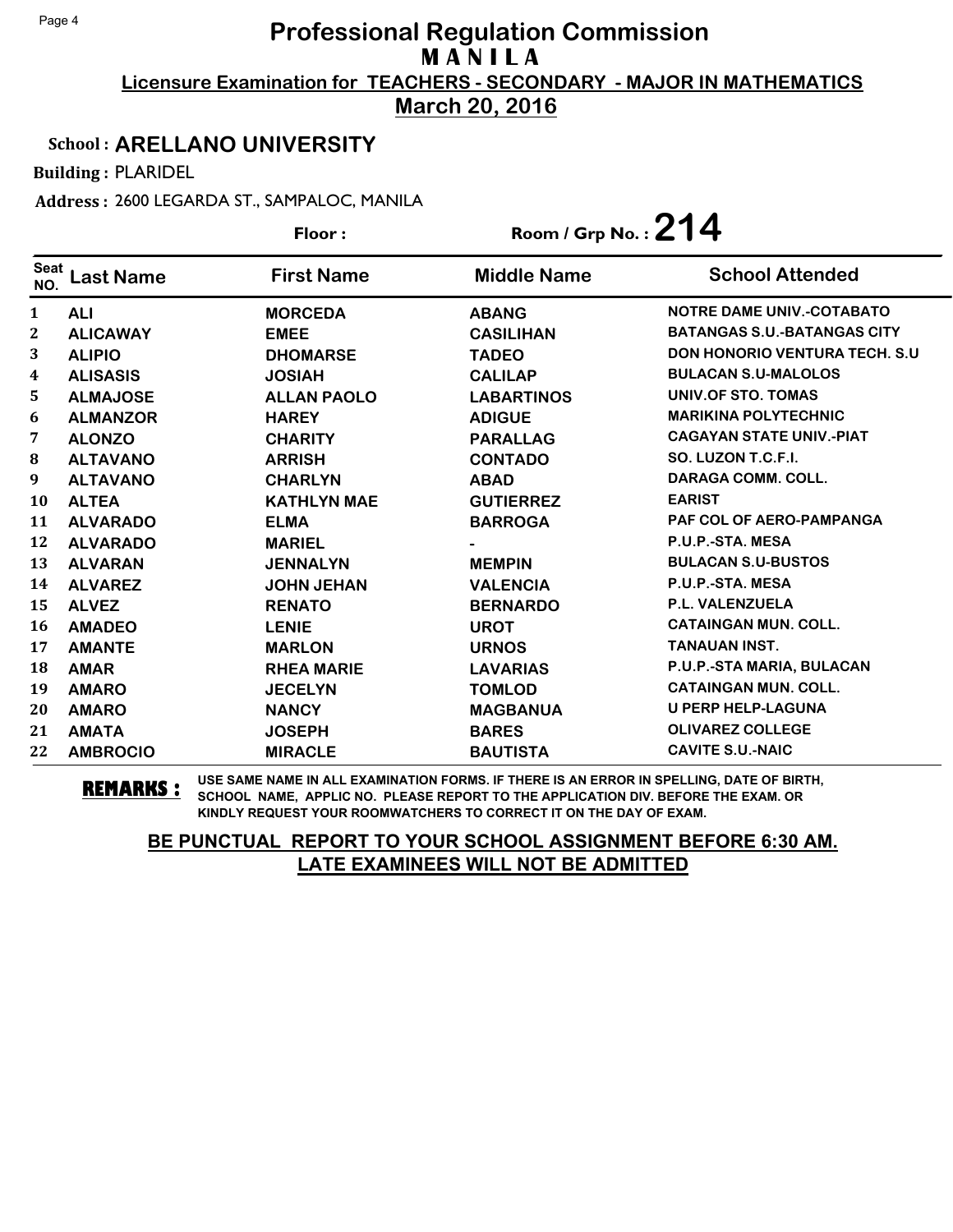**March 20, 2016**

#### School : **ARELLANO UNIVERSITY**

Building : PLARIDEL

Address : 2600 LEGARDA ST., SAMPALOC, MANILA

|                    |                  | Floor:                 | Room / Grp No.: $216$ |                                         |
|--------------------|------------------|------------------------|-----------------------|-----------------------------------------|
| <b>Seat</b><br>NO. | <b>Last Name</b> | <b>First Name</b>      | <b>Middle Name</b>    | <b>School Attended</b>                  |
| $\mathbf{1}$       | <b>AMBUNAN</b>   | <b>MICHELLE</b>        | <b>POBLETE</b>        | <b>CAVITE S.U.-INDANG</b>               |
| $\boldsymbol{2}$   | <b>AMODAN</b>    | <b>ROSE ANNE</b>       | <b>RAMA</b>           | P.N.U.-MANILA                           |
| 3                  | <b>AMOR</b>      | <b>ANIKKA-TRINA</b>    | <b>FERNANDEZ</b>      | <b>P.U.P.-SAN PEDRO</b>                 |
| 4                  | <b>AMORANTO</b>  | <b>BIANCA PATRICIA</b> | <b>CAPUNITAN</b>      | P.U.P.-STA. ROSA                        |
| 5.                 | <b>AMPARO</b>    | <b>NANCY</b>           | <b>BALANLAY</b>       | <b>TRECE MARTIRES CITY COLL.</b>        |
| 6                  | <b>ANABAN</b>    | <b>ZYRILLE</b>         | <b>DE GUZMAN</b>      | <b>MARIKINA POLYTECHNIC</b>             |
| 7                  | <b>ANADON</b>    | <b>MARK ANTHONY</b>    | <b>RANILLE</b>        | <b>EASTERN SAMAR STATE U - CAN-AVID</b> |
| 8                  | <b>ANCAYAN</b>   | <b>MARJORIE</b>        | <b>RAMOS</b>          | P.U.P.-CAVITE                           |
| 9                  | <b>ANCIANO</b>   | <b>JEMELY</b>          | <b>ATANGAN</b>        | P.U.P.-CAVITE                           |
| <b>10</b>          | <b>ANDALES</b>   | <b>MYLENE</b>          | <b>ROSE</b>           | <b>RIZAL TECH UNIV</b>                  |
| 11                 | <b>ANDALIS</b>   | <b>ANGELO ALEXIS</b>   | <b>AVILA</b>          | <b>BAAO COMM. COLL.</b>                 |
| 12                 | <b>ANDRADE</b>   | <b>ANNIE</b>           | <b>SALES</b>          | <b>LIMAY POLYTECH.COLL.</b>             |
| 13                 | <b>ANDRADE</b>   | <b>LORENCE</b>         | <b>VALLEJO</b>        | <b>U OF RIZAL SYS.-RODRIGUEZ</b>        |
| 14                 | <b>ANG</b>       | <b>NORWELLA JOYCE</b>  | <b>LANGIT</b>         | <b>TRECE MARTIRES CITY COLL.</b>        |
| 15                 | <b>ANGELES</b>   | <b>MARY ANN</b>        | <b>GARCIA</b>         | <b>BULACAN S.U-BUSTOS</b>               |
| 16                 | <b>ANGUE</b>     | <b>RICA</b>            | <b>DIÑO</b>           | P.U.P.-CAVITE                           |
| 17                 | <b>ANIBAN</b>    | <b>MARY ABIGAIL</b>    | <b>JIMENEZ</b>        | P.U.P.-STA. MESA                        |
| 18                 | <b>ANTE</b>      | <b>CASELYN</b>         | <b>RANOCO</b>         | <b>BICOL UNIV.-POLANGUI</b>             |
| 19                 | <b>ANTE</b>      | <b>REYGINE</b>         | <b>NOLLA</b>          | <b>P.L. MUNTINLUPA</b>                  |
| 20                 | <b>ANTINERO</b>  | <b>CHERILYN</b>        | <b>RAMIREZ</b>        | <b>U OF RIZAL SYS.-MORONG</b>           |
| 21                 | <b>ANTONIO</b>   | <b>JESSICA</b>         | <b>FRAGATA</b>        | N.VIZCAYA S.U.-BAMBA                    |
| 22                 | <b>ANTONIO</b>   | <b>JOANNE</b>          | <b>FERNANDEZ</b>      | ASIA SCH.OF ARTS & SCI.                 |

**REMARKS :** USE SAME NAME IN ALL EXAMINATION FORMS. IF THERE IS AN ERROR IN SPELLING, DATE OF BIRTH, SCHOOL NAME, APPLIC NO. PLEASE REPORT TO THE APPLICATION DIV. BEFORE THE EXAM. OR KINDLY REQUEST YOUR ROOMWATCHERS TO CORRECT IT ON THE DAY OF EXAM.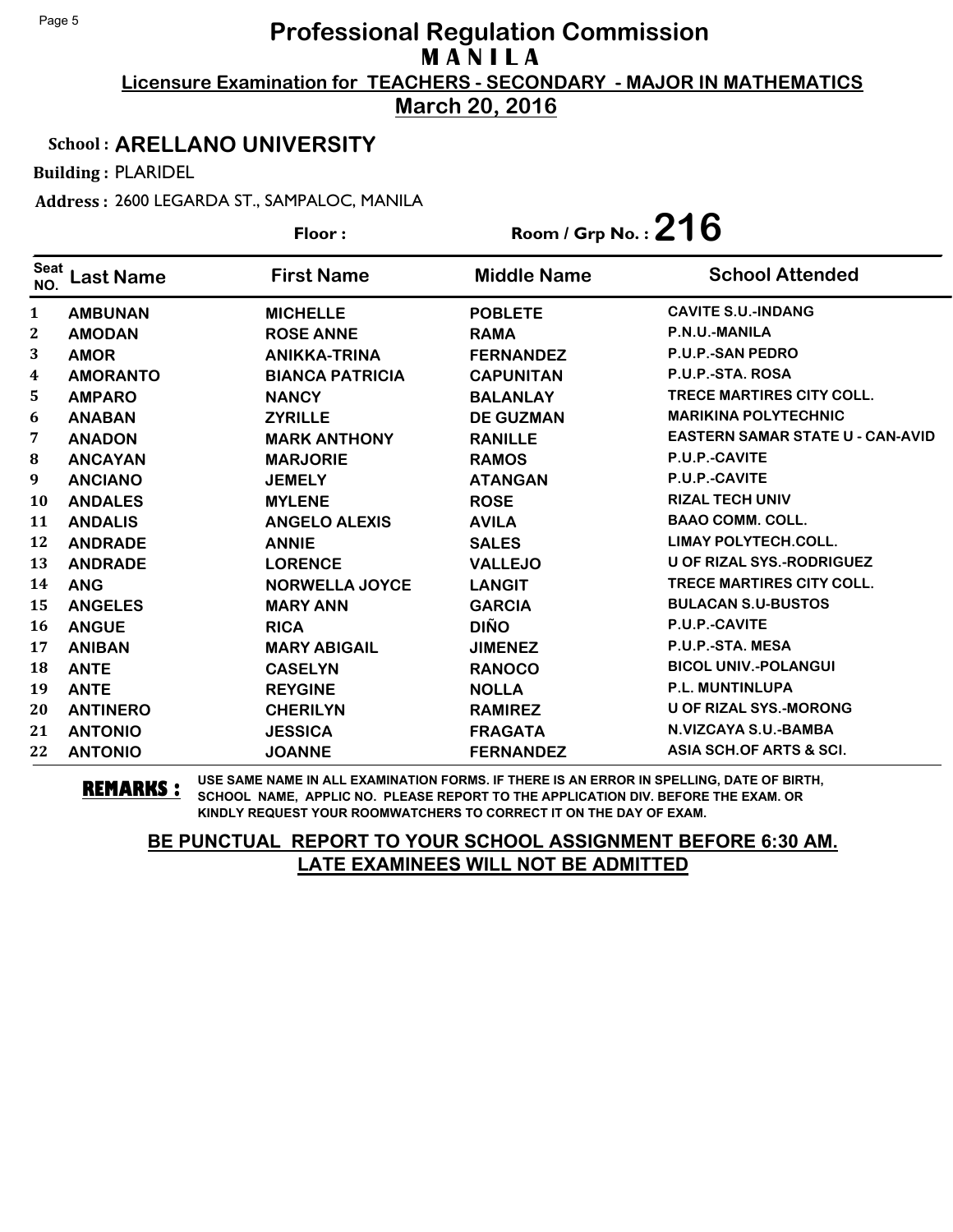**March 20, 2016**

#### School : **ARELLANO UNIVERSITY**

Building : PLARIDEL

Address : 2600 LEGARDA ST., SAMPALOC, MANILA

|                    |                  | Floor:                 | Room / Grp No. : $301$ |                                        |
|--------------------|------------------|------------------------|------------------------|----------------------------------------|
| <b>Seat</b><br>NO. | <b>Last Name</b> | <b>First Name</b>      | <b>Middle Name</b>     | <b>School Attended</b>                 |
| 1                  | <b>ANTONIO</b>   | <b>MA.CRISANTA</b>     | <b>ARGUILLES</b>       | P.U.P.-STA MARIA, BULACAN              |
| $\mathbf{2}$       | <b>APA</b>       | <b>JEFREEL</b>         | <b>DARAS</b>           | <b>TAGUIG CITY UNIV</b>                |
| 3                  | <b>APINARDO</b>  | <b>LEZILDA</b>         | <b>JABUEN</b>          | <b>NAVAL S.U.-NAVAL</b>                |
| $\boldsymbol{4}$   | <b>APOLONG</b>   | <b>ANISA</b>           | <b>BURAC</b>           | <b>SHEPHERDS COLL.</b>                 |
| 5                  | <b>APOSTOL</b>   | <b>GERALGEN</b>        | <b>RECAÑA</b>          | <b>MARINDUQUE S.C.-BOAC</b>            |
| 6                  | <b>APRECIO</b>   | <b>MARY GRACE</b>      | <b>MESA</b>            | <b>RIZAL TECH UNIV</b>                 |
| 7                  | <b>AQUINO</b>    | <b>DOUGLAS</b>         | <b>CABATBAT</b>        | PANGASINAN S.U.-BAYAMBANG              |
| 8                  | <b>AQUINO</b>    | <b>EDUARDO</b>         | <b>QUIAL</b>           | <b>CITY OF MALABON UNIV.</b>           |
| 9                  | <b>AQUINO</b>    | <b>MC DARREL</b>       | <b>MISMANOS</b>        | <b>EASTERN MINDORO COL.</b>            |
| 10                 | <b>AQUINO</b>    | <b>RODA MAE</b>        | <b>TUAZON</b>          | <b>LA FORTUNA COLL.</b>                |
| 11                 | <b>AQUINO</b>    | <b>RUTH</b>            | <b>PUPA</b>            | <b>ROMBLON STATE UNIV.(FOR ROMBLON</b> |
| 12                 | <b>ARABIT</b>    | <b>CARLO</b>           | <b>ARAMBULO</b>        | <b>U OF RIZAL SYS.-MORONG</b>          |
| 13                 | <b>ARAGO</b>     | <b>FELICIANO JR</b>    | <b>RIVERA</b>          | <b>U OF RIZAL SYS.-MORONG</b>          |
| 14                 | <b>ARAIZ</b>     | <b>HANNAH GILLIENE</b> | <b>ROMERO</b>          | P.U.P.-STA. ROSA                       |
| 15                 | <b>ARANGUSTE</b> | <b>RAZZEL</b>          | <b>RIVERA</b>          | <b>LAGUNA STATE POLYTECHNIC</b>        |
| 16                 | <b>ARAQUEL</b>   | <b>EMELYN</b>          | <b>LOBATON</b>         | <b>SIENA COLL.-TAYTAY</b>              |
| 17                 | <b>ARBIOL</b>    | <b>FAROLITO JR</b>     | <b>SERANIO</b>         | <b>MARIKINA POLYTECHNIC</b>            |
| 18                 | <b>ARCE</b>      | <b>IRENE</b>           | <b>LAQUI</b>           | <b>UNIV.OF BATANGAS</b>                |
| 19                 | <b>ARCHE</b>     | <b>RYAN</b>            | <b>ARCAYOS</b>         | P.L. PASAY                             |
| 20                 | <b>ARCILLA</b>   | <b>AMELYN</b>          | <b>DIZON</b>           | CENTRAL BICOL S.U. A. (for. CSSAC)-    |
| 21                 | <b>ARELLANO</b>  | <b>JOSUE</b>           | <b>LAGUNSAD</b>        | <b>INTERFACE COMP. SCH.</b>            |
| 22                 | <b>AREVALO</b>   | <b>JOEY</b>            | <b>BARTOLATA</b>       | <b>SORSOGON SC-BULAN</b>               |

**REMARKS :** USE SAME NAME IN ALL EXAMINATION FORMS. IF THERE IS AN ERROR IN SPELLING, DATE OF BIRTH, SCHOOL NAME, APPLIC NO. PLEASE REPORT TO THE APPLICATION DIV. BEFORE THE EXAM. OR KINDLY REQUEST YOUR ROOMWATCHERS TO CORRECT IT ON THE DAY OF EXAM.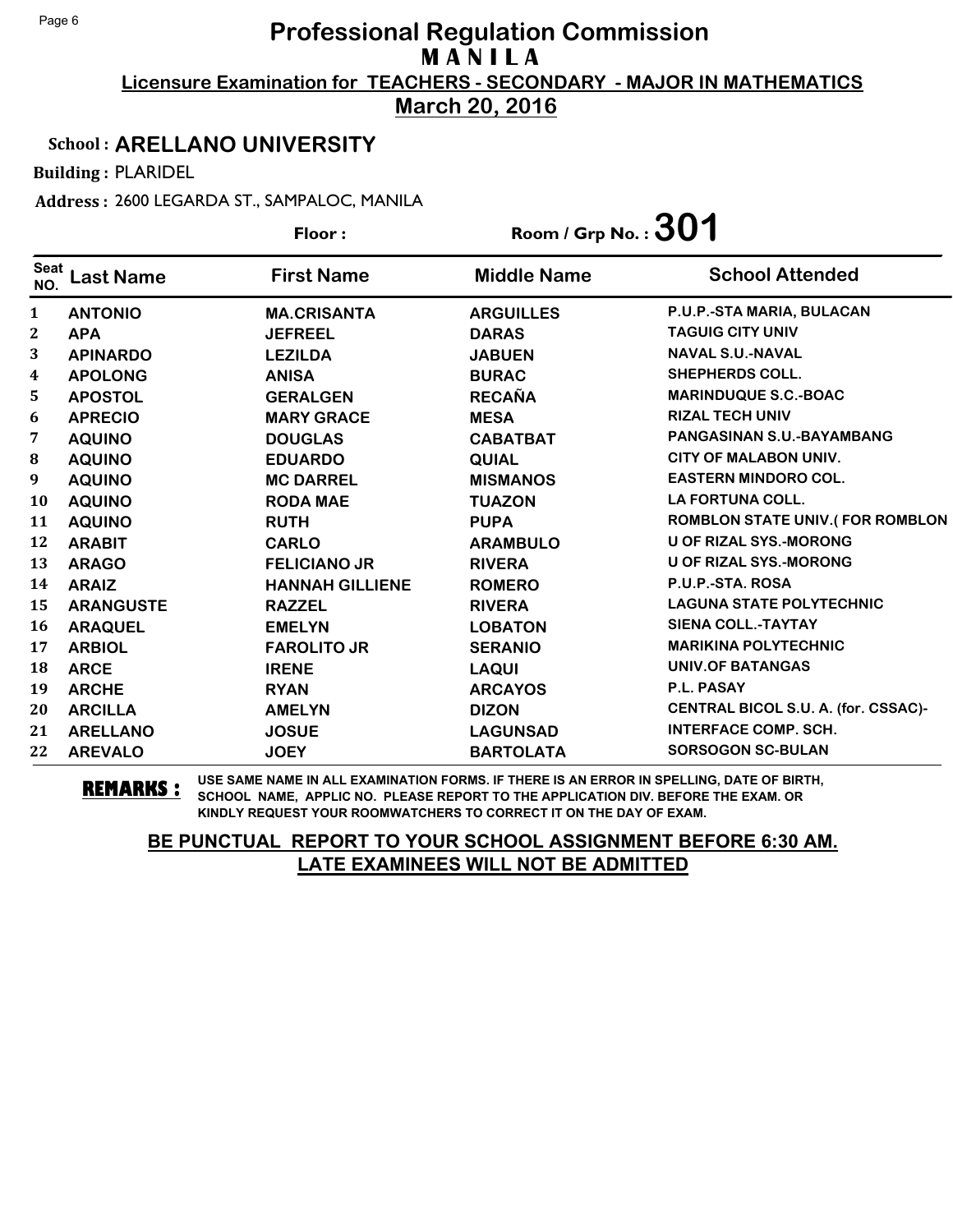**March 20, 2016**

#### School : **ARELLANO UNIVERSITY**

Building : PLARIDEL

Address : 2600 LEGARDA ST., SAMPALOC, MANILA

|                    |                    | Floor:                | Room / Grp No. : $302$ |                                  |
|--------------------|--------------------|-----------------------|------------------------|----------------------------------|
| <b>Seat</b><br>NO. | <b>Last Name</b>   | <b>First Name</b>     | <b>Middle Name</b>     | <b>School Attended</b>           |
| $\mathbf{1}$       | <b>ARGEL</b>       | <b>TIGIE</b>          | <b>GLEPONIO</b>        | <b>KOL. SUBIC</b>                |
| $\mathbf 2$        | <b>ARGELLON</b>    | <b>JACKIE</b>         | <b>BANGCAYA</b>        | <b>BULACAN S.U-BUSTOS</b>        |
| 3                  | <b>ARGUEL</b>      | <b>GERLIE LEA</b>     | <b>AGDORO</b>          | <b>RIZAL TECH UNIV</b>           |
| 4                  | <b>ARIENDA</b>     | <b>SHEAN</b>          | <b>BARSAGA</b>         | <b>BICOL UNIV.-TABACO</b>        |
| 5.                 | <b>ARIMADO</b>     | <b>JEFFREY</b>        | <b>EVANGELISTA</b>     | <b>ST.MICHAEL'S COLL.-BINAN</b>  |
| 6                  | <b>ARINGO</b>      | <b>JOYCE</b>          | <b>LAUDENCIA</b>       | <b>MARIKINA POLYTECHNIC</b>      |
| 7                  | <b>ARINTOC</b>     | <b>MONICA</b>         | <b>MANTARING</b>       | <b>ABADA COLLEGE</b>             |
| 8                  | <b>ARPON</b>       | <b>AMELITA</b>        | <b>ESLIRA</b>          | <b>LEYTE COLLEGES</b>            |
| 9                  | <b>ARROYO</b>      | <b>MYRA</b>           | <b>BONETE</b>          | <b>P.L. MUNTINLUPA</b>           |
| <b>10</b>          | <b>ARTUZUELA</b>   | <b>MARY ANN</b>       | <b>ROTONI</b>          | P.U.P - BANSUD, ORIENTAL MINDORO |
| 11                 | <b>ARUELAS</b>     | <b>JOHN HERVIN</b>    | <b>AREVALO</b>         | <b>P.L. MUNTINLUPA</b>           |
| 12                 | <b>ASIO</b>        | <b>ORLANDO</b>        | <b>CAAMINO</b>         | <b>UPHSDALTA-LPINAS</b>          |
| 13                 | <b>ASISTORES</b>   | <b>JOHANA PAULINE</b> | <b>VASQUEZ</b>         | <b>CAVITE S.U.-CAVITE CITY</b>   |
| 14                 | <b>ASPA</b>        | <b>ANALYN</b>         | <b>DECHOSA</b>         | <b>EVSU-TACLOBAN</b>             |
| 15                 | <b>ASUTILLA</b>    | <b>LARRY</b>          | <b>CAMUS</b>           | <b>CAMARINES NORTE S.C.-DAET</b> |
| 16                 | <b>ATANACIO</b>    | <b>MARIA LARIZA</b>   | <b>GONZALES</b>        | ST.MARY'S COLL.-MEYCAUAYAN       |
| 17                 | <b>ATAYDE</b>      | <b>JESSA JOY</b>      | <b>CARDINES</b>        | <b>U.P.-DILIMAN</b>              |
| 18                 | <b>ATENDIDO</b>    | <b>ISAGANI JR</b>     | <b>ECAT</b>            | <b>MARIKINA POLYTECHNIC</b>      |
| 19                 | <b>ATIENZA</b>     | <b>ELIROSS</b>        | <b>LIGSA</b>           | <b>CAVITE S.U.-NAIC</b>          |
| 20                 | <b>AUSTRIA</b>     | <b>JOHN MARK</b>      | <b>GUMBOC</b>          | P.L. PASAY                       |
| 21                 | <b>AVERGONZADO</b> | <b>RHEA</b>           | <b>ENSOY</b>           | <b>MEYCAUAYAN COLL.</b>          |
| 22                 | <b>AVILA</b>       | <b>GLORIA</b>         | <b>CAISIP</b>          | <b>EAST CENTRAL COLLEGE</b>      |

**REMARKS :** USE SAME NAME IN ALL EXAMINATION FORMS. IF THERE IS AN ERROR IN SPELLING, DATE OF BIRTH, SCHOOL NAME, APPLIC NO. PLEASE REPORT TO THE APPLICATION DIV. BEFORE THE EXAM. OR KINDLY REQUEST YOUR ROOMWATCHERS TO CORRECT IT ON THE DAY OF EXAM.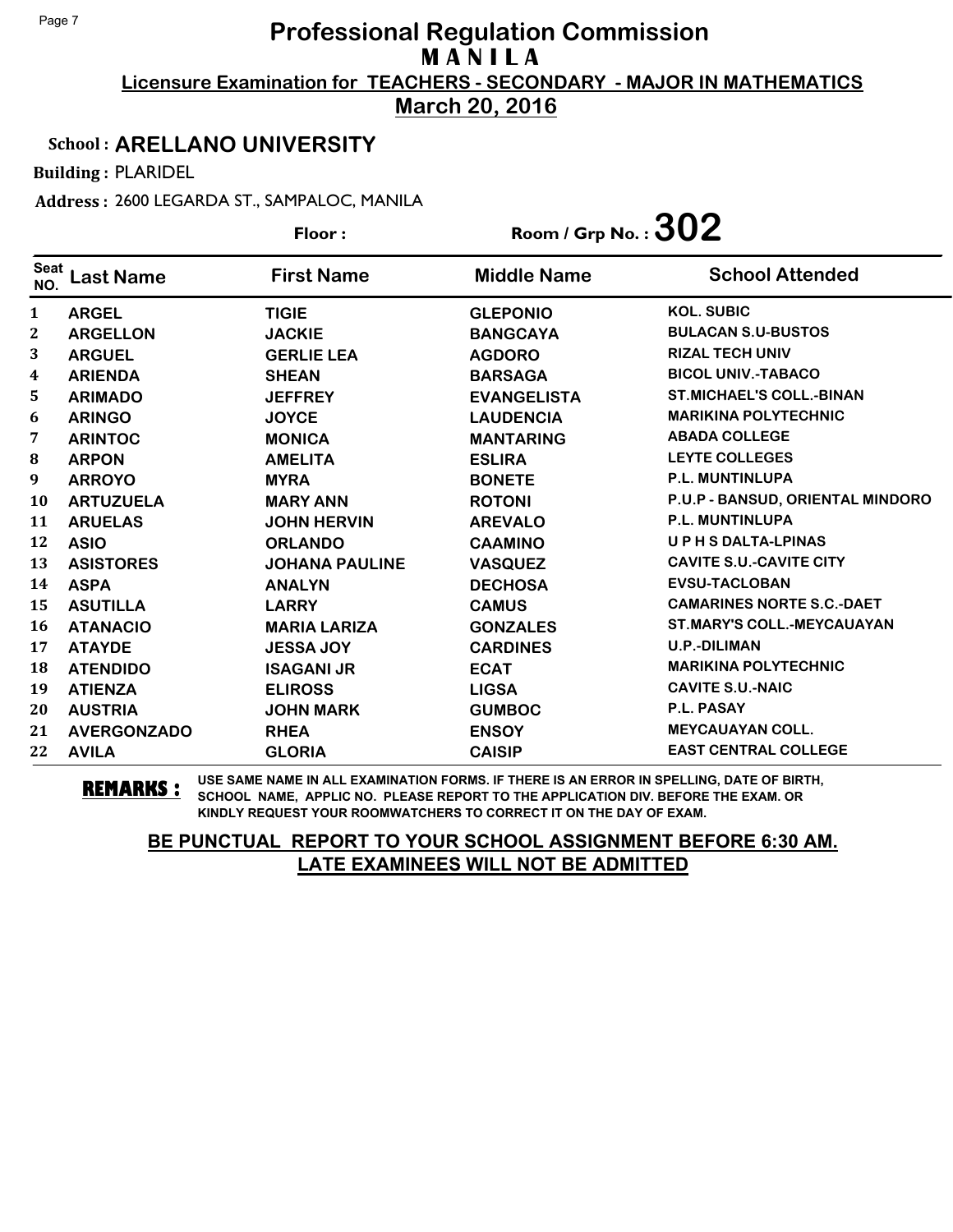**March 20, 2016**

#### School : **ARELLANO UNIVERSITY**

Building : PLARIDEL

Address : 2600 LEGARDA ST., SAMPALOC, MANILA

|                    |                  | Floor:               | Room / Grp No. : $303$ |                                      |
|--------------------|------------------|----------------------|------------------------|--------------------------------------|
| <b>Seat</b><br>NO. | <b>Last Name</b> | <b>First Name</b>    | <b>Middle Name</b>     | <b>School Attended</b>               |
| 1                  | <b>AVILA</b>     | <b>HILDA</b>         | <b>DULAY</b>           | <b>EVSU-TACLOBAN</b>                 |
| 2                  | <b>AVIÑANTE</b>  | <b>RHOMMEL</b>       | <b>RORALDO</b>         | <b>CAVITE S.U.-INDANG</b>            |
| 3                  | <b>AYDALLA</b>   | <b>PROTACIO JR</b>   | <b>PATRICIO</b>        | P.L. PASAY                           |
| 4                  | <b>AYUBAN</b>    | <b>ANGELA DENISE</b> | <b>MENDEZ</b>          | <b>UNIV.OF MANILA</b>                |
| 5                  | <b>AZAGRA</b>    | <b>ANN LYSTERE</b>   | <b>REQUILLAS</b>       | NO.QUEZON COOP.COLL.INC              |
| 6                  | <b>AÑATA</b>     | <b>ELAINE</b>        | <b>LEONERA</b>         | <b>CAVITE WEST POINT COLL</b>        |
| 7                  | <b>BABAO</b>     | <b>KIMBERLY</b>      | <b>LACATAN</b>         | P.U.P - BANSUD, ORIENTAL MINDORO     |
| 8                  | <b>BACALLA</b>   | <b>TOLENTINO JR</b>  | <b>MOCORRO</b>         | <b>NAVAL S.U.-BILIRAN</b>            |
| 9                  | <b>BACAYON</b>   | <b>ROSS ANN</b>      | <b>GUNAYON</b>         | <b>STO.ROSARIO S.PALAY CO</b>        |
| 10                 | <b>BACOLOD</b>   | <b>DEVISHANE</b>     | <b>SAGUIT</b>          | <b>CALABANGA POLYTECH. COLL.</b>     |
| 11                 | <b>BACONAWA</b>  | <b>LAARNI</b>        | <b>FRUSEN</b>          | <b>EARIST</b>                        |
| 12                 | <b>BACSAL</b>    | <b>HAIGIE</b>        | <b>DACARA</b>          | <b>CITY OF MALABON UNIV.</b>         |
| 13                 | <b>BAGASINA</b>  | <b>ALDRIN</b>        | <b>MANGOSING</b>       | <b>R.MAGSAYSAY T.U-CASTILLEJOS</b>   |
| 14                 | <b>BAGONA</b>    | <b>CHANCHINE</b>     | <b>JAVIER</b>          | <b>TAGUIG CITY UNIV</b>              |
| 15                 | <b>BAGTAS</b>    | <b>FE</b>            | <b>MENESES</b>         | <b>BULACAN S.U-MALOLOS</b>           |
| 16                 | <b>BAGTAS</b>    | <b>RENNA ANN</b>     | <b>BUAN</b>            | <b>BATAAN PENINSULA STATE U-MAIN</b> |
| 17                 | <b>BAHAYAN</b>   | <b>CRISTY</b>        | <b>ALFORNON</b>        | D.E.B.E.S.M.A.C.                     |
| 18                 | <b>BAJARDO</b>   | <b>FLORABEL</b>      | <b>CASTILLANO</b>      | N.O.R.S.U-BAYAWAN                    |
| 19                 | <b>BAJAS</b>     | <b>JEFFREY</b>       | <b>ADRIANO</b>         | <b>U OF RIZAL SYS.-RODRIGUEZ</b>     |
| 20                 | <b>BALAGOT</b>   | <b>KATHLYN KAYE</b>  | <b>LUCIDO</b>          | P.L. MARIKINA CITY                   |
| 21                 | <b>BALAGTAS</b>  | <b>ANJANETTE</b>     | <b>PANELO</b>          | <b>BULACAN S.U-MALOLOS</b>           |
| 22                 | <b>BALAIS</b>    | <b>SHIRLEY</b>       | <b>HIJADA</b>          | <b>ICCT CFI</b>                      |

**REMARKS :** USE SAME NAME IN ALL EXAMINATION FORMS. IF THERE IS AN ERROR IN SPELLING, DATE OF BIRTH, SCHOOL NAME, APPLIC NO. PLEASE REPORT TO THE APPLICATION DIV. BEFORE THE EXAM. OR KINDLY REQUEST YOUR ROOMWATCHERS TO CORRECT IT ON THE DAY OF EXAM.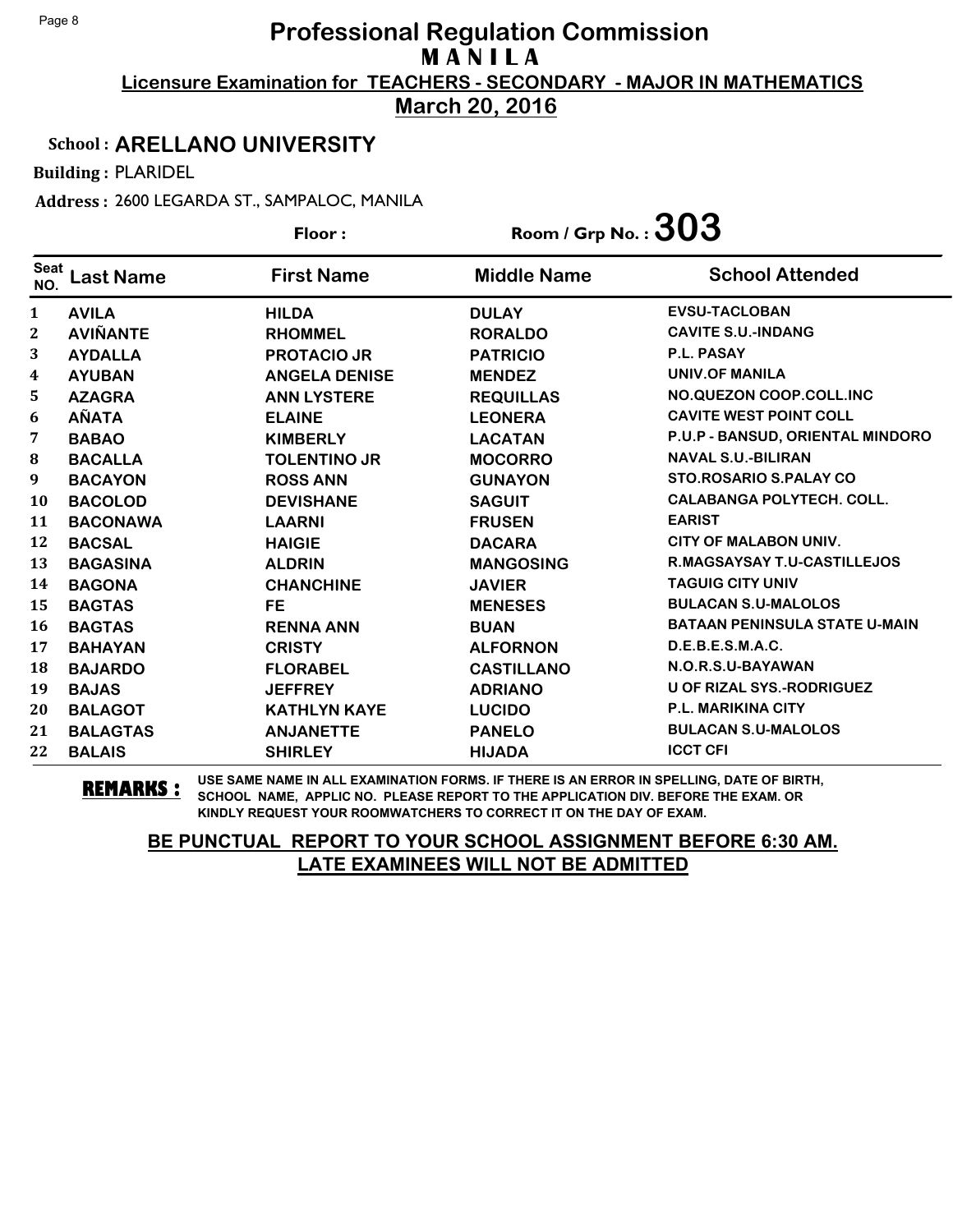**March 20, 2016**

#### School : **ARELLANO UNIVERSITY**

Building : PLARIDEL

Address : 2600 LEGARDA ST., SAMPALOC, MANILA

|                    |                   | Floor:                 | Room / Grp No. : $304$ |                                         |
|--------------------|-------------------|------------------------|------------------------|-----------------------------------------|
| <b>Seat</b><br>NO. | <b>Last Name</b>  | <b>First Name</b>      | <b>Middle Name</b>     | <b>School Attended</b>                  |
| $\mathbf{1}$       | <b>BALAJADIA</b>  | <b>ALONA</b>           | <b>DAYRIT</b>          | <b>PAMPANGA STATE AGRICULTURAL</b>      |
| 2                  | <b>BALAJADIA</b>  | <b>SIENALYN</b>        | <b>CUSTODIO</b>        | <b>TOMAS CLAUDIO MEM.</b>               |
| 3                  | <b>BALANG</b>     | <b>LESTER</b>          | <b>COLICO</b>          | <b>P.U.P.-SAN PEDRO</b>                 |
| 4                  | <b>BALANQUIT</b>  | <b>APPLE GRACE</b>     | <b>SEBLARIO</b>        | P.U.P.-STA. MESA                        |
| 5                  | <b>BALBUENA</b>   | <b>NIEL</b>            | <b>VIOLA</b>           | <b>HINATUAN SOUTHERN COLL.</b>          |
| 6                  | <b>BALBUENA</b>   | <b>ZYDRIX</b>          | <b>FAMATIGA</b>        | <b>ROMBLON STATE UNIV. (FOR ROMBLON</b> |
| 7                  | <b>BALDELOVAR</b> | <b>JAY R</b>           | <b>RAMOS</b>           | <b>BULACAN S.U-MALOLOS</b>              |
| 8                  | <b>BALDERAS</b>   | <b>TONY ROSE</b>       | <b>DIZON</b>           | <b>P.L. MUNTINLUPA</b>                  |
| 9                  | <b>BALDOMARO</b>  | <b>KEREN GRACE</b>     | <b>VILLAREAL</b>       | <b>N.T.C.</b>                           |
| 10                 | <b>BALISBIS</b>   | <b>DOLORES</b>         |                        | <b>D.B.PENA MEM.COL.FDN</b>             |
| 11                 | <b>BALISI</b>     | <b>ROCHELLE</b>        | <b>BALUBAL</b>         | T.U.P.-TAGUIG                           |
| 12                 | <b>BALLEBER</b>   | <b>JIMMY</b>           | <b>FOLLEDO</b>         | <b>COMP.COMM.DEV. INST.-IRIGA</b>       |
| 13                 | <b>BALONES</b>    | <b>JENNIFER</b>        | <b>MANALILI</b>        | <b>N.T.C.</b>                           |
| 14                 | <b>BALORO</b>     | <b>LOE</b>             | <b>APONDAR</b>         | <b>P.L. MARIKINA CITY</b>               |
| 15                 | <b>BALOY</b>      | <b>JANINE</b>          | <b>PARANGAT</b>        | <b>BULACAN S.U-BUSTOS</b>               |
| 16                 | <b>BALTAZAR</b>   | <b>ERICELLE BIANCA</b> | <b>ANTONIO</b>         | T.I.P.-MANILA                           |
| 17                 | <b>BALTAZAR</b>   | <b>MARISSA</b>         | <b>ENRIQUEZ</b>        | <b>BALIUAG UNIVERSITY</b>               |
| 18                 | <b>BALUBAR</b>    | <b>DALLA</b>           | <b>CINCO</b>           | <b>ST.CLARE COLL.-CALOOCAN</b>          |
| 19                 | <b>BANAIRA</b>    | <b>ROSA</b>            | <b>VILLALUZ</b>        | <b>TANAUAN INST.</b>                    |
| 20                 | <b>BANAL</b>      | <b>JULIE ANNE</b>      | <b>BESENIO</b>         | <b>TAGUIG CITY UNIV</b>                 |
| 21                 | <b>BANDADA</b>    | <b>ALAIN JOHN</b>      | <b>MIADO</b>           | ADVENTIST UNIV OF THE PHIL.             |
| 22                 | <b>BANDILLA</b>   | <b>JEAN LOU</b>        | <b>NITE</b>            | <b>MARINDUQUE S.C.-BOAC</b>             |

**REMARKS :** USE SAME NAME IN ALL EXAMINATION FORMS. IF THERE IS AN ERROR IN SPELLING, DATE OF BIRTH, SCHOOL NAME, APPLIC NO. PLEASE REPORT TO THE APPLICATION DIV. BEFORE THE EXAM. OR KINDLY REQUEST YOUR ROOMWATCHERS TO CORRECT IT ON THE DAY OF EXAM.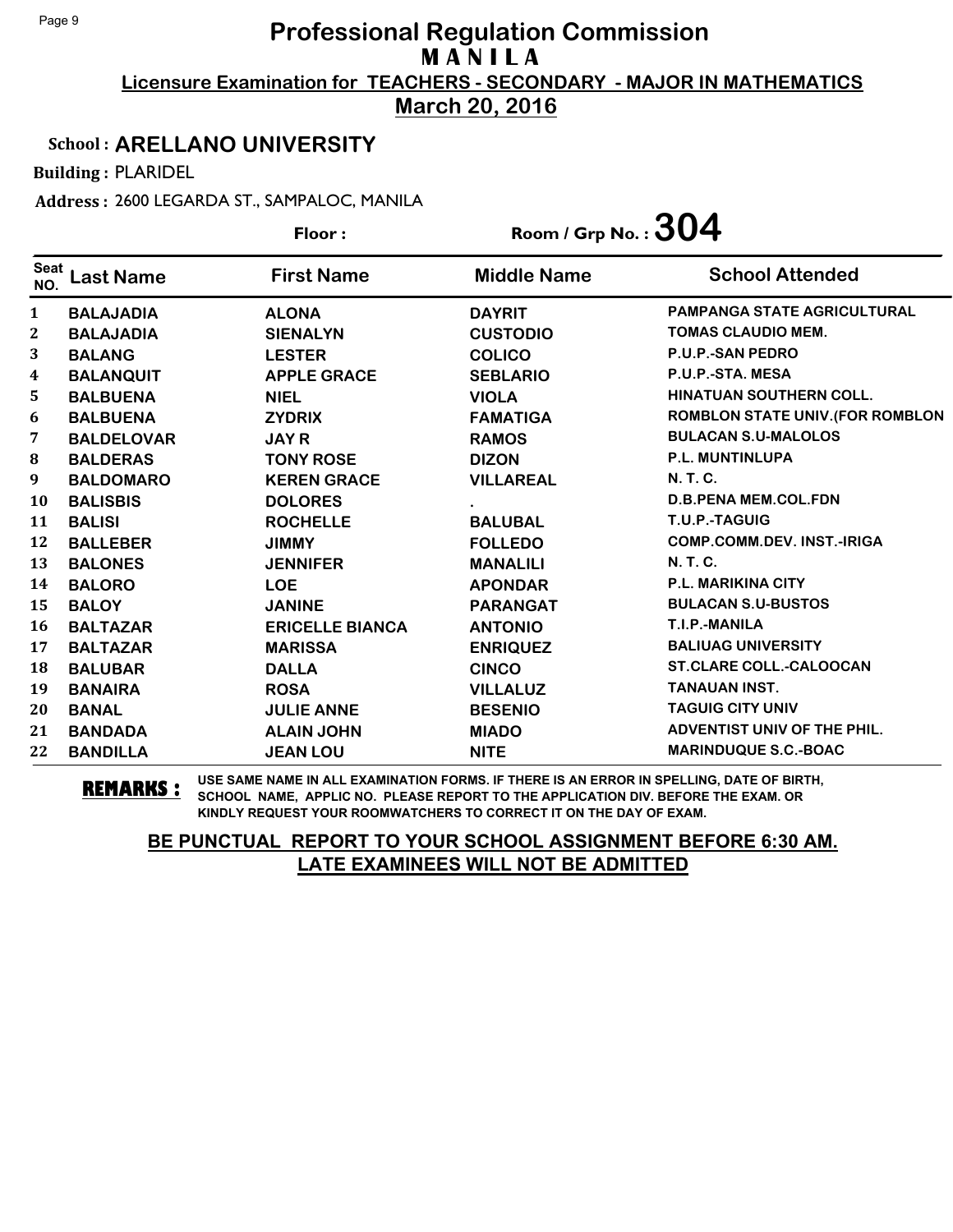**March 20, 2016**

#### School : **ARELLANO UNIVERSITY**

Building : PLARIDEL

Address : 2600 LEGARDA ST., SAMPALOC, MANILA

|                    |                   | Floor:              | Room / Grp No. : $305$ |                                         |
|--------------------|-------------------|---------------------|------------------------|-----------------------------------------|
| <b>Seat</b><br>NO. | <b>Last Name</b>  | <b>First Name</b>   | <b>Middle Name</b>     | <b>School Attended</b>                  |
| $\mathbf{1}$       | <b>BANDOMA</b>    | <b>QUEEN AIREEN</b> | <b>REYES</b>           | SAN ILDEFONSO COLL.                     |
| $\mathbf{2}$       | <b>BARABAS</b>    | <b>JOAN</b>         | <b>QUISIDO</b>         | <b>ROMBLON STATE UNIV. (FOR ROMBLON</b> |
| 3                  | <b>BARACENA</b>   | <b>RALPH IAN</b>    | <b>TUAZON</b>          | ST.LOUIS ANNE COLL.OF SPL, INC          |
| 4                  | <b>BARAL</b>      | <b>JERRY</b>        | <b>PANGANIBAN</b>      | <b>BATANGAS S.U.-ARASOF-NASUGBU</b>     |
| 5                  | <b>BARAL</b>      | <b>MARY GRACE</b>   | <b>BELTRAN</b>         | <b>BATANGAS S.U.-ARASOF-NASUGBU</b>     |
| 6                  | <b>BARANDON</b>   | <b>JO-ANN</b>       | <b>BITAGARA</b>        | U.N.E.P.                                |
| 7                  | <b>BARDE</b>      | <b>ELEONOR</b>      | <b>SAN ANDRES</b>      | <b>HOLY ROSARY COLL FDT</b>             |
| 8                  | <b>BARON</b>      | <b>JOCELYN</b>      | <b>BAUTISTA</b>        | <b>P.L. MUNTINLUPA</b>                  |
| 9                  | <b>BARRERA</b>    | <b>ROSA MARIE</b>   | <b>CONTI</b>           | <b>U OF RIZAL SYS.-RODRIGUEZ</b>        |
| 10                 | <b>BARRIENTOS</b> | <b>AMOR MEA</b>     | <b>CARIÑO</b>          | <b>ADAMSON UNIVERSITY</b>               |
| 11                 | <b>BARRUGA</b>    | <b>JOHN RYAN</b>    | <b>ARIÑAVO</b>         | <b>CATAINGAN MUN. COLL.</b>             |
| 12                 | <b>BARTOLAY</b>   | <b>METCHELL</b>     | <b>ESPARZA</b>         | <b>TAGUIG CITY UNIV</b>                 |
| 13                 | <b>BARTOLOME</b>  | <b>AIDALOR</b>      | <b>SECRETARIA</b>      | <b>P.L. MUNTINLUPA</b>                  |
| 14                 | <b>BARTOLOME</b>  | <b>VERNICE</b>      | <b>LEGASPI</b>         | <b>MARIKINA POLYTECHNIC</b>             |
| 15                 | <b>BASA</b>       | <b>BERNICE ANN</b>  | <b>CORONADO</b>        | <b>RIZAL TECH UNIV</b>                  |
| 16                 | <b>BASARES</b>    | <b>RANDY</b>        | <b>SIDRO</b>           | <b>CAMARINES NORTE S.C.-DAET</b>        |
| 17                 | <b>BASAÑES</b>    | <b>JAN EMIL</b>     | <b>VILLAMANGCA</b>     | P.U.P.-STA. MESA                        |
| 18                 | <b>BASILAN</b>    | <b>MARIA SARAH</b>  | <b>DAYAO</b>           | <b>BULACAN S.U-BUSTOS</b>               |
| 19                 | <b>BASILIO</b>    | <b>LANIE ROSE</b>   | <b>ESPIJO</b>          | <b>P.L. MARIKINA CITY</b>               |
| 20                 | <b>BASINILLO</b>  | <b>JERUS</b>        | <b>BARCELONA</b>       | D.E.B.E.S.M.A.C.                        |
| 21                 | <b>BASMAYOR</b>   | <b>JOHN NEIL</b>    | <b>DOMONDON</b>        | <b>EASTERN SAMAR STATE U - CAN-AVID</b> |
| 22                 | <b>BATHAN</b>     | <b>WILSON</b>       | <b>ABANDO</b>          | T.U.P.-MANILA                           |

**REMARKS :** USE SAME NAME IN ALL EXAMINATION FORMS. IF THERE IS AN ERROR IN SPELLING, DATE OF BIRTH, SCHOOL NAME, APPLIC NO. PLEASE REPORT TO THE APPLICATION DIV. BEFORE THE EXAM. OR KINDLY REQUEST YOUR ROOMWATCHERS TO CORRECT IT ON THE DAY OF EXAM.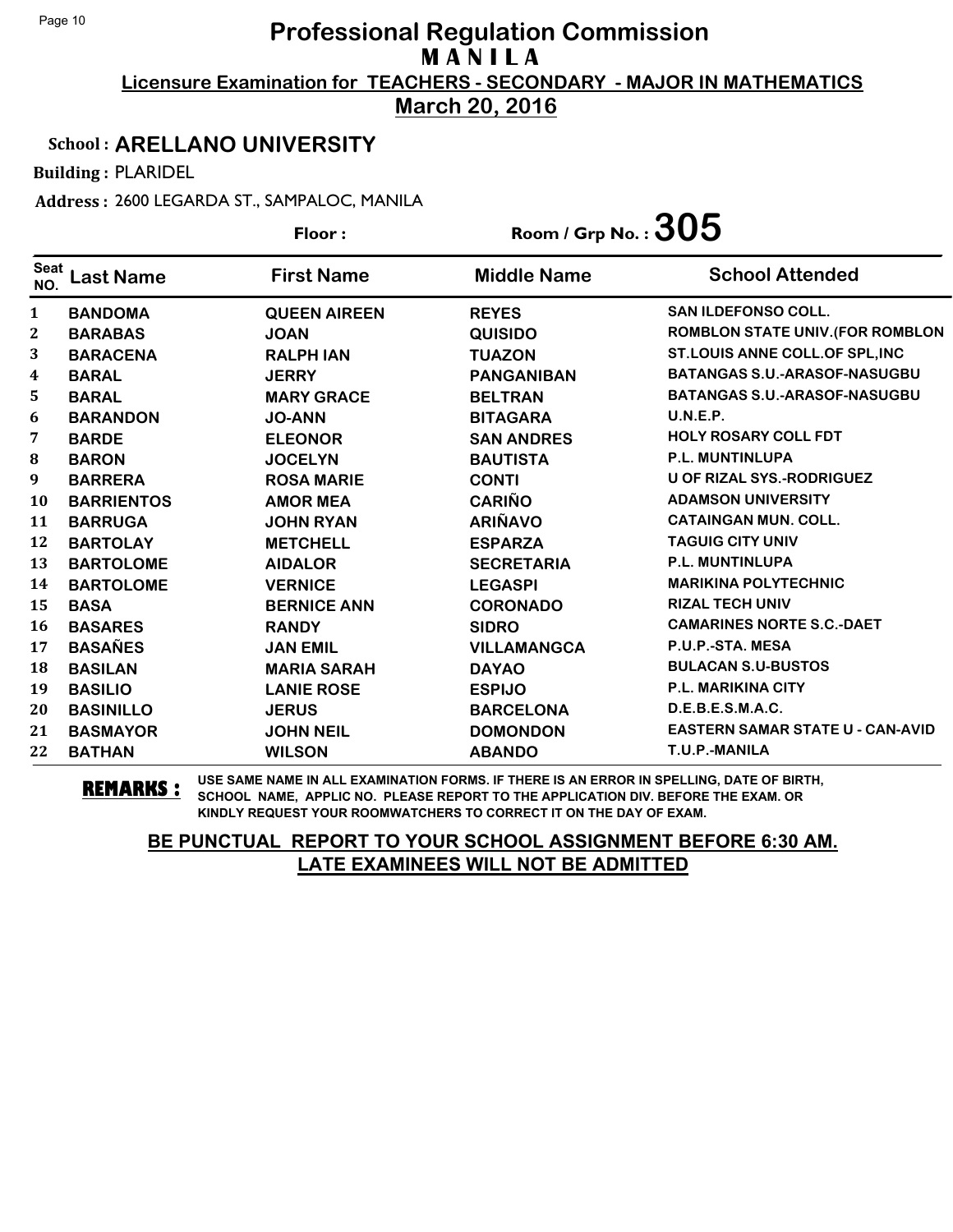**March 20, 2016**

#### School : **ARELLANO UNIVERSITY**

Building : PLARIDEL

Address : 2600 LEGARDA ST., SAMPALOC, MANILA

|                    |                    | Floor:             | Room / Grp No. : $306$ |                                         |
|--------------------|--------------------|--------------------|------------------------|-----------------------------------------|
| <b>Seat</b><br>NO. | <b>Last Name</b>   | <b>First Name</b>  | <b>Middle Name</b>     | <b>School Attended</b>                  |
| $\mathbf{1}$       | <b>BATOMALAQUE</b> | <b>RACHELLE</b>    | <b>FERNANDEZ</b>       | <b>RIZAL TECH UNIV</b>                  |
| 2                  | <b>BATRONEL</b>    | <b>JENALYN</b>     | <b>VILLANUEVA</b>      | LIPA CITY PUBLIC COLL.                  |
| 3                  | <b>BAUSING</b>     | <b>JUNIFER</b>     | <b>MACHICA</b>         | <b>SURIGAO S.C.T.</b>                   |
| 4                  | <b>BAUTISTA</b>    | <b>CECILLE</b>     | <b>LIZASO</b>          | <b>BULACAN S.U-BUSTOS</b>               |
| 5                  | <b>BAUTISTA</b>    | <b>CHARMAINE</b>   | <b>ORTEGA</b>          | <b>BULACAN S.U-BUSTOS</b>               |
| 6                  | <b>BAUTISTA</b>    | <b>DYESABEL</b>    | <b>ROQUE</b>           | <b>REPUBLIC CENTRAL COLL.</b>           |
| 7                  | <b>BAUTISTA</b>    | <b>JESUS</b>       | <b>CELSO</b>           | <b>BULACAN S.U-MALOLOS</b>              |
| ${\bf 8}$          | <b>BAUTISTA</b>    | <b>JESUS</b>       | <b>MENDOZA</b>         | <b>MARIKINA POLYTECHNIC</b>             |
| 9                  | <b>BAYANI</b>      | <b>MA.CARMEN</b>   | <b>BASILISCO</b>       | <b>UNIV.OF BATANGAS</b>                 |
| 10                 | <b>BAYONETO</b>    | <b>CREZELLE</b>    | <b>FIRMANTE</b>        | <b>I.B.CALINGASAN MEM.</b>              |
| 11                 | <b>BEA</b>         | <b>JOYMEE</b>      | <b>DURANTE</b>         | <b>SO.LUZON S.U.-LUCBAN</b>             |
| 12                 | <b>BELEN</b>       | <b>FRITZ GENER</b> | <b>CEBRERO</b>         | <b>EASTERN SAMAR STATE U - CAN-AVID</b> |
| 13                 | <b>BELISANO</b>    | <b>KRISTEL JOY</b> | <b>MARQUEZ</b>         | <b>FIRST CITY PROV. COLL.</b>           |
| 14                 | <b>BELLEZA</b>     | <b>MARIANNE</b>    | <b>DE OCAMPO</b>       | <b>ST.FRANCIS OF ASSISI</b>             |
| 15                 | <b>BELO</b>        | <b>MERRIAM</b>     | <b>MISA</b>            | <b>P.L. PASIG</b>                       |
| 16                 | <b>BELTRAN</b>     | <b>MAE</b>         | <b>ELAMBAYO</b>        | P.U.P.-STA. MESA                        |
| 17                 | <b>BENAVIDEZ</b>   | <b>KRISTINE</b>    | <b>DELADIA</b>         | <b>U OF RIZAL SYS.-MORONG</b>           |
| 18                 | <b>BENDICIO</b>    | <b>JENEVEB</b>     | <b>MAGBANUA</b>        | <b>NAVOTAS POLY. COLL.</b>              |
| 19                 | <b>BENEDICTO</b>   | <b>NEO VIM</b>     | <b>BARBOSA</b>         | <b>HOLY ROSARY COLL FDT</b>             |
| 20                 | <b>BERDAN</b>      | <b>JIBBY</b>       | <b>LAGERA</b>          | <b>EVSU-TACLOBAN</b>                    |
| 21                 | <b>BERGADO</b>     | <b>MARY LEI</b>    | <b>SARMIENTO</b>       | P.L. PASAY                              |
| 22                 | <b>BERNAL</b>      | <b>REYNALDO</b>    | <b>SEVILLANO</b>       | <b>BILIRAN NAT. AGRI.CO</b>             |

**REMARKS :** USE SAME NAME IN ALL EXAMINATION FORMS. IF THERE IS AN ERROR IN SPELLING, DATE OF BIRTH, SCHOOL NAME, APPLIC NO. PLEASE REPORT TO THE APPLICATION DIV. BEFORE THE EXAM. OR KINDLY REQUEST YOUR ROOMWATCHERS TO CORRECT IT ON THE DAY OF EXAM.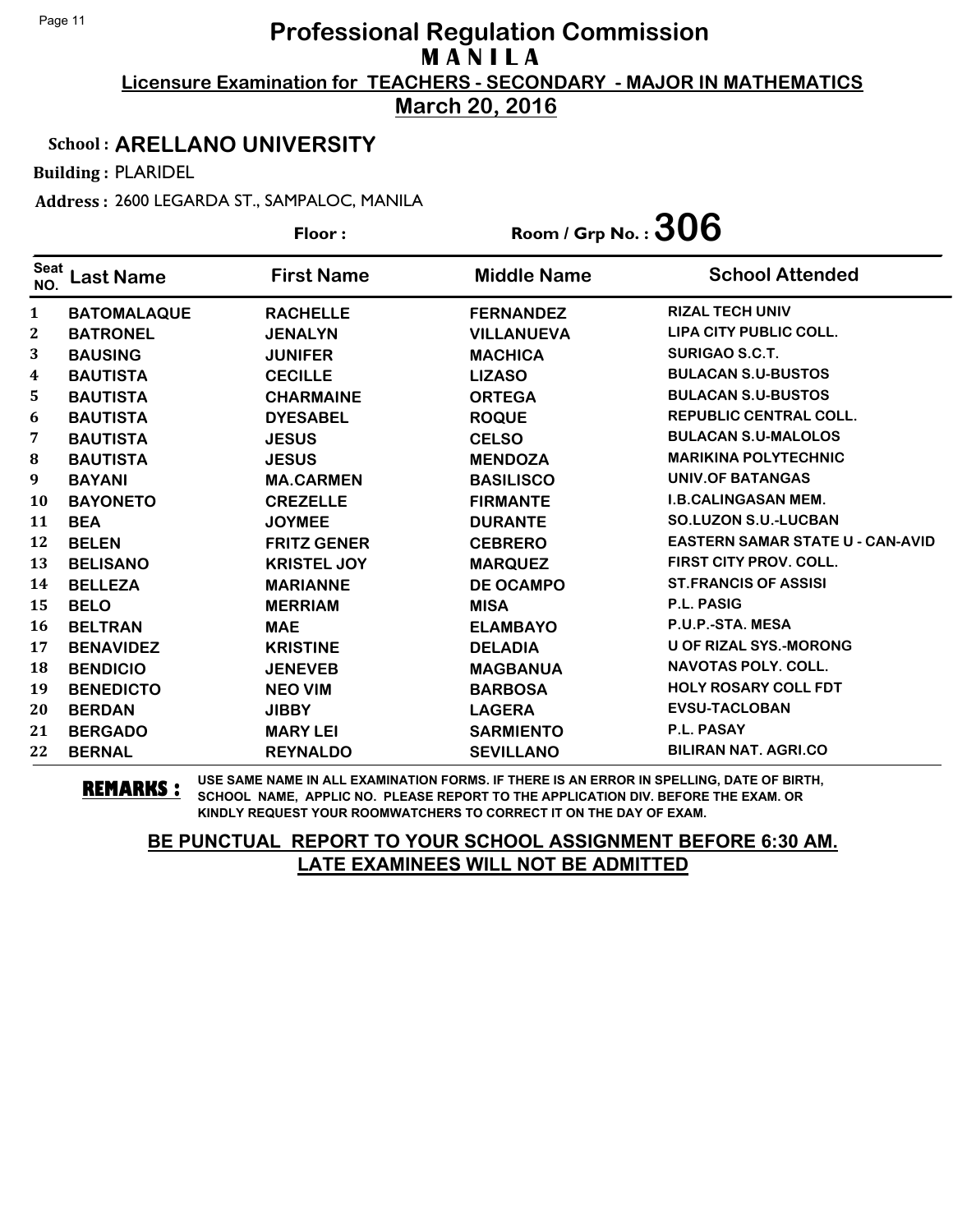**March 20, 2016**

#### School : **ARELLANO UNIVERSITY**

Building : PLARIDEL

Address : 2600 LEGARDA ST., SAMPALOC, MANILA

|                    |                      | Floor:                  | Room / Grp No.: $307$ |                                 |
|--------------------|----------------------|-------------------------|-----------------------|---------------------------------|
| <b>Seat</b><br>NO. | <b>Last Name</b>     | <b>First Name</b>       | <b>Middle Name</b>    | <b>School Attended</b>          |
| 1                  | <b>BERNAL</b>        | <b>SAURO</b>            | <b>SERVANO</b>        | <b>NAVAL S.U.-NAVAL</b>         |
| 2                  | <b>BERNALDEZ</b>     | <b>JASMIN SHIENA</b>    | <b>GARCIA</b>         | <b>BULACAN S.U-MALOLOS</b>      |
| 3                  | <b>BERNARDO</b>      | <b>WENDHERLYN</b>       | <b>ESTEBAN</b>        | P.U.P.-STA MARIA, BULACAN       |
| 4                  | <b>BESAVILLA</b>     | <b>JOSEPH</b>           | <b>BONA CRUZ</b>      | <b>PAMANTASAN NG CABUYAO</b>    |
| 5                  | <b>BESMANO</b>       | <b>AIMEE</b>            | <b>PAMOR</b>          | <b>COMP.COMM.DEV. INST.-GOA</b> |
| 6                  | <b>BETAMOR</b>       | <b>MARIA MAE</b>        | <b>BAUTISTA</b>       | <b>ERHARD S.T.I.</b>            |
| 7                  | <b>BIANZON</b>       | <b>JOHN MARK</b>        | <b>BRAZA</b>          | <b>ST.CLARE COLL.-CALOOCAN</b>  |
| 8                  | <b>BIBAR-AGUILAR</b> | <b>JOSEFINA</b>         | <b>FLORES</b>         | <b>SWU</b>                      |
| 9                  | <b>BINALUYO</b>      | <b>ROXAN JOY</b>        | <b>ANTINERO</b>       | <b>U OF RIZAL SYS.-MORONG</b>   |
| 10                 | <b>BINAYAS</b>       | <b>GERALD</b>           | <b>CELO</b>           | <b>UNIV.OF ILOILO</b>           |
| 11                 | <b>BLANQUISCO</b>    | <b>MICHELLE</b>         | <b>FIRMANTE</b>       | <b>U OF RIZAL SYS.-MORONG</b>   |
| 12                 | <b>BO</b>            | <b>RAYMOND</b>          | <b>BILO</b>           | <b>P.L. VALENZUELA</b>          |
| 13                 | <b>BOADO</b>         | <b>IRENE</b>            | <b>MORALDE</b>        | R.MAGSAYSAY T.U-STA. CRUZ       |
| 14                 | <b>BOBADILLA</b>     | <b>ABEGAIL</b>          | <b>PACANA</b>         | <b>CAGAYAN DE ORO COL</b>       |
| 15                 | <b>BOBIS</b>         | <b>SHIELA MAE</b>       | <b>RIVERA</b>         | <b>N. T. C.</b>                 |
| 16                 | <b>BOLANIO</b>       | <b>JAYRALDEN</b>        | <b>CURILAN</b>        | P.N.U.-MANILA                   |
| 17                 | <b>BOLIVAR</b>       | <b>HAZEL</b>            | <b>TALISIC</b>        | <b>CATAINGAN MUN. COLL.</b>     |
| 18                 | <b>BOMBAY</b>        | <b>JEZIAH JAHZIEL</b>   | <b>TAGLE</b>          | <b>CAVITE S.U.-ROSARIO</b>      |
| 19                 | <b>BONAOBRA</b>      | <b>KEVIN</b>            | <b>POLINAG</b>        | <b>MEYCAUAYAN COLL.</b>         |
| 20                 | <b>BONDAD</b>        | <b>FELICIA VERONICA</b> | <b>MANALILI</b>       | <b>P.U.P.-SAN PEDRO</b>         |
| 21                 | <b>BONDOC</b>        | <b>HONALEE</b>          | <b>PABUSTAN</b>       | <b>TARLAC STATE UNIV.</b>       |
| 22                 | <b>BONDOC</b>        | <b>JONATHAN</b>         | <b>LEGASPI</b>        | <b>MABALACAT COLL.</b>          |

**REMARKS :** USE SAME NAME IN ALL EXAMINATION FORMS. IF THERE IS AN ERROR IN SPELLING, DATE OF BIRTH, SCHOOL NAME, APPLIC NO. PLEASE REPORT TO THE APPLICATION DIV. BEFORE THE EXAM. OR KINDLY REQUEST YOUR ROOMWATCHERS TO CORRECT IT ON THE DAY OF EXAM.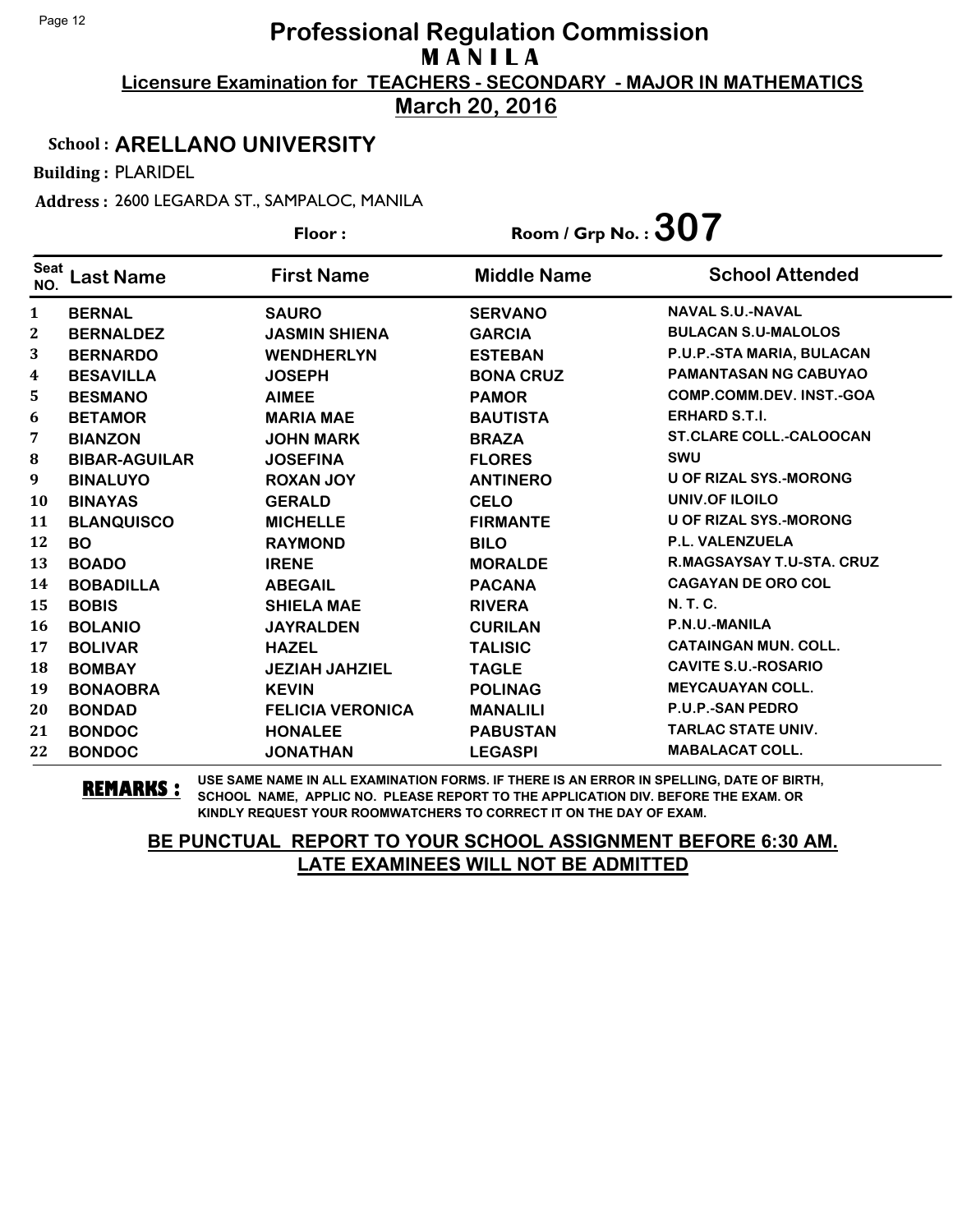**March 20, 2016**

#### School : **ARELLANO UNIVERSITY**

Building : PLARIDEL

Address : 2600 LEGARDA ST., SAMPALOC, MANILA

|                    |                  | Floor:                    | Room / Grp No. : $308$ |                                      |  |
|--------------------|------------------|---------------------------|------------------------|--------------------------------------|--|
| <b>Seat</b><br>NO. | <b>Last Name</b> | <b>First Name</b>         | <b>Middle Name</b>     | <b>School Attended</b>               |  |
| 1                  | <b>BONGLAY</b>   | <b>RICHARD</b>            | <b>BARCA</b>           | <b>CITY OF MALABON UNIV.</b>         |  |
| 2                  | <b>BONIQUIT</b>  | <b>JOYLENE</b>            | <b>FERNANDEZ</b>       | <b>BATAAN PENINSULA STATE U-MAIN</b> |  |
| 3                  | <b>BONZA</b>     | <b>ANGIELICHES</b>        | <b>GAMULO</b>          | <b>U OF RIZAL SYS.-MORONG</b>        |  |
| 4                  | <b>BORJA</b>     | <b>MA LOURDES</b>         | <b>BAGNATE</b>         | <b>EARIST</b>                        |  |
| 5                  | <b>BORJA</b>     | <b>MICHAEL</b>            | <b>DE GUZMAN</b>       | <b>COLUMBAN COLL.-OLONGAPO CITY</b>  |  |
| 6                  | <b>BREGONDOT</b> | <b>CRISELDA</b>           | <b>ABINES</b>          | UNIVERSITY OF CALOOCAN CITY(for. CC  |  |
| 7                  | <b>BRICEÑO</b>   | <b>MA. SOLITA</b>         | <b>ROTONI</b>          | <b>P.L. PASAY</b>                    |  |
| 8                  | <b>BRILLANTE</b> | <b>CHARLOTTE</b>          | <b>CAMPOSUELO</b>      | <b>P.L. VALENZUELA</b>               |  |
| 9                  | <b>BRIONES</b>   | <b>JIA EMIRENE</b>        | <b>GABRIEL</b>         | <b>BULACAN S.U-BUSTOS</b>            |  |
| <b>10</b>          | <b>BRIZO</b>     | <b>DECHIE</b>             | <b>ENTROLISO</b>       | <b>CATAINGAN MUN. COLL.</b>          |  |
| 11                 | <b>BRUA</b>      | <b>MIRIAM</b>             | <b>DADIA</b>           | <b>CAINTA CATHOLIC COLL.</b>         |  |
| 12                 | <b>BRUCE</b>     | <b>APOLLOS-PAUL</b>       | <b>HERNANDEZ</b>       | <b>TRECE MARTIRES CITY COLL.</b>     |  |
| 13                 | <b>BUASAN</b>    | <b>KAY</b>                | <b>OCHABO</b>          | <b>VILLAGERS MONTESSORI COLL</b>     |  |
| 14                 | <b>BUDIAO</b>    | <b>ROSANNA</b>            | <b>SABIO</b>           | <b>U PERP HELP-LAGUNA</b>            |  |
| 15                 | <b>BUDOL</b>     | <b>GLEN</b>               | <b>CAMOTA</b>          | UNIV.OF LUZON                        |  |
| 16                 | <b>BUELLA</b>    | <b>MARISSA</b>            | <b>BUENAVENTURA</b>    | <b>U OF RIZAL SYS.-MORONG</b>        |  |
| 17                 | <b>BUENO</b>     | <b>CATHY LUZ</b>          |                        | P.L. PASAY                           |  |
| 18                 | <b>BUENO</b>     | <b>RENATO</b>             | <b>CARANYAGAN</b>      | TRECE MARTIRES CITY COLL.            |  |
| 19                 | <b>BUENVIAJE</b> | <b>JENNIFER ELIZABETH</b> | <b>YAMBAO</b>          | <b>DON HONORIO VENTURA TECH. S.U</b> |  |
| 20                 | <b>BUGARIN</b>   | <b>WILFRED</b>            | <b>MINGA</b>           | <b>MARINDUQUE S.C.-BOAC</b>          |  |
| 21                 | <b>BULABOG</b>   | <b>JEFREY</b>             | <b>BAACAN</b>          | <b>ST.PAUL UNIV.-SURIGAO</b>         |  |
| 22                 | <b>BULAGNIR</b>  | <b>MICHAEL</b>            | <b>DILAO</b>           | <b>U.E.P.-CATUBIG</b>                |  |

**REMARKS :** USE SAME NAME IN ALL EXAMINATION FORMS. IF THERE IS AN ERROR IN SPELLING, DATE OF BIRTH, SCHOOL NAME, APPLIC NO. PLEASE REPORT TO THE APPLICATION DIV. BEFORE THE EXAM. OR KINDLY REQUEST YOUR ROOMWATCHERS TO CORRECT IT ON THE DAY OF EXAM.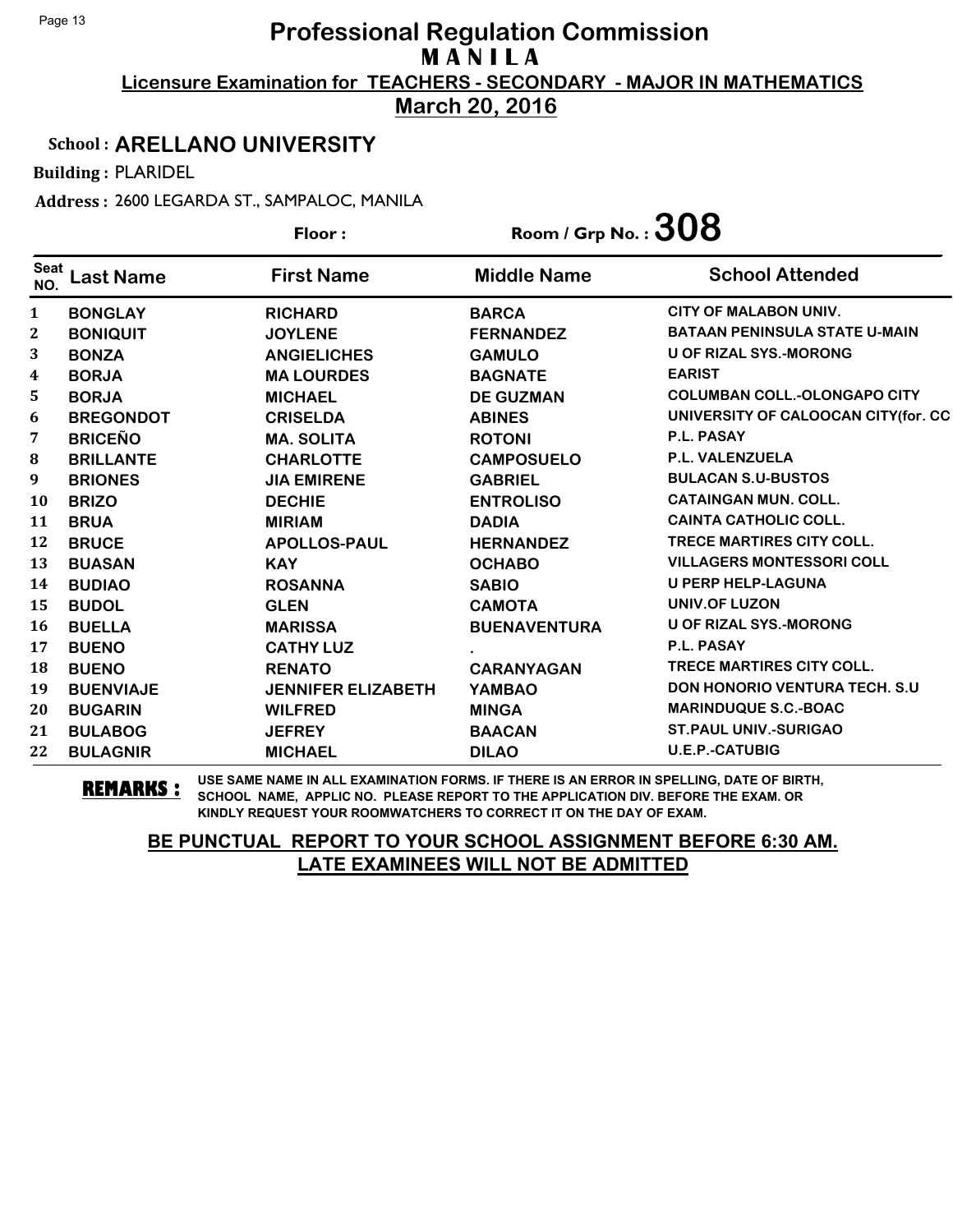**March 20, 2016**

#### School : **ARELLANO UNIVERSITY**

Building : PLARIDEL

Address : 2600 LEGARDA ST., SAMPALOC, MANILA

|                    |                    | Floor:                | Room / Grp No. : $309$ |                                        |
|--------------------|--------------------|-----------------------|------------------------|----------------------------------------|
| <b>Seat</b><br>NO. | <b>Last Name</b>   | <b>First Name</b>     | <b>Middle Name</b>     | <b>School Attended</b>                 |
| $\mathbf{1}$       | <b>BULAKLAK</b>    | <b>AIRAH</b>          | <b>MOJICA</b>          | P.U.P.-CAVITE                          |
| $\mathbf 2$        | <b>BULAN</b>       | <b>RICARDO JR</b>     | <b>TABLATIN</b>        | <b>SAMAR COLLEGE</b>                   |
| 3                  | <b>BULANAN</b>     | <b>ELDREN</b>         | <b>VITAL</b>           | <b>DON HONORIO VENTURA TECH. S.U.</b>  |
| 4                  | <b>BUNAGAN</b>     | <b>MARVIN</b>         | <b>TAMAYAO</b>         | <b>CAGAYAN STATE</b>                   |
| 5.                 | <b>BUNAO</b>       | <b>MARY JEAN</b>      | <b>BISO</b>            | <b>SAN JOSE COMM. COLL.-MALILIPOT</b>  |
| 6                  | <b>BUSOBUSO</b>    | <b>ROSEMARIE</b>      | <b>NICASCIO</b>        | <b>U OF RIZAL SYS.-RODRIGUEZ</b>       |
| 7                  | <b>BUSTONERA</b>   | <b>EVA</b>            | <b>BUTA</b>            | NO.QUEZON COOP.COLL.INC                |
| 8                  | <b>BUSTOS</b>      | <b>NEL</b>            | <b>IRIOLA</b>          | P.N.U.-MANILA                          |
| 9                  | <b>CABACABA</b>    | <b>CRISTY MAY</b>     | <b>CABADON</b>         | <b>KABANKALAN CATH, COL</b>            |
| <b>10</b>          | <b>CABADING</b>    | <b>JANETH</b>         | <b>VERIAN</b>          | <b>BILIRAN NAT. AGRI.CO</b>            |
| 11                 | <b>CABALQUINTO</b> | <b>MENIE</b>          | <b>CASTILLO</b>        | <b>COLL. OF MARY IMM.</b>              |
| 12                 | <b>CABEROS</b>     | <b>JOANNA</b>         | <b>ACALA</b>           | <b>ST.JOSEPH COLL.-BULACAN</b>         |
| 13                 | <b>CABILING</b>    | <b>JINKY ANN</b>      | <b>GICAIN</b>          | <b>BATAAN PENINSULA STATE</b>          |
| 14                 | <b>CABONALES</b>   | <b>JHANE</b>          | <b>SARONA</b>          | <b>EASTERN SAMAR STATE U - SALCEDO</b> |
| 15                 | <b>CABUDSAN</b>    | <b>SHERYLL</b>        | <b>BALDO</b>           | <b>ST.CLARE COLL.-CALOOCAN</b>         |
| 16                 | <b>CACABILOS</b>   | <b>JANE</b>           | <b>ABAD</b>            | <b>ICCT CFI</b>                        |
| 17                 | <b>CADAY</b>       | <b>KATRINA</b>        | <b>LAURETA</b>         | <b>COLL. IMMA CONCEP-CABANATUAN</b>    |
| 18                 | <b>CADION</b>      | <b>MARITCHEL</b>      | <b>VERZOSA</b>         | <b>EVSU-TACLOBAN</b>                   |
| 19                 | <b>CAGUIMBAL</b>   | <b>JHON KEVIN</b>     | <b>PASCUAL</b>         | <b>MARIKINA POLYTECHNIC</b>            |
| 20                 | <b>CAGUITLA</b>    | <b>APRIL ROSE</b>     | <b>BABAAN</b>          | P.U.P.-CAVITE                          |
| 21                 | <b>CAGUNTAS</b>    | <b>JOHN BENNEDICK</b> | <b>GARCIA</b>          | <b>BULACAN S.U-BUSTOS</b>              |
| 22                 | <b>CAHINUSAYAN</b> | <b>ALDRIN</b>         | <b>ANDULAN</b>         | P.U.P.-CAVITE                          |

**REMARKS :** USE SAME NAME IN ALL EXAMINATION FORMS. IF THERE IS AN ERROR IN SPELLING, DATE OF BIRTH, SCHOOL NAME, APPLIC NO. PLEASE REPORT TO THE APPLICATION DIV. BEFORE THE EXAM. OR KINDLY REQUEST YOUR ROOMWATCHERS TO CORRECT IT ON THE DAY OF EXAM.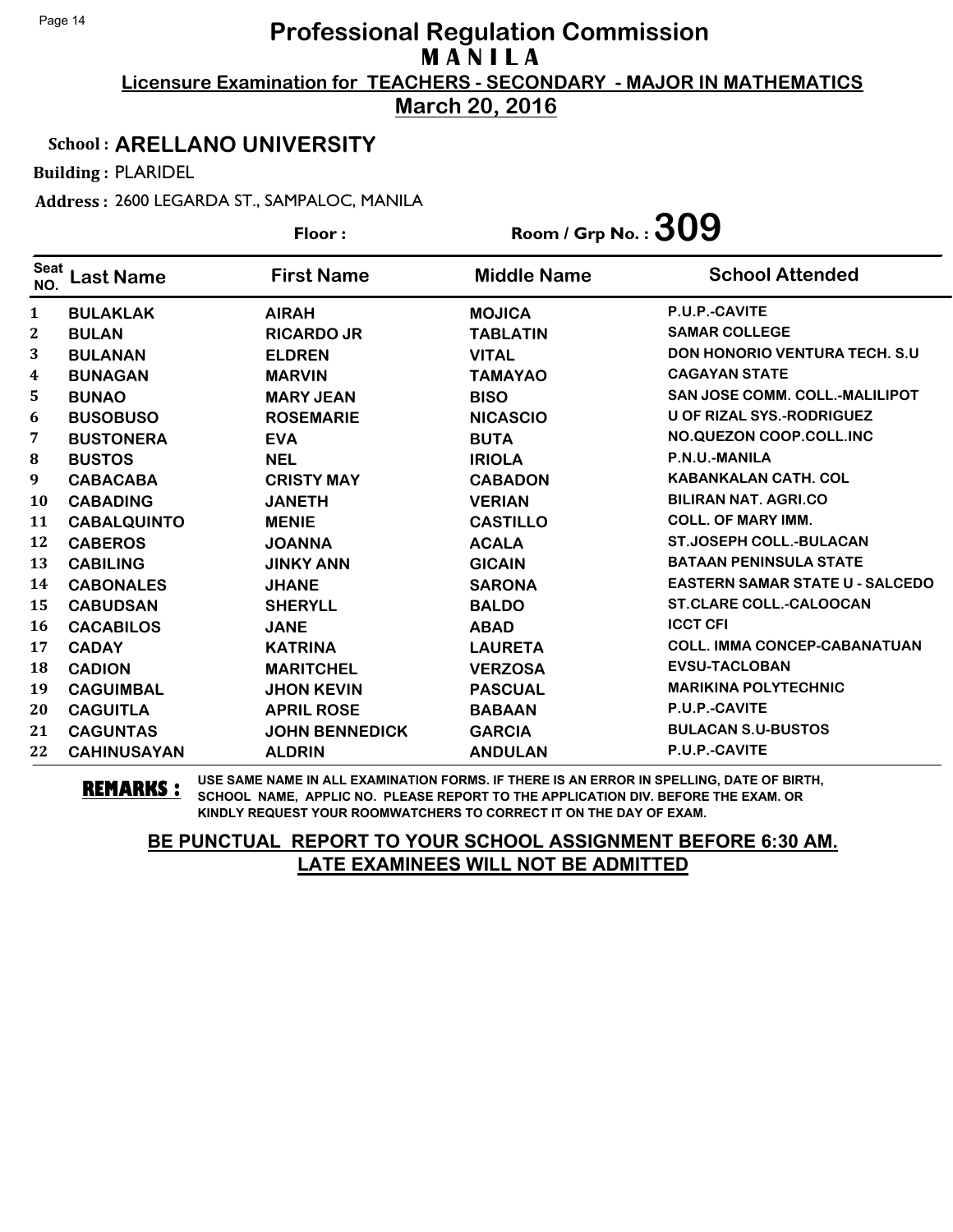**March 20, 2016**

#### School : **ARELLANO UNIVERSITY**

Building : PLARIDEL

Address : 2600 LEGARDA ST., SAMPALOC, MANILA

|                    |                   | Floor:             | Room / Grp No.: $310$ |                                            |
|--------------------|-------------------|--------------------|-----------------------|--------------------------------------------|
| <b>Seat</b><br>NO. | <b>Last Name</b>  | <b>First Name</b>  | <b>Middle Name</b>    | <b>School Attended</b>                     |
| 1                  | <b>CAHONGCOY</b>  | <b>LOLY</b>        | <b>BELTRAN</b>        | <b>T.I P.-Q.C.</b>                         |
| $\mathbf{2}$       | <b>CALALIN</b>    | <b>IVY</b>         | <b>CAPONHAG</b>       | <b>RIZAL TECH UNIV</b>                     |
| 3                  | <b>CALDERON</b>   | <b>RONALYN</b>     | <b>TIMAGOS</b>        | P.U.P.-CAVITE                              |
| 4                  | <b>CALELORIA</b>  | <b>RUVIELYN</b>    | <b>MACAL</b>          | <b>U OF RIZAL SYS.-RODRIGUEZ</b>           |
| 5.                 | <b>CALIMA</b>     | <b>MARIA LUISA</b> | <b>ABLITIZ</b>        | <b>KOL. SUBIC</b>                          |
| 6                  | <b>CALIMBO</b>    | <b>LEXCILLE</b>    | <b>LA VICTORIA</b>    | <b>U.P.-DILIMAN</b>                        |
| 7                  | <b>CALISAY</b>    | <b>MICHELLE</b>    | <b>BOCO</b>           | <b>EASTERN SAMAR STATE UNIVERSITY -</b>    |
| 8                  | <b>CALLEJA</b>    | <b>CORAZON</b>     | <b>MANJARES</b>       | P.L. MUNTINLUPA                            |
| 9                  | <b>CALLO</b>      | <b>MARIETA</b>     | <b>BALICANTA</b>      | <b>TAGUIG CITY UNIV</b>                    |
| <b>10</b>          | <b>CALUMPIANO</b> | <b>MARIVIC</b>     | <b>LACADIN</b>        | <b>P.S. COL OF AERO-PASAY</b>              |
| 11                 | <b>CAMARGO</b>    | <b>CHARMAINE</b>   | <b>POLINTAN</b>       | <b>COLL. OF ST LAWRENCE</b>                |
| 12                 | <b>CAMO</b>       | <b>MARK DENNIS</b> | <b>PIO</b>            | P.L. PASAY                                 |
| 13                 | <b>CAMPOY</b>     | <b>MARY GRACE</b>  | <b>DEL ROSARIO</b>    | P.U.P.-CAVITE                              |
| 14                 | <b>CAMRAL</b>     | <b>LOUIE</b>       | <b>LUMBANG</b>        | P.N.U.-MANILA                              |
| 15                 | <b>CANAUAY</b>    | <b>RITA</b>        | <b>FAMARIN</b>        | <b>COL. DE STA. TERESA DE AVILA F.INC.</b> |
| 16                 | <b>CANCEL</b>     | <b>KENT JENEL</b>  | <b>DIME</b>           | ILOILO SCF-DUMANGAS (for.                  |
| 17                 | <b>CANDAR</b>     | <b>MARICEL</b>     | <b>MONTEBON</b>       | <b>NORTHRN</b>                             |
| 18                 | <b>CANIYA</b>     | <b>LILIA</b>       | <b>PUNTIL</b>         | <b>COLL. IMMA CONCEP-CABANATUAN</b>        |
| 19                 | <b>CANLAS</b>     | <b>JONATHAN</b>    | <b>DULIN</b>          | <b>MABALACAT COLL.</b>                     |
| 20                 | <b>CANTOS</b>     | <b>JENNY ROSE</b>  | <b>NG</b>             | <b>CAVITE S.U.-INDANG</b>                  |
| 21                 | <b>CANTRE</b>     | <b>MARY ANN</b>    | <b>ALPUEN</b>         | M. L. Q. U.                                |
| 22                 | <b>CANUEL</b>     | <b>LEONABETH</b>   | <b>CASIPI</b>         | P.U.P.-CAVITE                              |

**REMARKS :** USE SAME NAME IN ALL EXAMINATION FORMS. IF THERE IS AN ERROR IN SPELLING, DATE OF BIRTH, SCHOOL NAME, APPLIC NO. PLEASE REPORT TO THE APPLICATION DIV. BEFORE THE EXAM. OR KINDLY REQUEST YOUR ROOMWATCHERS TO CORRECT IT ON THE DAY OF EXAM.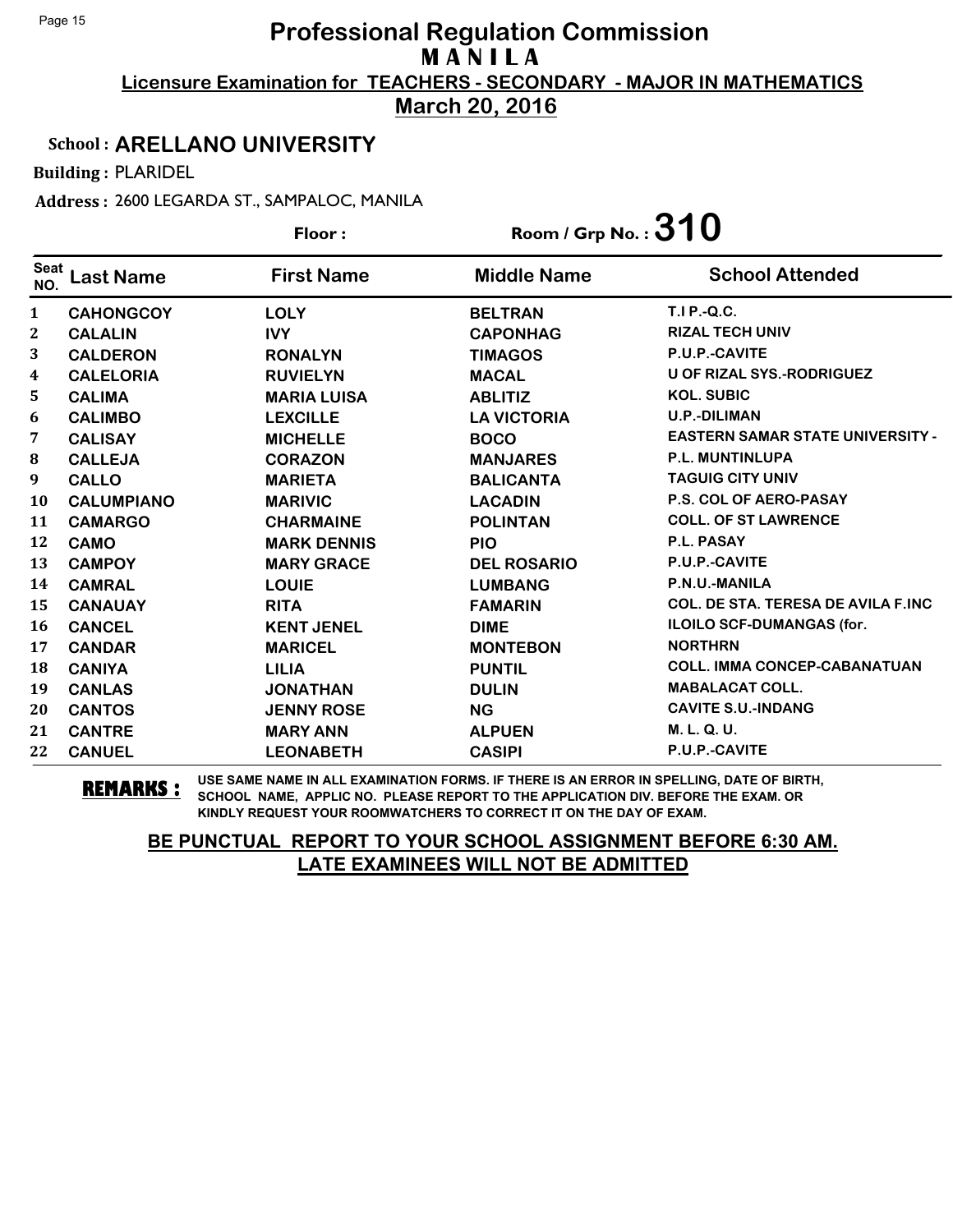**March 20, 2016**

#### School : **ARELLANO UNIVERSITY**

Building : PLARIDEL

Address : 2600 LEGARDA ST., SAMPALOC, MANILA

|                    |                   | Floor:                 | Room / Grp No.: $311$ |                                      |
|--------------------|-------------------|------------------------|-----------------------|--------------------------------------|
| <b>Seat</b><br>NO. | <b>Last Name</b>  | <b>First Name</b>      | <b>Middle Name</b>    | <b>School Attended</b>               |
| $\mathbf{1}$       | <b>CAPAL</b>      | <b>ELVIN</b>           | <b>VALE</b>           | <b>CALABANGA POLYTECH. COLL.</b>     |
| $\boldsymbol{2}$   | <b>CAPAL</b>      | <b>RODAROSE</b>        | <b>NICOLAS</b>        | <b>CAGAYAN STATE</b>                 |
| 3                  | <b>CAPALAD</b>    | <b>GERALDINE</b>       | <b>CONCEPCION</b>     | <b>COLL. OF MARY IMM.</b>            |
| 4                  | <b>CAPANAYAN</b>  | <b>KRIZEL ANNE</b>     | <b>CABIGAN</b>        | U PERP HELP-LAGUNA                   |
| 5                  | <b>CAPELLAN</b>   | <b>DESIREE</b>         | <b>ARCENAL</b>        | <b>CATAINGAN MUN. COLL.</b>          |
| 6                  | <b>CAPELLAN</b>   | <b>SALVACION</b>       | <b>VILLACORTA</b>     | <b>CATAINGAN MUN. COLL.</b>          |
| 7                  | <b>CAPILI</b>     | <b>ROANNE</b>          | <b>JALIMAO</b>        | P.N.U.-MANILA                        |
| 8                  | <b>CAPILITAN</b>  | <b>ELOISA</b>          | <b>SAMSON</b>         | <b>ST.ANTHONY COL.TECH</b>           |
| 9                  | <b>CAPOTE</b>     | <b>JESSE</b>           | <b>CUARES</b>         | <b>U OF RIZAL SYS.-MORONG</b>        |
| 10                 | <b>CARAGGAYAN</b> | <b>KAREN JOY</b>       | <b>ACORDA</b>         | <b>CAGAYAN STATE</b>                 |
| 11                 | <b>CARALIPIO</b>  | <b>ALVIN</b>           | <b>DYCAICO</b>        | <b>SYSTEMS P.C.F.-ANGELES CITY</b>   |
| 12                 | <b>CARANGUIAN</b> | <b>ROY</b>             | <b>PASINOS</b>        | <b>MARIKINA POLYTECHNIC</b>          |
| 13                 | <b>CARATAO</b>    | <b>ANGELIQUE</b>       | <b>ABABAT</b>         | <b>ST.CLARE COLL.-CALOOCAN</b>       |
| 14                 | <b>CARDINOZA</b>  | <b>ORDALYN</b>         | <b>DOLOR</b>          | PANGASINAN S.U.-BAYAMBANG            |
| 15                 | <b>CARISMA</b>    | <b>GERALDINE</b>       | <b>HALOG</b>          | P.L. PASAY                           |
| 16                 | <b>CARLOS</b>     | <b>KAREEN</b>          | <b>ROSARIO</b>        | UNIVERSITY OF CALOOCAN CITY (for. CC |
| 17                 | <b>CARLOS</b>     | <b>MANILYN</b>         | <b>TIAMZON</b>        | <b>MARIKINA POLYTECHNIC</b>          |
| 18                 | <b>CARLOS</b>     | <b>MILCA</b>           | <b>REGULACION</b>     | <b>BULACAN S.U-MALOLOS</b>           |
| 19                 | <b>CARO</b>       | <b>CARISMA</b>         | <b>ALONZO</b>         | <b>SYSTEMS P.C.F.-ANGELES CITY</b>   |
| 20                 | <b>CARONAN</b>    | <b>JOSEPH</b>          | <b>BURA</b>           | <b>ICCT CFI</b>                      |
| 21                 | <b>CAROSCOS</b>   | <b>MARLON</b>          | <b>RAPANAN</b>        | <b>SAMAR STATE UNIV.</b>             |
| 22                 | <b>CARPIO</b>     | <b>ALEXANDRA MARIE</b> | <b>ANDACA</b>         | <b>U DE MANILA (for.CCM)</b>         |

**REMARKS :** USE SAME NAME IN ALL EXAMINATION FORMS. IF THERE IS AN ERROR IN SPELLING, DATE OF BIRTH, SCHOOL NAME, APPLIC NO. PLEASE REPORT TO THE APPLICATION DIV. BEFORE THE EXAM. OR KINDLY REQUEST YOUR ROOMWATCHERS TO CORRECT IT ON THE DAY OF EXAM.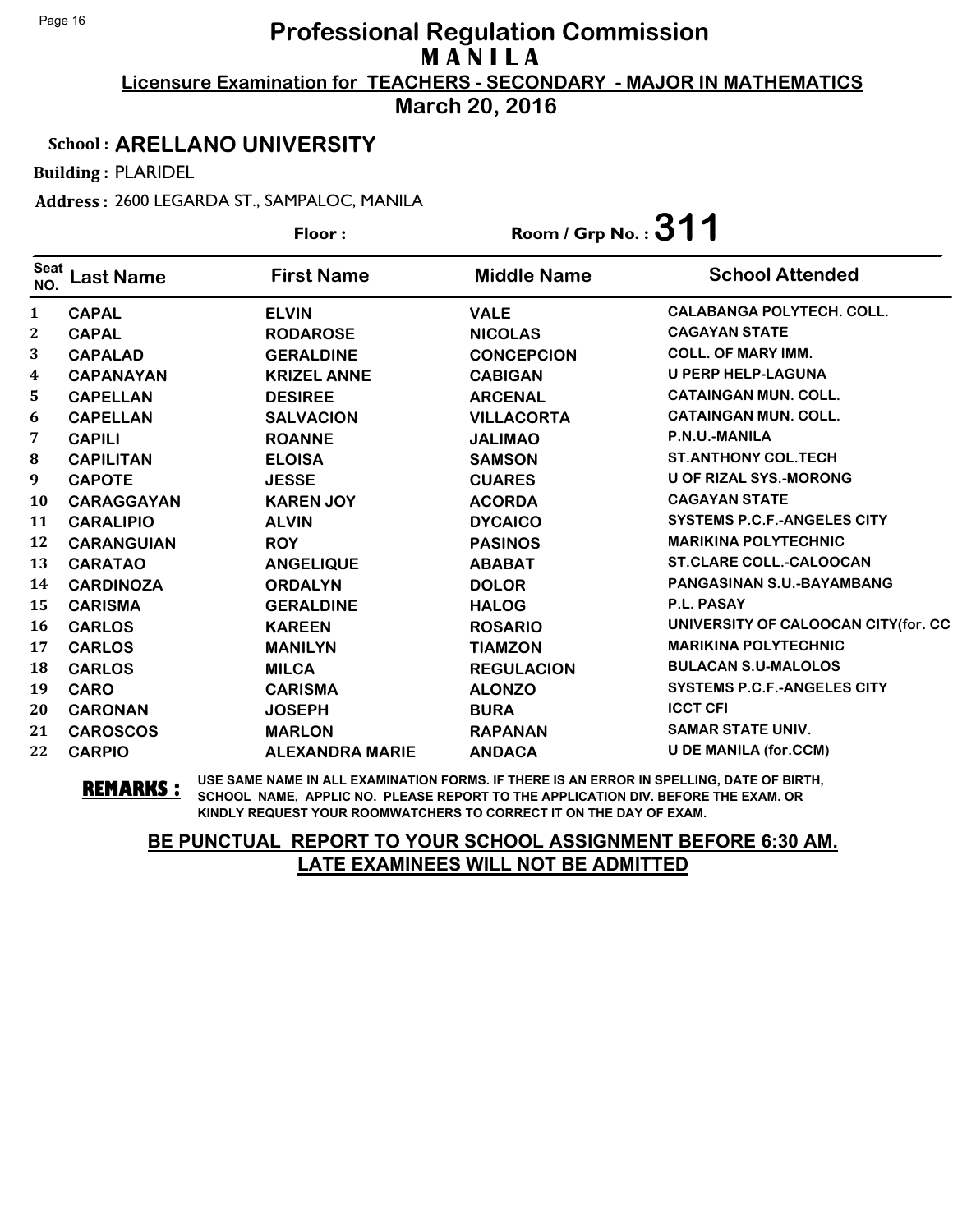**March 20, 2016**

#### School : **ARELLANO UNIVERSITY**

Building : PLARIDEL

Address : 2600 LEGARDA ST., SAMPALOC, MANILA

|                    |                   | Floor:                 | Room / Grp No.: $312$ |                                      |
|--------------------|-------------------|------------------------|-----------------------|--------------------------------------|
| <b>Seat</b><br>NO. | <b>Last Name</b>  | <b>First Name</b>      | <b>Middle Name</b>    | <b>School Attended</b>               |
| $\mathbf{1}$       | <b>CARPIO</b>     | <b>CHADD CARLA</b>     | <b>CAPULONG</b>       | <b>ST. PAUL COLL.-SN MIGUEL</b>      |
| $\mathbf{2}$       | <b>CARULLO</b>    | <b>JERSON</b>          | <b>MARTINEZ</b>       | OL OF PERP. SUCCOR COLL.             |
| 3                  | <b>CAS</b>        | <b>SHEENA MARIE</b>    | <b>BALISORO</b>       | P.U.P.-CAVITE                        |
| 4                  | <b>CASABUENA</b>  | <b>GILBERT</b>         | <b>ENCINA</b>         | <b>TANAUAN INST.</b>                 |
| 5.                 | <b>CASIANAN</b>   | <b>JOSEPH</b>          | <b>NIONES</b>         | <b>ICCT CFI</b>                      |
| 6                  | <b>CASTAÑARES</b> | <b>CAMILLE FRANCES</b> | <b>TORRES</b>         | <b>P.U.P.-SAN PEDRO</b>              |
| 7                  | <b>CASTAÑEDA</b>  | <b>EDRALIN</b>         | <b>DIZON</b>          | <b>NAVOTAS POLY. COLL.</b>           |
| 8                  | <b>CASTELLANO</b> | <b>RAMON</b>           | <b>MURILLO</b>        | <b>P.L. PASAY</b>                    |
| 9                  | <b>CASTILLO</b>   | <b>CHERRYLYNE</b>      | <b>MORALES</b>        | <b>CAVITE S.U.-ROSARIO</b>           |
| 10                 | <b>CASTILLO</b>   | <b>ELIZA</b>           | <b>NOBLEFRANCA</b>    | <b>U.E.P.-CATARMAN</b>               |
| 11                 | <b>CASTILLO</b>   | <b>EMILY</b>           | <b>CAGIWA</b>         | <b>BULACAN S.U-BUSTOS</b>            |
| 12                 | <b>CASTILLO</b>   | <b>I AM</b>            | <b>HENSON</b>         | P.U.P - BANSUD, ORIENTAL MINDORO     |
| 13                 | <b>CASTILLO</b>   | <b>MICHELLE</b>        | <b>ONGOCO</b>         | <b>BATAAN PENINSULA STATE U-MAIN</b> |
| 14                 | <b>CASTRENCE</b>  | <b>THERESA</b>         | <b>PASIGAN</b>        | $T.I.P.-Q.C.$                        |
| 15                 | <b>CASTRILLO</b>  | <b>REYCELYN</b>        | <b>MAGTIBAY</b>       | <b>ST.MICHAEL'S COLL.-BINAN</b>      |
| <b>16</b>          | <b>CASTRO</b>     | <b>ALJAY</b>           | <b>JUAN</b>           | <b>ST. FRANCIS OF ASSISI</b>         |
| 17                 | <b>CASTRO</b>     | <b>CLARINDA</b>        | <b>SORIANO</b>        | <b>RIZAL TECH UNIV</b>               |
| 18                 | <b>CASTRO</b>     | <b>DWAYNE</b>          | <b>PARAISO</b>        | <b>ILOCOS SUR POLY.SC-STA. MARIA</b> |
| 19                 | <b>CASTRO</b>     | <b>HONEYLET</b>        | <b>ALBERTO</b>        | P.U.P.-CAVITE                        |
| 20                 | <b>CASTRO</b>     | <b>LEX CEASAR</b>      | <b>BAUTISTA</b>       | <b>V. MILAGROSA UNIV FDTN</b>        |
| 21                 | <b>CASTRO</b>     | <b>REY AN</b>          | <b>CAPIRAL</b>        | P.U.P.-STA MARIA, BULACAN            |
| 22                 | <b>CASUPANAN</b>  | <b>ARIEL</b>           | <b>MISOLES</b>        | <b>KOL. SUBIC</b>                    |

**REMARKS :** USE SAME NAME IN ALL EXAMINATION FORMS. IF THERE IS AN ERROR IN SPELLING, DATE OF BIRTH, SCHOOL NAME, APPLIC NO. PLEASE REPORT TO THE APPLICATION DIV. BEFORE THE EXAM. OR KINDLY REQUEST YOUR ROOMWATCHERS TO CORRECT IT ON THE DAY OF EXAM.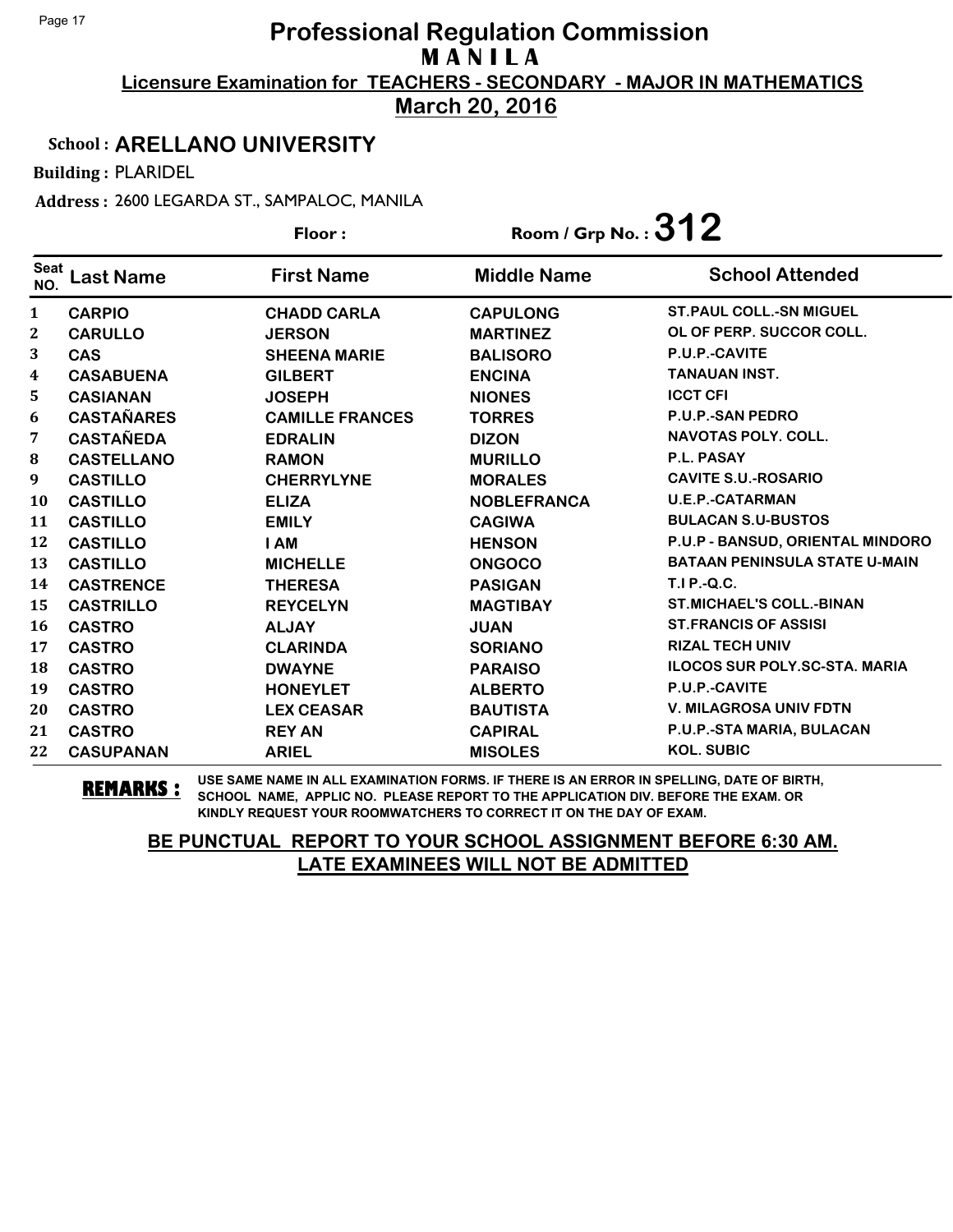**March 20, 2016**

#### School : **ARELLANO UNIVERSITY**

Building : PLARIDEL

Address : 2600 LEGARDA ST., SAMPALOC, MANILA

|                    | Floor:           |                     |                    | Room / Grp No. : $313$               |  |
|--------------------|------------------|---------------------|--------------------|--------------------------------------|--|
| <b>Seat</b><br>NO. | <b>Last Name</b> | <b>First Name</b>   | <b>Middle Name</b> | <b>School Attended</b>               |  |
| $\mathbf{1}$       | <b>CATALAN</b>   | <b>CHRISS ANNE</b>  | <b>VIERNEZA</b>    | <b>P.U.P.-SAN PEDRO</b>              |  |
| $\mathbf 2$        | <b>CATIS</b>     | <b>ANNROSE</b>      | <b>LOPEZ</b>       | <b>MARIKINA POLYTECHNIC</b>          |  |
| 3                  | <b>CAWICAAN</b>  | <b>ANALYN</b>       | <b>TIVIDAD</b>     | <b>EARIST</b>                        |  |
| $\boldsymbol{4}$   | <b>CAY</b>       | <b>CRISTINE</b>     | <b>FAMENIANO</b>   | P.U.P.-STA MARIA, BULACAN            |  |
| 5                  | <b>CAYABYAB</b>  | <b>MAUREEN</b>      | <b>SALAC</b>       | <b>BATAAN PENINSULA STATE</b>        |  |
| 6                  | <b>CAÑADA</b>    | <b>CLAIRE</b>       | <b>PONGASE</b>     | <b>SALAZAR I.T.-CEBU CITY</b>        |  |
| 7                  | <b>CAÑESO</b>    | <b>WILFREDO JR</b>  | <b>HOÑGOY</b>      | P.U.P.-SAN PEDRO                     |  |
| ${\bf 8}$          | <b>CAÑO</b>      | <b>REMEDIOS</b>     | <b>MENDOZA</b>     | <b>P.U.P.-SAN PEDRO</b>              |  |
| 9                  | <b>CAÑOTILLO</b> | <b>NERI</b>         | <b>SALCEDO</b>     | UNIV.OF ILOILO                       |  |
| <b>10</b>          | <b>CECILIA</b>   | <b>KAREM</b>        | <b>OBREGON</b>     | <b>PAMANTASAN NG CABUYAO</b>         |  |
| 11                 | <b>CEDILLO</b>   | <b>MARY ANN JOY</b> | <b>PANAGSAGAN</b>  | <b>MARIKINA POLYTECHNIC</b>          |  |
| 12                 | <b>CELEBRE</b>   | <b>LAARNI</b>       | <b>ARADA</b>       | <b>RIZAL TECH UNIV</b>               |  |
| 13                 | <b>CELINO</b>    | <b>ALVIN</b>        | <b>PAREDES</b>     | <b>ADAMSON UNIVERSITY</b>            |  |
| 14                 | <b>CELIS</b>     | <b>ALVIN</b>        | <b>MARIMLA</b>     | <b>MABALACAT COLL.</b>               |  |
| 15                 | <b>CELIS</b>     | <b>DOMINICK</b>     | <b>EVANGELISTA</b> | E.L. JOSON MC                        |  |
| 16                 | <b>CELIS</b>     | <b>JENICA</b>       | <b>GREJALDE</b>    | <b>CAVITE STATE UNIVERSITY-IMUS</b>  |  |
| 17                 | <b>CEQUEÑA</b>   | <b>FRITZIE ANN</b>  | <b>ARABIT</b>      | <b>U OF RIZAL SYS.-MORONG</b>        |  |
| 18                 | <b>CERVANTES</b> | <b>DAVID PAUL</b>   | <b>HASPELA</b>     | <b>CAVITE S.U.-INDANG</b>            |  |
| 19                 | <b>CESA</b>      | <b>LANY</b>         | <b>NAVARRO</b>     | R.MAGSAYSAY T.U-IBA                  |  |
| 20                 | <b>CESAR</b>     | <b>CHRISTINE</b>    | <b>MAHILUM</b>     | <b>P.L. MANILA</b>                   |  |
| 21                 | <b>CHAVEZ</b>    | <b>GARY</b>         | <b>SIGUA</b>       | <b>BATAAN PENINSULA STATE U-MAIN</b> |  |
| 22                 | <b>CHAVEZ</b>    | <b>THERESA</b>      | $\bullet$          | <b>GOV.A.PASCUAL COLL.</b>           |  |

**REMARKS :** USE SAME NAME IN ALL EXAMINATION FORMS. IF THERE IS AN ERROR IN SPELLING, DATE OF BIRTH, SCHOOL NAME, APPLIC NO. PLEASE REPORT TO THE APPLICATION DIV. BEFORE THE EXAM. OR KINDLY REQUEST YOUR ROOMWATCHERS TO CORRECT IT ON THE DAY OF EXAM.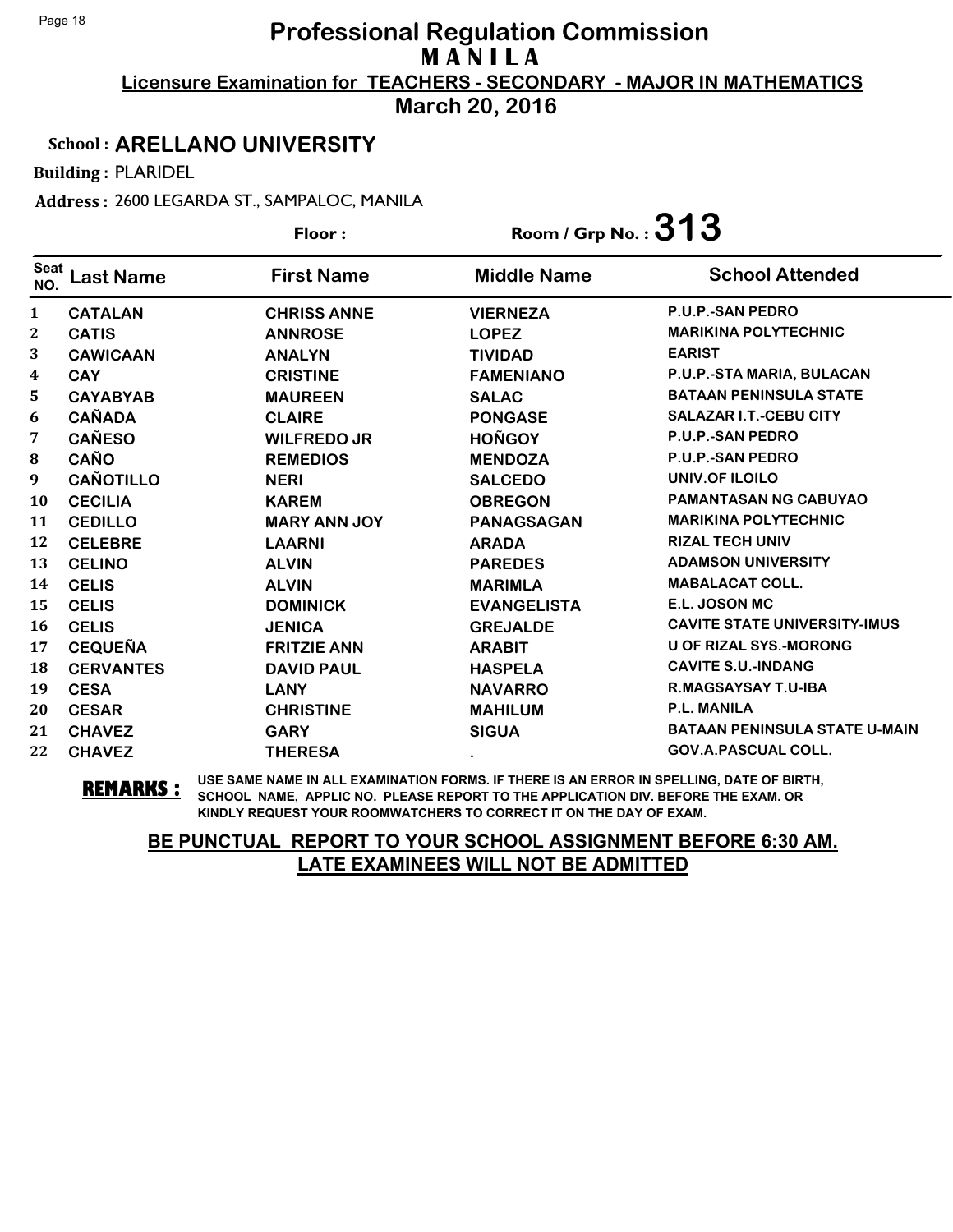**March 20, 2016**

#### School : **ARELLANO UNIVERSITY**

Building : PLARIDEL

Address : 2600 LEGARDA ST., SAMPALOC, MANILA

|                    |                   | Floor:                | Room / Grp No. : $314$ |                                          |
|--------------------|-------------------|-----------------------|------------------------|------------------------------------------|
| <b>Seat</b><br>NO. | <b>Last Name</b>  | <b>First Name</b>     | <b>Middle Name</b>     | <b>School Attended</b>                   |
| 1                  | <b>CHUA</b>       | <b>CHONA</b>          | <b>SANTOS</b>          | <b>UNIV.OF MAKATI</b>                    |
| $\mathbf{2}$       | <b>CLEMENTE</b>   | <b>REGINA</b>         | <b>ESPINA</b>          | <b>BULACAN S.U-MALOLOS</b>               |
| 3                  | <b>CLIMACOSA</b>  | <b>DESIREE</b>        | <b>PADILLA</b>         | <b>CAVITE WEST POINT COLL</b>            |
| 4                  | <b>COBARDO</b>    | <b>ANTONIO</b>        | <b>ANGUE</b>           | P.U.P.-CAVITE                            |
| 5                  | <b>COBER</b>      | <b>OSHAYNE</b>        | <b>MAHAIT</b>          | <b>U OF RIZAL SYS.-MORONG</b>            |
| 6                  | <b>COBILLA</b>    | <b>ERICA MAY</b>      | <b>SANTOS</b>          | <b>ST.MARY'S ANGELS COLL-PAMPANGA</b>    |
| 7                  | <b>COFINO</b>     | <b>RITCHELLE</b>      | <b>TUBALLA</b>         | <b>UPHSDALTA-LPINAS</b>                  |
| 8                  | <b>COLANGOY</b>   | <b>MARICRIS</b>       | <b>STA. MARIA</b>      | <b>FEU-MANILA</b>                        |
| 9                  | <b>CONCEPCION</b> | <b>PRINCESS DYAN</b>  | <b>MORENO</b>          | P.U.P.-STA MARIA, BULACAN                |
| 10                 | <b>CONTADO</b>    | <b>AIDA</b>           | <b>GONGON</b>          | <b>EASTERN SAMAR STATE UNIVERSITY -</b>  |
| 11                 | <b>CORDERO</b>    | <b>JOHN</b>           | <b>ESPINOSA</b>        | <b>ST.MARY'S COLL.-TAGUM</b>             |
| 12                 | <b>CORDERO</b>    | <b>MELANNIE</b>       | <b>ROSALES</b>         | <b>U OF RIZAL SYS.-MORONG</b>            |
| 13                 | <b>CORDOVA</b>    | <b>AR-MICA</b>        | LULU                   | <b>HOLY CROSS-PAMPANGA</b>               |
| 14                 | <b>CORDOVA</b>    | <b>NICA MARIE</b>     | <b>CARABAYAS</b>       | P.L. MUNTINLUPA                          |
| 15                 | <b>CORONG</b>     | <b>JOSIELYN</b>       | <b>REYES</b>           | <b>P.S. COL OF AERO-PASAY</b>            |
| 16                 | <b>CORPUZ</b>     | <b>PERCITA</b>        | <b>SANCHEZ</b>         | <b>SURIGAO DEL SUR STATE UNIVERSITY-</b> |
| 17                 | <b>CORPUZ</b>     | <b>ROGELIO JR</b>     | <b>RUIZ</b>            | P.U.P.-STA. MESA                         |
| 18                 | <b>CORRE</b>      | <b>LEONORA</b>        | <b>MERCADO</b>         | DR.C.S. LANTING COLL.-Q.C.               |
| 19                 | <b>CORTEZ</b>     | <b>JENNIFER</b>       | <b>RAFAEL</b>          | <b>BULACAN S.U-MALOLOS</b>               |
| 20                 | <b>CORTEZA</b>    | <b>AIRA JEAN</b>      | <b>BAQUERO</b>         | P.L. MUNTINLUPA                          |
| 21                 | <b>COSME</b>      | <b>ROBERT GABRIEL</b> | <b>NERVAR</b>          | P.N.U.-MANILA                            |
| 22                 | <b>CREDO</b>      | <b>CHARITY</b>        | <b>ISIDRO</b>          | C. C. P.                                 |

**REMARKS :** USE SAME NAME IN ALL EXAMINATION FORMS. IF THERE IS AN ERROR IN SPELLING, DATE OF BIRTH, SCHOOL NAME, APPLIC NO. PLEASE REPORT TO THE APPLICATION DIV. BEFORE THE EXAM. OR KINDLY REQUEST YOUR ROOMWATCHERS TO CORRECT IT ON THE DAY OF EXAM.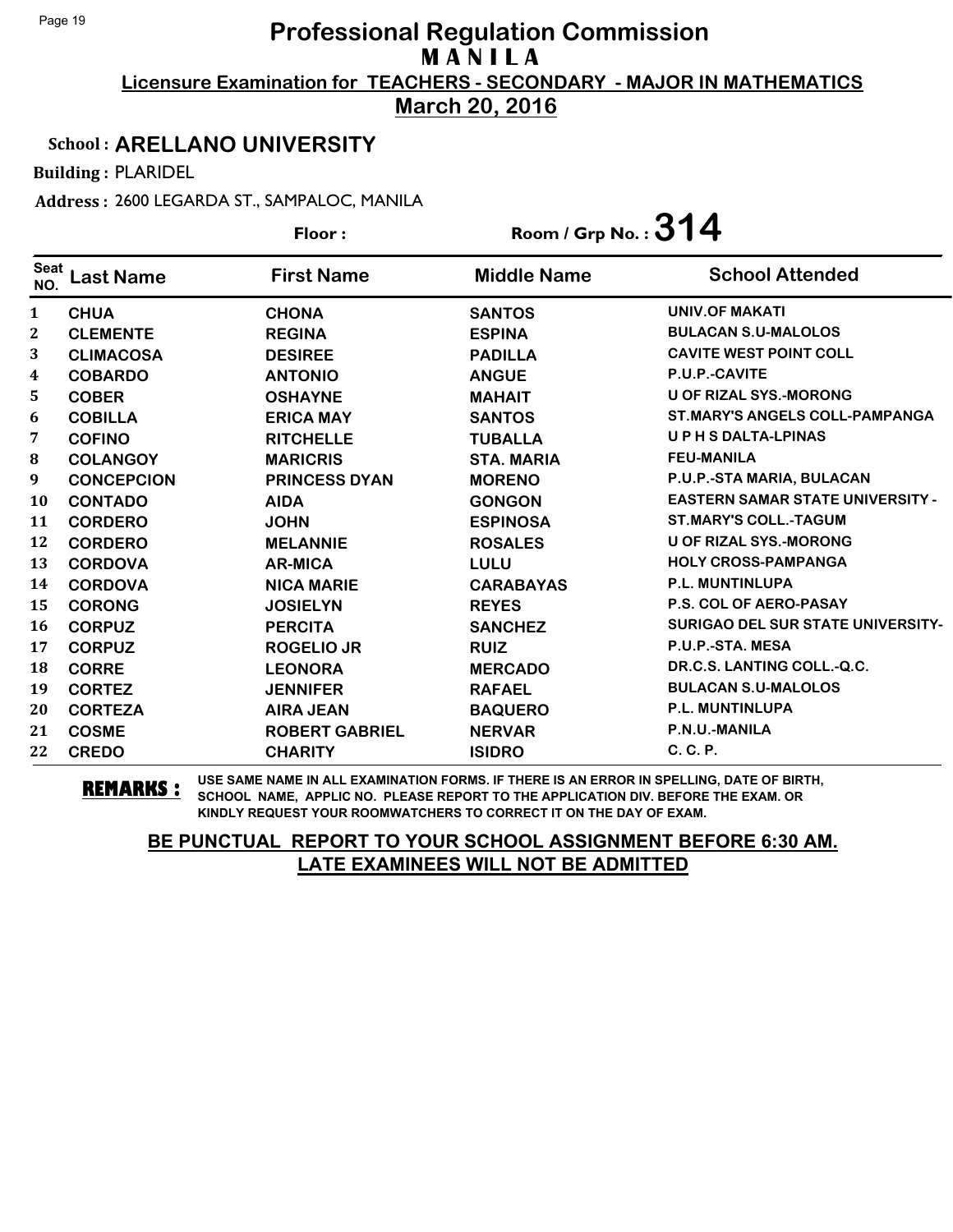**March 20, 2016**

#### School : **ARELLANO UNIVERSITY**

Building : PLARIDEL

Address : 2600 LEGARDA ST., SAMPALOC, MANILA

|                    |                   | Floor:                 | Room / Grp No. : $315$ |                                  |
|--------------------|-------------------|------------------------|------------------------|----------------------------------|
| <b>Seat</b><br>NO. | <b>Last Name</b>  | <b>First Name</b>      | <b>Middle Name</b>     | <b>School Attended</b>           |
| $\mathbf{1}$       | <b>CRESINO</b>    | <b>LOVELY</b>          | <b>BAUTISTA</b>        | <b>CAVITE S.U.-INDANG</b>        |
| $\boldsymbol{2}$   | <b>CREUS</b>      | <b>JEBELL</b>          | <b>BROAS</b>           | P.U.P.-CAVITE                    |
| 3                  | <b>CRISANTO</b>   | <b>RUEL</b>            | <b>DE CASTRO</b>       | <b>U PERP HELP-LAGUNA</b>        |
| 4                  | <b>CRISOSTOMO</b> | <b>ALVIETA</b>         | <b>TERENCIO</b>        | <b>U OF RIZAL SYS.-MORONG</b>    |
| 5                  | <b>CRISPINO</b>   | <b>JAYVEE</b>          | <b>CASINGAL</b>        | P.N.U.-MANILA                    |
| 6                  | <b>CRISTOBAL</b>  | <b>KNOL KRISTIAN</b>   | <b>FUENTES</b>         | P.L. PASAY                       |
| 7                  | <b>CRISTOBAL</b>  | <b>LAURRIE LAYNE</b>   | <b>PECINA</b>          | P.N.U.-MANILA                    |
| 8                  | <b>CRISTOBAL</b>  | <b>PRECIOUS JAYEL</b>  | <b>FAIN</b>            | <b>U OF RIZAL SYS.-RODRIGUEZ</b> |
| 9                  | <b>CRUDO</b>      | <b>MAY PEARLYN</b>     | <b>JIMENEZ</b>         | <b>COLEGIO DE SAN GABRIEL</b>    |
| 10                 | <b>CRUZ</b>       | <b>ANNA MARIE</b>      | <b>RILLON</b>          | <b>U DE MANILA (for.CCM)</b>     |
| 11                 | <b>CRUZ</b>       | <b>CAMILLE DESTINY</b> | <b>CORALDE</b>         | <b>ROOSEVELT COL-CAINTA</b>      |
| 12                 | <b>CRUZ</b>       | <b>GEM MICHELLE</b>    | <b>RAMOS</b>           | <b>U OF RIZAL SYS.-RODRIGUEZ</b> |
| 13                 | <b>CRUZ</b>       | <b>JAMAICA</b>         | <b>PANILAWON</b>       | <b>COLL. OF MARY IMM.</b>        |
| 14                 | <b>CRUZ</b>       | <b>JESSIE</b>          | <b>SILVERIO</b>        | P.U.P.-STA. MESA                 |
| 15                 | <b>CRUZ</b>       | <b>MAILEEN</b>         | <b>LAZARO</b>          | P.U.P.-STA MARIA, BULACAN        |
| 16                 | <b>CRUZ</b>       | <b>MICHELLE</b>        | <b>SAYSON</b>          | <b>BULACAN S.U-BUSTOS</b>        |
| 17                 | <b>CRUZ</b>       | <b>RANNEL</b>          | <b>SAGMAQUEN</b>       | <b>PATTS COLL. OF AERO</b>       |
| 18                 | <b>CRUZ</b>       | <b>REA JANE</b>        | <b>MENDEZ</b>          | <b>N.T.C.</b>                    |
| 19                 | <b>CRUZ</b>       | <b>RONEO FRANCO</b>    | <b>PADILLA</b>         | <b>U OF RIZAL SYS.-RODRIGUEZ</b> |
| 20                 | <b>CRUZ</b>       | <b>RONNIE</b>          | <b>MUSA</b>            | <b>BULACAN S.U-MALOLOS</b>       |
| 21                 | <b>CUADRA</b>     | <b>ANJANETTE</b>       | <b>YAP</b>             | P.U.P.-STA. MESA                 |
| 22                 | <b>CUADRA</b>     | <b>LANI</b>            | <b>BERNARDO</b>        | N.E.U.S.T-SAN ISIDRO             |

**REMARKS :** USE SAME NAME IN ALL EXAMINATION FORMS. IF THERE IS AN ERROR IN SPELLING, DATE OF BIRTH, SCHOOL NAME, APPLIC NO. PLEASE REPORT TO THE APPLICATION DIV. BEFORE THE EXAM. OR KINDLY REQUEST YOUR ROOMWATCHERS TO CORRECT IT ON THE DAY OF EXAM.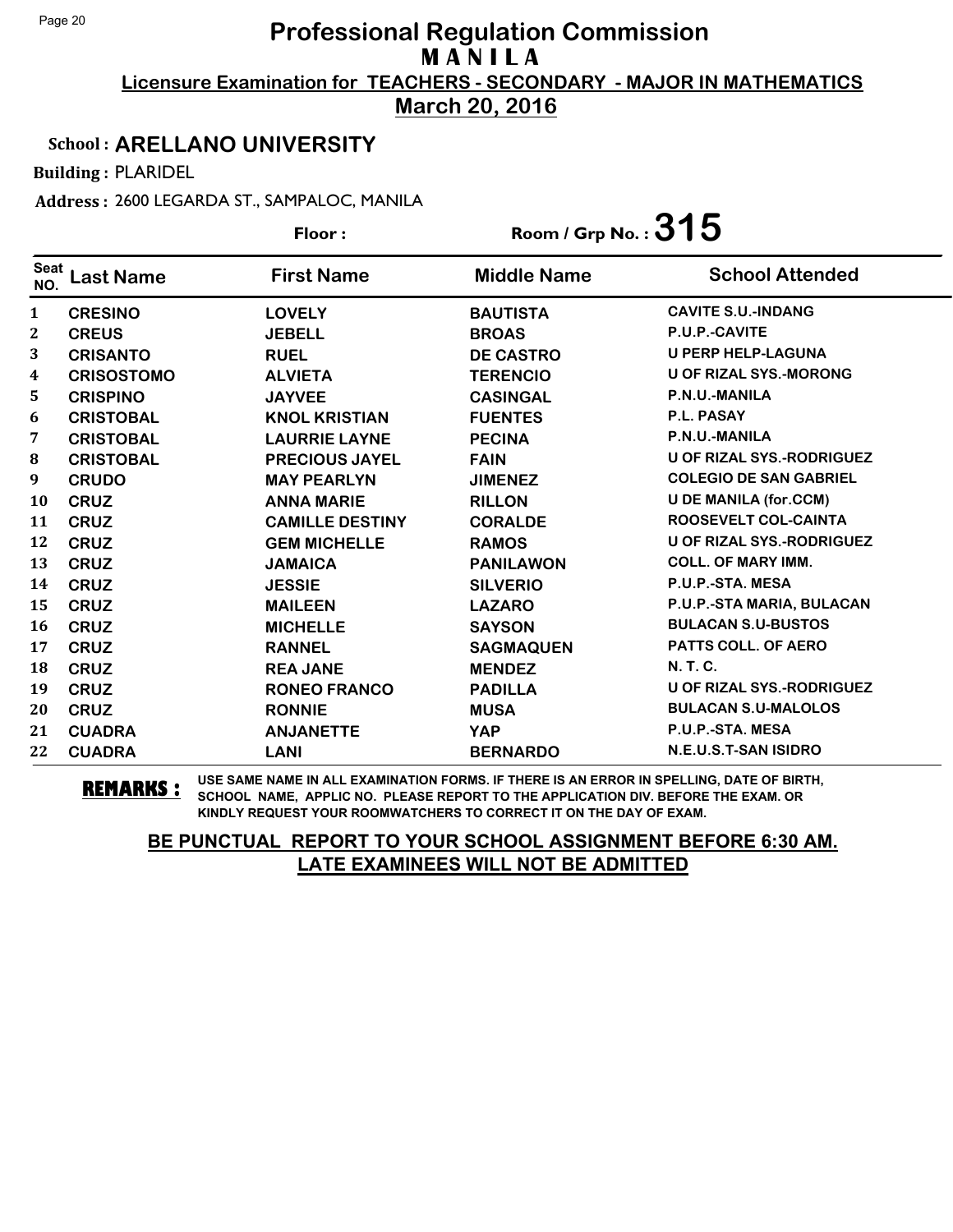**March 20, 2016**

#### School : **ARELLANO UNIVERSITY**

Building : PLARIDEL

Address : 2600 LEGARDA ST., SAMPALOC, MANILA

|                    |                  | Floor:               | Room / Grp No. : $317$ |                                        |
|--------------------|------------------|----------------------|------------------------|----------------------------------------|
| <b>Seat</b><br>NO. | <b>Last Name</b> | <b>First Name</b>    | <b>Middle Name</b>     | <b>School Attended</b>                 |
| $\mathbf{1}$       | <b>CUADRAZAL</b> | <b>MARY JEAN</b>     | <b>SECILLANO</b>       | <b>STO.ROSARIO S.PALAY CO</b>          |
| 2                  | <b>CUEVA</b>     | <b>DOTHY</b>         | <b>TARCENA</b>         | P.N.U.-MANILA                          |
| 3                  | <b>CUEVAS</b>    | <b>ARIES</b>         | <b>UNTALAN</b>         | <b>ST.FRANCIS OF ASSISI</b>            |
| 4                  | <b>CUMIGAD</b>   | <b>ANNIELIN</b>      | <b>REGALA</b>          | <b>EARIST</b>                          |
| 5                  | <b>CUNTAPAY</b>  | <b>JANICE</b>        | <b>LAGUNDI</b>         | <b>TAGUIG CITY UNIV</b>                |
| 6                  | <b>DABALOS</b>   | <b>JOANA</b>         | <b>ALMOCERA</b>        | <b>NAVOTAS POLY. COLL.</b>             |
| 7                  | <b>DABAY</b>     | <b>DAPHNE</b>        | <b>SECOYA</b>          | <b>ATENEO DE ZAMBOANGA</b>             |
| ${\bf 8}$          | <b>DACAIMAT</b>  | <b>JENNIFER</b>      | <b>CAÑEZA</b>          | P.L. PASAY                             |
| 9                  | <b>DACANAY</b>   | <b>MAYBELL</b>       | <b>PILLAGARA</b>       | <b>LIMAY POLYTECH.COLL.</b>            |
| 10                 | <b>DACUBA</b>    | <b>CHLESTER</b>      | <b>POLETA</b>          | UNIVERSITY OF CALOOCAN CITY(for. CC    |
| 11                 | <b>DADIVO</b>    | <b>JED PERL</b>      | <b>RUBANTE</b>         | <b>ST.CLARE COLL.-CALOOCAN</b>         |
| 12                 | <b>DALIDA</b>    | <b>DIXCEL ANN</b>    | <b>AGUIHAP</b>         | <b>ALTAVAS COLL.</b>                   |
| 13                 | <b>DALISAY</b>   | <b>MARIA CORAZON</b> | <b>MARANAN</b>         | <b>CAVITE S.U.-CARMONA</b>             |
| 14                 | <b>DARACAN</b>   | <b>ALFREDEL</b>      | <b>PARRENO</b>         | <b>BULACAN S.U-BUSTOS</b>              |
| 15                 | <b>DARADAR</b>   | <b>REINALYN</b>      | <b>SABADO</b>          | <b>BULACAN S.U-MALOLOS</b>             |
| 16                 | <b>DASALLA</b>   | <b>KEVIN</b>         | <b>DOMINGO</b>         | DR.YANGA'S C.I.                        |
| 17                 | <b>DATA</b>      | <b>IRISH JOY</b>     | <b>DOON</b>            | P.L. VALENZUELA                        |
| 18                 | <b>DATILES</b>   | <b>CHERRY ROSE</b>   | <b>BARRETO</b>         | P.U.P.-STA MARIA, BULACAN              |
| 19                 | <b>DAVALOS</b>   | <b>JESSIL</b>        | <b>BUJAUE</b>          | <b>MASBATE COLLEGES</b>                |
| 20                 | <b>DAVID</b>     | <b>ANDY</b>          | <b>BANARES</b>         | UNIV.OF THE ASSUMP.                    |
| 21                 | <b>DAVID</b>     | <b>ELISA LYN</b>     | <b>REVISANO</b>        | <b>CITY COLLEGE OF SAN FERNANDO-SN</b> |
| 22                 | <b>DAYAO</b>     | <b>DEXTER DHALE</b>  | <b>LUY</b>             | N.E.U.S.T-SAN ISIDRO                   |

**REMARKS :** USE SAME NAME IN ALL EXAMINATION FORMS. IF THERE IS AN ERROR IN SPELLING, DATE OF BIRTH, SCHOOL NAME, APPLIC NO. PLEASE REPORT TO THE APPLICATION DIV. BEFORE THE EXAM. OR KINDLY REQUEST YOUR ROOMWATCHERS TO CORRECT IT ON THE DAY OF EXAM.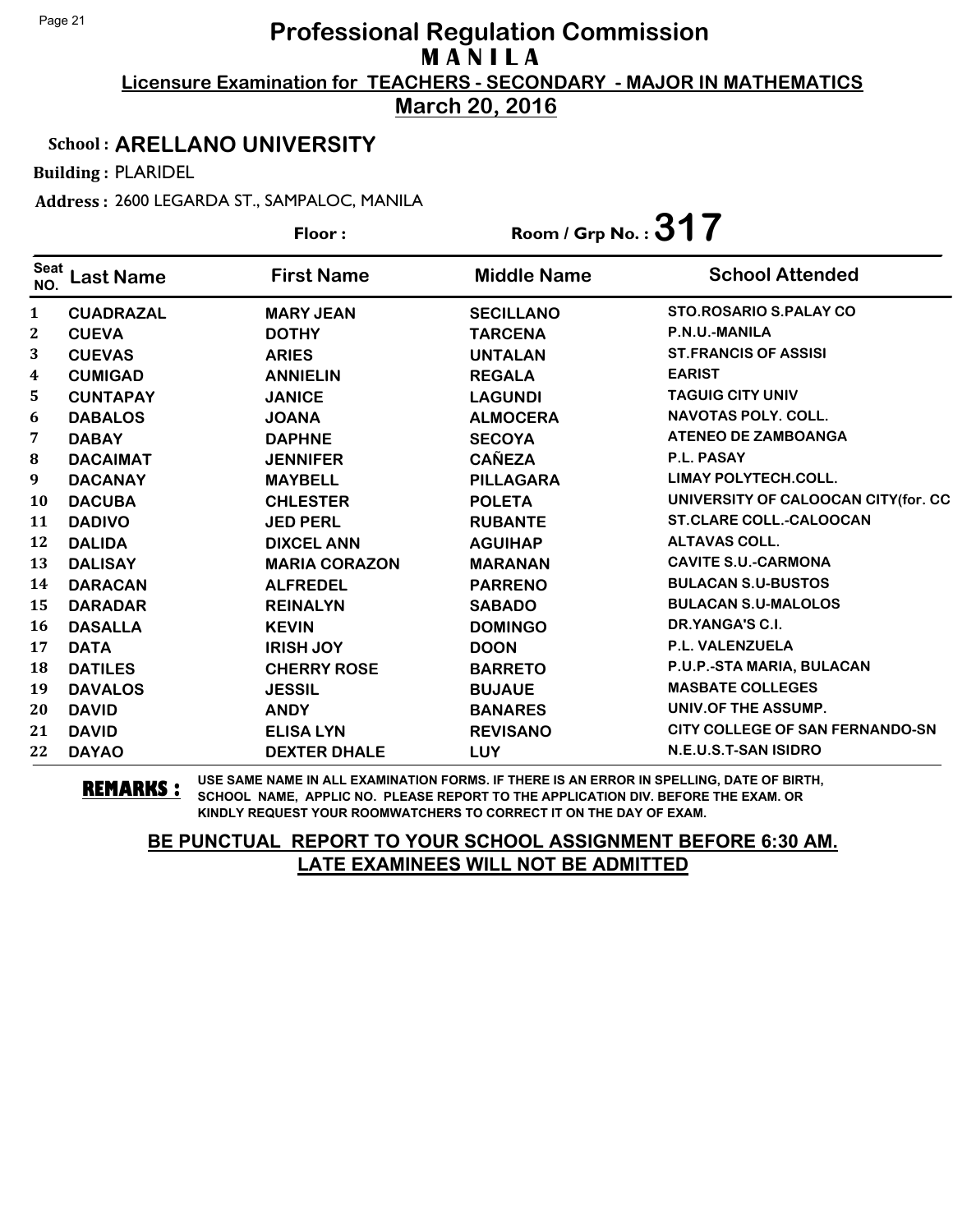**March 20, 2016**

#### School : **ARELLANO UNIVERSITY**

Building : PLARIDEL

Address : 2600 LEGARDA ST., SAMPALOC, MANILA

|                    |                     | Floor:               | Room / Grp No.: $402$ |                                      |
|--------------------|---------------------|----------------------|-----------------------|--------------------------------------|
| <b>Seat</b><br>NO. | <b>Last Name</b>    | <b>First Name</b>    | <b>Middle Name</b>    | <b>School Attended</b>               |
| 1                  | <b>DAYRIT</b>       | <b>MERVIN</b>        | <b>TIMPUG</b>         | <b>REPUBLIC CENTRAL COLL.</b>        |
| 2                  | <b>DAYTO</b>        | <b>REX</b>           | <b>VIZMANOS</b>       | <b>N.T.C.</b>                        |
| 3                  | <b>DE CASTRO</b>    | <b>GERLIE</b>        | <b>ORENSE</b>         | <b>LAGUNA SPU-SINILOAN</b>           |
| 4                  | <b>DE CASTRO</b>    | <b>JADE MARK</b>     | <b>MARCIAL</b>        | <b>P.L. MUNTINLUPA</b>               |
| 5                  | <b>DE CHAVEZ</b>    | <b>ELISEO</b>        | <b>PONDIVIDA</b>      | DALUB, L. SAN PABLO                  |
| 6                  | <b>DE GUZMAN</b>    | <b>BRIAN</b>         | <b>LAYGO</b>          | <b>LYCEUM P.U.-BATANGAS</b>          |
| 7                  | <b>DE GUZMAN</b>    | <b>CELESTINO JR</b>  | <b>PARAISO</b>        | <b>N.T.C.</b>                        |
| 8                  | <b>DE GUZMAN</b>    | <b>JENNIFER</b>      | <b>DIATA</b>          | <b>J.RIZAL UNIV.</b>                 |
| 9                  | <b>DE GUZMAN</b>    | <b>JESSA</b>         | <b>PAJARO</b>         | <b>P.L. MUNTINLUPA</b>               |
| 10                 | <b>DE GUZMAN</b>    | <b>JOHNEL</b>        | <b>BUCLATIN</b>       | <b>SAN SEBASTIAN</b>                 |
| 11                 | <b>DE GUZMAN</b>    | <b>ROXAN</b>         | <b>AQUINO</b>         | P.U.P - BANSUD, ORIENTAL MINDORO     |
| 12                 | <b>DE GUZMAN</b>    | <b>SHARLYN</b>       | <b>LABADO</b>         | <b>U OF RIZAL SYS.-RODRIGUEZ</b>     |
| 13                 | <b>DE GUZMAN</b>    | <b>SHEREEN</b>       | <b>PEREA</b>          | P.U.P.-CAVITE                        |
| 14                 | <b>DE HONOR</b>     | <b>SHIELA</b>        | <b>SOLAS</b>          | <b>EASTERN MINDORO I.T.S.</b>        |
| 15                 | <b>DE JESUS</b>     | <b>ALLAN</b>         | <b>DUNGO</b>          | <b>DON HONORIO VENTURA TECH. S.U</b> |
| 16                 | <b>DE JESUS</b>     | <b>ANGELAKIM</b>     | <b>GERONIMO</b>       | <b>BULACAN S.U-MALOLOS</b>           |
| 17                 | <b>DE LA CRUZ</b>   | <b>WILSON</b>        | <b>DIAZ</b>           | P.U.P.-CAVITE                        |
| 18                 | <b>DE LA FUENTE</b> | <b>MARY JOY</b>      | <b>AZUELA</b>         | ABRA S.I.S.T.-LAGANGILANG            |
| 19                 | <b>DE LARA</b>      | <b>FERNANDO</b>      | <b>OLIVER</b>         | <b>CAVITE S.U.-NAIC</b>              |
| 20                 | <b>DE LARA</b>      | <b>JHOANNA MARIE</b> | <b>ANCIANO</b>        | P.U.P.-STA MARIA, BULACAN            |
| 21                 | <b>DE LARA</b>      | <b>LHEA</b>          | <b>TANGLAO</b>        | <b>EARIST</b>                        |
| 22                 | <b>DE LAS ALAS</b>  | <b>REDENTOR</b>      | <b>ALBINA</b>         | <b>WESTERN PHIL COLL.</b>            |

**REMARKS :** USE SAME NAME IN ALL EXAMINATION FORMS. IF THERE IS AN ERROR IN SPELLING, DATE OF BIRTH, SCHOOL NAME, APPLIC NO. PLEASE REPORT TO THE APPLICATION DIV. BEFORE THE EXAM. OR KINDLY REQUEST YOUR ROOMWATCHERS TO CORRECT IT ON THE DAY OF EXAM.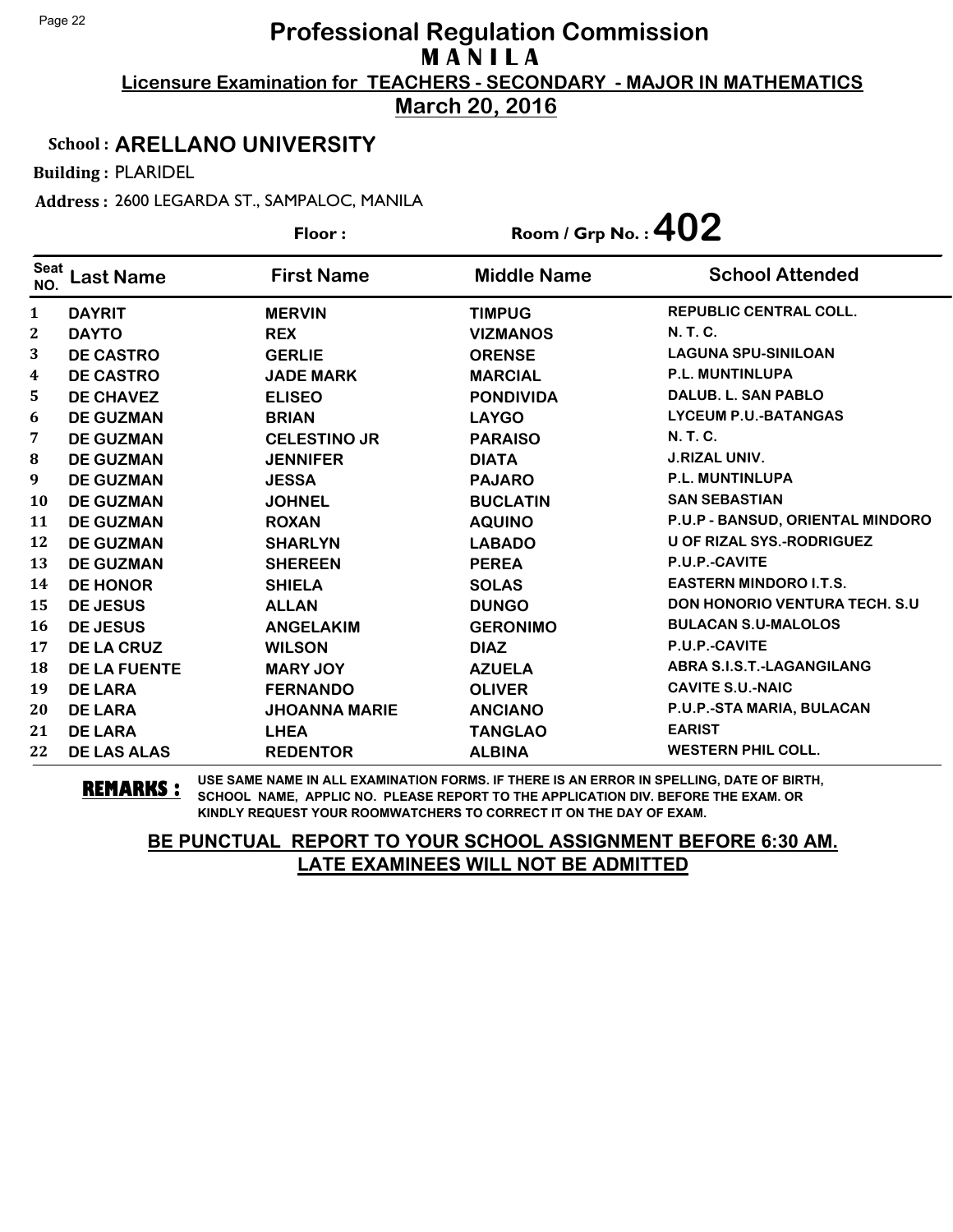**March 20, 2016**

#### School : **ARELLANO UNIVERSITY**

Building : PLARIDEL

Address : 2600 LEGARDA ST., SAMPALOC, MANILA

|                    |                   | Floor:                | Room / Grp No.: $403$ |                                    |
|--------------------|-------------------|-----------------------|-----------------------|------------------------------------|
| <b>Seat</b><br>NO. | <b>Last Name</b>  | <b>First Name</b>     | <b>Middle Name</b>    | <b>School Attended</b>             |
| 1                  | <b>DE LEON</b>    | <b>APOLINARIO JR</b>  | <b>SAAR</b>           | <b>ICCT CFI</b>                    |
| 2                  | <b>DE LEON</b>    | <b>JENNIFER</b>       | <b>PITULAR</b>        | <b>U OF RIZAL SYS.-MORONG</b>      |
| 3                  | <b>DE LEON</b>    | <b>JENNIFER KAY</b>   | <b>YAO</b>            | <b>U.P.-DILIMAN</b>                |
| 4                  | <b>DE LEON</b>    | <b>JOVELYN</b>        | <b>ESTROPIA</b>       | <b>DIVINE MERCY CFI</b>            |
| 5                  | <b>DE LEON</b>    | <b>MARY ROSE</b>      | <b>FERNANDEZ</b>      | <b>BATAAN PENINSULA STATE</b>      |
| 6                  | <b>DE MESA</b>    | <b>CHARMINE</b>       | <b>SABIO</b>          | <b>P.L. MUNTINLUPA</b>             |
| 7                  | <b>DE MESA</b>    | <b>JANELYN</b>        | <b>PACULAN</b>        | <b>BULACAN S.U-MALOLOS</b>         |
| 8                  | <b>DE OCAMPO</b>  | <b>AILYN</b>          | <b>LAUREL</b>         | <b>CITY COLL OF TAGAYTAY</b>       |
| 9                  | <b>DE REGLA</b>   | <b>RICHELLE MARIE</b> | <b>DELOS SANTOS</b>   | <b>BULACAN S.U-MALOLOS</b>         |
| 10                 | <b>DE SOSA</b>    | <b>JOVY</b>           | <b>TORRES</b>         | P.U.P.-CAVITE                      |
| 11                 | <b>DE TORRES</b>  | <b>AIKO</b>           | <b>SAEZ</b>           | <b>LIPA CITY PUBLIC COLL.</b>      |
| 12                 | <b>DE VERA</b>    | <b>RUBY ANN</b>       | <b>DIMAPILIS</b>      | <b>CAVITE WEST POINT COLL</b>      |
| 13                 | <b>DE VILLA</b>   | <b>DONNA LYN</b>      | <b>MENDOZA</b>        | <b>LIPA CITY PUBLIC COLL.</b>      |
| 14                 | <b>DEAÑO</b>      | <b>JANELYN</b>        | <b>BELDAS</b>         | <b>PALAWAN STATE U-CUYO</b>        |
| 15                 | <b>DECEMBRADA</b> | <b>ERMA</b>           | <b>DICHOSO</b>        | <b>EARIST</b>                      |
| 16                 | <b>DECENA</b>     | <b>LAURA</b>          | <b>CAMPO</b>          | <b>DATA COLLEGE</b>                |
| 17                 | <b>DECENDARIO</b> | <b>GIRLY</b>          | <b>GUILLERMO</b>      | <b>LA CARLOTA CITY COLL</b>        |
| 18                 | <b>DECENDARIO</b> | <b>JHONY MAE</b>      | <b>COLON</b>          | <b>ST.CLARE COLL.-CALOOCAN</b>     |
| 19                 | <b>DEL MENDO</b>  | <b>GINA</b>           | <b>BERTUCIO</b>       | <b>DIVINA PASTORA COL.</b>         |
| 20                 | <b>DELA CRUZ</b>  | <b>AIYRA</b>          | <b>JIMENEZ</b>        | <b>LA CONCEPCION COLL.-BULACAN</b> |
| 21                 | <b>DELA CRUZ</b>  | <b>ALMIRA</b>         | <b>HERNANDEZ</b>      | <b>BULACAN S.U-BUSTOS</b>          |
| 22                 | <b>DELA CRUZ</b>  | <b>ANGELITA</b>       | <b>VINIEZA</b>        | <b>METRO DATA COMP. COLL.</b>      |

**REMARKS :** USE SAME NAME IN ALL EXAMINATION FORMS. IF THERE IS AN ERROR IN SPELLING, DATE OF BIRTH, SCHOOL NAME, APPLIC NO. PLEASE REPORT TO THE APPLICATION DIV. BEFORE THE EXAM. OR KINDLY REQUEST YOUR ROOMWATCHERS TO CORRECT IT ON THE DAY OF EXAM.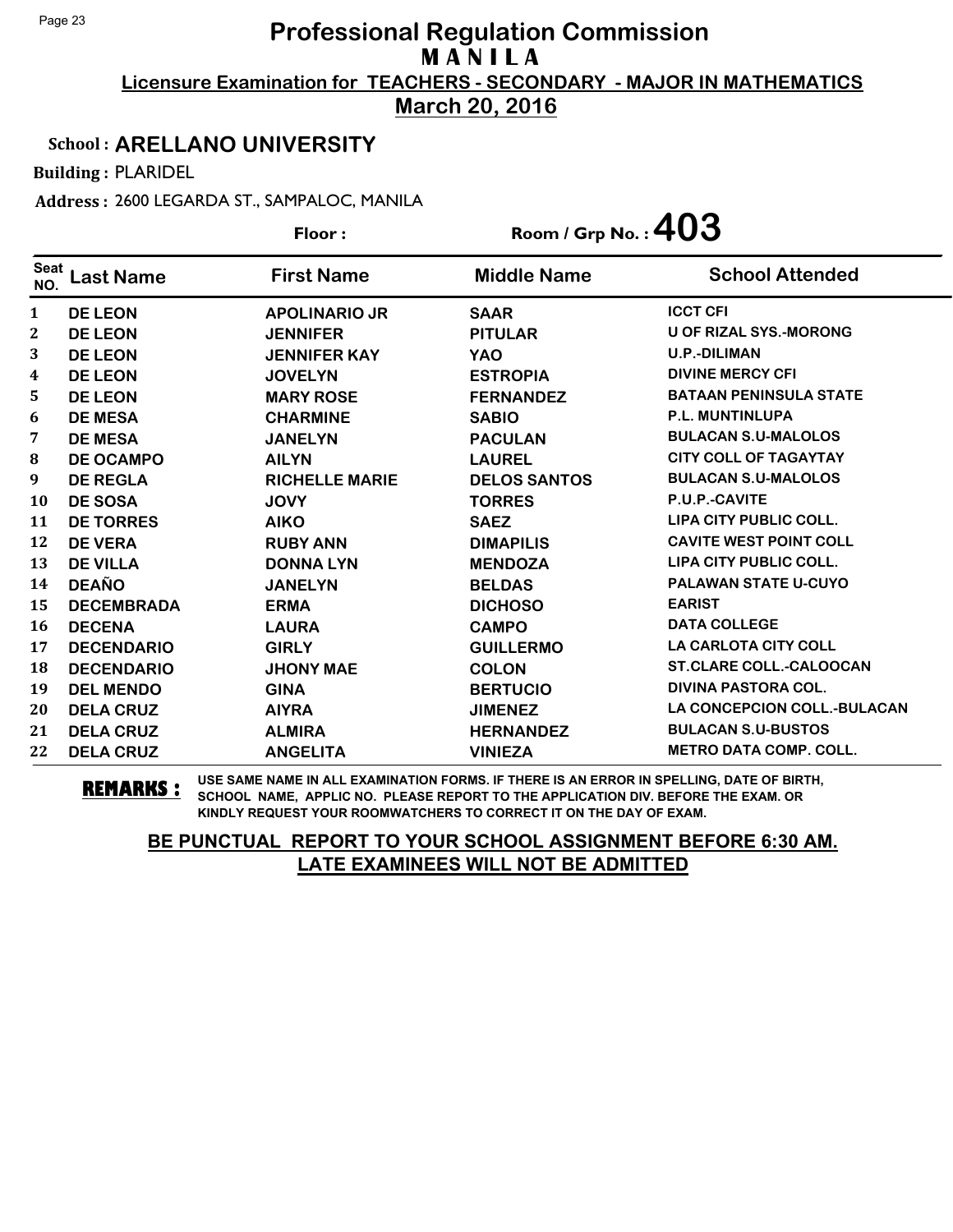**March 20, 2016**

#### School : **ARELLANO UNIVERSITY**

Building : PLARIDEL

Address : 2600 LEGARDA ST., SAMPALOC, MANILA

|                    |                    | Floor:                 | Room / Grp No. : $404$ |                                  |
|--------------------|--------------------|------------------------|------------------------|----------------------------------|
| <b>Seat</b><br>NO. | <b>Last Name</b>   | <b>First Name</b>      | <b>Middle Name</b>     | <b>School Attended</b>           |
| $\mathbf{1}$       | <b>DELA CRUZ</b>   | <b>ANGELYN</b>         | <b>MACARIZA</b>        | <b>VALENZUELA C.P.C.</b>         |
| $\mathbf{2}$       | <b>DELA CRUZ</b>   | <b>AUSTIN</b>          | <b>CAPAL</b>           | N.C.B.A.-TAYTAY                  |
| 3                  | <b>DELA CRUZ</b>   | <b>BEEJAY</b>          | <b>MACAPINLAC</b>      | <b>BULACAN S.U-BUSTOS</b>        |
| 4                  | <b>DELA CRUZ</b>   | <b>EARL JOAN</b>       | <b>LAGANAS</b>         | <b>U DE MANILA (for.CCM)</b>     |
| 5                  | <b>DELA CRUZ</b>   | <b>HAZEL</b>           | <b>IGNACIO</b>         | P.U.P.-STA MARIA, BULACAN        |
| 6                  | <b>DELA CRUZ</b>   | <b>HAZEL JAENE</b>     | <b>BARROZO</b>         | <b>EARIST</b>                    |
| 7                  | <b>DELA CRUZ</b>   | <b>JEDIDIAH KATE</b>   | <b>VALERIO</b>         | COLL. IMMA CONCEP-CABANATUAN     |
| 8                  | <b>DELA CRUZ</b>   | <b>JILL ROSE</b>       | <b>VEGIM</b>           | <b>MARIKINA POLYTECHNIC</b>      |
| 9                  | <b>DELA CRUZ</b>   | <b>JUNNIL</b>          | <b>FELICIANO</b>       | <b>TOMAS CLAUDIO MEM.</b>        |
| 10                 | <b>DELA CRUZ</b>   | <b>MADONNA</b>         | <b>DOROGA</b>          | <b>U.E.P.-CATARMAN</b>           |
| 11                 | <b>DELA CRUZ</b>   | <b>MARLON</b>          | <b>ENRIQUEZ</b>        | <b>CAVITE S.U.-CAVITE CITY</b>   |
| 12                 | <b>DELA CRUZ</b>   | <b>REYNA MAY</b>       | <b>NAVIGAR</b>         | P.N.U.-MANILA                    |
| 13                 | <b>DELA CRUZ</b>   | <b>SHIRLEY</b>         | <b>LEDESMA</b>         | P.U.P.-CAVITE                    |
| 14                 | <b>DELA CRUZ</b>   | <b>THEODORA</b>        | <b>FRANCISCO</b>       | P.N.U.-MANILA                    |
| 15                 | <b>DELA CUESTA</b> | <b>GIORGIO LORENZO</b> | <b>SUMALBAG</b>        | D.L.S.U.-MANILA                  |
| 16                 | <b>DELA PEÑA</b>   | <b>DONNA GRACE</b>     | <b>MANLAPAZ</b>        | <b>HOLY ANGEL UNIV.</b>          |
| 17                 | <b>DELA PEÑA</b>   | <b>MARY MAY</b>        | <b>FRIAS</b>           | <b>CALABANGA POLYTECH. COLL.</b> |
| 18                 | <b>DELA ROSA</b>   | <b>PAULO</b>           | <b>SOMBILLA</b>        | SAN PEDRO COLL, OF BUS, ADM.     |
| 19                 | <b>DELA ROSA</b>   | <b>RAY KHAYMER</b>     | <b>BATAC</b>           | <b>GUAGUA NAT'L COLLEGE</b>      |
| 20                 | <b>DELA TORRE</b>  | <b>MARINETH</b>        | <b>MENDOZA</b>         | P.U.P.-STA MARIA, BULACAN        |
| 21                 | <b>DELAMIDE</b>    | <b>DORI JEAN</b>       | <b>MUNDAY</b>          | <b>CAPIZ STATE UNIVERSITY -</b>  |
| 22                 | <b>DELAPUNTA</b>   | <b>ERWIN</b>           | <b>ESPIRITU</b>        | <b>RIZAL TECH UNIV</b>           |

**REMARKS :** USE SAME NAME IN ALL EXAMINATION FORMS. IF THERE IS AN ERROR IN SPELLING, DATE OF BIRTH, SCHOOL NAME, APPLIC NO. PLEASE REPORT TO THE APPLICATION DIV. BEFORE THE EXAM. OR KINDLY REQUEST YOUR ROOMWATCHERS TO CORRECT IT ON THE DAY OF EXAM.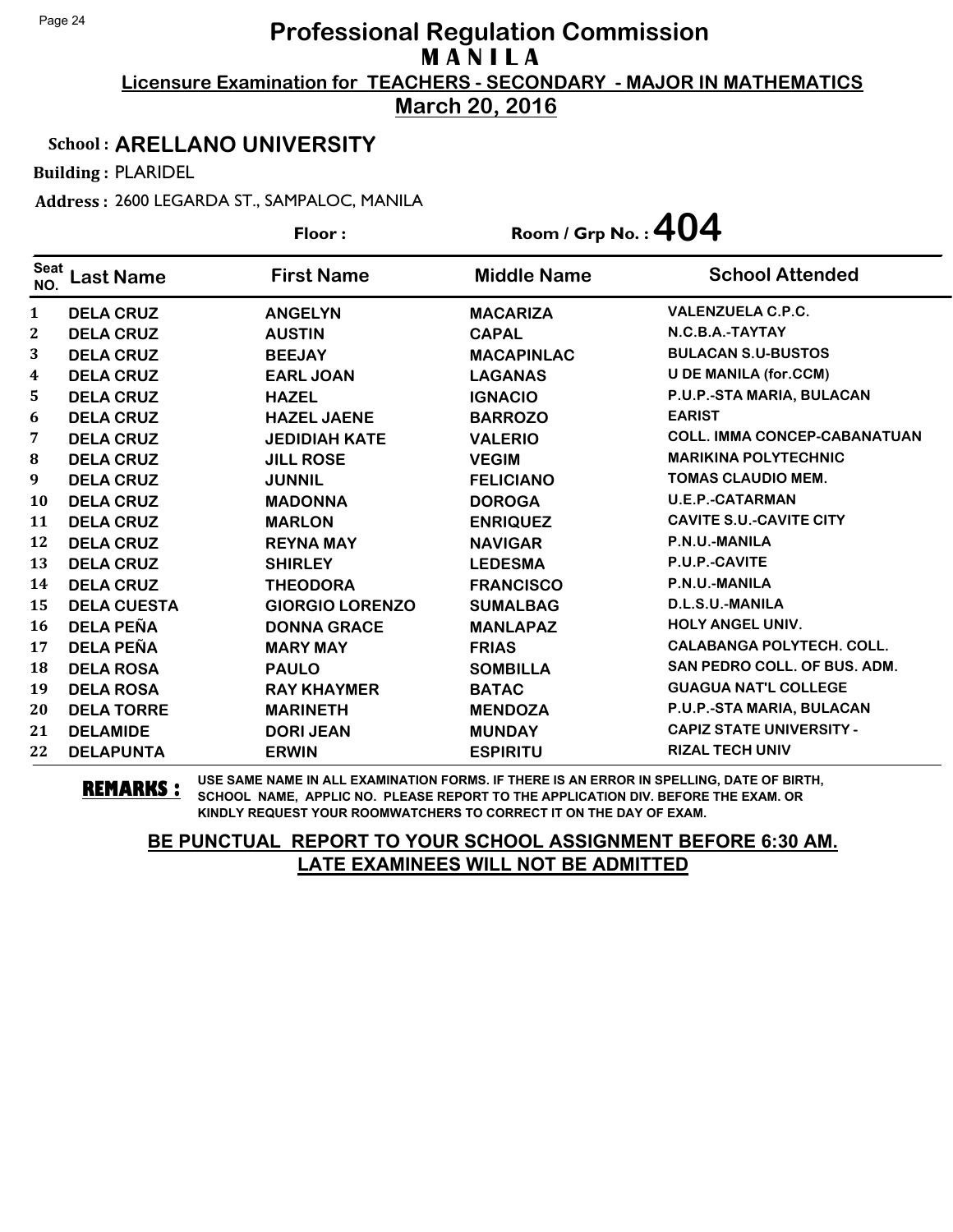**March 20, 2016**

#### School : **ARELLANO UNIVERSITY**

Building : PLARIDEL

Address : 2600 LEGARDA ST., SAMPALOC, MANILA

| Floor:             |                    |                        |                    | Room / Grp No.: $405$           |  |
|--------------------|--------------------|------------------------|--------------------|---------------------------------|--|
| <b>Seat</b><br>NO. | <b>Last Name</b>   | <b>First Name</b>      | <b>Middle Name</b> | <b>School Attended</b>          |  |
| $\mathbf{1}$       | <b>DELEN</b>       | <b>JANELLE</b>         | <b>MENDOZA</b>     | <b>CITY COLL. OF CALAPAN</b>    |  |
| 2                  | <b>DELOS REYES</b> | <b>CHARILENE</b>       | <b>DONOSO</b>      | P.U.P.-STA. ROSA                |  |
| 3                  | <b>DEMALGIN</b>    | <b>MA. ANGELICA</b>    | <b>GUARDIAN</b>    | <b>P.L. PASIG</b>               |  |
| 4                  | <b>DEMANDANTE</b>  | <b>LEAN</b>            | <b>ESCUDERO</b>    | <b>P. KOLEHIYO NG MAUBAN</b>    |  |
| 5                  | <b>DEMESA</b>      | <b>DESERYL JOY</b>     | <b>CABILLO</b>     | <b>P.L. VALENZUELA</b>          |  |
| 6                  | <b>DEOCAREZA</b>   | <b>JEROME</b>          | <b>LACIBAL</b>     | P.U.P.-STA. MESA                |  |
| 7                  | <b>DEQUILLA</b>    | <b>ELAINE</b>          | <b>MAYO</b>        | <b>URDANETA CITY UNIV</b>       |  |
| ${\bf 8}$          | <b>DEQUIN</b>      | <b>REZIE GRACE</b>     | <b>DE JESUS</b>    | <b>CITY OF MALABON UNIV.</b>    |  |
| 9                  | <b>DEQUIÑA</b>     | <b>ROSANA CASANDRA</b> | <b>ERA</b>         | <b>BAGO CITY COLL.</b>          |  |
| 10                 | <b>DERECHO</b>     | <b>HERNAN</b>          | <b>MARASIGAN</b>   | <b>P.L. MARIKINA CITY</b>       |  |
| 11                 | <b>DEROCA</b>      | <b>DENISON JR</b>      | <b>BATOON</b>      | <b>RIZAL TECH UNIV</b>          |  |
| 12                 | <b>DESINGAÑO</b>   | <b>JOMARSON</b>        | <b>ROSANES</b>     | <b>CAVITE S.U.-INDANG</b>       |  |
| 13                 | <b>DETICIO</b>     | <b>NAOMI</b>           | <b>EUGENIO</b>     | C. C. P.                        |  |
| 14                 | <b>DHARMA</b>      | <b>JOHN MICHAEL</b>    | <b>ANTONIO</b>     | <b>CAVITE S.U.-ROSARIO</b>      |  |
| 15                 | <b>DIANITO</b>     | <b>JAY-ANN</b>         | <b>ADARAYAN</b>    | ASIA C.A.S.A.S.T                |  |
| 16                 | <b>DIANZON</b>     | <b>ROMNICK</b>         | <b>VILLAS</b>      | <b>ST.CLARE COLL.-CALOOCAN</b>  |  |
| 17                 | <b>DIAZ</b>        | <b>KATHERINE</b>       | <b>BIENES</b>      | <b>CAPIZ STATE UNIVERSITY -</b> |  |
| 18                 | <b>DIAZ</b>        | <b>ROBINA</b>          | <b>CADAMPOG</b>    | <b>U.E.P.-CATARMAN</b>          |  |
| 19                 | <b>DIAZ</b>        | <b>RUBY ANN</b>        | <b>SALUSA</b>      | P.L. MUNTINLUPA                 |  |
| 20                 | <b>DILAO</b>       | <b>AIRA JEN</b>        | <b>CARIDO</b>      | P.U.P.-STA. MESA                |  |
| 21                 | <b>DILAO</b>       | <b>MARIA ANTONETTE</b> | <b>GUETA</b>       | <b>LIGAO COMMUNITY COL.</b>     |  |
| 22                 | <b>DIMACALI</b>    | <b>DINA</b>            | <b>NUNAG</b>       | <b>HOLY ANGEL UNIV.</b>         |  |

**REMARKS :** USE SAME NAME IN ALL EXAMINATION FORMS. IF THERE IS AN ERROR IN SPELLING, DATE OF BIRTH, SCHOOL NAME, APPLIC NO. PLEASE REPORT TO THE APPLICATION DIV. BEFORE THE EXAM. OR KINDLY REQUEST YOUR ROOMWATCHERS TO CORRECT IT ON THE DAY OF EXAM.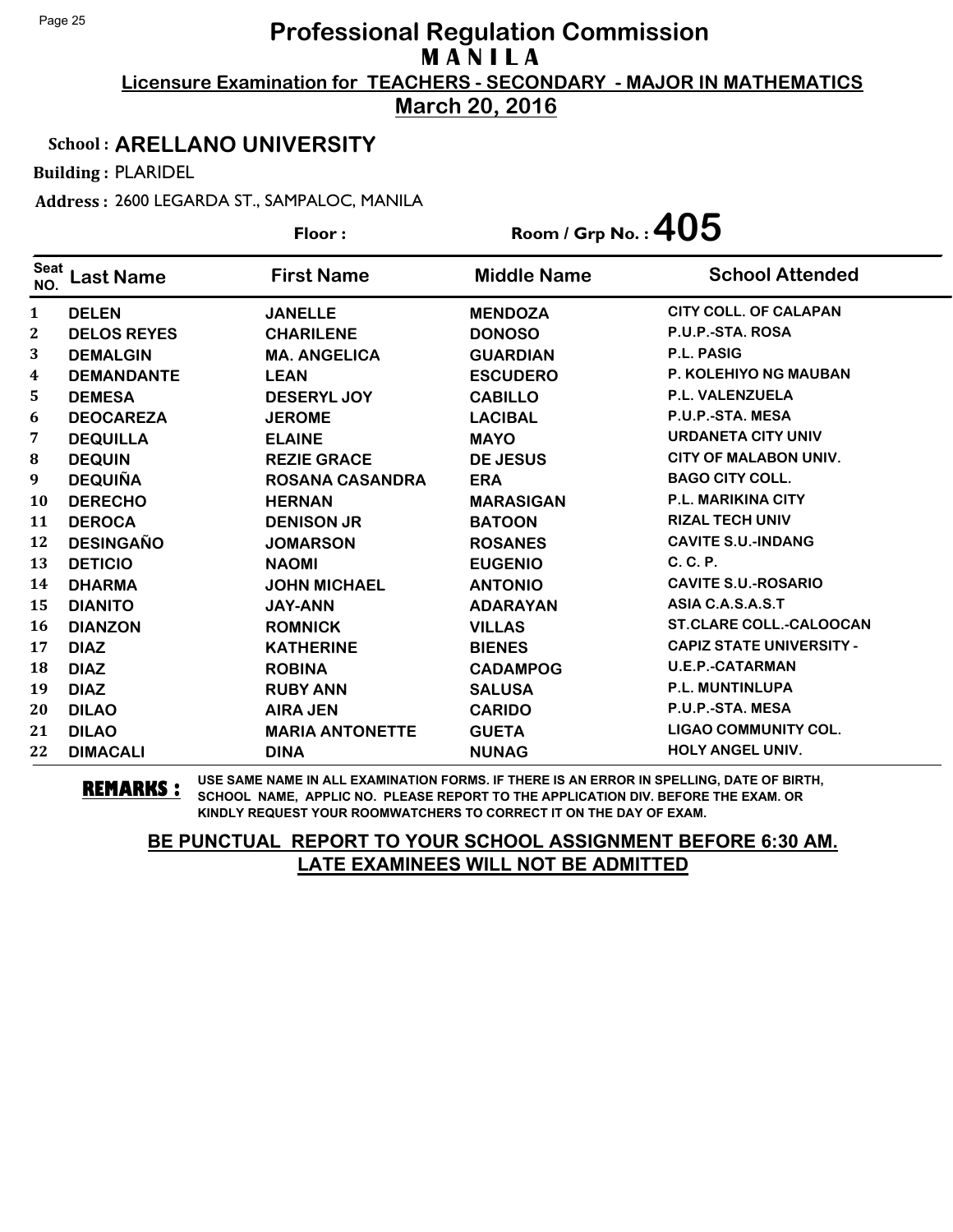**March 20, 2016**

#### School : **ARELLANO UNIVERSITY**

Building : FLORENTINO CAYCO

Address : 2600 LEGARDA ST., SAMPALOC, MANILA

|                    |                     | Floor:                 | Room / Grp No. : $205$ |                                     |
|--------------------|---------------------|------------------------|------------------------|-------------------------------------|
| <b>Seat</b><br>NO. | <b>Last Name</b>    | <b>First Name</b>      | <b>Middle Name</b>     | <b>School Attended</b>              |
| 1                  | <b>DIMACALI</b>     | <b>MICHAEL</b>         | <b>RAZON</b>           | <b>MONDRIAAN AURA COLL</b>          |
| 2                  | <b>DIMACULANGAN</b> | <b>ELSIE GRACE</b>     | <b>JAEN</b>            | LIPA CITY PUBLIC COLL.              |
| 3                  | <b>DIMAG</b>        | <b>CEDRIC PAUL</b>     | <b>ALAPA-AP</b>        | P.U.P.-CAVITE                       |
| 4                  | <b>DIMANZANA</b>    | <b>MARY ANNE</b>       | <b>MAGCAWAS</b>        | LIPA CITY PUBLIC COLL.              |
| 5                  | <b>DIMAPILIS</b>    | <b>JONNA</b>           | <b>BATIAO</b>          | <b>ROGATIONIST COLL.</b>            |
| 6                  | <b>DIMAPILIS</b>    | <b>MARVIN</b>          | <b>AVIÑANTE</b>        | <b>CAVITE WEST POINT COLL</b>       |
| 7                  | <b>DIMASAÑGAL</b>   | <b>JOHN CARLO</b>      | <b>HICBAN</b>          | P.L. VALENZUELA                     |
| 8                  | <b>DIMAUNAHAN</b>   | <b>ELLA MAY JOY</b>    | <b>VILLONES</b>        | <b>CAVITE S.U.-CAVITE CITY</b>      |
| 9                  | <b>DIMAYUGA</b>     | <b>JAY</b>             | <b>CARANDANG</b>       | <b>BATANGAS S.U.-ARASOF-NASUGBU</b> |
| 10                 | <b>DINGAL</b>       | <b>RHONEL</b>          | <b>IGUIN</b>           | <b>CITY OF MALABON UNIV.</b>        |
| 11                 | <b>DIO</b>          | <b>TERESA</b>          | <b>MENDOZA</b>         | <b>U.E.-MANILA</b>                  |
| 12                 | <b>DIOKNO</b>       | <b>LHAINERIZZA</b>     | <b>SAGUN</b>           | N.E.U.S.T-SAN ISIDRO                |
| 13                 | <b>DIONISIO</b>     | <b>JULIEN GRACE</b>    | <b>YUMOL</b>           | <b>AKLAN S.U.-BANGA</b>             |
| 14                 | <b>DIOTAY</b>       | <b>VHENDY JOY</b>      | <b>GODOY</b>           | <b>U DE MANILA (for.CCM)</b>        |
| 15                 | <b>DIPASUPIL</b>    | <b>BERNARDINO</b>      | <b>MANALO</b>          | <b>GOLDEN GATE COLL.</b>            |
| 16                 | <b>DISPO</b>        | <b>MARK ANTHONY</b>    | <b>GOROSPE</b>         | DMMMSU-AGOO                         |
| 17                 | <b>DITA</b>         | <b>RALPH BRAYAN</b>    | <b>PANLILIO</b>        | <b>P.L. PASIG</b>                   |
| 18                 | <b>DIVERA</b>       | <b>APRIL ANGELIQUE</b> | <b>SANCHEZ</b>         | <b>U.VISAYAS-CEBU CITY</b>          |
| 19                 | <b>DIZON</b>        | <b>MARTHA LOURDES</b>  | <b>MARANAN</b>         | <b>MAPUA INST.OF TECH-MANILA</b>    |
| 20                 | <b>DIZON</b>        | <b>NOEMI</b>           | <b>NUNAG</b>           | <b>REPUBLIC CENTRAL COLL.</b>       |
| 21                 | <b>DOBLAR</b>       | <b>LOVELY ANNE</b>     | <b>MENGUEZ</b>         | <b>COLL. OF MARY IMM.</b>           |
| 22                 | <b>DOCOG</b>        | <b>EDELYN</b>          | <b>MESTIOLA</b>        | <b>EARIST</b>                       |

**REMARKS :** USE SAME NAME IN ALL EXAMINATION FORMS. IF THERE IS AN ERROR IN SPELLING, DATE OF BIRTH, SCHOOL NAME, APPLIC NO. PLEASE REPORT TO THE APPLICATION DIV. BEFORE THE EXAM. OR KINDLY REQUEST YOUR ROOMWATCHERS TO CORRECT IT ON THE DAY OF EXAM.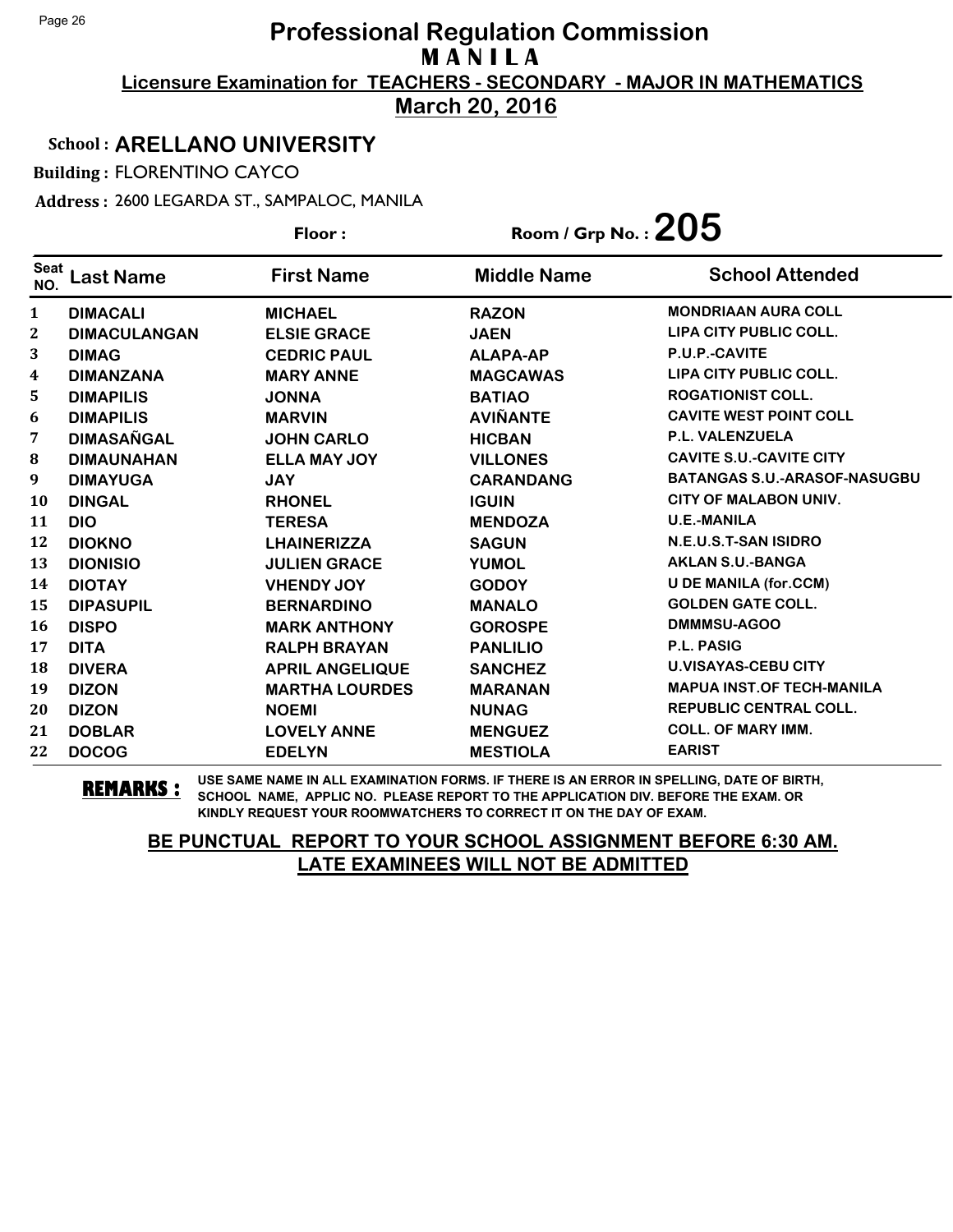**March 20, 2016**

#### School : **ARELLANO UNIVERSITY**

Building : FLORENTINO CAYCO

Address : 2600 LEGARDA ST., SAMPALOC, MANILA

| Floor:             |                  |                        | Room / Grp No. : $207$ |                                         |
|--------------------|------------------|------------------------|------------------------|-----------------------------------------|
| <b>Seat</b><br>NO. | <b>Last Name</b> | <b>First Name</b>      | <b>Middle Name</b>     | <b>School Attended</b>                  |
| $\mathbf{1}$       | <b>DOCTOLERO</b> | <b>ARTHUR</b>          | <b>VICENTE</b>         | <b>BULACAN S.U-MALOLOS</b>              |
| 2                  | <b>DOLLESIN</b>  | <b>JANE KATHLEEN</b>   | <b>DEYTO</b>           | <b>MARIKINA POLYTECHNIC</b>             |
| 3                  | <b>DOLOVINO</b>  | <b>LENIE</b>           | <b>BARSAGA</b>         | <b>SAN JOSE COMM. COLL.-MALILIPOT</b>   |
| 4                  | <b>DOMINGO</b>   | <b>JEREMICAH</b>       | <b>LOZANO</b>          | <b>BATAAN PENINSULA STATE U-MAIN</b>    |
| 5                  | <b>DOMINGO</b>   | <b>JOHANNAH</b>        | <b>DELA VEGA</b>       | <b>P.L. PASIG</b>                       |
| 6                  | <b>DOMINGO</b>   | <b>MERYLLEE</b>        | <b>AVILES</b>          | <b>P.L. VALENZUELA</b>                  |
| 7                  | <b>DOMINO</b>    | <b>FLORABEL</b>        | <b>TORIO</b>           | <b>P.L. MUNTINLUPA</b>                  |
| 8                  | <b>DONIO</b>     | <b>ALFREDO JR</b>      | <b>SALADAGA</b>        | <b>WMSU-AURORA, ZDS.A</b>               |
| 9                  | <b>DONIO</b>     | <b>GLENDA</b>          | <b>ARCE</b>            | <b>P.L. MUNTINLUPA</b>                  |
| <b>10</b>          | <b>DONIZA</b>    | <b>REUBEN</b>          | <b>BASARIO</b>         | <b>EASTERN SAMAR STATE UNIVERSITY -</b> |
| 11                 | <b>DORDAS</b>    | <b>CHRISTY MAE JOY</b> | <b>DEMANDACO</b>       | <b>RIZAL TECH UNIV</b>                  |
| 12                 | <b>DUBLADO</b>   | <b>ENGELBERT</b>       | <b>BUAL</b>            | <b>MARIKINA POLYTECHNIC</b>             |
| 13                 | <b>DUBRIA</b>    | <b>GLENDA</b>          | <b>BUT</b>             | <b>NAVOTAS POLY, COLL.</b>              |
| 14                 | <b>DUERME</b>    | <b>CARLA</b>           | <b>MAYOR</b>           | <b>LYCEUM OF APARRI</b>                 |
| 15                 | <b>DUERME</b>    | <b>REMIELYN</b>        | <b>AQUINO</b>          | <b>METRO DATA COMP. COLL.</b>           |
| 16                 | <b>DULAM</b>     | <b>GLEEAPH</b>         | <b>MONTAÑO</b>         | U OF RIZAL SYS.-RODRIGUEZ               |
| 17                 | <b>DUMALAG</b>   | <b>LUCELDA</b>         | <b>PILAPIL</b>         | <b>U DE MANILA (for.CCM)</b>            |
| 18                 | <b>DUMALAOG</b>  | <b>JASPER CLARK</b>    | <b>CHUA</b>            | <b>P.L. VALENZUELA</b>                  |
| 19                 | <b>DURAN</b>     | <b>JAMES RONALD</b>    | <b>BUREROS</b>         | <b>SIBONGA COMM. COLL.</b>              |
| 20                 | <b>DUTIG</b>     | <b>EDEN</b>            | <b>NALING</b>          | <b>EASTERN MINDORO COL.</b>             |
| 21                 | <b>DY</b>        | <b>EMMANUEL HENRY</b>  | <b>LITAM</b>           | D.L.S.U.-MANILA                         |
| 22                 | <b>ECIJA</b>     | <b>TEFANE</b>          | <b>MAGLIPAS</b>        | <b>EASTERN SAMAR STATE U - SALCEDO</b>  |

**REMARKS :** USE SAME NAME IN ALL EXAMINATION FORMS. IF THERE IS AN ERROR IN SPELLING, DATE OF BIRTH, SCHOOL NAME, APPLIC NO. PLEASE REPORT TO THE APPLICATION DIV. BEFORE THE EXAM. OR KINDLY REQUEST YOUR ROOMWATCHERS TO CORRECT IT ON THE DAY OF EXAM.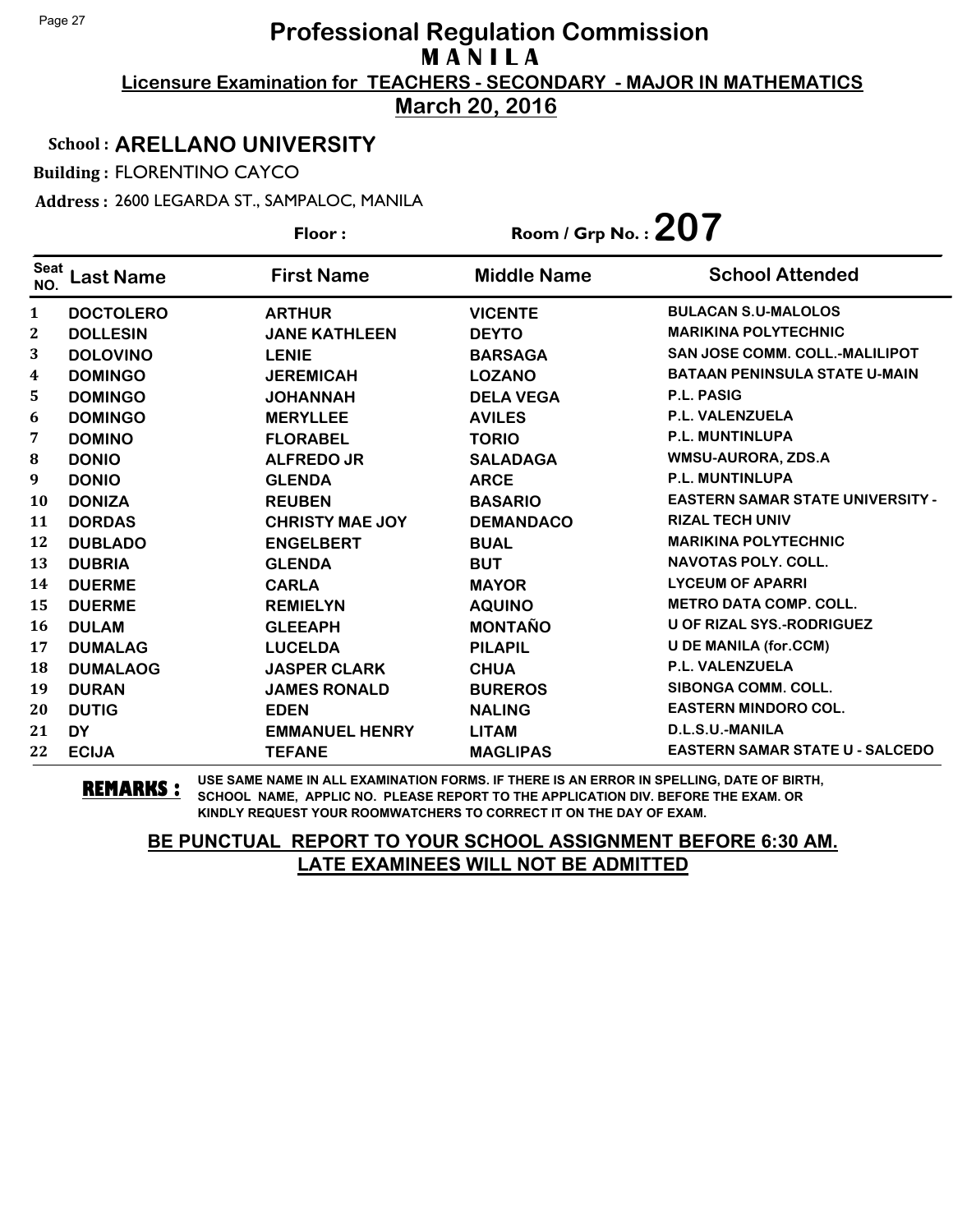**March 20, 2016**

#### School : **ARELLANO UNIVERSITY**

Building : FLORENTINO CAYCO

Address : 2600 LEGARDA ST., SAMPALOC, MANILA

**Last Name First Name Middle Name** Floor : Room / Grp No. :**209** Seat <sup>seat</sup> Last Name First Name Middle Name School Attended **EDANG VIER FERDINAND JR OJALES U OF RIZAL SYS.-RODRIGUEZ EDAÑOL MARILYN BASA R.MAGSAYSAY T.U-IBA ELAURIA WILSON BARTOLOME ST.MICHAEL'S COLL.-BINAN ELCHICO KAREN JOY DE GUZMAN EARIST ELIDAN RHODORA NATIOLA LAGUNA STATE POLYTECHNIC UNIV-SN ELLASOS MARY ANN GADIA NORTH LUZON PHILIPPINES STATE ENCIO ALDEN PALICPIC CITY COLL. OF CALAMBA ENCISO RIZA ALOYOG LEYTE S.U.-TOLOSA ENRILE RACHEL CASTRO PAMPANGA STATE AGRICULTURAL ENRIQUEZ LOVELY RISSAH MANGALINDAN BULACAN S.U-MALOLOS ENTENA KARRILYN DE OCAMPO STI SOUTHWOODS EQUIPILAG JERRYLIN DIALDE SURIGAO S.C.T. ERA KARL REINIER VILLADIEGO P.U.P.-STA. MESA ERESE EDEN NONAT MAGSAYSAY MEM.-ZAMBALES ERLANO MYLENE ESCARIO P. C. U.-MANILA ERNI MARY JOY ANNE PENUS CAVITE S.U.-INDANG ESCALERA GLORYMIE LUEGO SAN JUAN POLYTECHNIC COLL. ESCARCHA VERGEL CAÑAVERAL CITY OF MALABON UNIV. ESCASURA JEFFREY TEJOSO LAGUNA COLL. B.A. ESCAVILLAS ARJEAN HILARIO U OF RIZAL SYS.-MORONG ESCOBIDO EMEL SEVILLA UNIVERSITY OF CALOOCAN CITY(for. CC**

**REMARKS :** USE SAME NAME IN ALL EXAMINATION FORMS. IF THERE IS AN ERROR IN SPELLING, DATE OF BIRTH, SCHOOL NAME, APPLIC NO. PLEASE REPORT TO THE APPLICATION DIV. BEFORE THE EXAM. OR KINDLY REQUEST YOUR ROOMWATCHERS TO CORRECT IT ON THE DAY OF EXAM.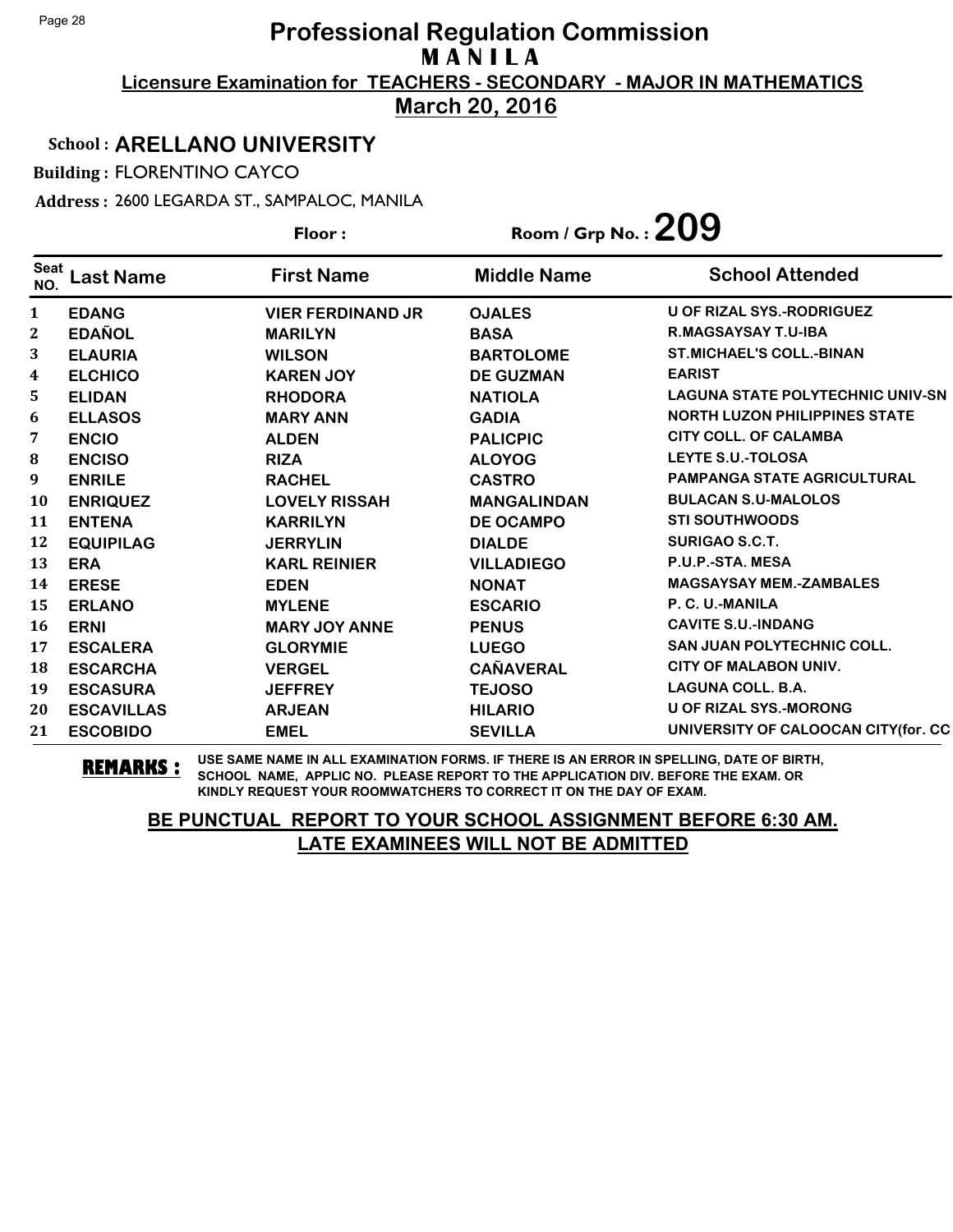**March 20, 2016**

#### School : **ARELLANO UNIVERSITY**

Building : FLORENTINO CAYCO

Address : 2600 LEGARDA ST., SAMPALOC, MANILA

| Floor:             |                    |                      | Room / Grp No.: $210$ |                                        |
|--------------------|--------------------|----------------------|-----------------------|----------------------------------------|
| <b>Seat</b><br>NO. | Last Name          | <b>First Name</b>    | <b>Middle Name</b>    | <b>School Attended</b>                 |
| 1                  | <b>ESCUBIO</b>     | <b>ARGIE</b>         | <b>DELOS ANGELES</b>  | D.E.B.E.S.M.A.C.                       |
| 2                  | <b>ESGUERRA</b>    | <b>EDELISA</b>       | <b>BALUBAR</b>        | P.U.P.-LOPEZ                           |
| 3                  | <b>ESPINOLA</b>    | <b>ADONIS JAYVEE</b> | <b>UMALI</b>          | P.U.P.-STA MARIA, BULACAN              |
| 4                  | <b>ESPINOZA</b>    | ROCHELLE ELOISA      | <b>BALATBAT</b>       | <b>BULACAN S.U-MALOLOS</b>             |
| 5                  | <b>ESPIRITU</b>    | <b>DESIRIE</b>       | <b>SANTOS</b>         | <b>BULACAN S.U-BUSTOS</b>              |
| 6                  | <b>ESPIRITU</b>    | <b>FLORDELIZA</b>    | <b>DOMINGO</b>        | <b>U OF RIZAL SYS.-ANGONO</b>          |
| 7                  | <b>ESPIRITU</b>    | <b>LORELYN</b>       | <b>DELICA</b>         | LIPA CITY PUBLIC COLL.                 |
| ${\bf 8}$          | <b>ESQUIVEL</b>    | <b>GERALDINE</b>     | <b>SUDLA</b>          | N.E.U.S.T-SAN ISIDRO                   |
| 9                  | <b>ESTEBAN</b>     | <b>ANNIE MAE</b>     | <b>ALEX</b>           | <b>COLL. OF MARY IMM.</b>              |
| 10                 | <b>ESTEBAN</b>     | <b>JURIC</b>         | <b>GONZALES</b>       | <b>COL DE DAGUPAN(for.COMPUTRONIX)</b> |
| 11                 | <b>ESTEBESA</b>    | <b>MARJURY</b>       | <b>ORIOSTE</b>        | <b>LAGUNA STATE POLYTECHNIC</b>        |
| 12                 | <b>ESTERNON</b>    | <b>IVY</b>           | <b>FORTUNO</b>        | <b>METRO MANILA COLL.</b>              |
| 13                 | <b>ESTORGA</b>     | <b>MYLENE</b>        | <b>RUIZ</b>           | U OF RIZAL SYS.-RODRIGUEZ              |
| 14                 | <b>ESTRELLA</b>    | <b>CHRISTINE</b>     | <b>ROBLES</b>         | P.U.P.-STA MARIA, BULACAN              |
| 15                 | <b>ESTRELLA</b>    | <b>JOEZELLE</b>      | <b>RIVERA</b>         | <b>MARIKINA POLYTECHNIC</b>            |
| 16                 | <b>ESTRELLA</b>    | <b>ZENAIDA</b>       | <b>TENEGRA</b>        | <b>U OF RIZAL SYS.-MORONG</b>          |
| 17                 | <b>ESTRELLER</b>   | <b>IRENE</b>         | <b>SAMSON</b>         | <b>NAVAL S.U.-NAVAL</b>                |
| 18                 | <b>ESTUR</b>       | <b>JENNIFER</b>      | <b>MANDANE</b>        | P.N.U.-MANILA                          |
| 19                 | <b>ETORMA</b>      | <b>ARIS</b>          | <b>MAUMAY</b>         | <b>P.L. VALENZUELA</b>                 |
| 20                 | <b>EVANGELISTA</b> | <b>AIZA</b>          | <b>GREGORIO</b>       | P.U.P.-STA MARIA, BULACAN              |
| 21                 | <b>EVANGELISTA</b> | <b>NICK ANGELO</b>   | <b>TAN</b>            | <b>ADAMSON UNIVERSITY</b>              |

**REMARKS :** USE SAME NAME IN ALL EXAMINATION FORMS. IF THERE IS AN ERROR IN SPELLING, DATE OF BIRTH, SCHOOL NAME, APPLIC NO. PLEASE REPORT TO THE APPLICATION DIV. BEFORE THE EXAM. OR KINDLY REQUEST YOUR ROOMWATCHERS TO CORRECT IT ON THE DAY OF EXAM.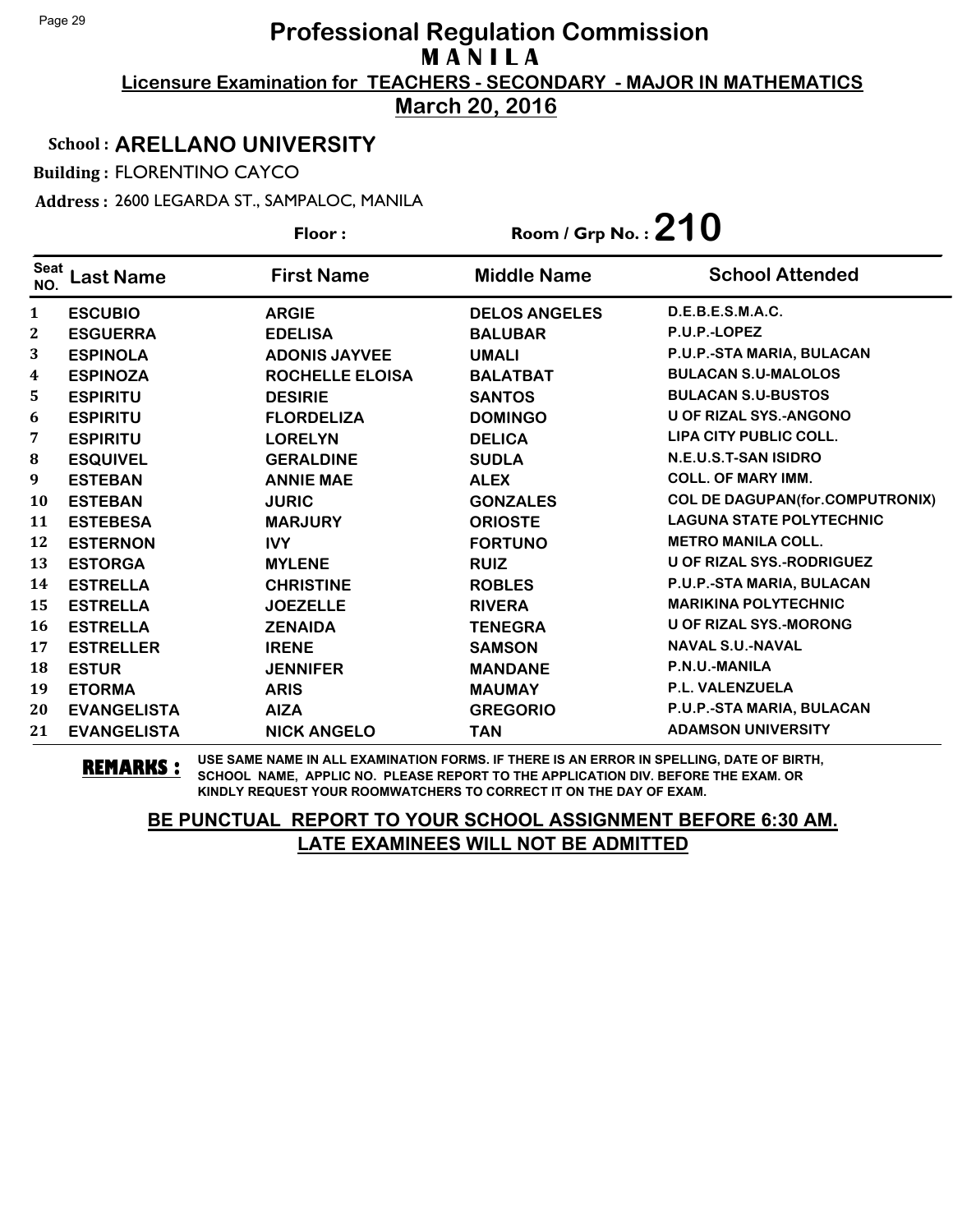**March 20, 2016**

#### School : **ARELLANO UNIVERSITY**

Building : FLORENTINO CAYCO

Address : 2600 LEGARDA ST., SAMPALOC, MANILA

|                    |                   | Floor:              | Room / Grp No.: $212$ |                                       |
|--------------------|-------------------|---------------------|-----------------------|---------------------------------------|
| <b>Seat</b><br>NO. | <b>Last Name</b>  | <b>First Name</b>   | <b>Middle Name</b>    | <b>School Attended</b>                |
| $\mathbf{1}$       | <b>EVASCO</b>     | <b>EDUARD</b>       | <b>DEDUQUE</b>        | <b>SORSOGON SC-BULAN</b>              |
| $\mathbf{2}$       | <b>FABELLON</b>   | <b>RECHILE JANE</b> | <b>FONTANOSA</b>      | ROMBLON STATE UNIV.(FOR ROMBLON       |
| 3                  | <b>FABIAN</b>     | <b>JULY</b>         | <b>DEL ROSARIO</b>    | <b>DON HONORIO VENTURA TECH. S.U.</b> |
| $\boldsymbol{4}$   | <b>FABIAN</b>     | <b>MOISES</b>       | <b>GALZOTE</b>        | P.U.P.-STA MARIA, BULACAN             |
| 5                  | <b>FACTOLERIN</b> | <b>CARMEN</b>       | <b>TATEL</b>          | <b>T.I P.-Q.C.</b>                    |
| 6                  | <b>FAJARDO</b>    | <b>ABEGAIL</b>      | <b>VALDEZ</b>         | N.E.U.S.T-CABANATUAN CITY             |
| 7                  | <b>FAJARDO</b>    | <b>EMELY</b>        | <b>BESIN</b>          | <b>ACA.DE SAN LORENZO DEMA-ALA</b>    |
| 8                  | <b>FAJARDO</b>    | <b>EVA</b>          | <b>PADILLA</b>        | P. C. U.-DASMARIÑAS                   |
| 9                  | <b>FAJARDO</b>    | <b>REYNANTE</b>     | <b>BENGUA</b>         | <b>U.P.-DILIMAN</b>                   |
| 10                 | <b>FAJARDO</b>    | <b>ROBIN</b>        | <b>SEMAPONG</b>       | <b>CITY OF MALABON UNIV.</b>          |
| 11                 | <b>FAJILAN</b>    | <b>BENNY JAY</b>    | <b>CANAPE</b>         | <b>LAGUNA SPU-LOS BAÑOS</b>           |
| 12                 | <b>FAJUTAR</b>    | <b>ANA MARIE</b>    | <b>GIMEO</b>          | <b>EARIST</b>                         |
| 13                 | <b>FALUCHO</b>    | <b>CHARMINE</b>     | <b>BORREROS</b>       | <b>EARIST</b>                         |
| 14                 | <b>FANO</b>       | <b>MARY HAZEL</b>   | <b>MARIANO</b>        | P.U.P.-STA MARIA, BULACAN             |
| 15                 | <b>FATALLA</b>    | <b>EUGENE</b>       | <b>GADON</b>          | MINSCAT-BONGABONG(for.BCF)            |
| 16                 | <b>FAUSTINO</b>   | <b>MARINELL</b>     | <b>DE JESUS</b>       | <b>BULACAN S.U-MALOLOS</b>            |
| 17                 | <b>FAVORITO</b>   | <b>RHODERICK</b>    | <b>MERCADO</b>        | <b>HOLY ANGEL UNIV.</b>               |
| 18                 | <b>FELLO</b>      | <b>RIZALYN</b>      | <b>COSTELO</b>        | <b>CAVITE S.U.-INDANG</b>             |
| 19                 | <b>FERNANDEZ</b>  | <b>ANJO</b>         | <b>FELICIANO</b>      | U OF RIZAL SYS.-PILILLA               |
| 20                 | <b>FERNANDEZ</b>  | <b>ANNIE</b>        | <b>MANGAWANG</b>      | <b>CAVITE S.U.-CARMONA</b>            |
| 21                 | <b>FERNANDEZ</b>  | <b>FLORIAN</b>      | <b>SANCHEZ</b>        | P.L. PASAY                            |

**REMARKS :** USE SAME NAME IN ALL EXAMINATION FORMS. IF THERE IS AN ERROR IN SPELLING, DATE OF BIRTH, SCHOOL NAME, APPLIC NO. PLEASE REPORT TO THE APPLICATION DIV. BEFORE THE EXAM. OR KINDLY REQUEST YOUR ROOMWATCHERS TO CORRECT IT ON THE DAY OF EXAM.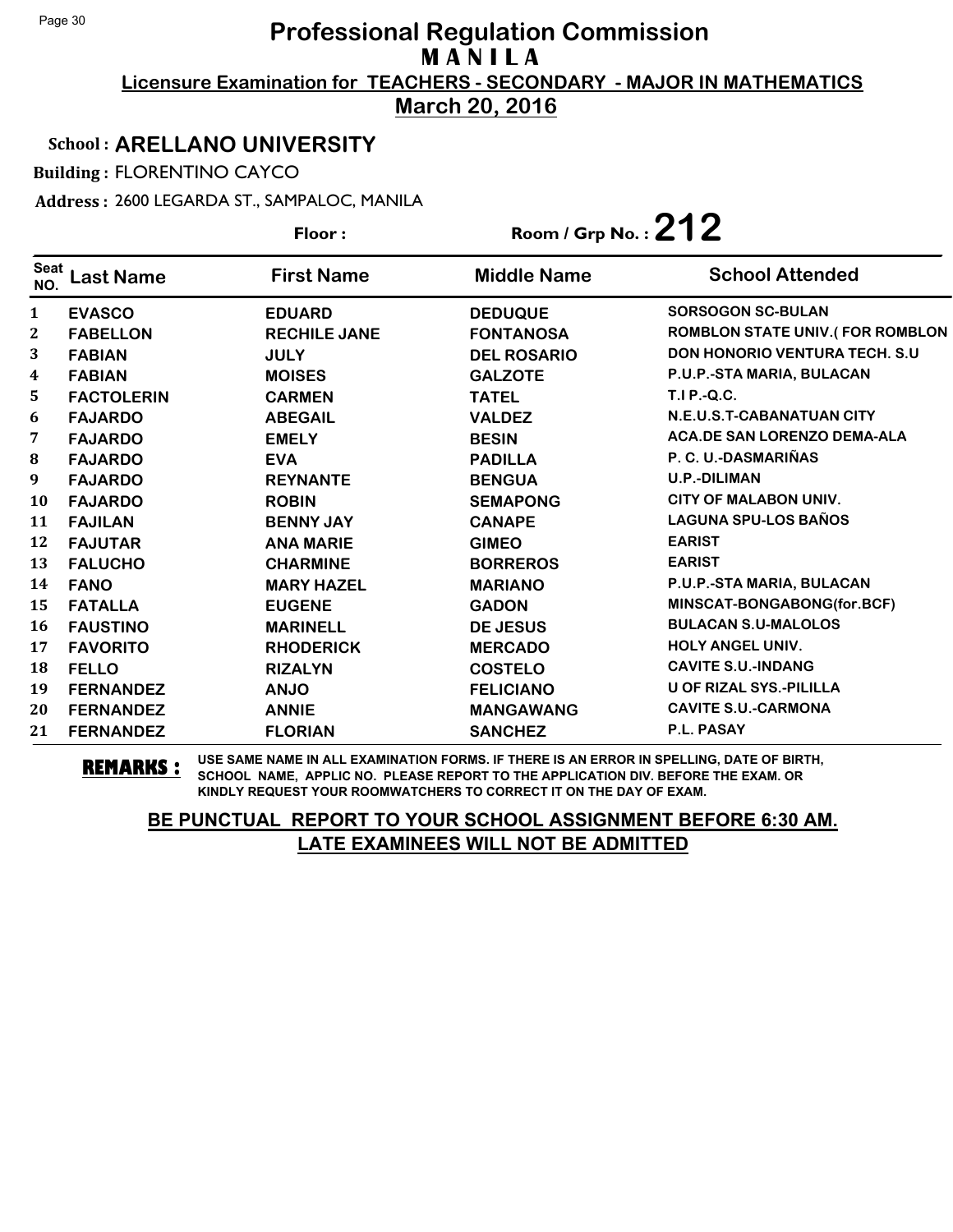**March 20, 2016**

#### School : **PHILIPPINE COLLEGE OF CRIMINOLOGY**

Building : EJB

Address : 650 SALES ST., STA CRUZ, MANILA

|                    |                   | Floor:                   |                    | Room / Grp No.: $41$                 |  |
|--------------------|-------------------|--------------------------|--------------------|--------------------------------------|--|
| <b>Seat</b><br>NO. | <b>Last Name</b>  | <b>First Name</b>        | <b>Middle Name</b> | <b>School Attended</b>               |  |
| 1                  | <b>FERNANDEZ</b>  | <b>GINALIZA</b>          | <b>CARACAS</b>     | <b>GREAT PLEBEIAN COLL.</b>          |  |
| $\mathbf{2}$       | <b>FERNANDEZ</b>  | <b>MONALIZA</b>          | <b>FEDELIS</b>     | C.D.S.J.D.L.-CALAMBA                 |  |
| 3                  | <b>FERNANDO</b>   | <b>FERDINAND</b>         | <b>SANTOS</b>      | <b>MEYCAUAYAN COLL.</b>              |  |
| $\boldsymbol{4}$   | <b>FERRER</b>     | <b>RAMON CHRISTOPHER</b> | <b>ESTOBESA</b>    | <b>U OF RIZAL SYS.-PILILLA</b>       |  |
| 5                  | <b>FERRER</b>     | <b>RUSTY LEX</b>         | <b>DE LA CRUZ</b>  | <b>NAVOTAS POLY, COLL.</b>           |  |
| 6                  | <b>FERRER</b>     | <b>WILLY</b>             | <b>OMAGTANG</b>    | <b>MALASIQUI AGNO VC</b>             |  |
| 7                  | <b>FETILO</b>     | <b>MARIA LOURDES</b>     | <b>ABAO</b>        | <b>DIVINE WORD-CALAPAN</b>           |  |
| 8                  | <b>FLOR</b>       | <b>CARLA</b>             | <b>PADIN</b>       | CENTRAL BICOL S.U. A. (for. CSSAC)-  |  |
| 9                  | <b>FLORENDO</b>   | <b>VIRGIE ANN</b>        | <b>CREBILLO</b>    | <b>NAVOTAS POLY, COLL.</b>           |  |
| 10                 | <b>FLORENTINO</b> | <b>JASMIN ANN</b>        | <b>ESMAS</b>       | U OF RIZAL SYS.-RODRIGUEZ            |  |
| 11                 | <b>FLORENTINO</b> | <b>MAY</b>               | <b>ESMAS</b>       | U OF RIZAL SYS.-RODRIGUEZ            |  |
| 12                 | <b>FLORES</b>     | <b>BERNARD</b>           | <b>DUYAG</b>       | <b>ABRA S.I.S.T.-BANGUED</b>         |  |
| 13                 | <b>FLORES</b>     | <b>EDUARDO JR</b>        | <b>BALUYOT</b>     | UNIVERSITY OF CALOOCAN CITY(for. CC  |  |
| 14                 | <b>FLORES</b>     | <b>JACQUELYN</b>         | <b>SUMAYANG</b>    | DR.C.S. LANTING COLL.-Q.C.           |  |
| 15                 | <b>FLORES</b>     | <b>JEROME</b>            | <b>DE JESUS</b>    | <b>ST.FRANCIS OF ASSISI</b>          |  |
| 16                 | <b>FLORES</b>     | <b>JONALYN</b>           | <b>DONES</b>       | <b>P.L. MUNTINLUPA</b>               |  |
| 17                 | <b>FLORES</b>     | <b>JORELL JHON</b>       | <b>APUS</b>        | UNIVERSITY OF CALOOCAN CITY (for. CC |  |
| 18                 | <b>FLORES</b>     | <b>JOY</b>               | <b>GUTIERREZ</b>   | <b>U OF RIZAL SYS.-MORONG</b>        |  |
| 19                 | <b>FLORES</b>     | <b>MARIA CRISTINE</b>    | <b>QUITAIN</b>     | <b>P.U.P.-SAN PEDRO</b>              |  |
| 20                 | <b>FLORES</b>     | <b>MARK ANDREW</b>       | <b>AUSTRIA</b>     | <b>BATAAN PENINSULA STATE</b>        |  |
| 21                 | <b>FLORES</b>     | <b>MARY GRACE</b>        | <b>CARDONA</b>     | <b>STI-ALABANG</b>                   |  |

**REMARKS :** USE SAME NAME IN ALL EXAMINATION FORMS. IF THERE IS AN ERROR IN SPELLING, DATE OF BIRTH, SCHOOL NAME, APPLIC NO. PLEASE REPORT TO THE APPLICATION DIV. BEFORE THE EXAM. OR KINDLY REQUEST YOUR ROOMWATCHERS TO CORRECT IT ON THE DAY OF EXAM.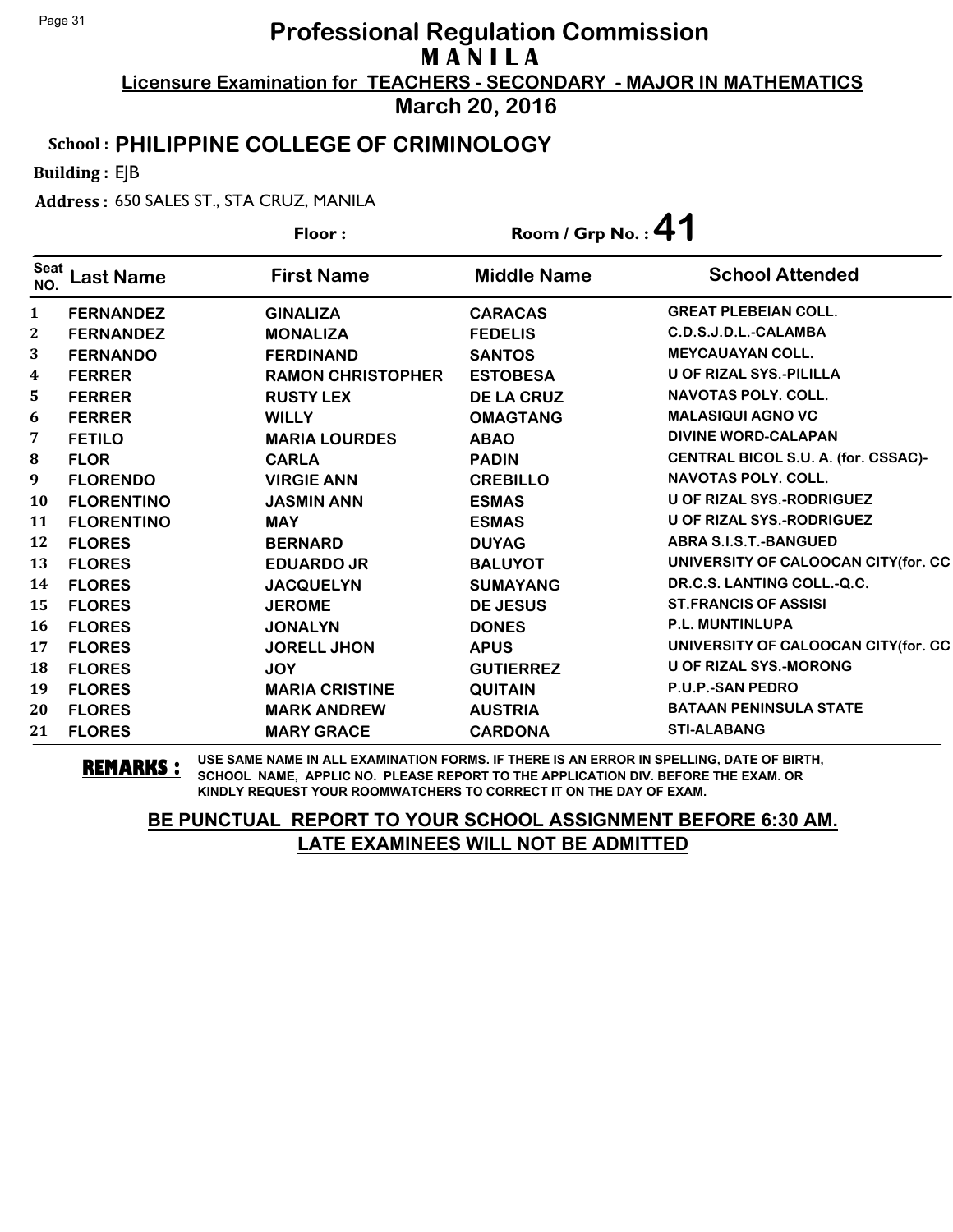**March 20, 2016**

#### School : **PHILIPPINE COLLEGE OF CRIMINOLOGY**

Building : EJB

Address : 650 SALES ST., STA CRUZ, MANILA

|                    |                   | Floor:                  | Room / Grp No. : $\bf 42$ |                                        |
|--------------------|-------------------|-------------------------|---------------------------|----------------------------------------|
| <b>Seat</b><br>NO. | Last Name         | <b>First Name</b>       | <b>Middle Name</b>        | <b>School Attended</b>                 |
| 1                  | <b>FLORES</b>     | <b>MAY</b>              | <b>DEGOMA</b>             | <b>FILAMER CHRISTIAN</b>               |
| $\mathbf{2}$       | <b>FLORES</b>     | <b>MELIZA</b>           | <b>DELOS REYES</b>        | <b>ARAULLO UNIV.-CABANATUAN CITY</b>   |
| 3                  | <b>FLORES</b>     | <b>WENDELL</b>          | <b>SISON</b>              | <b>ST.MICHAEL'S COLL.-BINAN</b>        |
| 4                  | <b>FLORIDA</b>    | <b>DECENIA</b>          | <b>ANCHETA</b>            | N.E.U.S.T-CABANATUAN CITY              |
| 5                  | <b>FONTE</b>      | <b>KIER</b>             | <b>FERRANCULLO</b>        | P.N.U.-MANILA                          |
| 6                  | <b>FORTE</b>      | <b>JOSEPH</b>           | <b>FUNGO</b>              | <b>P.L. MARIKINA CITY</b>              |
| 7                  | <b>FORTIN</b>     | <b>MARIA RODELLINDA</b> | <b>DOMINGO</b>            | <b>T.I P.-Q.C.</b>                     |
| 8                  | <b>FORTUNADO</b>  | <b>LADYLYN</b>          | <b>AVELLANO</b>           | <b>EARIST</b>                          |
| 9                  | <b>FRAN</b>       | <b>KLAY ANN JOY</b>     | <b>CASTILLO</b>           | <b>EASTERN MINDORO COL.</b>            |
| 10                 | <b>FRANCISCO</b>  | <b>CLAUDINE</b>         | <b>PONCIANO</b>           | P.L. VALENZUELA                        |
| 11                 | <b>FRANCISCO</b>  | <b>KATHERINA JOY</b>    | <b>SUPAN</b>              | <b>CITY COLLEGE OF SAN FERNANDO-SN</b> |
| 12                 | <b>FRANCISCO</b>  | <b>KIMBERLY</b>         | <b>OMALIN</b>             | <b>P.U.P.-SAN PEDRO</b>                |
| 13                 | <b>FRANCISCO</b>  | <b>MAY ANN</b>          | <b>GABAYNO</b>            | MINSCAT-BONGABONG(for.BCF)             |
| 14                 | <b>FRANCISCO</b>  | <b>RONALYN</b>          | <b>ORCAJADA</b>           | <b>RIZAL TECH UNIV</b>                 |
| 15                 | <b>FRANCISCO</b>  | <b>SIENNALYN</b>        | <b>NAVIDAD</b>            | <b>ST.PAUL UNIV.-TUGUEGARAO</b>        |
| 16                 | <b>FRONDOZO</b>   | <b>HELEN</b>            | <b>SANTILLAN</b>          | UNIVERSITY OF CALOOCAN CITY(for. CC    |
| 17                 | <b>FUNTANILLA</b> | <b>RUSSEL</b>           | <b>DULAY</b>              | <b>ILOCOS SUR POLY.SC-STA. MARIA</b>   |
| 18                 | <b>FUYONAN</b>    | <b>MARIA</b>            | <b>BUT</b>                | <b>U OF ANTIQUE-SIBALOM</b>            |
| 19                 | <b>GABATINO</b>   | <b>MICHELLE ANN</b>     | <b>VICARIO</b>            | <b>U.E.P.-CATARMAN</b>                 |
| 20                 | <b>GABITO</b>     | <b>ROMANO</b>           | <b>LIWANAG</b>            | <b>BULACAN S.U-MALOLOS</b>             |
| 21                 | <b>GABO</b>       | <b>NIÑA ANGEL</b>       | <b>FRONDA</b>             | T.I.P.-MANILA                          |

**REMARKS :** USE SAME NAME IN ALL EXAMINATION FORMS. IF THERE IS AN ERROR IN SPELLING, DATE OF BIRTH, SCHOOL NAME, APPLIC NO. PLEASE REPORT TO THE APPLICATION DIV. BEFORE THE EXAM. OR KINDLY REQUEST YOUR ROOMWATCHERS TO CORRECT IT ON THE DAY OF EXAM.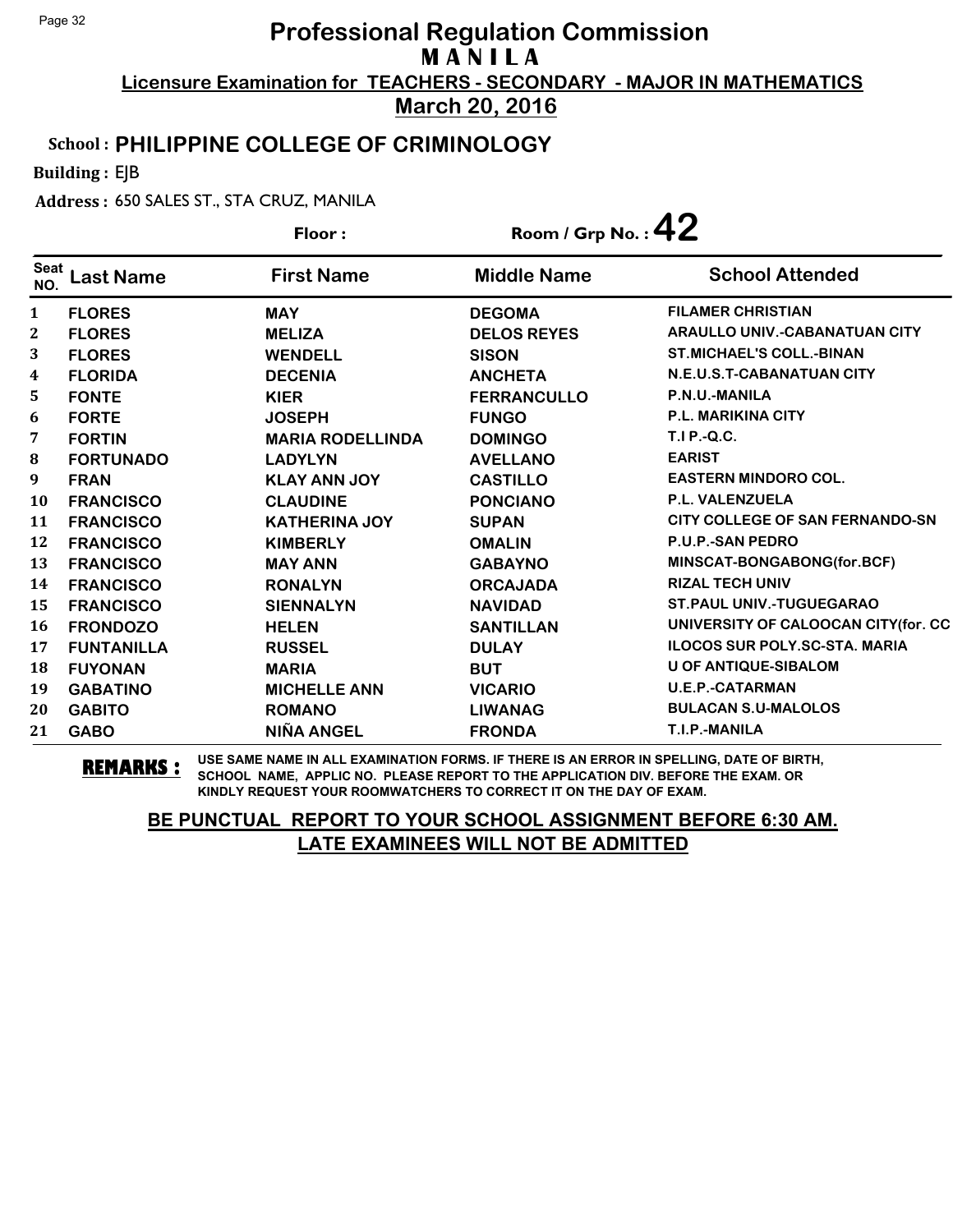**March 20, 2016**

#### School : **PHILIPPINE COLLEGE OF CRIMINOLOGY**

Building : EJB

Address : 650 SALES ST., STA CRUZ, MANILA

| Floor:             |                  |                       | Room / Grp No. : $43$ |                                         |
|--------------------|------------------|-----------------------|-----------------------|-----------------------------------------|
| <b>Seat</b><br>NO. | <b>Last Name</b> | <b>First Name</b>     | <b>Middle Name</b>    | <b>School Attended</b>                  |
| $\mathbf{1}$       | <b>GABRIEL</b>   | <b>ANALIZA</b>        | <b>GALICIA</b>        | <b>JOHN PAUL COLL.</b>                  |
| $\mathbf{2}$       | <b>GABRIEL</b>   | <b>DEBORAH GRACE</b>  | <b>EMATA</b>          | <b>COLL. OF MARY IMM.</b>               |
| 3                  | <b>GABRIEL</b>   | <b>KRYSTLE MAE</b>    | <b>MECERO</b>         | <b>MARIKINA POLYTECHNIC</b>             |
| 4                  | <b>GACIAS</b>    | <b>DINA</b>           | <b>SALDE</b>          | <b>CAGAYAN STATE UNIV.-PIAT</b>         |
| 5                  | <b>GADAINGAN</b> | <b>ALONA</b>          | <b>MAYUGA</b>         | IMMA.CONCEP.COLL.-BATANGAS              |
| 6                  | <b>GADILA</b>    | PORCESO JR.           | <b>DIGAY</b>          | <b>SAN PEDRO COLL. OF BUS. ADM.</b>     |
| 7                  | <b>GAID</b>      | <b>RACHEL</b>         | <b>ANAVISO</b>        | P.U.P.-STA. MESA                        |
| 8                  | <b>GALANG</b>    | <b>ERIC</b>           | <b>MANALOTO</b>       | <b>REPUBLIC CENTRAL COLL.</b>           |
| 9                  | <b>GALANG</b>    | <b>KEVIN</b>          | <b>ORILLENIDA</b>     | <b>LAGUNA STATE POLYTECHNIC</b>         |
| <b>10</b>          | <b>GALERO</b>    | <b>QUEMIE</b>         | <b>CASTILLO</b>       | P.L. PASAY                              |
| 11                 | <b>GALGO</b>     | <b>MICHAEL</b>        | <b>HALOP</b>          | UNIVERSITY OF CALOOCAN CITY (for. CC    |
| 12                 | <b>GALICIA</b>   | <b>JESSICA</b>        | <b>CALEDA</b>         | UNIVERSITY OF NORTHERN                  |
| 13                 | <b>GALINGANA</b> | <b>CESAR</b>          | <b>DE GUZMAN</b>      | <b>AMA-MAKATI CITY</b>                  |
| 14                 | <b>GALIZA</b>    | <b>AIRA MARIE</b>     | <b>ILAC</b>           | <b>CAGAYAN STATE UNIV.-SANCHEZ MIRA</b> |
| 15                 | <b>GALLANG</b>   | <b>MARK JOSEPH</b>    | <b>MARTY</b>          | TRECE MARTIRES CITY COLL.               |
| 16                 | <b>GALLARDO</b>  | <b>JUNNEL</b>         | <b>PEDROSO</b>        | <b>R.MAGSAYSAY T.U-CASTILLEJOS</b>      |
| 17                 | <b>GALLEGO</b>   | <b>JEZAREN</b>        | <b>BORABIEN</b>       | <b>CITY OF MALABON UNIV.</b>            |
| 18                 | <b>GALLEMA</b>   | <b>THERESITA</b>      | <b>SACULLES</b>       | <b>ISABELA S.U.-ANGADANAN</b>           |
| 19                 | <b>GALLETO</b>   | <b>CATHYFEI</b>       | <b>CRISOSTOMO</b>     | <b>CAGAYAN STATE UNIV.-APARRI</b>       |
| 20                 | <b>GALVEZ</b>    | <b>PAMELA CAMILLE</b> | <b>DELARA</b>         | DR.YANGA'S C.I.                         |
| 21                 | <b>GAMO</b>      | <b>JORRY ANN</b>      | <b>ULITIN</b>         | <b>UNIV.OF BATANGAS</b>                 |

**REMARKS :** USE SAME NAME IN ALL EXAMINATION FORMS. IF THERE IS AN ERROR IN SPELLING, DATE OF BIRTH, SCHOOL NAME, APPLIC NO. PLEASE REPORT TO THE APPLICATION DIV. BEFORE THE EXAM. OR KINDLY REQUEST YOUR ROOMWATCHERS TO CORRECT IT ON THE DAY OF EXAM.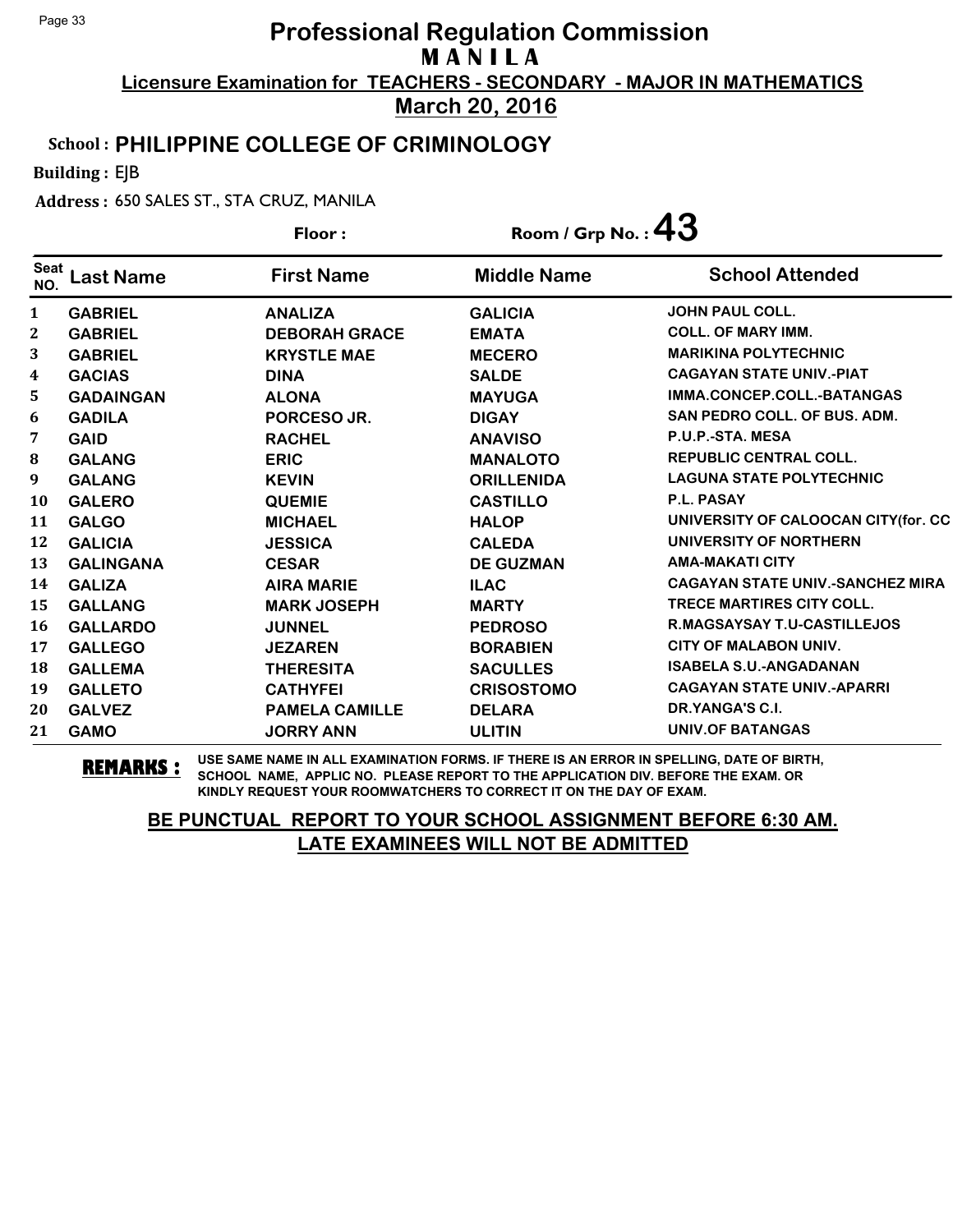**March 20, 2016**

### School : **PHILIPPINE COLLEGE OF CRIMINOLOGY**

Building : EJB

Address : 650 SALES ST., STA CRUZ, MANILA

|                    |                  | Room / Grp No.: $44$<br>Floor: |                    |                                        |  |
|--------------------|------------------|--------------------------------|--------------------|----------------------------------------|--|
| <b>Seat</b><br>NO. | <b>Last Name</b> | <b>First Name</b>              | <b>Middle Name</b> | <b>School Attended</b>                 |  |
| 1                  | <b>GANADEN</b>   | <b>GABBY</b>                   | <b>SEVILLA</b>     | $T.I.P.-Q.C.$                          |  |
| $\mathbf{2}$       | <b>GAPASEN</b>   | <b>JAMES</b>                   | <b>OLIVEROS</b>    | <b>R.MAGSAYSAY T.U-IBA</b>             |  |
| 3                  | <b>GAPIZA</b>    | <b>MARY GRACE</b>              | <b>DAVID</b>       | <b>JOHN PAUL COLL.</b>                 |  |
| 4                  | <b>GARBIN</b>    | <b>EVA</b>                     | <b>BUENAFLOR</b>   | <b>SORSOGON SC-BULAN</b>               |  |
| 5                  | <b>GARCIA</b>    | <b>CATHERINE</b>               | <b>DELA CRUZ</b>   | <b>MAPUA INST.OF TECH-MANILA</b>       |  |
| 6                  | <b>GARCIA</b>    | <b>EFREN JR</b>                | <b>MABUBAY</b>     | <b>KOL. SUBIC</b>                      |  |
| 7                  | <b>GARCIA</b>    | <b>ETHEL</b>                   | <b>DEL ROSARIO</b> | P.U.P.-STA MARIA, BULACAN              |  |
| 8                  | <b>GARCIA</b>    | <b>EVANGELINE</b>              | <b>SANTIAGO</b>    | <b>ST.SCHOLASTICA'S COLL.-TACLOBAN</b> |  |
| 9                  | <b>GARCIA</b>    | <b>GLAIZA</b>                  | <b>MENDOVA</b>     | <b>SHEPHERDS COLL.</b>                 |  |
| 10                 | <b>GARCIA</b>    | <b>JAY</b>                     | <b>CRISOL</b>      | <b>UNIV.OF MANILA</b>                  |  |
| 11                 | <b>GARCIA</b>    | <b>JORIN</b>                   | <b>DELA CRUZ</b>   | <b>COLEGIO DE SAN GABRIEL</b>          |  |
| 12                 | <b>GARCIA</b>    | <b>KAE-C-LYN</b>               | <b>LIMBO</b>       | <b>WESTERN COLL.-CAVITE</b>            |  |
| 13                 | <b>GARCIA</b>    | <b>KALVIN</b>                  | <b>LINDA</b>       | <b>NEW ERA UNIV.</b>                   |  |
| 14                 | <b>GARCIA</b>    | <b>MARCELO</b>                 | <b>ANGELES</b>     | <b>MONDRIAAN AURA COLL</b>             |  |
| 15                 | <b>GARCIA</b>    | <b>MARY JANE</b>               | <b>MAMARIL</b>     | <b>ARELLANO UNIV-PASAY</b>             |  |
| 16                 | <b>GARCIA</b>    | <b>MERYANN</b>                 | <b>LONGOS</b>      | DE LA SALLE JOHN BOSCO                 |  |
| 17                 | <b>GARCIA</b>    | <b>RONNIE</b>                  | <b>FLORES</b>      | <b>U OF RIZAL SYS.-MORONG</b>          |  |
| 18                 | <b>GARDUQUE</b>  | <b>LESTER</b>                  | <b>FORTE</b>       | <b>TAGUIG CITY UNIV</b>                |  |
| 19                 | <b>GARSAIN</b>   | <b>ELVIE</b>                   | <b>PANOPIO</b>     | <b>UNIV.OF BATANGAS</b>                |  |
| 20                 | <b>GARZON</b>    | <b>KAREN ISABEL</b>            | <b>DULANA</b>      | <b>CITY COLL. OF CALAMBA</b>           |  |
| 21                 | <b>GATBONTON</b> | <b>JERICHO</b>                 | <b>ABRIOL</b>      | <b>MARIKINA POLYTECHNIC</b>            |  |

**REMARKS :** USE SAME NAME IN ALL EXAMINATION FORMS. IF THERE IS AN ERROR IN SPELLING, DATE OF BIRTH, SCHOOL NAME, APPLIC NO. PLEASE REPORT TO THE APPLICATION DIV. BEFORE THE EXAM. OR KINDLY REQUEST YOUR ROOMWATCHERS TO CORRECT IT ON THE DAY OF EXAM.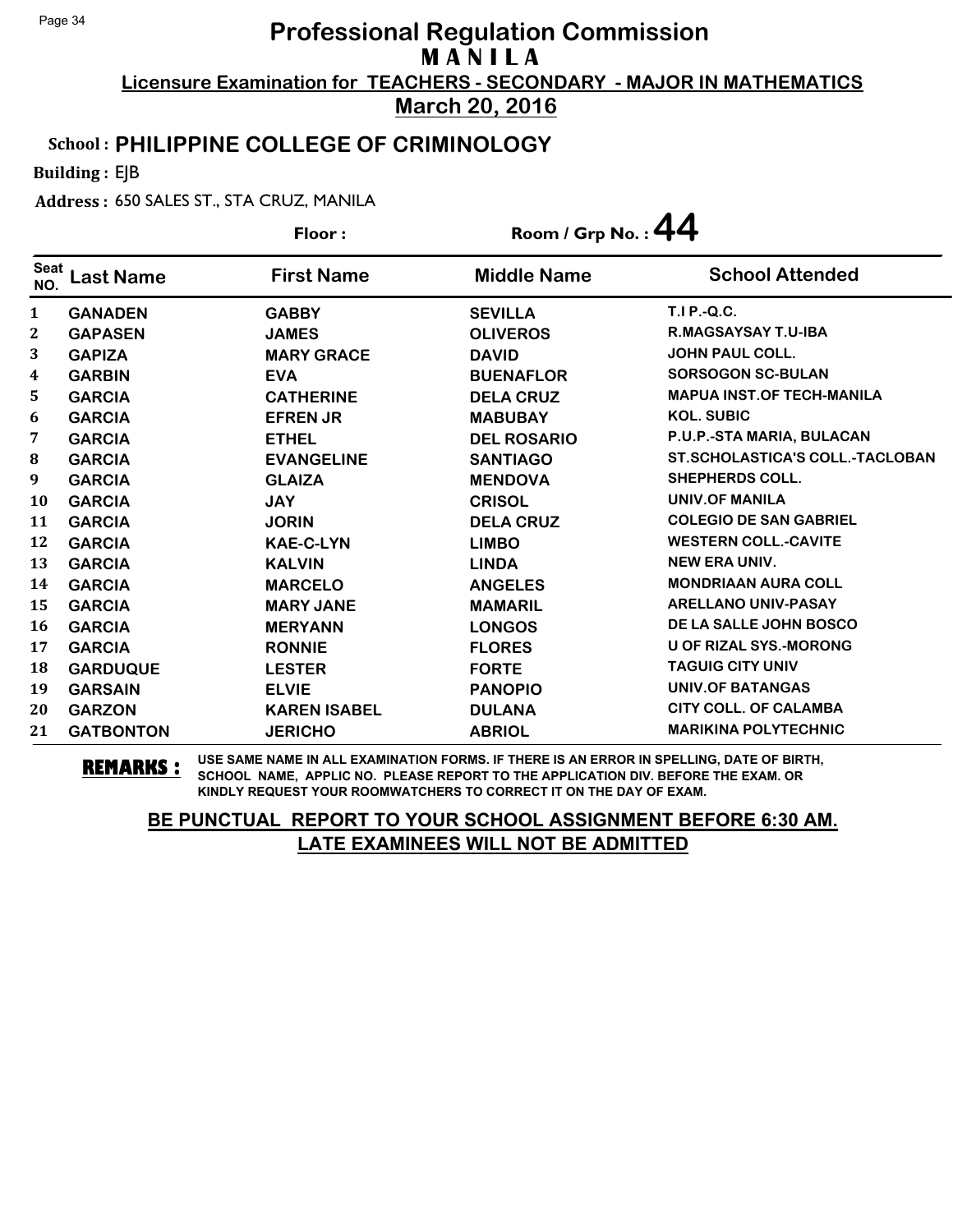**March 20, 2016**

#### School : **PHILIPPINE COLLEGE OF CRIMINOLOGY**

Building : EJB

Address : 650 SALES ST., STA CRUZ, MANILA

|                    |                   | Floor:                | Room / Grp No.: $52$ |                                         |
|--------------------|-------------------|-----------------------|----------------------|-----------------------------------------|
| <b>Seat</b><br>NO. | <b>Last Name</b>  | <b>First Name</b>     | <b>Middle Name</b>   | <b>School Attended</b>                  |
| 1                  | <b>GATMIN</b>     | <b>RENELYN AIRA</b>   | <b>DULLAS</b>        | <b>GORDON COLL.</b>                     |
| $\boldsymbol{2}$   | <b>GELLE</b>      | <b>JASMIN</b>         | <b>DERECHO</b>       | <b>U OF RIZAL SYS.-MORONG</b>           |
| 3                  | <b>GENITO</b>     | <b>SANNIE AGNES</b>   | <b>REFUGIA</b>       | P.U.P.-STA, MESA                        |
| 4                  | <b>GERMAR</b>     | <b>MARK ANTHONY</b>   | <b>MAMALAYAN</b>     | <b>N. T. C.</b>                         |
| 5                  | <b>GERONIMO</b>   | <b>CINDY HAZEL</b>    | <b>BELARMINO</b>     | <b>U DE ZAMBOANGA</b>                   |
| 6                  | <b>GERTOS</b>     | <b>MICHAEL ANGELO</b> | <b>CABANERO</b>      | P.U.P.-STA MARIA, BULACAN               |
| 7                  | <b>GESLAYA</b>    | <b>RESTY</b>          | <b>BACARILE</b>      | <b>SHEPHERDS COLL.</b>                  |
| 8                  | <b>GETIGAN</b>    | <b>MA. CRISTINA</b>   | <b>LANDRITO</b>      | P.L. MUNTINLUPA                         |
| 9                  | <b>GIMOLATAN</b>  | <b>JEREMIAS</b>       | <b>VALDEREY</b>      | <b>COLEGIO DE SAN GABRIEL</b>           |
| 10                 | <b>GIMOLATAN</b>  | <b>MARYMAE</b>        | <b>FUNTILON</b>      | <b>COLEGIO DE SAN GABRIEL</b>           |
| 11                 | <b>GINAUT</b>     | <b>ERYCA</b>          | <b>GALON</b>         | <b>NAVOTAS POLY, COLL.</b>              |
| 12                 | <b>GIRON</b>      | <b>CARESS</b>         | <b>LOGINA</b>        | R.MAGSAYSAY T.U-CASTILLEJOS             |
| 13                 | <b>GIVANIM</b>    | <b>MICHAEL</b>        | <b>RONATO</b>        | <b>HOLY ANGEL UNIV.</b>                 |
| 14                 | <b>GLEAN</b>      | <b>JESSA</b>          | <b>LOYOLA</b>        | <b>WESTERN COLL.-CAVITE</b>             |
| 15                 | <b>GLOBIO</b>     | <b>JERALDINE</b>      | <b>CANTOS</b>        | <b>EASTERN SAMAR STATE UNIVERSITY -</b> |
| 16                 | <b>GLORIANI</b>   | <b>GEORGE</b>         | <b>HERMOSO</b>       | <b>CAVITE S.U.-INDANG</b>               |
| 17                 | <b>GLORIANI</b>   | <b>HARLENE</b>        | <b>BRIONES</b>       | P.U.P.-CAVITE                           |
| 18                 | <b>GLORIOSO</b>   | <b>SARAH KAYE</b>     | <b>GREGORIO</b>      | <b>P.U.P.-SAN PEDRO</b>                 |
| 19                 | <b>GONDRA</b>     | <b>SHEILA MAY</b>     | <b>TADIA</b>         | <b>ROXAS COLLEGE-ROXAS</b>              |
| 20                 | <b>GONDRANEOS</b> | <b>REYNALDO</b>       | <b>BOLANTE</b>       | <b>U OF RIZAL SYS.-MORONG</b>           |
| 21                 | <b>GONGORA</b>    | <b>GERYL</b>          | <b>GOTO</b>          | T.I P.-Q.C.                             |

**REMARKS :** USE SAME NAME IN ALL EXAMINATION FORMS. IF THERE IS AN ERROR IN SPELLING, DATE OF BIRTH, SCHOOL NAME, APPLIC NO. PLEASE REPORT TO THE APPLICATION DIV. BEFORE THE EXAM. OR KINDLY REQUEST YOUR ROOMWATCHERS TO CORRECT IT ON THE DAY OF EXAM.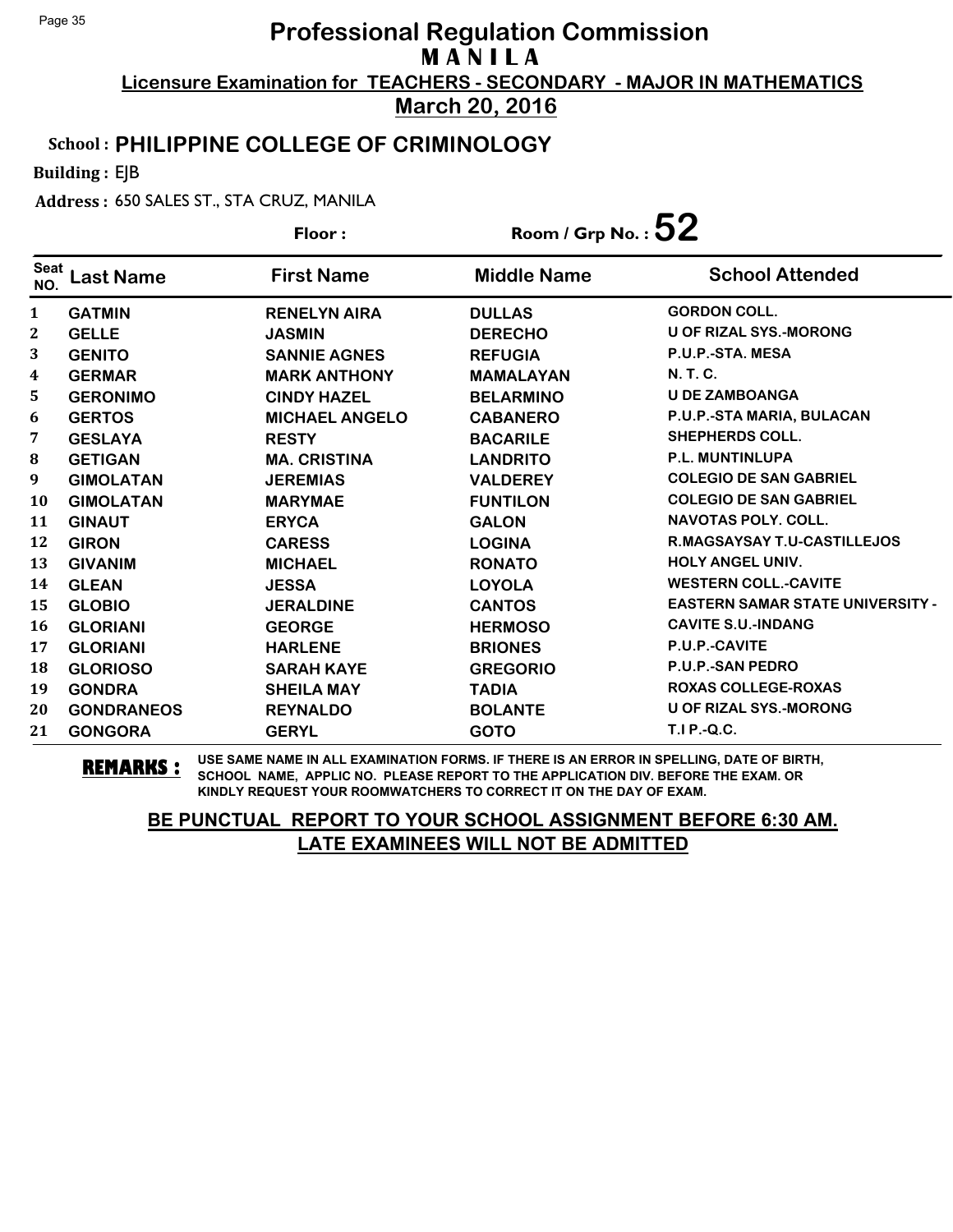**March 20, 2016**

#### School : **PHILIPPINE COLLEGE OF CRIMINOLOGY**

Building : EJB

Address : 650 SALES ST., STA CRUZ, MANILA

|                    |                  | Floor:              | Room / Grp No. : $53$ |                                 |
|--------------------|------------------|---------------------|-----------------------|---------------------------------|
| <b>Seat</b><br>NO. | Last Name        | <b>First Name</b>   | <b>Middle Name</b>    | <b>School Attended</b>          |
| $\mathbf{1}$       | <b>GONTIÑAS</b>  | <b>JEMAEMA</b>      | <b>GALVEZ</b>         | <b>EVSU-TACLOBAN</b>            |
| $\boldsymbol{2}$   | <b>GONZAGA</b>   | <b>MAMERTO</b>      | <b>PIAMONTE</b>       | <b>TANAUAN INST.</b>            |
| 3                  | <b>GONZALES</b>  | <b>FRANCES ANN</b>  | <b>DE GUIA</b>        | <b>MABALACAT COLL.</b>          |
| 4                  | <b>GONZALES</b>  | <b>GELIE JOY</b>    | <b>ZARA</b>           | LIPA CITY PUBLIC COLL.          |
| 5                  | <b>GONZALES</b>  | <b>IRISH</b>        | <b>DUMALANTA</b>      | <b>EASTERN MINDORO I.T.S.</b>   |
| 6                  | <b>GONZALES</b>  | <b>JINKY JEAN</b>   | <b>KILAYKO</b>        | <b>NEGROS ST. COLL.OF AGRI.</b> |
| 7                  | <b>GONZALES</b>  | <b>RJ</b>           | <b>QUIZON</b>         | <b>U DE MANILA (for.CCM)</b>    |
| ${\bf 8}$          | <b>GONZALES</b>  | <b>TIFFANY JOY</b>  | <b>PUNZALAN</b>       | <b>BALIUAG UNIVERSITY</b>       |
| 9                  | <b>GONZALES</b>  | <b>YMMAT</b>        | <b>RODRIGUEZ</b>      | D.L.S.U.-MANILA                 |
| 10                 | <b>GORDOVEZ</b>  | <b>MARIO</b>        | <b>GALEON</b>         | <b>ICCT CFI</b>                 |
| 11                 | <b>GOZON</b>     | <b>MARY JANE</b>    | <b>BABASORO</b>       | <b>NAVOTAS POLY, COLL.</b>      |
| 12                 | <b>GRANADA</b>   | <b>JOEL</b>         | <b>TABIOS</b>         | <b>DON BOSCO</b>                |
| 13                 | <b>GRANDE</b>    | <b>FRANKLIN</b>     | <b>GUTIERREZ</b>      | <b>HOLY ROSARY COLL FDT</b>     |
| 14                 | <b>GRANDE</b>    | <b>MA. JENNIFER</b> | <b>GUTIERREZ</b>      | <b>HOLY ROSARY COLL FDT</b>     |
| 15                 | <b>GRAVADOR</b>  | <b>KRISTINE</b>     | <b>KAPANGYARIHAN</b>  | P.U.P.-STA MARIA, BULACAN       |
| 16                 | <b>GREGORIO</b>  | <b>MARK ANTHONY</b> | <b>CABALLERO</b>      | M.S.U.-TAWI-TAWI                |
| 17                 | <b>GREGORIO</b>  | <b>SARAH</b>        | <b>DE MANUEL</b>      | <b>COLEGIO DE SAN GABRIEL</b>   |
| 18                 | <b>GREY</b>      | <b>LORRAINE</b>     | <b>LAMAN</b>          | <b>ISABELA S.U.-CABAGAN</b>     |
| 19                 | <b>GRIEGO</b>    | <b>GERTRUDE</b>     | <b>MAYOR</b>          | <b>NEW ERA UNIV.</b>            |
| 20                 | <b>GUANLAO</b>   | <b>ANGELICA</b>     | <b>CAPERNITO</b>      | <b>ST.RITA'S COLL.-PAMPANGA</b> |
| 21                 | <b>GUARDIANO</b> | <b>GIRLIE</b>       | <b>ESPARTERO</b>      | P.N.U.-MANILA                   |

**REMARKS :** USE SAME NAME IN ALL EXAMINATION FORMS. IF THERE IS AN ERROR IN SPELLING, DATE OF BIRTH, SCHOOL NAME, APPLIC NO. PLEASE REPORT TO THE APPLICATION DIV. BEFORE THE EXAM. OR KINDLY REQUEST YOUR ROOMWATCHERS TO CORRECT IT ON THE DAY OF EXAM.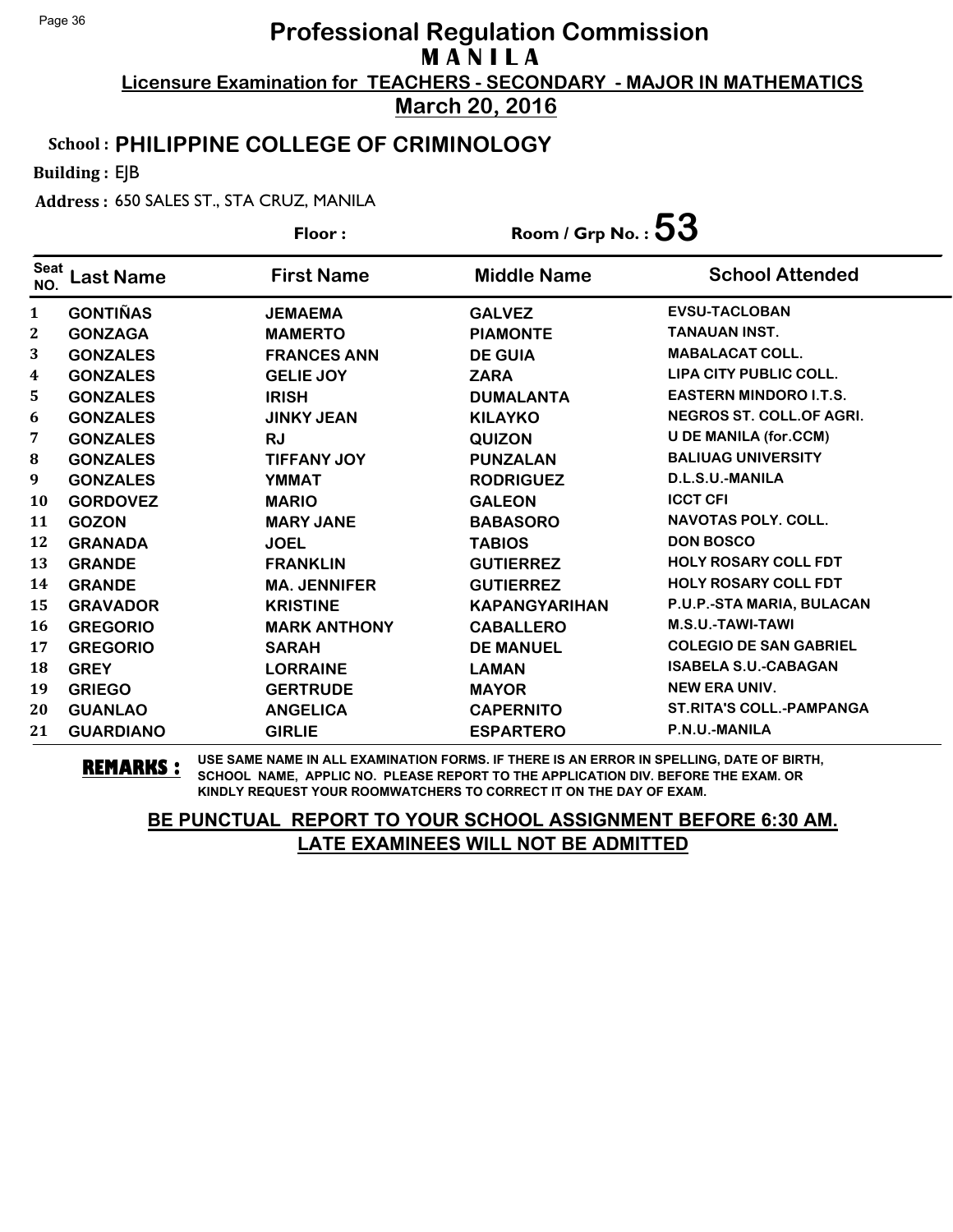**March 20, 2016**

### School : **PHILIPPINE COLLEGE OF CRIMINOLOGY**

Building : EJB

Address : 650 SALES ST., STA CRUZ, MANILA

|                    |                  | Floor:              | Room / Grp No. : $54$ |                                        |
|--------------------|------------------|---------------------|-----------------------|----------------------------------------|
| <b>Seat</b><br>NO. | <b>Last Name</b> | <b>First Name</b>   | <b>Middle Name</b>    | <b>School Attended</b>                 |
| 1                  | <b>GUARIN</b>    | <b>JERSON</b>       | <b>OLIVEROS</b>       | HOLY ANGEL UNIV.                       |
| $\mathbf{2}$       | <b>GUBAT</b>     | <b>ANALIAH</b>      | <b>BAYABAO</b>        | D.L.S.U.-MANILA                        |
| 3                  | <b>GUBAT</b>     | <b>NORLAN</b>       | <b>TIANES</b>         | <b>PARTIDO S.U.-GOA</b>                |
| 4                  | <b>GUEVARA</b>   | <b>JOANNA MARIE</b> | <b>PIMENTEL</b>       | UNIV.OF STO. TOMAS                     |
| 5                  | <b>GUEVARA</b>   | <b>ROSALINA</b>     | <b>RELLOSA</b>        | N. T. C.                               |
| 6                  | <b>GUEVARRA</b>  | <b>MARY LYN</b>     | <b>FELICIANO</b>      | <b>ST.JOSEPH COLL.-BULACAN</b>         |
| 7                  | <b>GUEVARRA</b>  | <b>MICHELL</b>      | <b>SABADO</b>         | <b>ISABELA S.U.-SAN MATEO</b>          |
| 8                  | <b>GUISINGA</b>  | <b>FERDINAND</b>    | <b>LUNA</b>           | <b>MARIKINA POLYTECHNIC</b>            |
| 9                  | <b>GULINAO</b>   | <b>ROMMEL</b>       | <b>JOSE</b>           | <b>BULACAN S.U-MALOLOS</b>             |
| <b>10</b>          | <b>GUMAFELIX</b> | <b>CANDY</b>        | <b>DOMINGO</b>        | P.U.P.-STA MARIA, BULACAN              |
| 11                 | <b>GUMAFELIX</b> | <b>MYRA</b>         | <b>GOJO CRUZ</b>      | P.U.P.-STA MARIA, BULACAN              |
| 12                 | <b>GUMEN</b>     | <b>TEDDY</b>        | <b>BAÑAGASO</b>       | M.S.U.-TAWI-TAWI                       |
| 13                 | <b>GUNO</b>      | <b>RONNEL</b>       | <b>DE RAMA</b>        | <b>P.L. MUNTINLUPA</b>                 |
| 14                 | <b>GUPIT</b>     | <b>ELVIE</b>        | <b>MARCOS</b>         | <b>TARLAC COL OF AGRIC</b>             |
| 15                 | <b>GURAL</b>     | <b>GARRY</b>        | <b>DULFO</b>          | PIMSAT COLL.                           |
| 16                 | <b>GUTIERREZ</b> | <b>CATHERINE</b>    | <b>CORCUERA</b>       | T.I.P.-MANILA                          |
| 17                 | <b>GUTIERREZ</b> | <b>CRIS RYAN</b>    | <b>CASTRO</b>         | <b>CITY OF MALABON UNIV.</b>           |
| 18                 | <b>GUTIERREZ</b> | <b>ERWIN</b>        | <b>DIMLA</b>          | STI-CALOOCAN                           |
| 19                 | <b>GUTIERREZ</b> | <b>NELIA</b>        | <b>ARENAS</b>         | <b>FEU-MANILA</b>                      |
| 20                 | <b>GUTIERREZ</b> | <b>RONALD</b>       | <b>FALLA</b>          | MINSCAT-BONGABONG(for.BCF)             |
| 21                 | <b>GUZMAN</b>    | <b>DANILO JR</b>    | <b>MAGAT</b>          | <b>CITY COLLEGE OF SAN FERNANDO-SN</b> |

**REMARKS :** USE SAME NAME IN ALL EXAMINATION FORMS. IF THERE IS AN ERROR IN SPELLING, DATE OF BIRTH, SCHOOL NAME, APPLIC NO. PLEASE REPORT TO THE APPLICATION DIV. BEFORE THE EXAM. OR KINDLY REQUEST YOUR ROOMWATCHERS TO CORRECT IT ON THE DAY OF EXAM.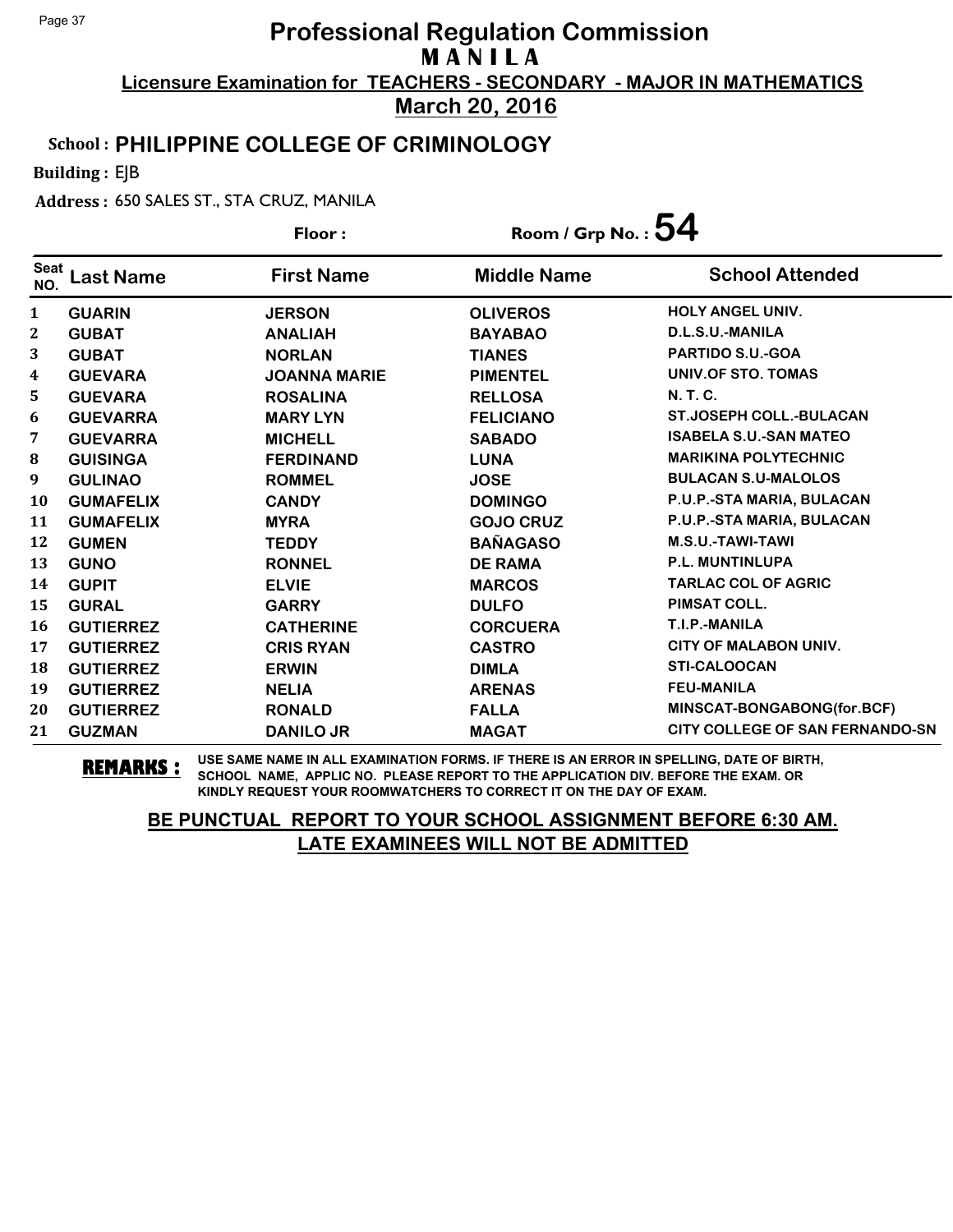**March 20, 2016**

### School : **PHILIPPINE COLLEGE OF CRIMINOLOGY**

Building : EJB

Address : 650 SALES ST., STA CRUZ, MANILA

|                    |                  | Floor:            | Room / Grp No. : $55$ |                                    |  |
|--------------------|------------------|-------------------|-----------------------|------------------------------------|--|
| <b>Seat</b><br>NO. | <b>Last Name</b> | <b>First Name</b> | <b>Middle Name</b>    | <b>School Attended</b>             |  |
| $\mathbf{1}$       | <b>HADLOCON</b>  | <b>JONNA LOU</b>  | <b>APDO</b>           | <b>SAN JUAN POLYTECHNIC COLL.</b>  |  |
| $\mathbf{2}$       | <b>HELLWIG</b>   | <b>LAARNI</b>     | <b>REPIL</b>          | <b>FILAMER CHRISTIAN</b>           |  |
| 3                  | <b>HELZANO</b>   | <b>CHRISTINE</b>  | <b>MOLABOLA</b>       | <b>CITY OF MALABON UNIV.</b>       |  |
| 4                  | <b>HERESE</b>    | <b>BEA ISABEL</b> | <b>VELASCO</b>        | <b>TAGUIG CITY UNIV</b>            |  |
| 5                  | <b>HERNANDEZ</b> | <b>ANA MARIE</b>  | <b>BAMBAO</b>         | <b>ABADA COLLEGE</b>               |  |
| 6                  | <b>HERNANDEZ</b> | <b>JERROLD</b>    | <b>ZAMORA</b>         | <b>U PERP HELP-LAGUNA</b>          |  |
| 7                  | <b>HERNANDEZ</b> | <b>KAYE ANNE</b>  | <b>SANTOS</b>         | P.U.P.-STA MARIA, BULACAN          |  |
| ${\bf 8}$          | <b>HERNANDEZ</b> | <b>MARCIAL</b>    | <b>MARQUEZ</b>        | <b>DIVINE WORD-CALAPAN</b>         |  |
| 9                  | <b>HERNANDEZ</b> | <b>MARIETTA</b>   | <b>CARACAS</b>        | P.L. VALENZUELA                    |  |
| 10                 | <b>HERNANDEZ</b> | <b>RICHELLE</b>   | <b>LAURENA</b>        | P.U.P - BANSUD, ORIENTAL MINDORO   |  |
| 11                 | <b>HILA</b>      | <b>GLENDA</b>     | <b>PENAFLORIDA</b>    | <b>SORSOGON SC-BULAN</b>           |  |
| 12                 | <b>HINAUT</b>    | <b>ROSIE</b>      | <b>ACOÑA</b>          | <b>J.RIZAL MEM.S.C.-RIZAL</b>      |  |
| 13                 | <b>HITEROZA</b>  | <b>JONAS</b>      | <b>PRESTO</b>         | <b>LA CONCEPCION COLL.-BULACAN</b> |  |
| 14                 | <b>HIZON</b>     | <b>MAILEN</b>     | <b>GONZALES</b>       | <b>ADAMSON UNIVERSITY</b>          |  |
| 15                 | <b>HUBILLA</b>   | <b>JESSA</b>      | <b>OBUSAN</b>         | <b>NAVOTAS POLY, COLL.</b>         |  |
| 16                 | <b>HUELVA</b>    | <b>VICTOR JR</b>  | <b>MINGOY</b>         | T.I.P.-MANILA                      |  |
| 17                 | <b>HUERTO</b>    | <b>MELANIE</b>    | <b>BANTANG</b>        | <b>INTERFACE COMPUTER COLLEGE-</b> |  |
| 18                 | <b>HUET</b>      | <b>KATHERINE</b>  | <b>PARAS</b>          | <b>MABALACAT COLL.</b>             |  |
| 19                 | <b>HUGO</b>      | <b>KRYZMOND</b>   | <b>CELEMEN</b>        | D.L.S.U.-LIPA                      |  |
| 20                 | <b>HUSAIN</b>    | <b>JENELYN</b>    | <b>TAPPA</b>          | F. L. VARGAS COLLEGE - TUGUEGARAO  |  |
| 21                 | <b>IBAÑEZ</b>    | <b>ROHMAR</b>     | <b>LAYUG</b>          | <b>CAVITE S.U.-CAVITE CITY</b>     |  |

**REMARKS :** USE SAME NAME IN ALL EXAMINATION FORMS. IF THERE IS AN ERROR IN SPELLING, DATE OF BIRTH, SCHOOL NAME, APPLIC NO. PLEASE REPORT TO THE APPLICATION DIV. BEFORE THE EXAM. OR KINDLY REQUEST YOUR ROOMWATCHERS TO CORRECT IT ON THE DAY OF EXAM.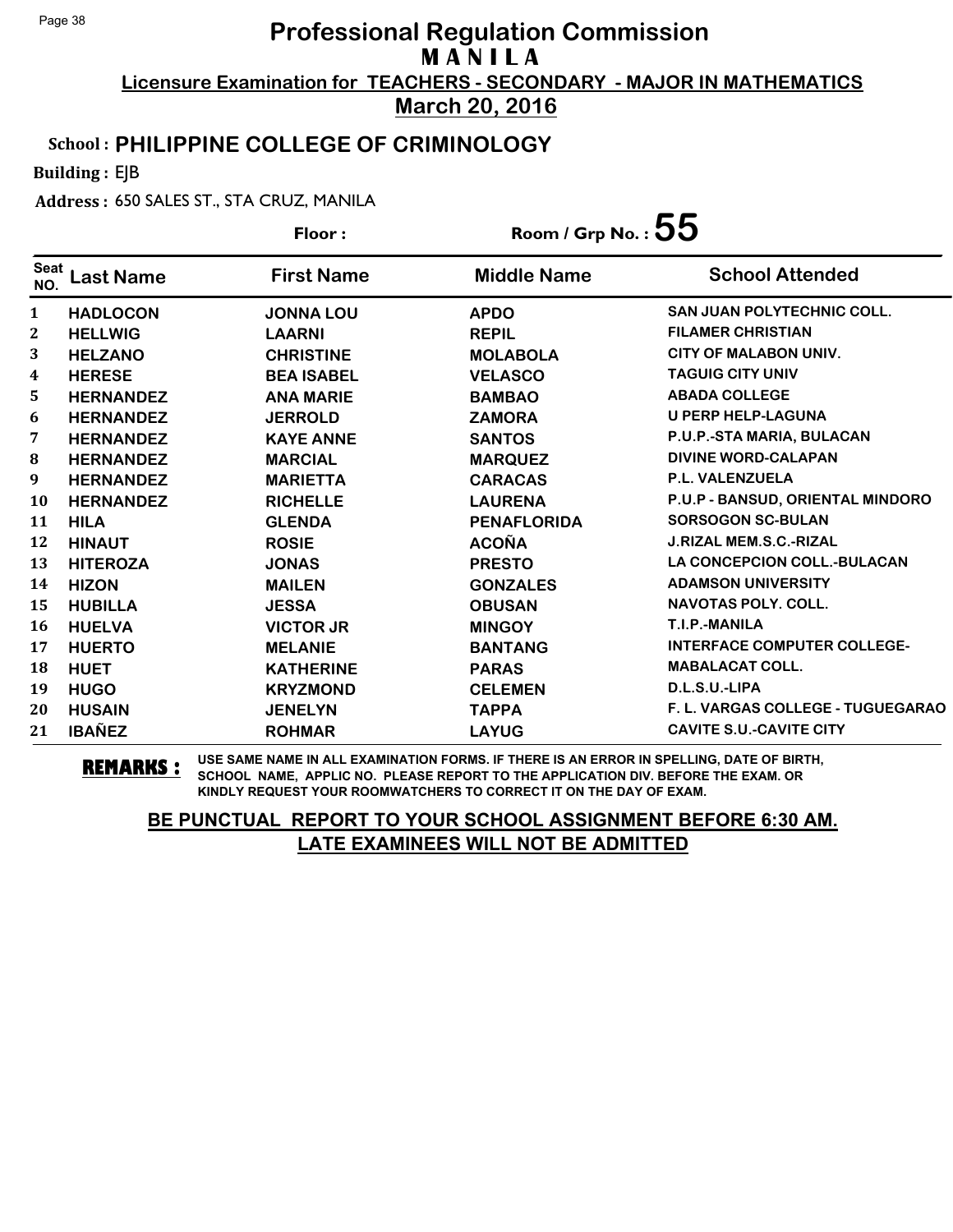**March 20, 2016**

### School : **PHILIPPINE COLLEGE OF CRIMINOLOGY**

Building : EJB

Address : 650 SALES ST., STA CRUZ, MANILA

|                    |                  | Floor:               | Room / Grp No. : $56$ |                                     |
|--------------------|------------------|----------------------|-----------------------|-------------------------------------|
| <b>Seat</b><br>NO. | Last Name        | <b>First Name</b>    | <b>Middle Name</b>    | <b>School Attended</b>              |
| 1                  | <b>IDO</b>       | <b>MARY JOY</b>      | <b>VALLADORES</b>     | <b>P.L. VALENZUELA</b>              |
| 2                  | <b>IGLESIAS</b>  | <b>MARIA FLORIZA</b> | <b>ORNEDO</b>         | <b>TRACE COMPUTER COLL.</b>         |
| 3                  | <b>IGNACIO</b>   | <b>ARLENE</b>        | <b>NAING</b>          | <b>BULACAN S.U-MALOLOS</b>          |
| 4                  | <b>IGNACIO</b>   | <b>HANNA FAYE</b>    | <b>SAN JOSE</b>       | <b>TOMAS CLAUDIO MEM.</b>           |
| 5                  | <b>IGNACIO</b>   | <b>JERICO</b>        | <b>VIOJAN</b>         | P.U.P.-STA MARIA, BULACAN           |
| 6                  | <b>IGNO</b>      | <b>ROSELITO</b>      | <b>MANALO</b>         | <b>CAVITE S.U.-INDANG</b>           |
| 7                  | <b>INCIONG</b>   | <b>RAICEL</b>        | <b>ALBAY</b>          | <b>LAGUNA STATE POLYTECHNIC</b>     |
| 8                  | <b>INLAMMONG</b> | <b>BRENDA</b>        | <b>TAGTAGON</b>       | <b>IFUGAO S.U.-LAMUT</b>            |
| 9                  | <b>INOCENCIO</b> | <b>JENNELYN</b>      | <b>AFABLE</b>         | <b>P.L. PASIG</b>                   |
| 10                 | <b>INSO</b>      | <b>AIZA</b>          | <b>PERINO</b>         | <b>CATAINGAN MUN. COLL.</b>         |
| 11                 | <b>INSOPIDO</b>  | <b>JACKSON</b>       | <b>HADER</b>          | <b>CATAINGAN MUN. COLL.</b>         |
| 12                 | <b>IRINCO</b>    | <b>ROLDAN</b>        | <b>ORBITA</b>         | <b>P.L. VALENZUELA</b>              |
| 13                 | <b>ISIDRO</b>    | <b>DORENA</b>        | <b>ABUNDA</b>         | <b>SAN PEDRO COLL. OF BUS. ADM.</b> |
| 14                 | <b>ISIDRO</b>    | <b>SHEINA JANE</b>   | <b>DELA CRUZ</b>      | <b>BATAAN PENINSULA STATE</b>       |
| 15                 | <b>ISLA</b>      | <b>MERLY</b>         | <b>ESUREÑA</b>        | <b>U OF RIZAL SYS.-ANGONO</b>       |
| 16                 | <b>ISRAEL</b>    | <b>JAE MARIE</b>     | <b>JOVE</b>           | <b>CAGAYAN STATE UNIV.-APARRI</b>   |
| 17                 | <b>ISTURIS</b>   | <b>MYLA</b>          | <b>ORTEGA</b>         | <b>MEYCAUAYAN COLL.</b>             |
| 18                 | <b>JACINTO</b>   | <b>CATHERINE</b>     | <b>DELA CRUZ</b>      | <b>BULACAN S.U-BUSTOS</b>           |
| 19                 | <b>JACINTO</b>   | <b>CZARINA</b>       | <b>BARDENAZ</b>       | DR.YANGA'S C.I.                     |
| 20                 | <b>JACINTO</b>   | <b>JELLY JOY</b>     | <b>MARTIN</b>         | <b>BULACAN S.U-BUSTOS</b>           |
| 21                 | <b>JADIE</b>     | <b>ACEJAN</b>        | <b>LASCUÑA</b>        | D.L.S.U.-DASMARIÑAS                 |

**REMARKS :** USE SAME NAME IN ALL EXAMINATION FORMS. IF THERE IS AN ERROR IN SPELLING, DATE OF BIRTH, SCHOOL NAME, APPLIC NO. PLEASE REPORT TO THE APPLICATION DIV. BEFORE THE EXAM. OR KINDLY REQUEST YOUR ROOMWATCHERS TO CORRECT IT ON THE DAY OF EXAM.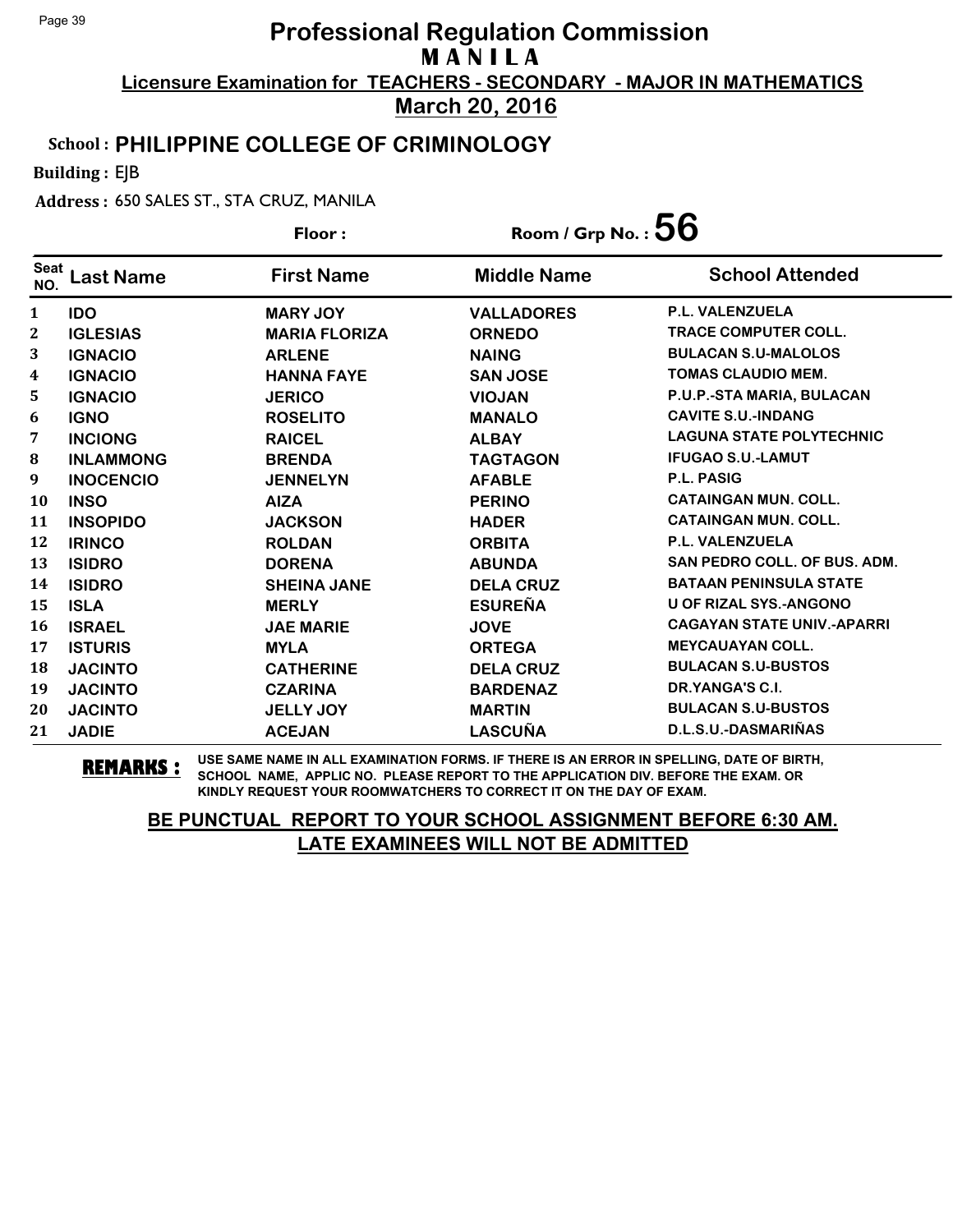**March 20, 2016**

### School : **PHILIPPINE COLLEGE OF CRIMINOLOGY**

Building : EJB

Address : 650 SALES ST., STA CRUZ, MANILA

|                    |                  | Floor:               | Room / Grp No.: $61$ |                                  |
|--------------------|------------------|----------------------|----------------------|----------------------------------|
| <b>Seat</b><br>NO. | <b>Last Name</b> | <b>First Name</b>    | <b>Middle Name</b>   | <b>School Attended</b>           |
| 1                  | <b>JALANDONI</b> | <b>MICHELLE</b>      | <b>VILLARUEL</b>     | <b>LA CARLOTA CITY COLL</b>      |
| $\mathbf{2}$       | <b>JALOS</b>     | <b>MARK ARENN</b>    | <b>ALMARES</b>       | <b>INNOVATIVE C.S.T</b>          |
| 3                  | <b>JAMBRE</b>    | <b>EDWIN JR</b>      | <b>ECLAVIA</b>       | <b>EARIST</b>                    |
| 4                  | <b>JAMITO</b>    | <b>JANE</b>          | <b>DEL MONTE</b>     | F. S. URIOS UNIV. (URIOS COLL)   |
| 5                  | <b>JAPAY</b>     | <b>VIRGINIA</b>      | <b>BONOAN</b>        | <b>UNIV.OF PANGASINAN</b>        |
| 6                  | <b>JAPITANA</b>  | <b>BERNICE</b>       | <b>MANUZON</b>       | <b>N. T. C.</b>                  |
| 7                  | <b>JARABEJO</b>  | <b>LAILA</b>         | <b>ATIENZA</b>       | <b>I.B.CALINGASAN MEM.</b>       |
| 8                  | <b>JARME</b>     | <b>KIMBERLY</b>      | <b>OLAYVAR</b>       | <b>U OF RIZAL SYS.-MORONG</b>    |
| 9                  | <b>JASMIN</b>    | <b>FELICISIMO JR</b> | <b>MANGARON</b>      | <b>HOLY CROSS-PAMPANGA</b>       |
| 10                 | <b>JAVIER</b>    | <b>LORNA</b>         | <b>DE LUNAS</b>      | IMMA.CONCEP.COLL.-BATANGAS       |
| 11                 | <b>JAVIER</b>    | <b>MARJORIE LANE</b> | <b>VELGADO</b>       | <b>U OF RIZAL SYS.-MORONG</b>    |
| 12                 | <b>JAVIER</b>    | <b>MARY JANE</b>     | <b>RICO</b>          | <b>P.L. MARIKINA CITY</b>        |
| 13                 | <b>JIMENEZ</b>   | <b>IA NADINE</b>     | <b>SUBIDO</b>        | <b>N. T. C.</b>                  |
| 14                 | <b>JIMENEZ</b>   | <b>REJANE</b>        | <b>MANALAYSAY</b>    | <b>N.T.C.</b>                    |
| 15                 | <b>JOCSON</b>    | <b>ANNALIZA</b>      | <b>JACOBE</b>        | <b>U OF RIZAL SYS.-RODRIGUEZ</b> |
| 16                 | <b>JORE</b>      | <b>EFREN</b>         | <b>OMANDAM</b>       | M.S.U.-BUUG                      |
| 17                 | <b>JUACHON</b>   | <b>ERMAN</b>         | <b>FRANCISCO</b>     | <b>NEW ERA UNIV.</b>             |
| 18                 | <b>JUANILLAS</b> | <b>JENNELYN</b>      | <b>LOMAPAG</b>       | <b>CAVITE S.U.-INDANG</b>        |
| 19                 | <b>JUANILLO</b>  | <b>MARY GRACE</b>    | <b>MANALILI</b>      | <b>BATAAN PENINSULA STATE</b>    |
| 20                 | <b>JUGAR</b>     | <b>MARK NAJER</b>    | <b>PAJA</b>          | <b>TRECE MARTIRES CITY COLL.</b> |
| 21                 | <b>JULIANO</b>   | <b>PROCESO JR</b>    | <b>DOMULOT</b>       | <b>QUEZONIAN EDUC. COLL</b>      |

**REMARKS :** USE SAME NAME IN ALL EXAMINATION FORMS. IF THERE IS AN ERROR IN SPELLING, DATE OF BIRTH, SCHOOL NAME, APPLIC NO. PLEASE REPORT TO THE APPLICATION DIV. BEFORE THE EXAM. OR KINDLY REQUEST YOUR ROOMWATCHERS TO CORRECT IT ON THE DAY OF EXAM.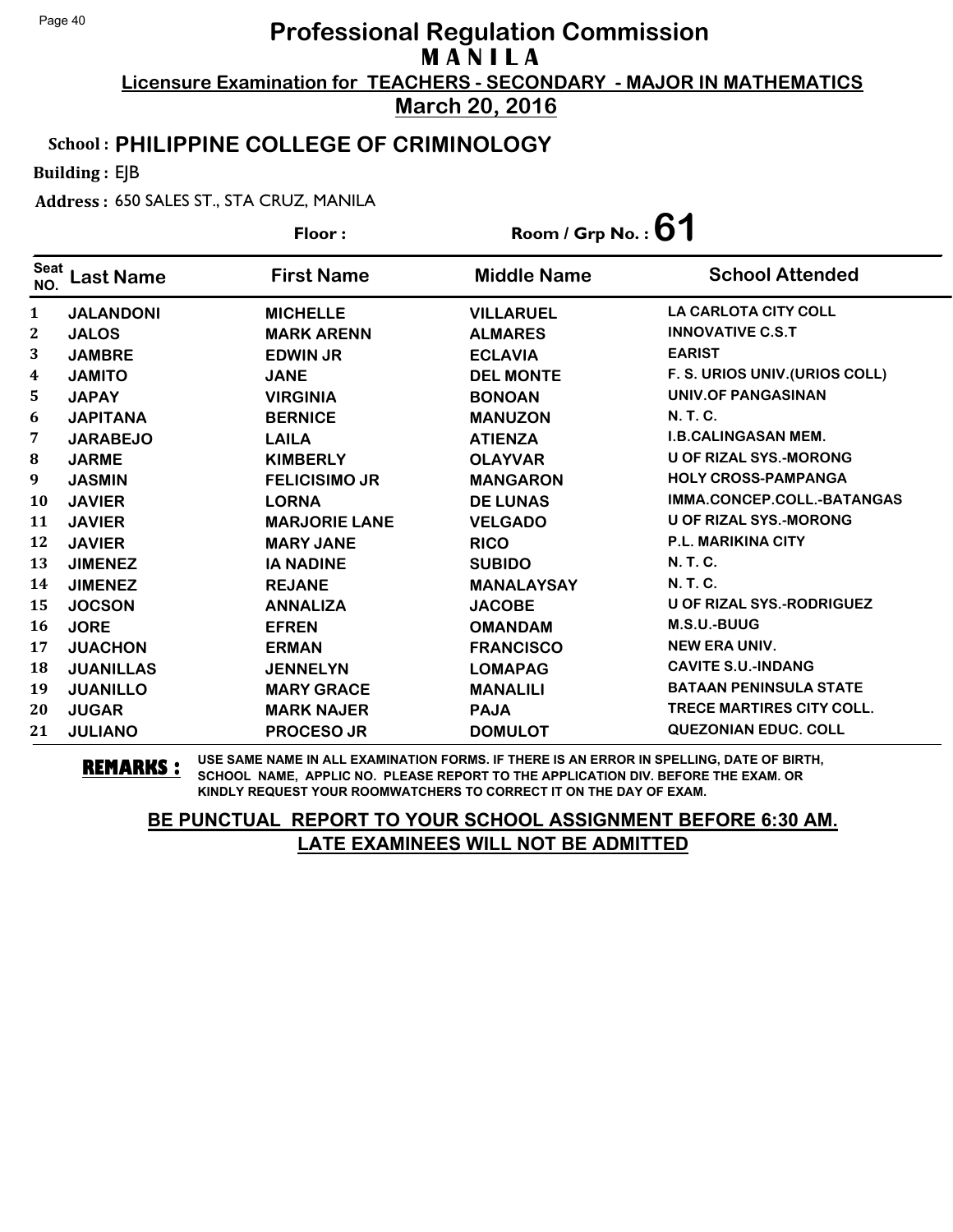**March 20, 2016**

#### School : **PHILIPPINE COLLEGE OF CRIMINOLOGY**

Building : EJB

Address : 650 SALES ST., STA CRUZ, MANILA

|                    |                    | Floor:                | Room / Grp No. : $62$ |                                      |
|--------------------|--------------------|-----------------------|-----------------------|--------------------------------------|
| <b>Seat</b><br>NO. | <b>Last Name</b>   | <b>First Name</b>     | <b>Middle Name</b>    | <b>School Attended</b>               |
| $\mathbf{1}$       | <b>JUMAQUIO</b>    | <b>MAGSAYSAY</b>      | <b>RUBIA</b>          | <b>OL OF FATIMA-QC</b>               |
| $\mathbf{2}$       | <b>KABIGTING</b>   | <b>ANGGIELYN</b>      | <b>MARIN</b>          | <b>CONCEPCION H.C.C.</b>             |
| 3                  | <b>KABIGTING</b>   | <b>MARINELLIE</b>     | <b>BORJA</b>          | <b>STI-SAN FERNANDO</b>              |
| 4                  | <b>KALIGAYAHAN</b> | <b>BRAYAN</b>         | <b>MENDOZA</b>        | <b>LAGUNA COLL. B.A.</b>             |
| 5                  | <b>LABACO</b>      | <b>MARIA CRISTINA</b> | <b>TAMETA</b>         | <b>U.E.-MANILA</b>                   |
| 6                  | <b>LABESTE</b>     | <b>MA. CRISTINA</b>   | <b>DOMINGO</b>        | <b>ST.MICHAEL'S COLL.-BINAN</b>      |
| 7                  | <b>LABRIAGA</b>    | <b>JESUS III</b>      | <b>GIANAN</b>         | AMA-BINAN, LAGUNA                    |
| ${\bf 8}$          | <b>LACANIENTA</b>  | <b>GENNICA</b>        | <b>ECLEO</b>          | P.N.U.-MANILA                        |
| 9                  | <b>LACDAN</b>      | <b>ANJANETTE</b>      | <b>MESINA</b>         | <b>P.U.P.-SAN PEDRO</b>              |
| 10                 | <b>LACDAO</b>      | <b>EVERLYN</b>        | <b>CUETO</b>          | LIPA CITY PUBLIC COLL.               |
| 11                 | <b>LACHICA</b>     | <b>LANCELOT</b>       | <b>SEDON</b>          | UNIVERSITY OF CALOOCAN CITY(for. CC  |
| 12                 | <b>LACSINA</b>     | <b>MARGIE</b>         | <b>BALLESTEROS</b>    | <b>BATAAN PENINSULA STATE U-MAIN</b> |
| 13                 | <b>LADAN</b>       | <b>GLADYS</b>         | <b>FLORENTINO</b>     | P.U.P.-SAN PEDRO                     |
| 14                 | <b>LADERA</b>      | <b>ANGELINE</b>       | <b>SABELA</b>         | DR.C.S. LANTING COLL.-Q.C.           |
| 15                 | <b>LADERAS</b>     | <b>CLARITA</b>        | <b>LACANILAO</b>      | P.U.P.-STA MARIA, BULACAN            |
| 16                 | <b>LADROMA</b>     | PRECIOUS JOY          | <b>SURMION</b>        | <b>COR JESU COLLEGE</b>              |
| 17                 | <b>LAGARAN</b>     | <b>JAYVEE</b>         | <b>CARONAN</b>        | <b>LA CONCEPCION COLL.-BULACAN</b>   |
| 18                 | <b>LAGARDE</b>     | <b>JENNY</b>          | <b>LINGAD</b>         | <b>BATAAN PENINSULA STATE</b>        |
| 19                 | <b>LAGAT</b>       | LIEZEL JOY            | <b>BABERA</b>         | M.U.S.T.-JASAAN                      |
| 20                 | <b>LAGUARDIA</b>   | <b>RAISAH</b>         | <b>ALVAREZ</b>        | <b>CAVITE S.U.-NAIC</b>              |
| 21                 | <b>LAGURA</b>      | <b>HENNER</b>         | <b>LEBITA</b>         | <b>NORTHRN</b>                       |

**REMARKS :** USE SAME NAME IN ALL EXAMINATION FORMS. IF THERE IS AN ERROR IN SPELLING, DATE OF BIRTH, SCHOOL NAME, APPLIC NO. PLEASE REPORT TO THE APPLICATION DIV. BEFORE THE EXAM. OR KINDLY REQUEST YOUR ROOMWATCHERS TO CORRECT IT ON THE DAY OF EXAM.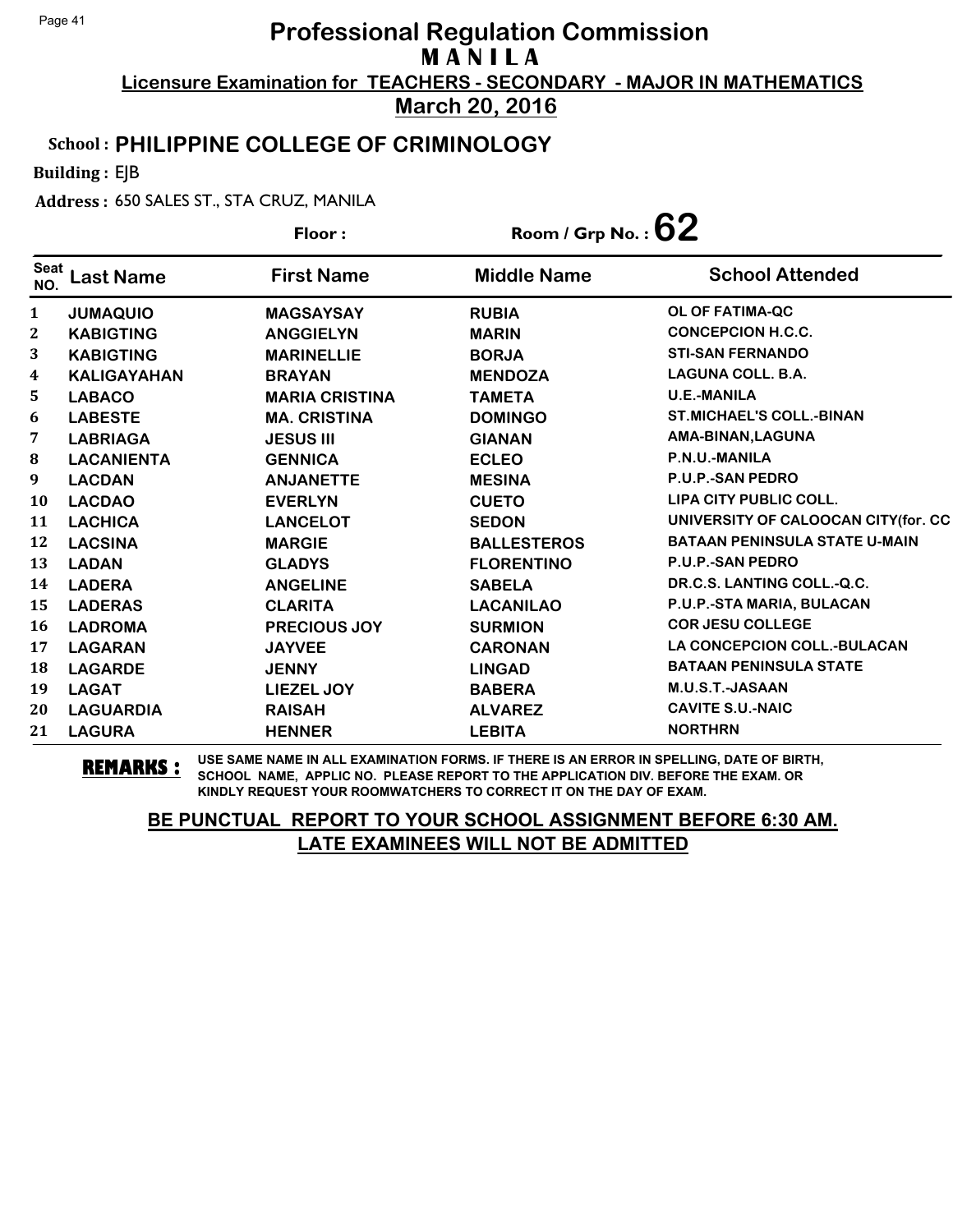**March 20, 2016**

#### School : **PHILIPPINE COLLEGE OF CRIMINOLOGY**

Building : EJB

Address : 650 SALES ST., STA CRUZ, MANILA

|                    |                  | Floor:            | Room / Grp No. : $63$ |                                      |
|--------------------|------------------|-------------------|-----------------------|--------------------------------------|
| <b>Seat</b><br>NO. | <b>Last Name</b> | <b>First Name</b> | <b>Middle Name</b>    | <b>School Attended</b>               |
| 1                  | <b>LAGUTOM</b>   | <b>REYSIELYN</b>  | <b>DURERO</b>         | P.U.P.-STA. ROSA                     |
| $\boldsymbol{2}$   | <b>LANERIO</b>   | <b>ANGELITA</b>   | <b>GLORIANI</b>       | P.U.P.-CAVITE                        |
| 3                  | <b>LANGIT</b>    | <b>LIEZEL</b>     | <b>GARAN</b>          | <b>NORTHERN CHRISTIAN COLL.</b>      |
| 4                  | <b>LANUGAN</b>   | <b>LIECEL</b>     | <b>FENEQUITO</b>      | P.N.U.-MANILA                        |
| 5                  | <b>LANZAGA</b>   | <b>LINO</b>       | <b>ARDINA</b>         | P. C. U.-DASMARIÑAS                  |
| 6                  | <b>LAPIE</b>     | <b>LEA</b>        | <b>GUEVARRA</b>       | <b>LAGUNA SPU-LOS BAÑOS</b>          |
| 7                  | <b>LAPITAN</b>   | <b>GEMMA</b>      | <b>CAOILE</b>         | <b>U OF RIZAL SYS.-MORONG</b>        |
| 8                  | <b>LAPUT</b>     | <b>ABIGAIL</b>    | <b>DAYTEC</b>         | <b>U OF RIZAL SYS.-RODRIGUEZ</b>     |
| 9                  | <b>LAPUZ</b>     | <b>LEONIDA</b>    | <b>MUAN</b>           | <b>BAAO COMM. COLL.</b>              |
| 10                 | <b>LARAZI</b>    | <b>ANTONIO</b>    | <b>CASTILLO</b>       | <b>CITY OF MALABON UNIV.</b>         |
| 11                 | <b>LASAC</b>     | <b>MONICA</b>     | <b>LINGON</b>         | P.U.P - BANSUD, ORIENTAL MINDORO     |
| 12                 | <b>LASALA</b>    | <b>ROLANDO</b>    | <b>MALAIT</b>         | <b>NAVOTAS POLY. COLL.</b>           |
| 13                 | <b>LATAYAN</b>   | <b>JOANA</b>      | <b>CHAN</b>           | <b>U OF RIZAL SYS.-MORONG</b>        |
| 14                 | <b>LAURENTE</b>  | <b>JOCELYN</b>    | <b>BAW-ING</b>        | <b>PATEROS TECH. COLL.</b>           |
| 15                 | <b>LAURON</b>    | <b>BERTITO JR</b> | <b>ATAMIN</b>         | <b>BULACAN S.U-BUSTOS</b>            |
| 16                 | <b>LAURORA</b>   | <b>MELVIE</b>     | <b>SANCHEZ</b>        | <b>RIZAL TECH UNIV</b>               |
| 17                 | <b>LAWAG</b>     | <b>KRIZYL</b>     | <b>PACETE</b>         | P.L. PASAY                           |
| 18                 | <b>LAYCO</b>     | <b>EMIL JR</b>    | <b>BALABBO</b>        | <b>RIZAL TECH UNIV</b>               |
| 19                 | <b>LAYON</b>     | <b>RIZA</b>       | <b>LABACLADO</b>      | <b>ST.CLARE COLL.-CALOOCAN</b>       |
| 20                 | <b>LAYSON</b>    | <b>MAY</b>        | <b>CANLAS</b>         | <b>HOLY ANGEL UNIV.</b>              |
| 21                 | <b>LAZO</b>      | <b>ROSEMARIE</b>  | <b>ENOLPE</b>         | UNIVERSITY OF CALOOCAN CITY (for. CC |

**REMARKS :** USE SAME NAME IN ALL EXAMINATION FORMS. IF THERE IS AN ERROR IN SPELLING, DATE OF BIRTH, SCHOOL NAME, APPLIC NO. PLEASE REPORT TO THE APPLICATION DIV. BEFORE THE EXAM. OR KINDLY REQUEST YOUR ROOMWATCHERS TO CORRECT IT ON THE DAY OF EXAM.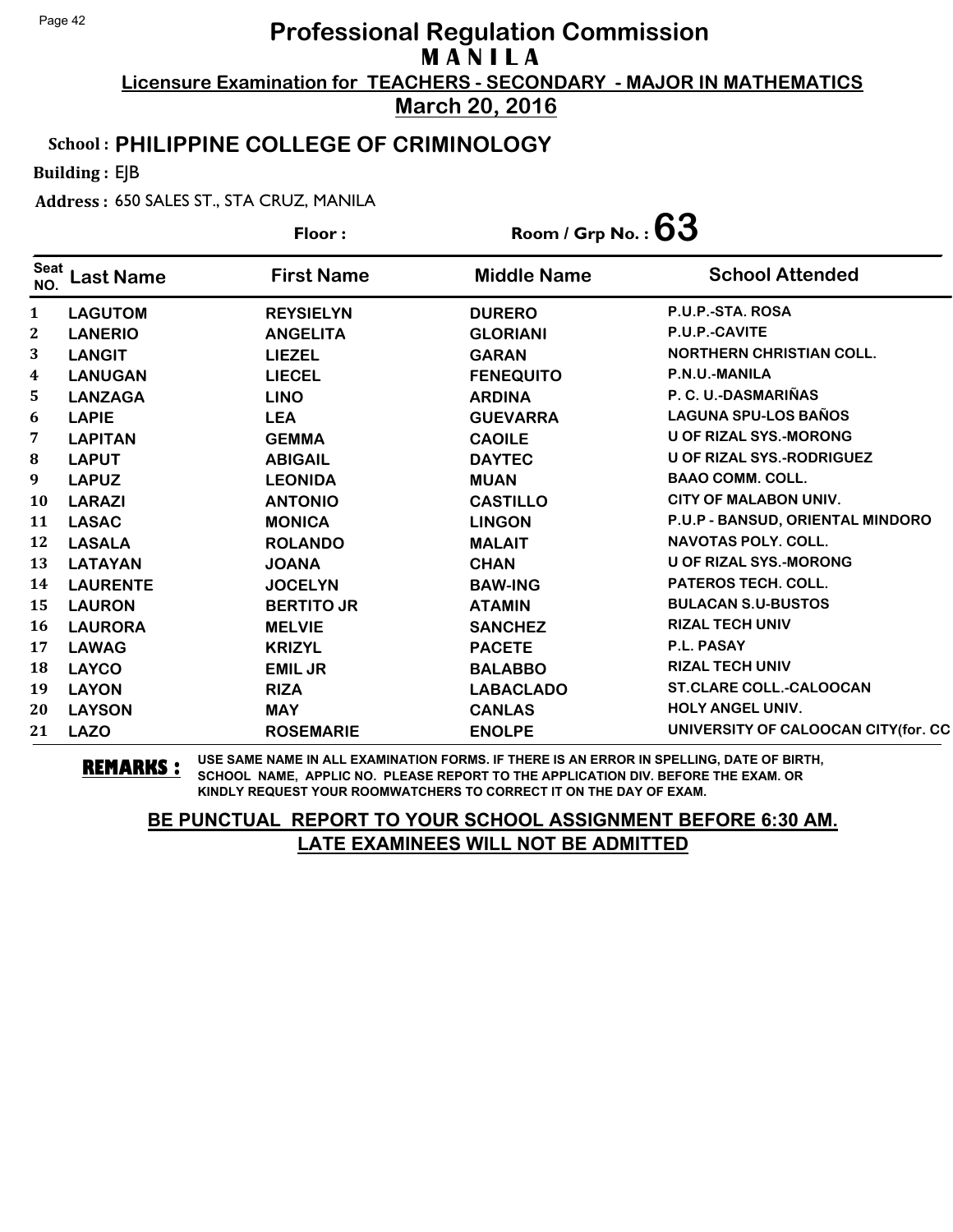**March 20, 2016**

### School : **PHILIPPINE COLLEGE OF CRIMINOLOGY**

Building : EJB

Address : 650 SALES ST., STA CRUZ, MANILA

|                    |                   | Floor:               | Room / Grp No. : $64$ |                                    |
|--------------------|-------------------|----------------------|-----------------------|------------------------------------|
| <b>Seat</b><br>NO. | <b>Last Name</b>  | <b>First Name</b>    | <b>Middle Name</b>    | <b>School Attended</b>             |
| 1                  | <b>LEABRES</b>    | <b>ADRIAN</b>        | <b>MABALAY</b>        | D.L.S.U.-GAUF-MALABON              |
| 2                  | <b>LEACHON</b>    | <b>ZYREN ROSS</b>    | <b>CROOC</b>          | P.U.P.-CAVITE                      |
| 3                  | <b>LEAL</b>       | <b>LONY JOY</b>      | <b>SEGURA</b>         | DR.C.S. LANTING COLL.-Q.C.         |
| 4                  | <b>LEAL</b>       | <b>LYANN</b>         | <b>MACALALAG</b>      | <b>P.U.P.-SAN PEDRO</b>            |
| 5                  | <b>LEGASPI</b>    | <b>DAVEN</b>         | <b>ARCILLA</b>        | <b>P.L. PASIG</b>                  |
| 6                  | <b>LEGASPI</b>    | <b>DINAH</b>         | <b>PAULINO</b>        | <b>PALAWAN STATE U-P. PRINCESA</b> |
| 7                  | <b>LEGO</b>       | <b>BANESA</b>        | <b>LEGO</b>           | W.V.S.U.-LAMBUNAO                  |
| 8                  | <b>LEONIDO</b>    | <b>FELIXBERTO</b>    | <b>CACA</b>           | <b>EVSU-TACLOBAN</b>               |
| 9                  | <b>LERUM</b>      | <b>LERA VANESSA</b>  | <b>ROSENDAL</b>       | P.U.P.-STA. MESA                   |
| 10                 | <b>LIANGCO</b>    | <b>QUEEN CHELSEA</b> | <b>DALIDA</b>         | <b>ST.CLARE COLL.-CALOOCAN</b>     |
| 11                 | <b>LIBACAO</b>    | <b>PATRICK JOHN</b>  | <b>BERNARDO</b>       | <b>P.L. PASIG</b>                  |
| 12                 | <b>LICUP</b>      | <b>JONEL</b>         | <b>EVARISTO</b>       | <b>MABALACAT COLL.</b>             |
| 13                 | <b>LIDANGAN</b>   | <b>SOBAIDA</b>       | <b>LIMPAO</b>         | <b>M.S.U.-MARAWI CITY</b>          |
| 14                 | <b>LIGON</b>      | <b>BEVERLY</b>       | <b>LOPE</b>           | $C, C, P$ .                        |
| 15                 | <b>LIMBO</b>      | <b>CHRISTOPHER</b>   | <b>VILLADIEGO</b>     | <b>PASIG CATHOLIC COLL.</b>        |
| 16                 | <b>LIMOSINERO</b> | <b>KHEVIN</b>        | <b>AUSTRIA</b>        | <b>ST.MICHAEL'S COLL.-BINAN</b>    |
| 17                 | <b>LIMPIN</b>     | <b>PEDRO</b>         | <b>CANILAO</b>        | <b>DATA COLLEGE</b>                |
| 18                 | <b>LINGA</b>      | <b>ERIC</b>          | <b>GARCIA</b>         | T.I P.-Q.C.                        |
| 19                 | <b>LINGGA</b>     | <b>DIANA</b>         | <b>BIÑAS</b>          | <b>SIENA SCH. OF SAN JOSE</b>      |
| 20                 | <b>LINGUETE</b>   | <b>DAISY RHE</b>     | <b>ESTONILO</b>       | <b>P.L. PASAY</b>                  |
| 21                 | <b>LIPRADO</b>    | <b>ERREL GRACE</b>   | <b>TAMAYO</b>         | C. C. HILADO M.S.C.-TALISAY        |

**REMARKS :** USE SAME NAME IN ALL EXAMINATION FORMS. IF THERE IS AN ERROR IN SPELLING, DATE OF BIRTH, SCHOOL NAME, APPLIC NO. PLEASE REPORT TO THE APPLICATION DIV. BEFORE THE EXAM. OR KINDLY REQUEST YOUR ROOMWATCHERS TO CORRECT IT ON THE DAY OF EXAM.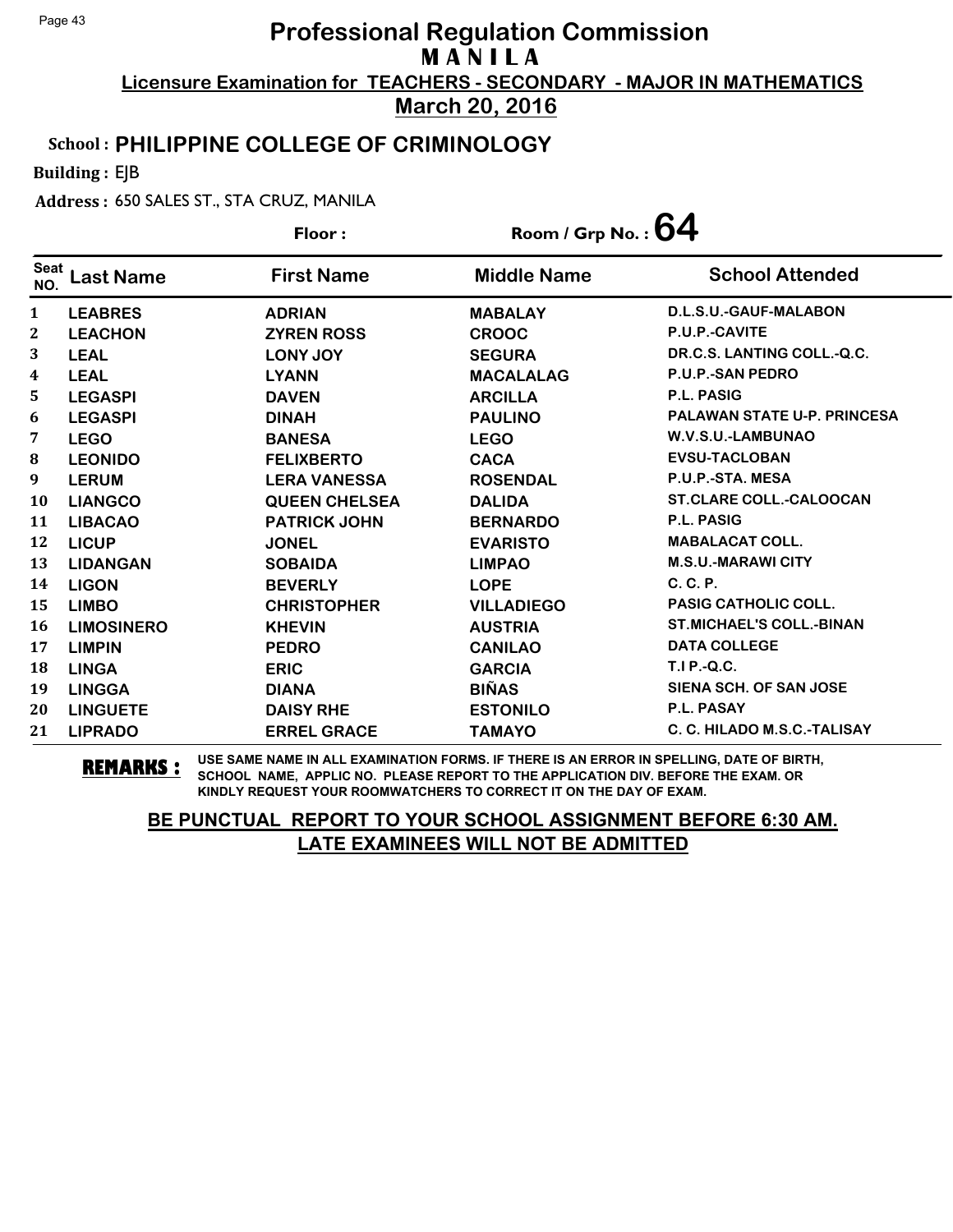**March 20, 2016**

### School : **PHILIPPINE COLLEGE OF CRIMINOLOGY**

Building : EJB

Address : 650 SALES ST., STA CRUZ, MANILA

|                    |                   | Floor:                   | Room / Grp No. : $\bf{65}$ |                               |
|--------------------|-------------------|--------------------------|----------------------------|-------------------------------|
| <b>Seat</b><br>NO. | <b>Last Name</b>  | <b>First Name</b>        | <b>Middle Name</b>         | <b>School Attended</b>        |
| $\mathbf{1}$       | <b>LIWANAG</b>    | <b>MIA ALMA ROSE</b>     | <b>MOLOD</b>               | <b>TAGUIG CITY UNIV</b>       |
| $\mathbf{2}$       | <b>LIZARONDO</b>  | <b>JASMINE</b>           | <b>AGUSTIN</b>             | <b>BULACAN S.U-MALOLOS</b>    |
| 3                  | <b>LLADONES</b>   | <b>MARIA DENIECE</b>     | <b>MONTIEL</b>             | <b>ABADA COLLEGE</b>          |
| 4                  | <b>LLANDELAR</b>  | <b>GRACE</b>             | <b>FELIPE</b>              | <b>N.T.C.</b>                 |
| 5                  | <b>LLANES</b>     | <b>ANA SHIELA</b>        | <b>GARCIA</b>              | <b>CAVITE S.U.-INDANG</b>     |
| 6                  | <b>LLASOS</b>     | <b>DIVINE GRACE</b>      | <b>OCOL</b>                | <b>METRO MANILA COLL.</b>     |
| 7                  | <b>LLOVIT</b>     | <b>MARYANN</b>           | <b>MAGNATA</b>             | <b>BICOL COLLEGE</b>          |
| ${\bf 8}$          | <b>LOBEREZ</b>    | <b>BOBBY</b>             | <b>LIM</b>                 | <b>P.L. PASIG</b>             |
| 9                  | <b>LOBO</b>       | <b>LURIETA</b>           | <b>LAYNO</b>               | <b>MABALACAT COLL.</b>        |
| 10                 | <b>LOBOS</b>      | <b>MERRYFEL</b>          | <b>BALANQUIT</b>           | <b>U.E.P.-CATARMAN</b>        |
| 11                 | <b>LONGABILA</b>  | <b>NARLY</b>             | <b>ESPINOCILLA</b>         | <b>SHEPHERDS COLL.</b>        |
| 12                 | <b>LONGARES</b>   | <b>ROBELYN</b>           | <b>CRISTOBAL</b>           | <b>U.E.-CALOOCAN</b>          |
| 13                 | <b>LONGCAYANA</b> | <b>REALIE</b>            | <b>BAYLON</b>              | <b>U OF RIZAL SYS.-CAINTA</b> |
| 14                 | <b>LONTOC</b>     | <b>JULIE ANN</b>         | <b>CASTILLO</b>            | <b>CAVITE S.U.-INDANG</b>     |
| 15                 | <b>LOPEZ</b>      | <b>BERNADETTE NICOLE</b> | <b>NUEVA</b>               | P.U.P.-STA. MESA              |
| 16                 | <b>LOPEZ</b>      | <b>JENNIFER</b>          | <b>PADILLA</b>             | <b>P.L. MUNTINLUPA</b>        |
| 17                 | <b>LOPEZ</b>      | <b>KIMBERLY</b>          | <b>REYES</b>               | <b>BULACAN S.U-BUSTOS</b>     |
| 18                 | <b>LOPEZ</b>      | <b>MALUISA</b>           | <b>ROSEL</b>               | <b>J.RIZAL UNIV.</b>          |
| 19                 | <b>LOPEZ</b>      | <b>MARY ANGEL</b>        | <b>MENDOZA</b>             | <b>STI-BALAGTAS</b>           |
| 20                 | <b>LOPEZ</b>      | <b>MELODY</b>            | <b>TAMO</b>                | ABRA S.I.S.T.-LAGANGILANG     |
| 21                 | <b>LORENZO</b>    | <b>ABEGAIL</b>           | <b>MADI</b>                | P.L. PASIG                    |

**REMARKS :** USE SAME NAME IN ALL EXAMINATION FORMS. IF THERE IS AN ERROR IN SPELLING, DATE OF BIRTH, SCHOOL NAME, APPLIC NO. PLEASE REPORT TO THE APPLICATION DIV. BEFORE THE EXAM. OR KINDLY REQUEST YOUR ROOMWATCHERS TO CORRECT IT ON THE DAY OF EXAM.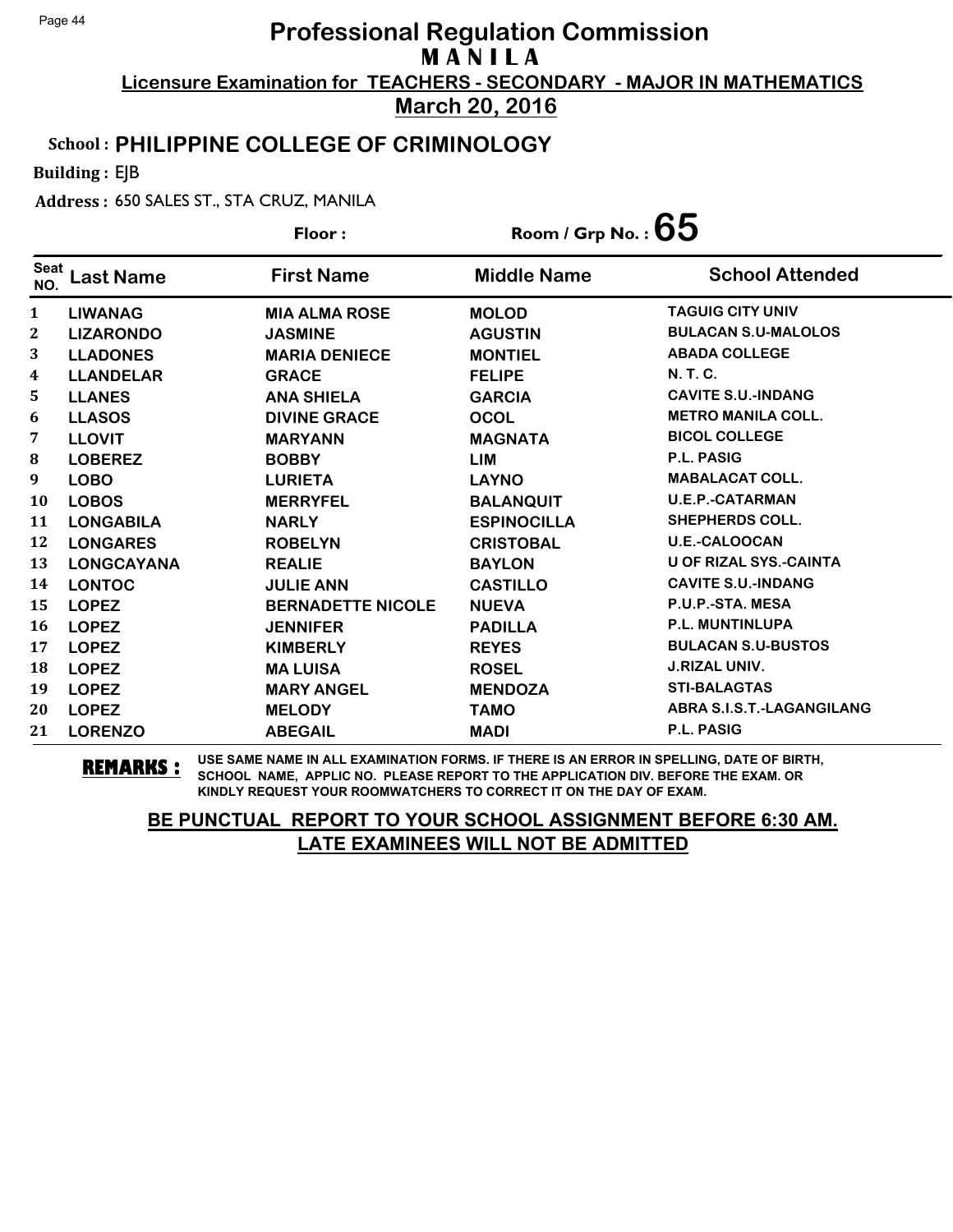**March 20, 2016**

#### School : **PHILIPPINE COLLEGE OF CRIMINOLOGY**

Building : EJB

Address : 650 SALES ST., STA CRUZ, MANILA

|                         |                     | Floor:                      | Room / Grp No. : $66$ |                                         |
|-------------------------|---------------------|-----------------------------|-----------------------|-----------------------------------------|
| <b>Seat</b><br>NO.      | <b>Last Name</b>    | <b>First Name</b>           | <b>Middle Name</b>    | <b>School Attended</b>                  |
| $\mathbf{1}$            | <b>LOTERTE</b>      | <b>MA JONABELLE</b>         | <b>FORNIS</b>         | <b>NORTHWEST SAMAR S.U.</b>             |
| $\mathbf{2}$            | <b>LOZADA</b>       | <b>FAITH</b>                | <b>MAGALSO</b>        | <b>U DE ZAMBOANGA</b>                   |
| 3                       | <b>LOZADA</b>       | <b>MAY ANN</b>              | <b>PEREZ</b>          | <b>SURIGAO S.C.T.</b>                   |
| $\overline{\mathbf{4}}$ | <b>LUBID</b>        | <b>JOANNA MARIE</b>         | <b>ESGUERRA</b>       | <b>N.T.C.</b>                           |
| 5                       | <b>LUBON</b>        | <b>MAVELYN</b>              | <b>GUCILATAR</b>      | <b>SO.LUZON S.U.-INFANTA</b>            |
| 6                       | <b>LUCERO</b>       | <b>ROMEO JR</b>             | <b>BALUETA</b>        | PANGASINAN S.U.-BAYAMBANG               |
| 7                       | <b>LUCEÑADA</b>     | <b>JULIE</b>                |                       | <b>P.L. MUNTINLUPA</b>                  |
| ${\bf 8}$               | <b>LUDOVICO</b>     | <b>DIANA</b>                | <b>BAUTISTA</b>       | <b>BATAAN HEROES MEM.COLL.</b>          |
| 9                       | <b>LUIS</b>         | <b>ROMNICK</b>              | <b>GULATERA</b>       | <b>CAGAYAN STATE UNIV.-PIAT</b>         |
| 10                      | <b>LULU</b>         | <b>FRISCO JR</b>            | <b>MAMANGON</b>       | <b>BATAAN PENINSULA STATE U-MAIN</b>    |
| 11                      | <b>LUMAGBAS</b>     | <b>WILMHEL</b>              | <b>LIAM</b>           | <b>BATAAN PENINSULA STATE</b>           |
| 12                      | <b>LUZANA</b>       | <b>MA CRISTINA</b>          | <b>FRANIAL</b>        | <b>T.I P.-Q.C.</b>                      |
| 13                      | <b>MABASA</b>       | <b>FRANCISCO III</b>        | <b>ANASTACIO</b>      | <b>ROMBLON STATE UNIV. (FOR ROMBLON</b> |
| 14                      | <b>MABBORANG</b>    | <b>LUDIVINA</b>             | <b>ESLABRA</b>        | <b>ISABELA S.U.-ECHAGUE</b>             |
| 15                      | <b>MABUNGA</b>      | <b>KEVIN</b>                | <b>FALCULAN</b>       | <b>ABADA COLLEGE</b>                    |
| 16                      | <b>MACADAEG</b>     | <b>JENNY</b>                | <b>ORTIGA</b>         | <b>LAGUNA COLL. B.A.</b>                |
| 17                      | <b>MACADANGDANG</b> | <b>BELEN</b>                | <b>GAILARAWAN</b>     | <b>ROMBLON STATE UNIV.(FOR ROMBLON</b>  |
| 18                      | <b>MACADANGDANG</b> | <b>NANCY</b>                | <b>MANICDAO</b>       | <b>SYSTEMS P.C.F.-ANGELES CITY</b>      |
| 19                      | <b>MACALANDA</b>    | <b>KRIEZZA KIENA MARIEL</b> | <b>BULATAO</b>        | UNIV.OF LUZON                           |
| 20                      | <b>MACALINTAL</b>   | <b>CHRISNHE</b>             | <b>REPOLLO</b>        | <b>HOLY ROSARY COLL FDT</b>             |
| 21                      | <b>MACAM</b>        | <b>BERNADETTE</b>           | <b>CALONGE</b>        | <b>U OF RIZAL SYS.-ANTIPOLO</b>         |

**REMARKS :** USE SAME NAME IN ALL EXAMINATION FORMS. IF THERE IS AN ERROR IN SPELLING, DATE OF BIRTH, SCHOOL NAME, APPLIC NO. PLEASE REPORT TO THE APPLICATION DIV. BEFORE THE EXAM. OR KINDLY REQUEST YOUR ROOMWATCHERS TO CORRECT IT ON THE DAY OF EXAM.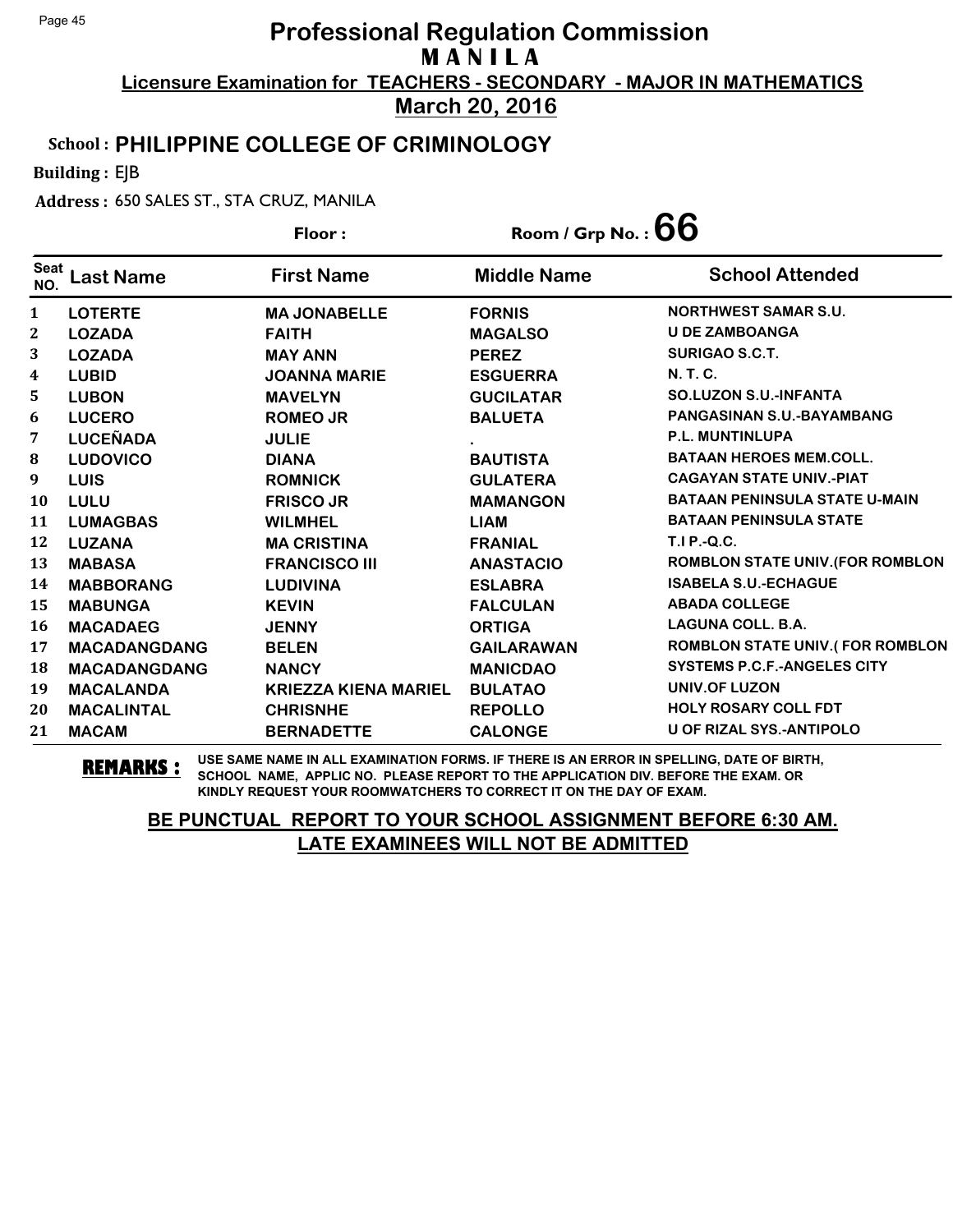**March 20, 2016**

### School : **PHILIPPINE COLLEGE OF CRIMINOLOGY**

Building : EJB

Address : 650 SALES ST., STA CRUZ, MANILA

|                    |                 | Floor:             | Room / Grp No.: 71 |                                    |
|--------------------|-----------------|--------------------|--------------------|------------------------------------|
| <b>Seat</b><br>NO. | Last Name       | <b>First Name</b>  | <b>Middle Name</b> | <b>School Attended</b>             |
| $\mathbf{1}$       | <b>MACAMUS</b>  | <b>DUNABELL</b>    | <b>GALGO</b>       | N. T. C.                           |
| 2                  | <b>MACARAEG</b> | <b>MARY JOY</b>    | <b>CABANGAL</b>    | <b>EARIST</b>                      |
| 3                  | <b>MACARAEG</b> | <b>RAY ANTHONY</b> | <b>NATANAUAN</b>   | <b>LYCEUM P-LAGUNA</b>             |
| 4                  | <b>MACHETE</b>  | <b>MANUEL JR</b>   | <b>DEMATE</b>      | <b>NAVAL S.U.-NAVAL</b>            |
| 5                  | <b>MACTAL</b>   | <b>GLAIZA</b>      | <b>LAVILLA</b>     | N.E.U.S.T-SAN ISIDRO               |
| 6                  | <b>MADJOS</b>   | <b>CRISTITUTO</b>  | <b>SOL</b>         | ZAMBO.CITY STATE POLY. COLL.       |
| 7                  | <b>MADRID</b>   | <b>RODALYN</b>     |                    | <b>CAGAYAN STATE</b>               |
| 8                  | <b>MAGALAY</b>  | <b>REMELYN</b>     | <b>AGUSTIN</b>     | <b>INNOVATIVE C.S.T</b>            |
| 9                  | <b>MAGANA</b>   | <b>ALLAN</b>       | <b>RAFON</b>       | UNIV.OF NVA. CACERES               |
| 10                 | <b>MAGANA</b>   | <b>GILBERT</b>     | <b>SANTOS</b>      | E.L. JOSON MC                      |
| 11                 | <b>MAGARZO</b>  | <b>APRIL GRACE</b> | <b>BOCALBOS</b>    | <b>CITY COLL. OF CALAMBA</b>       |
| 12                 | <b>MAGAT</b>    | <b>JAEZARD</b>     | <b>NANIETE</b>     | <b>BATAAN PENINSULA STATE</b>      |
| 13                 | <b>MAGAT</b>    | <b>JOSIE</b>       | <b>VINUYA</b>      | <b>PAMPANGA STATE AGRICULTURAL</b> |
| 14                 | <b>MAGAT</b>    | <b>MARILYN</b>     | <b>DAZON</b>       | P. C. U.-MANILA                    |
| 15                 | <b>MAGBANUA</b> | <b>GRACE ANN</b>   | <b>WANIWAN</b>     | <b>TAGUIG CITY UNIV</b>            |
| 16                 | <b>MAGLONZO</b> | <b>SHERWIN</b>     | <b>ATIBULA</b>     | <b>BULACAN S.U-BUSTOS</b>          |
| 17                 | <b>MAGNAYE</b>  | <b>KEREN ROSE</b>  | <b>MAGSINO</b>     | <b>EASTERN MINDORO COL.</b>        |
| 18                 | <b>MAGPUSAO</b> | <b>MARISOL</b>     | <b>MANUBA</b>      | <b>EASTERN MINDORO I.T.S.</b>      |
| 19                 | <b>MAGSALIN</b> | <b>SIDNEY MARC</b> | <b>LONTOC</b>      | <b>SAN ILDEFONSO COLL.</b>         |
| 20                 | <b>MAGSINO</b>  | <b>WID</b>         | <b>AUROLLADO</b>   | <b>RIZAL COLL.-TAAL</b>            |
| 21                 | <b>MAGTANG</b>  | <b>FERNAN</b>      | <b>BALIOS</b>      | <b>U OF RIZAL SYS.-MORONG</b>      |

**REMARKS :** USE SAME NAME IN ALL EXAMINATION FORMS. IF THERE IS AN ERROR IN SPELLING, DATE OF BIRTH, SCHOOL NAME, APPLIC NO. PLEASE REPORT TO THE APPLICATION DIV. BEFORE THE EXAM. OR KINDLY REQUEST YOUR ROOMWATCHERS TO CORRECT IT ON THE DAY OF EXAM.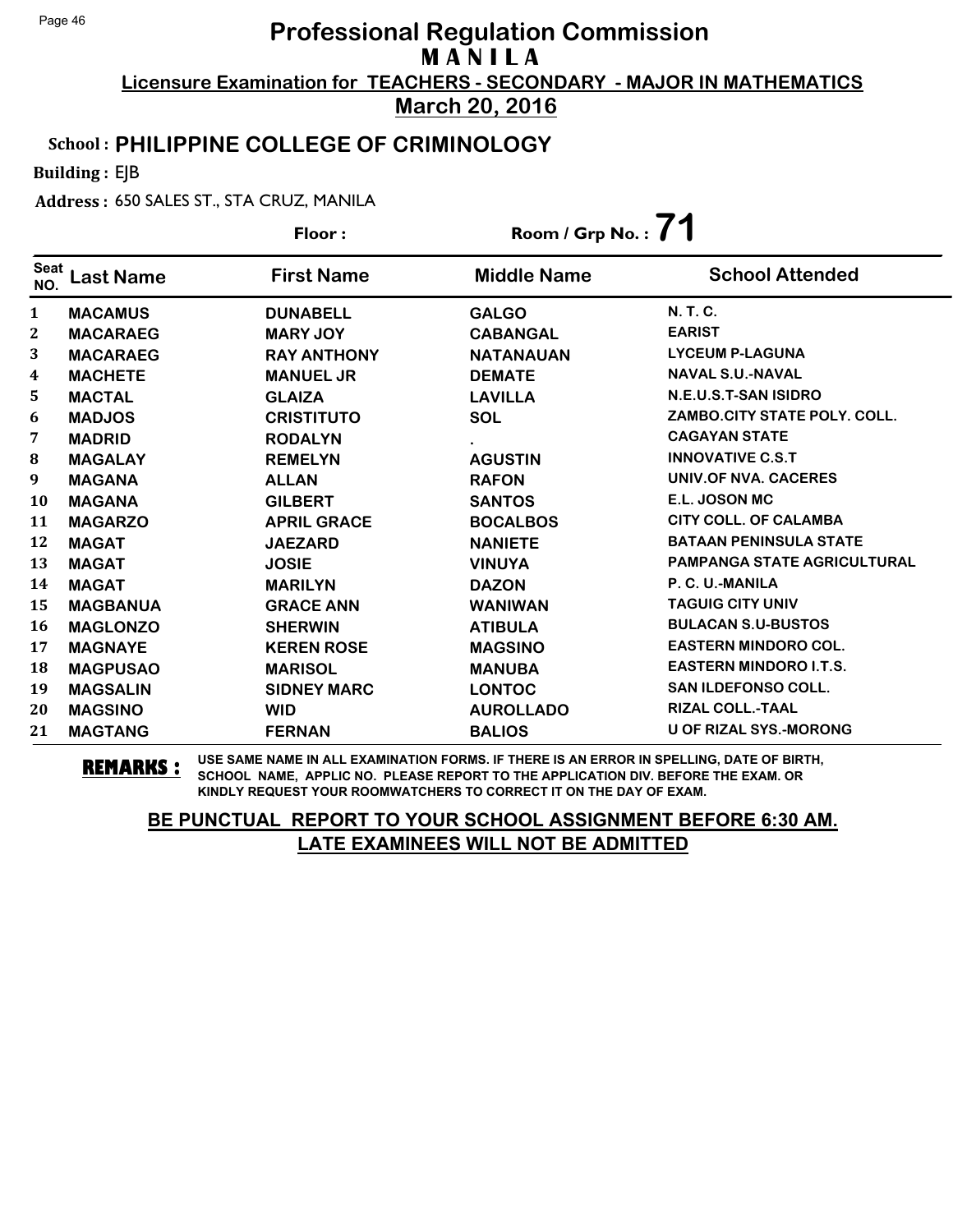**March 20, 2016**

#### School : **PHILIPPINE COLLEGE OF CRIMINOLOGY**

Building : EJB

Address : 650 SALES ST., STA CRUZ, MANILA

|                    |                   | Floor:                 | Room / Grp No. : $72$ |                                      |
|--------------------|-------------------|------------------------|-----------------------|--------------------------------------|
| <b>Seat</b><br>NO. | <b>Last Name</b>  | <b>First Name</b>      | <b>Middle Name</b>    | <b>School Attended</b>               |
| 1                  | <b>MAGTANONG</b>  | <b>WILFREDO JR</b>     | <b>FELIMENIANO</b>    | <b>R.MAGSAYSAY T.U-SAN MARCELINO</b> |
| 2                  | <b>MAGTULIS</b>   | <b>JEMALYN</b>         | <b>VALLESPIN</b>      | U OF ANTIQUE-TIBIAO                  |
| 3                  | <b>MAHAGUAY</b>   | <b>VANESSA</b>         | <b>LINGON</b>         | <b>ABADA COLLEGE</b>                 |
| 4                  | <b>MAHUSAY</b>    | <b>JENNY</b>           | <b>TANEO</b>          | UNIVERSITY OF CALOOCAN CITY(for. CC  |
| 5                  | <b>MAISA</b>      | <b>PATRICIA ANN</b>    | <b>DELA CRUZ</b>      | <b>CLARENDON COLL.</b>               |
| 6                  | <b>MALABARBAS</b> | <b>ORBLYN ROSE</b>     | <b>ROBANTE</b>        | <b>UNIV.OF MANILA</b>                |
| 7                  | <b>MALAKI</b>     | <b>AICHALYN</b>        | <b>BAJAN</b>          | <b>CAVITE S.U.-INDANG</b>            |
| 8                  | <b>MALANGEN</b>   | <b>ARDRIAN</b>         | <b>DOMINGO</b>        | <b>ABRA S.I.S.T.-BANGUED</b>         |
| 9                  | <b>MALAWIT</b>    | <b>LESLIE ANN</b>      | <b>GARCIA</b>         | <b>BULACAN S.U-BUSTOS</b>            |
| 10                 | <b>MALAYAW</b>    | <b>ROSEMARIE</b>       | <b>CABORNAI</b>       | P.U.P.-CAVITE                        |
| 11                 | <b>MALIGAT</b>    | <b>ROMEN</b>           | LIM                   | <b>MABINI COLL.-DAET</b>             |
| 12                 | <b>MALIK</b>      | <b>SAHAWI</b>          | <b>SALAZAR</b>        | <b>ST.PETER'S COLL-ILIGAN</b>        |
| 13                 | <b>MALIMBAN</b>   | <b>ELLEN</b>           | <b>LISBOS</b>         | P.U.P.-CAVITE                        |
| 14                 | <b>MALLARI</b>    | <b>JANINE</b>          | <b>RAMOS</b>          | P.N.U.-MANILA                        |
| 15                 | <b>MALLARI</b>    | <b>JESSICA</b>         | <b>INTALAN</b>        | <b>P.L. PASIG</b>                    |
| 16                 | <b>MALLO</b>      | <b>MAYET</b>           | <b>PAMINTUAN</b>      | <b>STI-SAN FERNANDO</b>              |
| 17                 | <b>MALONES</b>    | <b>ABIGAIL</b>         | <b>MACAPAS</b>        | UNIVERSITY OF CALOOCAN CITY(for. CC  |
| 18                 | <b>MALOYO</b>     | <b>ROBELENE JOY</b>    | <b>SHIVERS</b>        | <b>U OF RIZAL SYS.-RODRIGUEZ</b>     |
| 19                 | <b>MALUBAGO</b>   | <b>JULIETTA</b>        | <b>CAPISTRANO</b>     | <b>U OF RIZAL SYS.-MORONG</b>        |
| 20                 | <b>MALUBAY</b>    | <b>CRISELDA</b>        | <b>MANALANSAN</b>     | <b>FEATI UNIVERSITY</b>              |
| 21                 | <b>MAMPUSTI</b>   | <b>MARIA CRISANDRA</b> | <b>MONTREY</b>        | <b>ABADA COLLEGE</b>                 |

**REMARKS :** USE SAME NAME IN ALL EXAMINATION FORMS. IF THERE IS AN ERROR IN SPELLING, DATE OF BIRTH, SCHOOL NAME, APPLIC NO. PLEASE REPORT TO THE APPLICATION DIV. BEFORE THE EXAM. OR KINDLY REQUEST YOUR ROOMWATCHERS TO CORRECT IT ON THE DAY OF EXAM.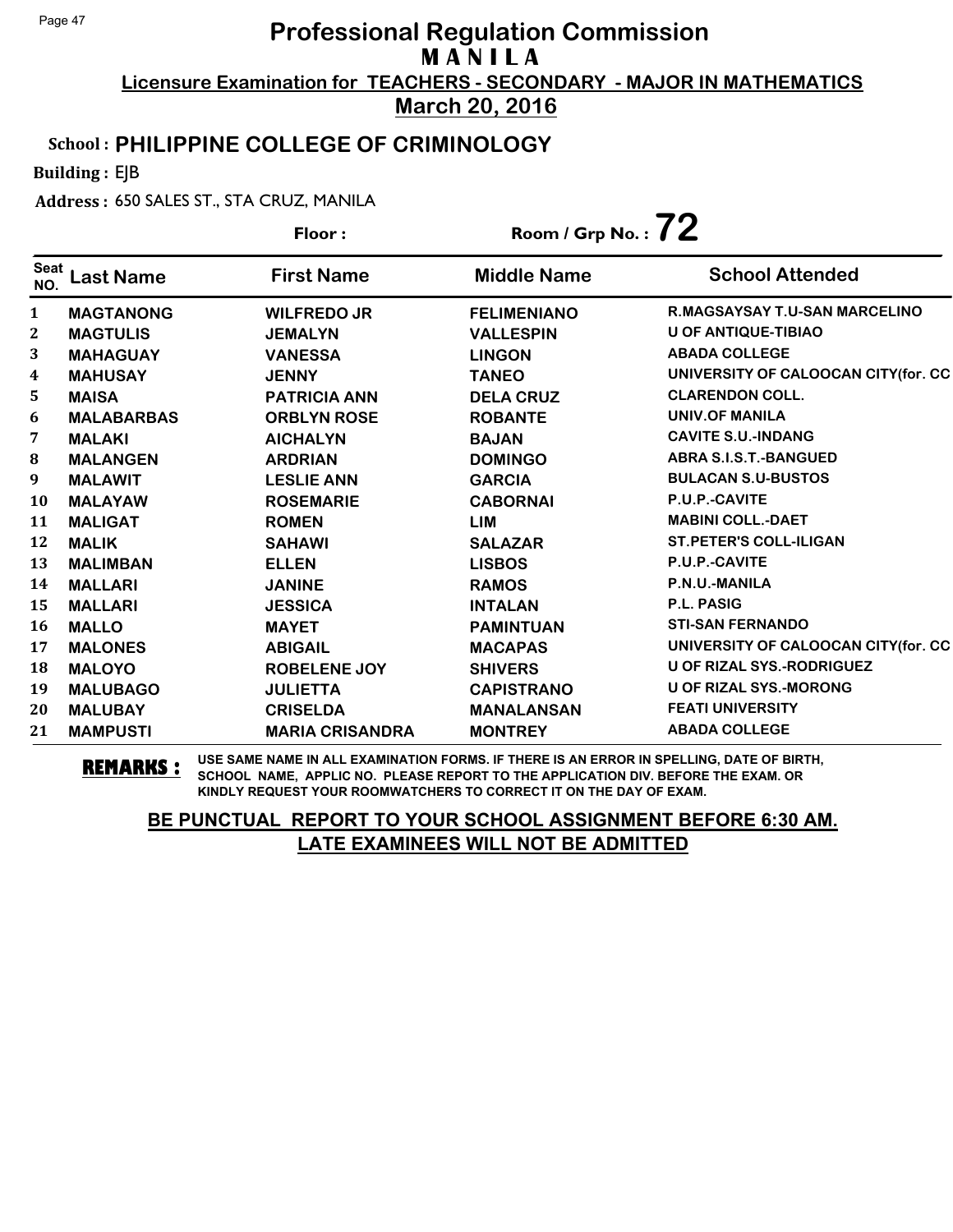**March 20, 2016**

#### School : **PHILIPPINE COLLEGE OF CRIMINOLOGY**

Building : EJB

Address : 650 SALES ST., STA CRUZ, MANILA

|                    |                   | Floor:                | Room / Grp No. : $73$ |                                        |
|--------------------|-------------------|-----------------------|-----------------------|----------------------------------------|
| <b>Seat</b><br>NO. | <b>Last Name</b>  | <b>First Name</b>     | <b>Middle Name</b>    | <b>School Attended</b>                 |
| 1                  | <b>MANALAOTAO</b> | <b>JOAN</b>           | <b>MARCELINO</b>      | P.N.U.-MANILA                          |
| 2                  | <b>MANALASTAS</b> | <b>LEO</b>            | <b>DAVID</b>          | <b>P.U.P.-SAN PEDRO</b>                |
| 3                  | <b>MANALO</b>     | <b>JESSICA</b>        | <b>MANANSALA</b>      | <b>BATAAN PENINSULA STATE</b>          |
| 4                  | <b>MANALO</b>     | <b>MARIA-ROSHELLE</b> | <b>VINASOY</b>        | <b>ST.FERDINAND-CABAGAN</b>            |
| 5                  | <b>MANALO</b>     | <b>VICENTE</b>        | <b>DESTREZA</b>       | <b>FEU-MANILA</b>                      |
| 6                  | <b>MANDAPAT</b>   | <b>JOANNE</b>         | <b>DEUNA</b>          | <b>CITY OF MALABON UNIV.</b>           |
| 7                  | <b>MANGAHAS</b>   | <b>MARA</b>           | <b>IGNACIO</b>        | <b>BULACAN S.U-MALOLOS</b>             |
| 8                  | <b>MANGANTI</b>   | <b>ALMIRA</b>         | <b>PINPIN</b>         | <b>GUAGUA NAT'L COLLEGE</b>            |
| 9                  | <b>MANGARIN</b>   | <b>MARY GRACE</b>     | <b>ROBLO</b>          | P. C. U.-MANILA                        |
| 10                 | <b>MANIEGO</b>    | <b>RODELYN</b>        | <b>NUEZ</b>           | <b>LEYTE COLLEGES</b>                  |
| 11                 | <b>MANIULIT</b>   | <b>JEO</b>            | <b>JAYME</b>          | <b>TAGUIG CITY UNIV</b>                |
| 12                 | <b>MANLAPIG</b>   | <b>ROBERT</b>         | <b>PABLO</b>          | P.L. VALENZUELA                        |
| 13                 | <b>MANTES</b>     | <b>RIZALYN</b>        | <b>MONTERO</b>        | <b>SORSOGON SC-BULAN</b>               |
| 14                 | <b>MANUEL</b>     | <b>EDMARIE LAIZA</b>  | <b>HALILI</b>         | <b>MARIKINA POLYTECHNIC</b>            |
| 15                 | <b>MANUEL</b>     | <b>MABETH</b>         | <b>PEREZ</b>          | <b>PAMANTASAN NG CABUYAO</b>           |
| 16                 | <b>MANUEL</b>     | <b>ROWENA</b>         | <b>REMOLLO</b>        | <b>MONDRIAAN AURA COLL</b>             |
| 17                 | <b>MANZANO</b>    | <b>JO-AMVER</b>       | <b>VALERA</b>         | P.U.P.-STA. MESA                       |
| 18                 | <b>MANZO</b>      | <b>CHRISNIE</b>       | <b>ORIENDO</b>        | <b>ROMBLON STATE UNIV.(FOR ROMBLON</b> |
| 19                 | <b>MANZO</b>      | <b>MHELROSE</b>       | <b>FABREGAS</b>       | <b>EASTERN MINDORO I.T.S.</b>          |
| 20                 | <b>MAPAGO</b>     | <b>MAICA MAUREEN</b>  | <b>DAVID</b>          | P.L. VALENZUELA                        |
| 21                 | <b>MAQUIO</b>     | <b>GERALD</b>         | <b>NAPA</b>           | R.MAGSAYSAY T.U-IBA                    |

**REMARKS :** USE SAME NAME IN ALL EXAMINATION FORMS. IF THERE IS AN ERROR IN SPELLING, DATE OF BIRTH, SCHOOL NAME, APPLIC NO. PLEASE REPORT TO THE APPLICATION DIV. BEFORE THE EXAM. OR KINDLY REQUEST YOUR ROOMWATCHERS TO CORRECT IT ON THE DAY OF EXAM.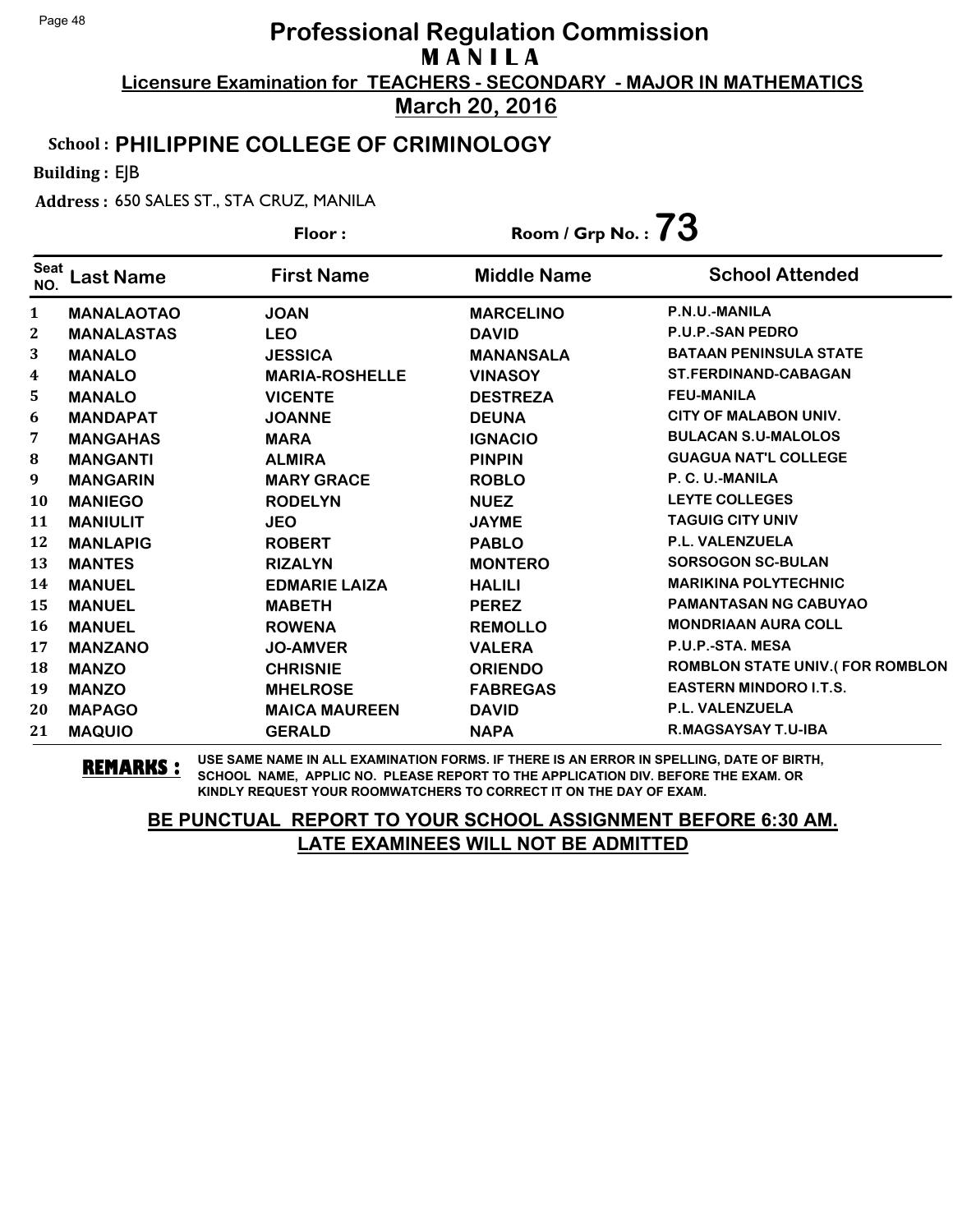**March 20, 2016**

### School : **PHILIPPINE COLLEGE OF CRIMINOLOGY**

Building : EJB

Address : 650 SALES ST., STA CRUZ, MANILA

|                    |                   | Floor:              | Room / Grp No. : $74$ |                                         |
|--------------------|-------------------|---------------------|-----------------------|-----------------------------------------|
| <b>Seat</b><br>NO. | <b>Last Name</b>  | <b>First Name</b>   | <b>Middle Name</b>    | <b>School Attended</b>                  |
| 1                  | <b>MARAGRAG</b>   | <b>JOCELYN ANN</b>  | <b>ECLEO</b>          | <b>P.L. MUNTINLUPA</b>                  |
| $\mathbf{2}$       | <b>MARASIGAN</b>  | <b>JHUMIL</b>       | <b>CONSON</b>         | <b>CAVITE S.U.-INDANG</b>               |
| 3                  | <b>MARASIGAN</b>  | <b>KATHTRICIA</b>   | <b>CEDRON</b>         | <b>U OF RIZAL SYS.-MORONG</b>           |
| 4                  | <b>MARCAIDA</b>   | <b>AVEGAIL</b>      | <b>DIMAANO</b>        | <b>METRO MANILA COLL.</b>               |
| 5                  | <b>MARCELLANA</b> | <b>JONAS</b>        | <b>CARUBIO</b>        | <b>P.L. MUNTINLUPA</b>                  |
| 6                  | <b>MARCELO</b>    | <b>REMEDIOS</b>     | <b>SARMIENTO</b>      | P.U.P.-STA MARIA, BULACAN               |
| 7                  | <b>MARFIL</b>     | <b>JULIE ANNE</b>   | <b>ABAD</b>           | <b>P.U.P.-SAN PEDRO</b>                 |
| ${\bf 8}$          | <b>MARIANO</b>    | <b>RITCHE</b>       | <b>SEXSION</b>        | <b>DATA COLLEGE</b>                     |
| 9                  | <b>MARILA</b>     | <b>JELLY</b>        | <b>MOVILLA</b>        | <b>R.MAGSAYSAY T.U-STA. CRUZ</b>        |
| 10                 | <b>MARINE</b>     | <b>JUN FRED</b>     | <b>BACALTOS</b>       | <b>ST.PAUL COL.-CEBU</b>                |
| 11                 | <b>MARQUEZ</b>    | <b>HAROLD</b>       | <b>LOPOS</b>          | <b>DARAGA COMM. COLL.</b>               |
| 12                 | <b>MARQUEZ</b>    | <b>JONATHAN</b>     | <b>LEDESMA</b>        | <b>EASTERN MINDORO I.T.S.</b>           |
| 13                 | <b>MARQUEZ</b>    | <b>JULIE ANN</b>    | <b>GATO</b>           | <b>TAGUIG CITY UNIV</b>                 |
| 14                 | <b>MARQUEZ</b>    | <b>KRYSTEL ALFA</b> | <b>SANTIAGO</b>       | N.VISCAYA S.U.-BAYOMBONG                |
| 15                 | <b>MARTIN</b>     | <b>JULIE ANN</b>    | <b>ENRIQUEZ</b>       | <b>HOLY ROSARY COLL FDT</b>             |
| 16                 | <b>MARTINEZ</b>   | <b>MELODY JANE</b>  | <b>SANGALANG</b>      | <b>RIZAL TECH UNIV</b>                  |
| 17                 | <b>MARTINEZ</b>   | <b>ROXANNE</b>      | <b>MARCELO</b>        | <b>BULACAN S.U-MALOLOS</b>              |
| 18                 | <b>MARUMI</b>     | <b>MARTVINZ</b>     | <b>TAYAWA</b>         | <b>CAGAYAN STATE UNIV.-SANCHEZ MIRA</b> |
| 19                 | <b>MARZAN</b>     | <b>RODA</b>         | <b>JULIANO</b>        | <b>STI-RECTO</b>                        |
| 20                 | <b>MATAMIS</b>    | <b>DIANA MAY</b>    | <b>CATMUNAN</b>       | U OF RIZAL SYS.-MORONG                  |
| 21                 | <b>MATIAS</b>     | <b>JOCELLE</b>      | <b>BUAL</b>           | P.L. PASIG                              |

**REMARKS :** USE SAME NAME IN ALL EXAMINATION FORMS. IF THERE IS AN ERROR IN SPELLING, DATE OF BIRTH, SCHOOL NAME, APPLIC NO. PLEASE REPORT TO THE APPLICATION DIV. BEFORE THE EXAM. OR KINDLY REQUEST YOUR ROOMWATCHERS TO CORRECT IT ON THE DAY OF EXAM.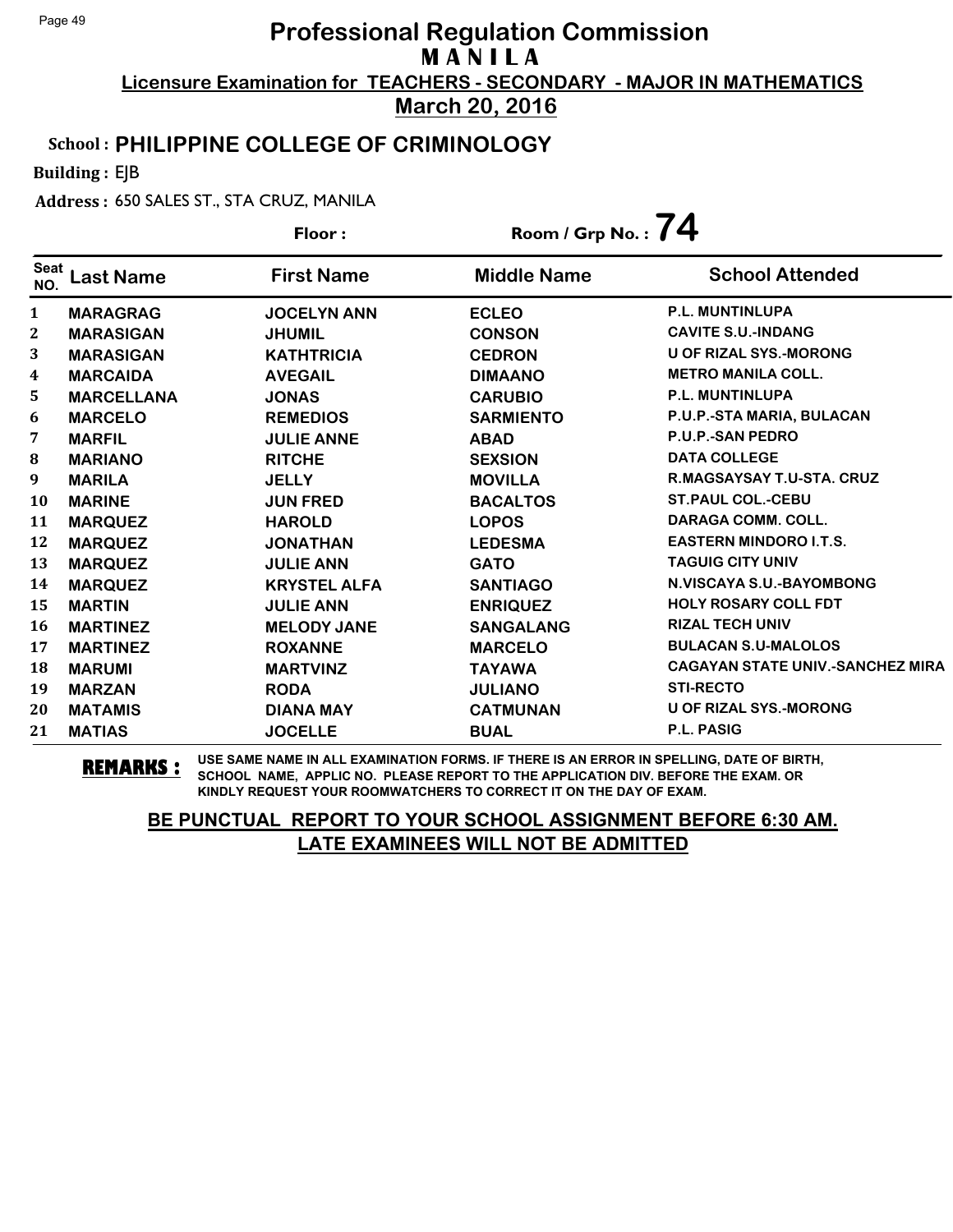**March 20, 2016**

### School : **PHILIPPINE COLLEGE OF CRIMINOLOGY**

Building : EJB

Address : 650 SALES ST., STA CRUZ, MANILA

|                    |                   | Floor:              | Room / Grp No. : $75$ |                                    |
|--------------------|-------------------|---------------------|-----------------------|------------------------------------|
| <b>Seat</b><br>NO. | Last Name         | <b>First Name</b>   | <b>Middle Name</b>    | <b>School Attended</b>             |
| 1                  | <b>MATIENZO</b>   | <b>HENRY</b>        | <b>PIGUERRA</b>       | <b>ICCT CFI</b>                    |
| $\mathbf{2}$       | <b>MATRIANO</b>   | <b>JANE ANN</b>     | <b>VILLAOS</b>        | P.U.P.-LOPEZ                       |
| 3                  | <b>MATUGUINA</b>  | <b>MARK ANTHONY</b> | <b>NGOA</b>           | P.U.P.-STA. MESA                   |
| 4                  | <b>MATULIN</b>    | <b>SANDRA</b>       | <b>CASTILLO</b>       | <b>U OF RIZAL SYS.-MORONG</b>      |
| 5                  | <b>MAXIMO</b>     | <b>BERNADETTE</b>   | <b>DONCILLO</b>       | AMA-PROJ. 8, QC                    |
| 6                  | <b>MAYO</b>       | <b>RUTH</b>         | <b>BARGOS</b>         | C. C. P.                           |
| 7                  | <b>MAÑALAC</b>    | <b>RONALYN</b>      | <b>CAPATI</b>         | DR.C.S. LANTING COLL.-Q.C.         |
| 8                  | <b>MECADIO</b>    | <b>CONNIE</b>       | <b>CAJAYON</b>        | <b>NATIONAL UNIV-MANILA</b>        |
| 9                  | <b>MEDES</b>      | <b>GEODITA</b>      | <b>ZANTUA</b>         | <b>CAVITE S.U.-INDANG</b>          |
| 10                 | <b>MEDINA</b>     | <b>EMIL</b>         | <b>CASTRO</b>         | <b>DATA COLLEGE</b>                |
| 11                 | <b>MEDINA</b>     | <b>MA. LOURDES</b>  | <b>PAJAC</b>          | <b>PAMPANGA COLLEGES</b>           |
| 12                 | <b>MEDINA</b>     | <b>MARK JOSEPH</b>  | <b>DE CASTRO</b>      | <b>EASTERN MINDORO I.T.S.</b>      |
| 13                 | <b>MEJARES</b>    | <b>ROSEMARIE</b>    | <b>LARAGA</b>         | <b>ST.JOSEPH C.-MAASIN</b>         |
| 14                 | <b>MEJICA</b>     | <b>MARK</b>         | <b>BELVIS</b>         | <b>CITY OF MALABON UNIV.</b>       |
| 15                 | <b>MEJOS</b>      | <b>ALLAN</b>        | <b>SUMANDURAN</b>     | <b>ZAMBO.SUR AGR COLL-DUMINGAG</b> |
| 16                 | <b>MELO</b>       | <b>JANE HARLEY</b>  | <b>RODIS</b>          | TRECE MARTIRES CITY COLL.          |
| 17                 | <b>MENA</b>       | <b>RYMSEN</b>       | <b>CALICDAN</b>       | P.U.P.-STA. MESA                   |
| 18                 | <b>MENDEZABAL</b> | <b>DECEVIL</b>      | <b>MUTIA</b>          | <b>EASTERN MINDORO COL.</b>        |
| 19                 | <b>MENDINA</b>    | <b>LEONOR</b>       | <b>DECANO</b>         | <b>DIVINE WORD-LEGAZPI</b>         |
| 20                 | <b>MENDOZA</b>    | <b>ANNIE ROSE</b>   | <b>ECHAVEZ</b>        | <b>P.L. VALENZUELA</b>             |
| 21                 | <b>MENDOZA</b>    | <b>ARMARK</b>       | <b>OMABTANG</b>       | <b>MALASIQUI AGNO VC</b>           |

**REMARKS :** USE SAME NAME IN ALL EXAMINATION FORMS. IF THERE IS AN ERROR IN SPELLING, DATE OF BIRTH, SCHOOL NAME, APPLIC NO. PLEASE REPORT TO THE APPLICATION DIV. BEFORE THE EXAM. OR KINDLY REQUEST YOUR ROOMWATCHERS TO CORRECT IT ON THE DAY OF EXAM.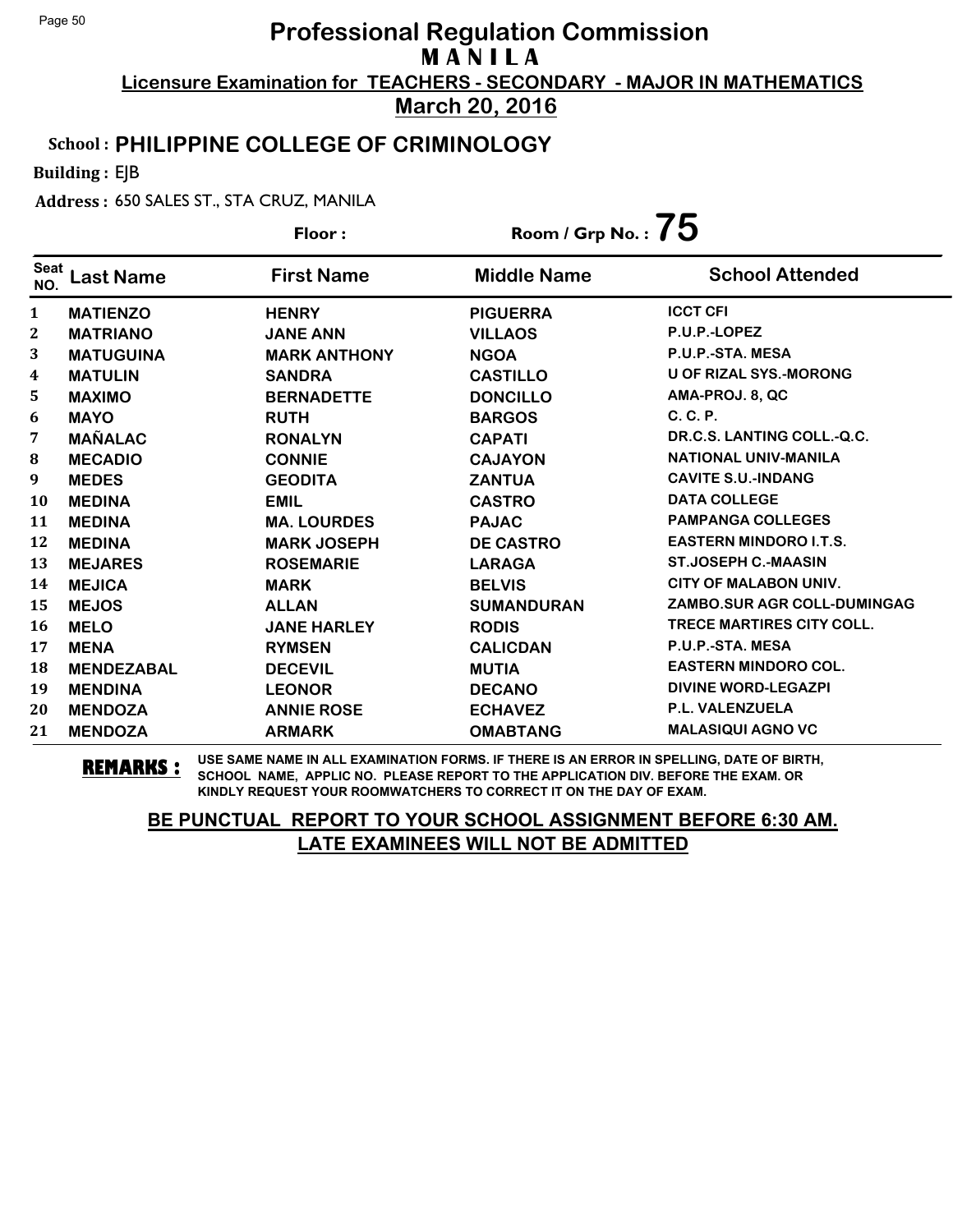**March 20, 2016**

### School : **PHILIPPINE COLLEGE OF CRIMINOLOGY**

Building : EJB

Address : 650 SALES ST., STA CRUZ, MANILA

|                    |                  | Floor:                | Room / Grp No. : $76$ |                                       |
|--------------------|------------------|-----------------------|-----------------------|---------------------------------------|
| <b>Seat</b><br>NO. | <b>Last Name</b> | <b>First Name</b>     | <b>Middle Name</b>    | <b>School Attended</b>                |
| $\mathbf{1}$       | <b>MENDOZA</b>   | <b>CINDY</b>          | <b>REYES</b>          | <b>URDANETA CITY UNIV</b>             |
| 2                  | <b>MENDOZA</b>   | <b>FILIPINA</b>       | <b>PLEGARIA</b>       | <b>TOMAS CLAUDIO MEM.</b>             |
| 3                  | <b>MENDOZA</b>   | <b>FREDILYN</b>       | <b>MALANAY</b>        | P.N.U.-MANILA                         |
| 4                  | <b>MENDOZA</b>   | <b>JAYMARK</b>        | <b>TORRES</b>         | <b>CAVITE WEST POINT COLL</b>         |
| 5                  | <b>MENDOZA</b>   | <b>JAYROSE</b>        | <b>CORTES</b>         | D.E.B.E.S.M.A.C.                      |
| 6                  | <b>MENDOZA</b>   | <b>JERIECA ROSE</b>   | <b>VOCAL</b>          | <b>P.L. MARIKINA CITY</b>             |
| 7                  | <b>MENDOZA</b>   | <b>KATE ALECKS</b>    | <b>KANSEKO</b>        | <b>P.U.P - SAN JUAN CAMPUS</b>        |
| 8                  | <b>MENDOZA</b>   | <b>KATHLEEN JOYCE</b> | <b>CRISTOBAL</b>      | <b>NAZARENUS COLL. FDTN.</b>          |
| 9                  | <b>MENDOZA</b>   | <b>KLEYR ANNE</b>     | <b>LOSITAÑO</b>       | <b>TRECE MARTIRES CITY COLL.</b>      |
| 10                 | <b>MENDOZA</b>   | <b>LEILANI</b>        | <b>JAVIER</b>         | <b>LA CONCEPCION COLL.-BULACAN</b>    |
| 11                 | <b>MENDOZA</b>   | <b>MA. RODA</b>       | <b>PEREZ</b>          | P.U.P.-STO TOMAS                      |
| 12                 | <b>MENDOZA</b>   | <b>NIÑA THERESA</b>   | <b>RAMOS</b>          | MINSCAT-CALAPAN(for.PCC)              |
| 13                 | <b>MERCADO</b>   | <b>RACHELLE-ANN</b>   | <b>MERCADO</b>        | ANGELES UNIVERSITY FOUND.             |
| 14                 | <b>MERLAN</b>    | <b>GENEVIEVE</b>      | <b>INCOY</b>          | P.U.P.-CAVITE                         |
| 15                 | <b>MESA</b>      | <b>ROSELYN</b>        | <b>TIMPALAN</b>       | <b>ST.MARY'S ANGELS COLL-PAMPANGA</b> |
| 16                 | <b>METANTE</b>   | <b>MARIA MELLANY</b>  | <b>GONZALES</b>       | T.U.P.-MANILA                         |
| 17                 | <b>MIEL</b>      | <b>CARLOS</b>         | <b>DACOT</b>          | <b>COLUMBAN COLL.-OLONGAPO CITY</b>   |
| 18                 | <b>MILITAR</b>   | <b>JUZMINE</b>        | <b>VALENZUELA</b>     | <b>JOHN PAUL COLL.</b>                |
| 19                 | <b>MILLIS</b>    | <b>GLAEZA JANE</b>    | <b>FERNANDO</b>       | <b>KOL. SUBIC</b>                     |
| 20                 | <b>MINGOY</b>    | <b>RIA</b>            | <b>GRANADO</b>        | D.E.B.E.S.M.A.C.                      |
| 21                 | <b>MINIANO</b>   | <b>MARIA VANESSA</b>  | <b>BATUHAN</b>        | <b>U OF RIZAL SYS.-MORONG</b>         |

**REMARKS :** USE SAME NAME IN ALL EXAMINATION FORMS. IF THERE IS AN ERROR IN SPELLING, DATE OF BIRTH, SCHOOL NAME, APPLIC NO. PLEASE REPORT TO THE APPLICATION DIV. BEFORE THE EXAM. OR KINDLY REQUEST YOUR ROOMWATCHERS TO CORRECT IT ON THE DAY OF EXAM.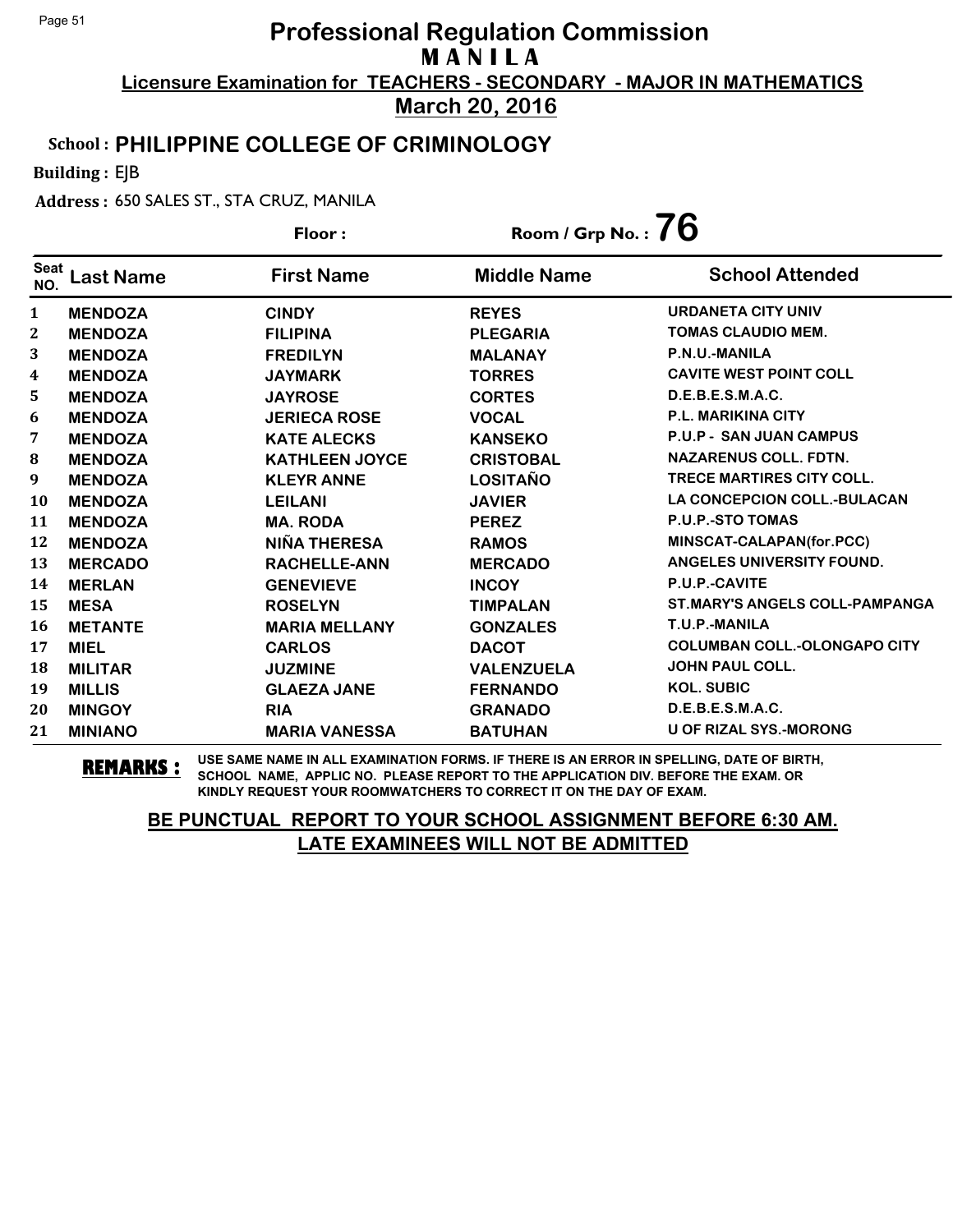**March 20, 2016**

### School : **PHILIPPINE COLLEGE OF CRIMINOLOGY**

Building : JFAB

Address : 650 SALES ST., STA CRUZ, MANILA

|                    |                     | Floor:                | Room / Grp No. : $603$ |                                         |
|--------------------|---------------------|-----------------------|------------------------|-----------------------------------------|
| <b>Seat</b><br>NO. | <b>Last Name</b>    | <b>First Name</b>     | <b>Middle Name</b>     | <b>School Attended</b>                  |
| 1                  | <b>MIRABUENO</b>    | <b>JOHN PHILIP</b>    | <b>VITERBO</b>         | <b>ICCT CFI</b>                         |
| 2                  | <b>MIRAFLOR</b>     | <b>MOISES JR</b>      | <b>MAGALONA</b>        | <b>STS.JOHN &amp; PAUL COLL.-MAKATI</b> |
| 3                  | <b>MIRAMON</b>      | <b>ELAINE</b>         | <b>SEÑAGAN</b>         | <b>NAVOTAS POLY, COLL.</b>              |
| 4                  | <b>MIRANDA</b>      | <b>ALLAN JR</b>       | <b>ELIGIO</b>          | <b>HOLY CROSS-PAMPANGA</b>              |
| 5                  | <b>MIRANDA</b>      | <b>DOMINGA</b>        | <b>HERNANE</b>         | <b>FOUNDATION UNIV.</b>                 |
| 6                  | <b>MIRANDA</b>      | <b>JOAN</b>           | <b>AGUSTIN</b>         | AMA-DASMARIÑAS                          |
| 7                  | <b>MIRANDA</b>      | <b>ROLANDO</b>        | <b>BASTO</b>           | BATANGAS S.U. (for.JPLPC) MALVAR        |
| 8                  | <b>MIRANDA</b>      | <b>XYLENE ANNE</b>    | <b>MISTA</b>           | <b>COLL. OF MARY IMM.</b>               |
| 9                  | <b>MISERICORDIA</b> | <b>ELAINE</b>         | <b>AVINON</b>          | N. T. C.                                |
| 10                 | <b>MIZON</b>        | <b>RHIZA</b>          | <b>ANOG</b>            | <b>P.L. MUNTINLUPA</b>                  |
| 11                 | <b>MIÑOZA</b>       | <b>MERRY JEAN</b>     | <b>SARMIENTO</b>       | <b>EARIST</b>                           |
| 12                 | <b>MOCORRO</b>      | <b>RODEL</b>          | <b>DELA TORRE</b>      | <b>RIZAL TECH UNIV</b>                  |
| 13                 | <b>MOJICA</b>       | <b>JEFFERSON</b>      | <b>HERNANDEZ</b>       | <b>CAVITE WEST POINT COLL</b>           |
| 14                 | <b>MOJICA</b>       | <b>REYMALINE</b>      | <b>DAYRIT</b>          | P.U.P.-CAVITE                           |
| 15                 | <b>MOJICO</b>       | PERFECTO JR.          | <b>TUYAY</b>           | CENTRAL BICOL S.U. A. (for. CSSAC)-     |
| 16                 | <b>MOLINA</b>       | <b>DANICA THERESE</b> | <b>REMOLINO</b>        | P.U.P.-STA. MESA                        |
| 17                 | <b>MOLINA</b>       | <b>RAQUEL</b>         | <b>TUTANES</b>         | <b>TOMAS CLAUDIO MEM.</b>               |
| 18                 | <b>MOLIT</b>        | <b>EMMANUEL</b>       | <b>MARCAIDA</b>        | DYNAMIC COMPUTER CENTRUM                |
| 19                 | <b>MOLLANEDA</b>    | <b>WENILYN</b>        | <b>ESPINOLA</b>        | <b>PAMANTASAN NG CABUYAO</b>            |
| 20                 | <b>MONANG</b>       | <b>CECILIO</b>        | <b>SAD-ANG</b>         | <b>ST.LOUIS UNIV.</b>                   |
| 21                 | <b>MONCADA</b>      | <b>MARIA SHERYL</b>   | <b>BANTULA</b>         | <b>BULACAN S.U-MALOLOS</b>              |

**REMARKS :** USE SAME NAME IN ALL EXAMINATION FORMS. IF THERE IS AN ERROR IN SPELLING, DATE OF BIRTH, SCHOOL NAME, APPLIC NO. PLEASE REPORT TO THE APPLICATION DIV. BEFORE THE EXAM. OR KINDLY REQUEST YOUR ROOMWATCHERS TO CORRECT IT ON THE DAY OF EXAM.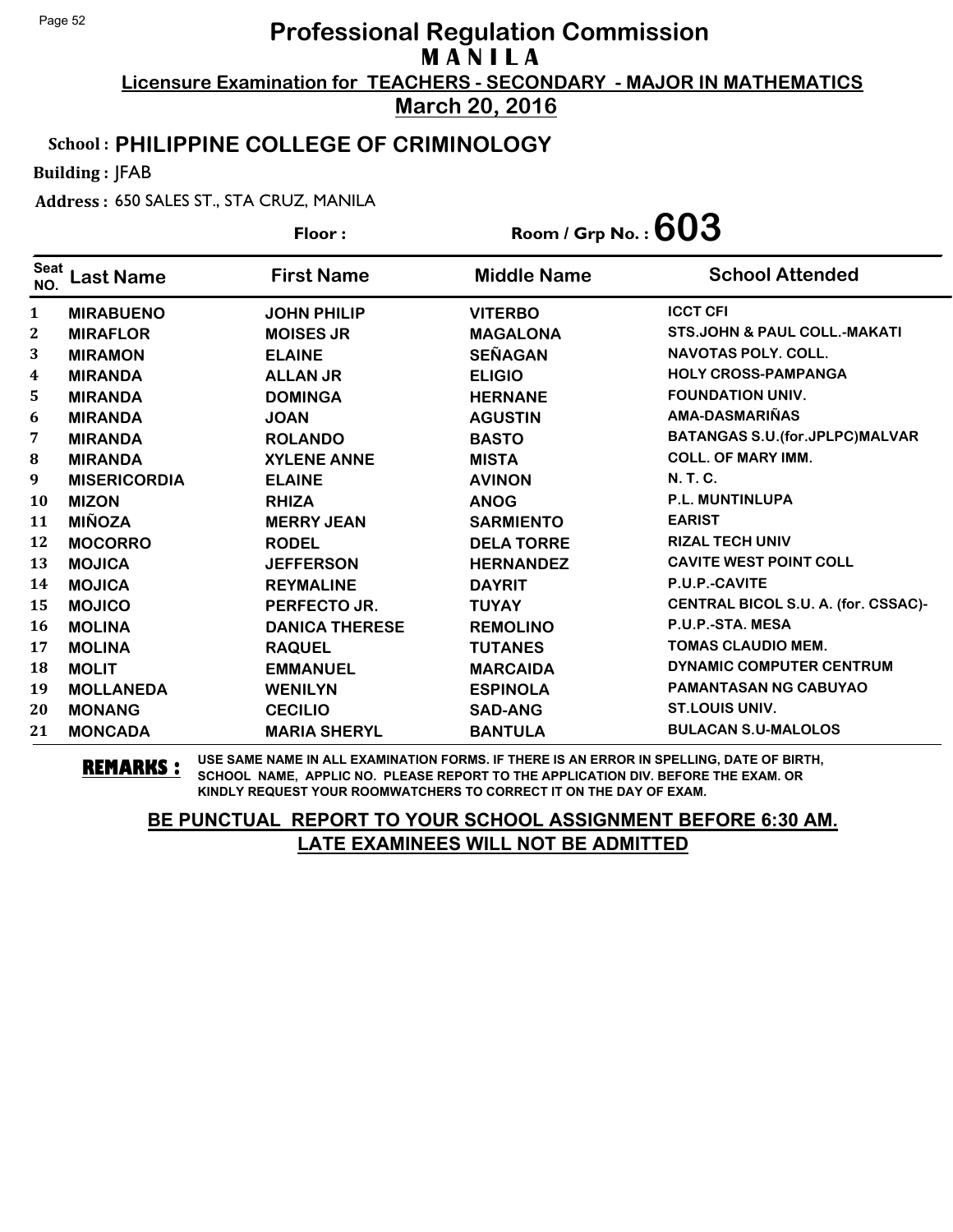**March 20, 2016**

#### School : **PHILIPPINE COLLEGE OF CRIMINOLOGY**

Building : JFAB

Address : 650 SALES ST., STA CRUZ, MANILA

|                    |                   | Floor:                 | Room / Grp No. : $604$ |                                      |
|--------------------|-------------------|------------------------|------------------------|--------------------------------------|
| <b>Seat</b><br>NO. | <b>Last Name</b>  | <b>First Name</b>      | <b>Middle Name</b>     | <b>School Attended</b>               |
| $\mathbf{1}$       | <b>MONDEJAR</b>   | <b>JOHN MICHAEL</b>    | <b>PINOY</b>           | <b>LA CARLOTA CITY COLL</b>          |
| $\mathbf{2}$       | <b>MONIEVA</b>    | <b>MELODY AUBREY</b>   | <b>DEIPARINE</b>       | <b>WMSU-ZAMBOANGA CITY</b>           |
| 3                  | <b>MONTABON</b>   | <b>MARY JANE</b>       | <b>DUCAY</b>           | $C, C, P$ .                          |
| 4                  | <b>MONTANO</b>    | <b>GABRIEL EMANUEL</b> | <b>DE LEON</b>         | <b>ST.MATTHEW COLL.</b>              |
| 5                  | <b>MONTAÑO</b>    | <b>EMERITA</b>         | <b>CANILLAS</b>        | <b>EVSU-TACLOBAN</b>                 |
| 6                  | <b>MONTENEGRO</b> | <b>MARCO</b>           | <b>CHAVEZ</b>          | <b>U OF RIZAL SYS.-RODRIGUEZ</b>     |
| 7                  | <b>MONTES</b>     | <b>ASCELLE JEAN</b>    | <b>HAPIN</b>           | <b>SORSOGON SC-BULAN</b>             |
| $\bf{8}$           | <b>MONTOJO</b>    | <b>JAY LEONARD</b>     | <b>RIÑO</b>            | T.I.P.-MANILA                        |
| 9                  | <b>MOOG</b>       | <b>LORADEL</b>         | <b>EUGENIO</b>         | <b>BATAAN PENINSULA STATE U-MAIN</b> |
| 10                 | <b>MORALES</b>    | <b>MARIAN</b>          | <b>ESTRELLA</b>        | <b>ARELLANO UNIV-PASIG</b>           |
| 11                 | <b>MORALES</b>    | <b>MARICAR</b>         | <b>DELLOSA</b>         | <b>P.L. VALENZUELA</b>               |
| 12                 | <b>MORALES</b>    | <b>MARY GRACE</b>      | <b>BERNAL</b>          | <b>PAF COL OF AERO-PAMPANGA</b>      |
| 13                 | <b>MORALITA</b>   | <b>JOSEPHINE</b>       | <b>RICOTE</b>          | <b>SAMAR STATE UNIV.</b>             |
| 14                 | <b>MORATA</b>     | <b>VILMA</b>           | <b>LIWANAG</b>         | <b>ANGELICUM COLLEGE</b>             |
| 15                 | <b>MORENO</b>     | <b>ERNESTINA</b>       | <b>VIGO</b>            | P.N.U.-MANILA                        |
| 16                 | <b>MORENO</b>     | <b>ROSALINE</b>        | <b>ALFORQUE</b>        | C. C. P.                             |
| 17                 | <b>MORIN</b>      | <b>MARY JANE</b>       | <b>JAVIER</b>          | <b>BULACAN S.U-MALOLOS</b>           |
| 18                 | <b>MORPE</b>      | <b>BENIDICK</b>        | <b>ARELLANO</b>        | <b>P.L. MARIKINA CITY</b>            |
| 19                 | <b>MORTALLA</b>   | <b>BERNADETH</b>       | <b>DELOS SANTOS</b>    | <b>STO.ROSARIO S.PALAY CO</b>        |
| 20                 | <b>MUEDEN</b>     | <b>REGGIE</b>          | <b>RIVERA</b>          | P.U.P.-STA. ROSA                     |
| 21                 | <b>MUHI</b>       | <b>ULLYSIS</b>         | <b>RAMOS</b>           | UNIVERSITY OF CALOOCAN CITY (for. CC |

**REMARKS :** USE SAME NAME IN ALL EXAMINATION FORMS. IF THERE IS AN ERROR IN SPELLING, DATE OF BIRTH, SCHOOL NAME, APPLIC NO. PLEASE REPORT TO THE APPLICATION DIV. BEFORE THE EXAM. OR KINDLY REQUEST YOUR ROOMWATCHERS TO CORRECT IT ON THE DAY OF EXAM.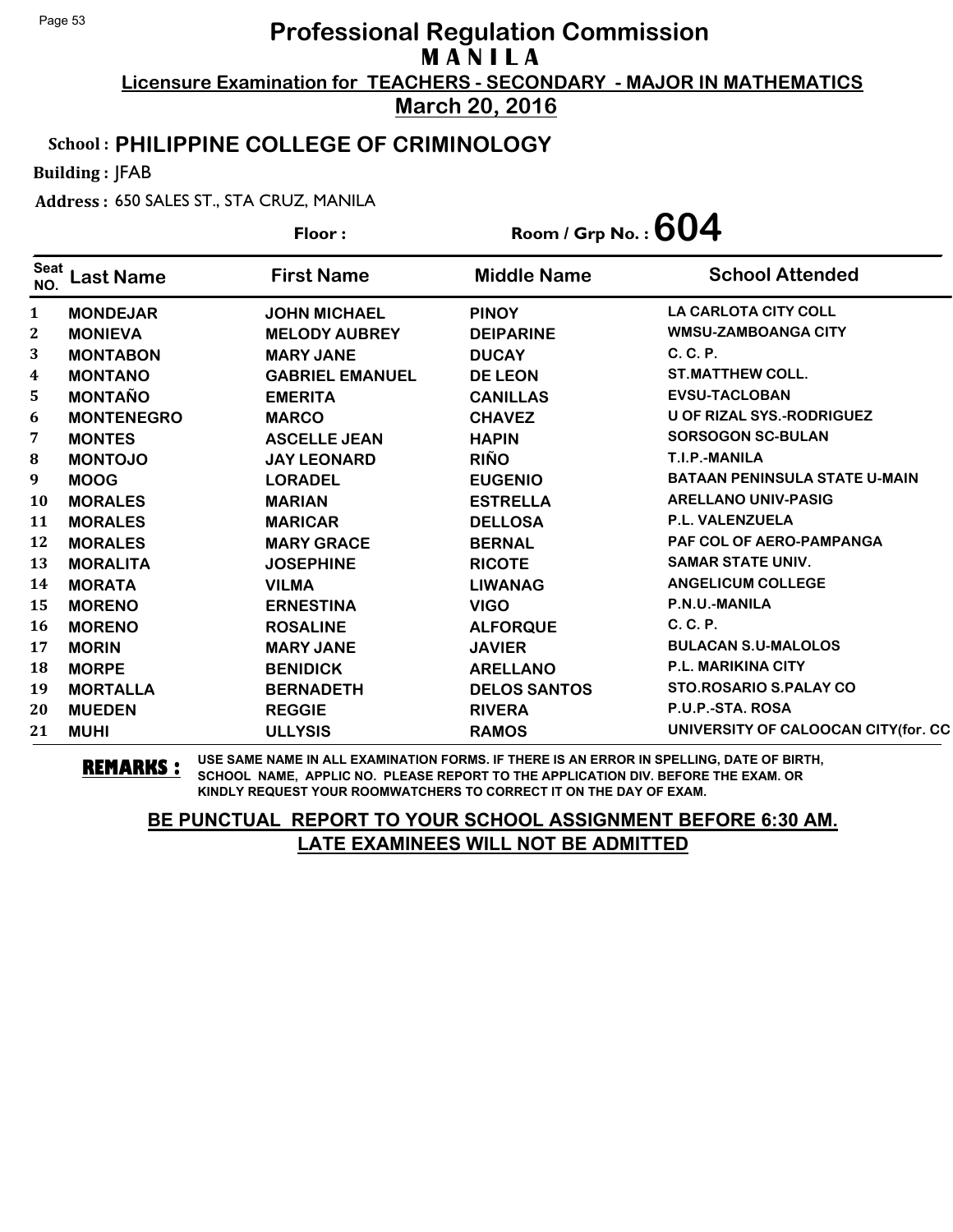**March 20, 2016**

#### School : **PHILIPPINE COLLEGE OF CRIMINOLOGY**

Building : JFAB

Address : 650 SALES ST., STA CRUZ, MANILA

|                    |                  | Floor:                | Room / Grp No. : $605$ |                                           |
|--------------------|------------------|-----------------------|------------------------|-------------------------------------------|
| <b>Seat</b><br>NO. | <b>Last Name</b> | <b>First Name</b>     | <b>Middle Name</b>     | <b>School Attended</b>                    |
| $\mathbf{1}$       | <b>MUNION</b>    | <b>LORETO JR</b>      | <b>CALUYONG</b>        | <b>HINATUAN SOUTHERN COLL.</b>            |
| 2                  | <b>MURILLON</b>  | <b>MELISSA CLAIRE</b> | <b>MALIKSE</b>         | <b>SURIGAO DEL SUR STATE UNIVERSITY -</b> |
| 3                  | <b>NACINO</b>    | <b>JENEY LYN</b>      |                        | R.MAGSAYSAY T.U-CASTILLEJOS               |
| 4                  | <b>NACION</b>    | <b>JONETH</b>         | <b>CABER</b>           | <b>BICOL UNIV.-DARAGA</b>                 |
| 5                  | <b>NADAL</b>     | <b>ANDREAL</b>        | <b>FRANCISCO</b>       | <b>PAMANTASAN NG CABUYAO</b>              |
| 6                  | <b>NALAGON</b>   | <b>TIFFANY SHAIRA</b> | <b>SAROMINEZ</b>       | <b>BULACAN S.U-BUSTOS</b>                 |
| 7                  | <b>NANAS</b>     | <b>ALJON</b>          | <b>ETIJO</b>           | ADVENTIST UNIV OF THE PHIL.               |
| 8                  | <b>NAQUITA</b>   | <b>JOSHUA MAE</b>     |                        | <b>CAVITE WEST POINT COLL</b>             |
| 9                  | <b>NARAL</b>     | <b>MARIELLA MAE</b>   | <b>DE LEON</b>         | <b>CAINTA CATHOLIC COLL.</b>              |
| 10                 | <b>NARIO</b>     | <b>ANALYN</b>         | <b>CAMOS</b>           | N.O.R.S.U-BAYAWAN                         |
| 11                 | <b>NATIVIDAD</b> | <b>MARLON</b>         | <b>AWITAN</b>          | <b>PANPACIFIC U.N.P.</b>                  |
| 12                 | <b>NAUTAN</b>    | <b>LOVELY PEARL</b>   | <b>GODOY</b>           | SIARGAO ISLAND I.T.                       |
| 13                 | <b>NAVAJA</b>    | <b>ARIEL</b>          | <b>GUEVARRA</b>        | <b>T.I P.-Q.C.</b>                        |
| 14                 | <b>NAVAL</b>     | <b>PAMELA RIA</b>     | <b>REGALA</b>          | <b>PAMPANGA STATE AGRICULTURAL</b>        |
| 15                 | <b>NAVEA</b>     | <b>MARY JOY</b>       | <b>BUENAFE</b>         | <b>COLL. OF ST LAWRENCE</b>               |
| 16                 | <b>NAVIDA</b>    | <b>JANET</b>          | <b>BARCELLANO</b>      | <b>T.I P.-Q.C.</b>                        |
| 17                 | <b>NAZAIRE</b>   | <b>ALCHER JANE</b>    | <b>LEYRAN</b>          | <b>UPHSDALTA-LPINAS</b>                   |
| 18                 | <b>NAZAR</b>     | <b>MELISSA</b>        | <b>ADRIANO</b>         | <b>TAGUIG CITY UNIV</b>                   |
| 19                 | <b>NEBRIL</b>    | <b>MARIA REZA</b>     | <b>JUSOY</b>           | <b>CENTRAL MINDANAO UNIV.</b>             |
| 20                 | <b>NEGRILLO</b>  | <b>RHOMARK</b>        | <b>BAYAN</b>           | <b>CAVITE S.U.-INDANG</b>                 |
| 21                 | <b>NEPAZ</b>     | <b>MARK JAYSON</b>    | <b>GUERRERO</b>        | N. T. C.                                  |

**REMARKS :** USE SAME NAME IN ALL EXAMINATION FORMS. IF THERE IS AN ERROR IN SPELLING, DATE OF BIRTH, SCHOOL NAME, APPLIC NO. PLEASE REPORT TO THE APPLICATION DIV. BEFORE THE EXAM. OR KINDLY REQUEST YOUR ROOMWATCHERS TO CORRECT IT ON THE DAY OF EXAM.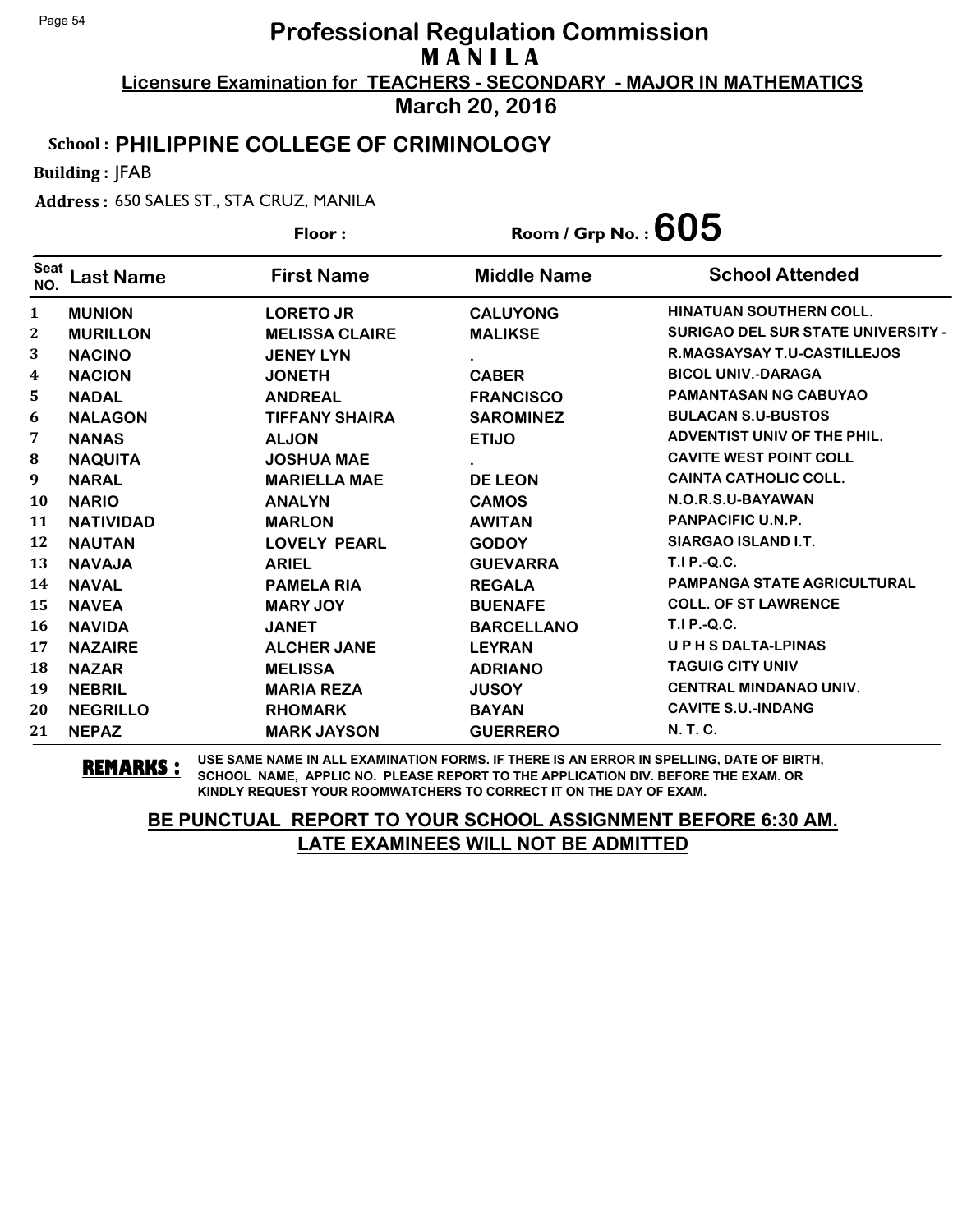**March 20, 2016**

### School : **PHILIPPINE COLLEGE OF CRIMINOLOGY**

Building : JFAB

Address : 650 SALES ST., STA CRUZ, MANILA

|                    |                  | Floor:              | Room / Grp No.: $701$ |                                     |
|--------------------|------------------|---------------------|-----------------------|-------------------------------------|
| <b>Seat</b><br>NO. | <b>Last Name</b> | <b>First Name</b>   | <b>Middle Name</b>    | <b>School Attended</b>              |
| 1                  | <b>NG</b>        | <b>MARIE FE</b>     | <b>GRACIO</b>         | <b>CITY OF MALABON UNIV.</b>        |
| $\boldsymbol{2}$   | <b>NICOL</b>     | <b>ENRIQUE JR</b>   | <b>CURADA</b>         | <b>MONDRIAAN AURA COLL</b>          |
| 3                  | <b>NICOLAS</b>   | <b>GRACE</b>        | <b>FRONDA</b>         | <b>U DE MANILA (for.CCM)</b>        |
| 4                  | <b>NICOLAS</b>   | <b>IVY IRISH</b>    | <b>BUENA</b>          | ASIA SCH.OF ARTS & SCI.             |
| 5                  | <b>NICOLAS</b>   | <b>MAY ROSE</b>     | <b>QUIBUS</b>         | <b>CAVITE S.U.-CAVITE CITY</b>      |
| 6                  | <b>NIEZ</b>      | <b>RENIER</b>       | <b>APLACADOR</b>      | <b>MASBATE COLLEGES</b>             |
| 7                  | <b>NIMUAN</b>    | <b>ROWENA</b>       | <b>BUADA</b>          | <b>P.L. MANILA</b>                  |
| ${\bf 8}$          | <b>NIPALES</b>   | <b>MARY MEL</b>     | <b>MAZO</b>           | <b>P. KOLEHIYO NG MAUBAN</b>        |
| 9                  | <b>NOBLE</b>     | <b>MA. THERESA</b>  |                       | <b>CAVITE STATE UNIVERSITY-IMUS</b> |
| 10                 | <b>NOBLE</b>     | <b>MARIVIC</b>      | <b>CUARESMA</b>       | <b>CENTRAL I.T.-PANIQUI</b>         |
| 11                 | <b>NOBLETA</b>   | <b>NOEMI</b>        | <b>BASONA</b>         | <b>UNIV.OF MAKATI</b>               |
| 12                 | <b>NOCEDA</b>    | <b>KIMBERLYN</b>    | <b>VILLA</b>          | E. A. C.-DASMARIÑAS                 |
| 13                 | <b>NODA</b>      | <b>JANICE</b>       | <b>OSA</b>            | <b>U OF RIZAL SYS.-MORONG</b>       |
| 14                 | <b>NOLASCO</b>   | <b>JOHN PATRICK</b> | <b>TRINIDAD</b>       | P.U.P.-STA MARIA, BULACAN           |
| 15                 | <b>NOLLAS</b>    | <b>BEVERLY</b>      | <b>MERCADO</b>        | P.U.P.-LOPEZ                        |
| 16                 | <b>NONSOL</b>    | <b>EDCEL</b>        | <b>LAGUARDIA</b>      | <b>N.T.C.</b>                       |
| 17                 | <b>NOTARIO</b>   | <b>PEARL GRACE</b>  | <b>VILLALOBOS</b>     | P.U.P.-CAVITE                       |
| 18                 | <b>NUESTRO</b>   | <b>ANALITA</b>      | <b>TORREDA</b>        | <b>P.S. COL OF AERO-PASAY</b>       |
| 19                 | <b>NUEVA</b>     | <b>NEIL JOHN</b>    | <b>CAUBALEJO</b>      | <b>MMSU-LAOAG COLL OF EDUC.</b>     |
| 20                 | <b>OAKES</b>     | <b>RICHELLIN</b>    | <b>ENRIQUEZ</b>       | <b>HOLY ROSARY COLL FDT</b>         |
| 21                 | <b>OASNON</b>    | <b>JOAN LEONORA</b> | <b>FRANCISCO</b>      | P.U.P.-STA MARIA, BULACAN           |

**REMARKS :** USE SAME NAME IN ALL EXAMINATION FORMS. IF THERE IS AN ERROR IN SPELLING, DATE OF BIRTH, SCHOOL NAME, APPLIC NO. PLEASE REPORT TO THE APPLICATION DIV. BEFORE THE EXAM. OR KINDLY REQUEST YOUR ROOMWATCHERS TO CORRECT IT ON THE DAY OF EXAM.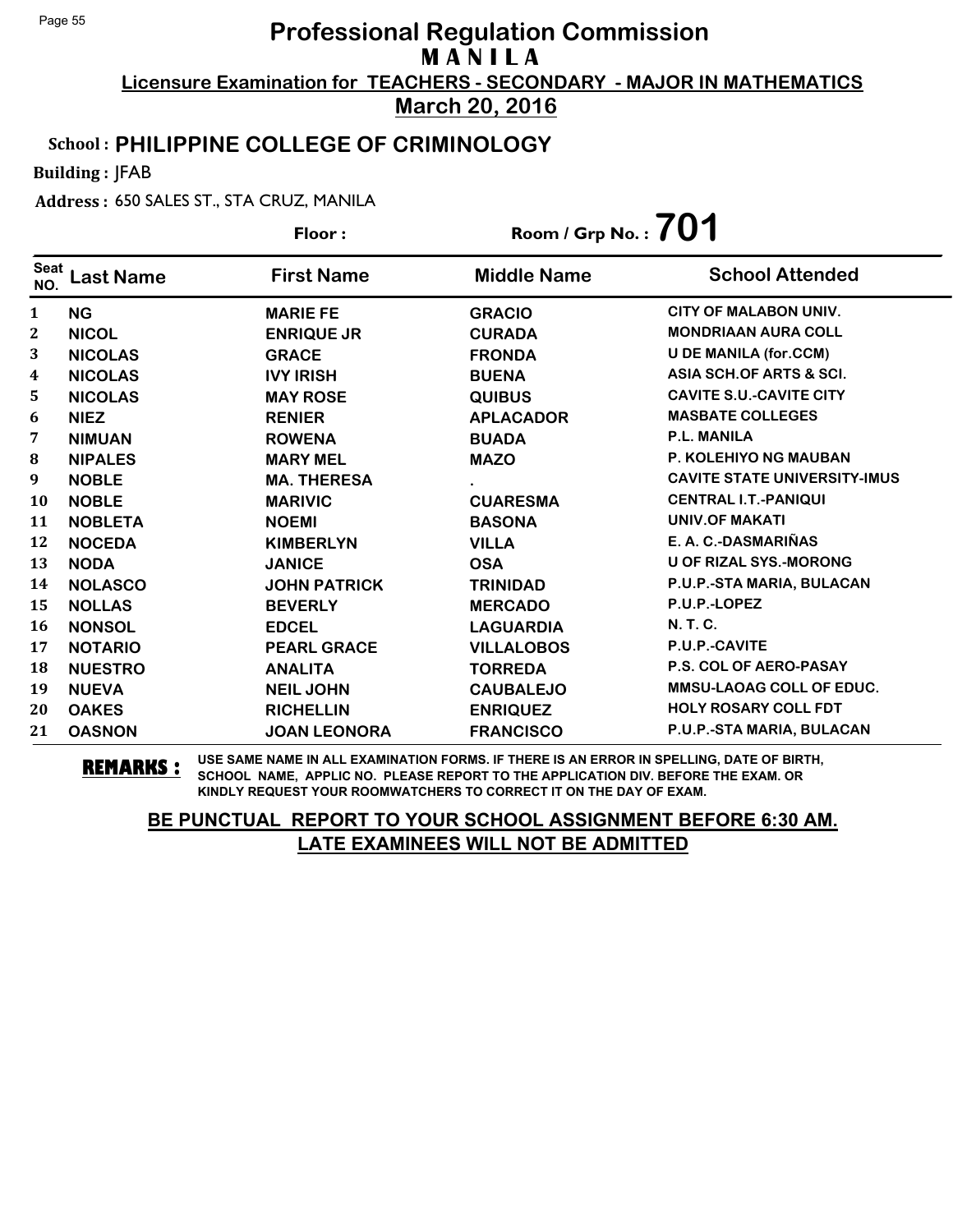**March 20, 2016**

### School : **PHILIPPINE COLLEGE OF CRIMINOLOGY**

Building : JFAB

Address : 650 SALES ST., STA CRUZ, MANILA

|                    |                  | Floor:               | Room / Grp No. : $702$ |                                     |
|--------------------|------------------|----------------------|------------------------|-------------------------------------|
| <b>Seat</b><br>NO. | <b>Last Name</b> | <b>First Name</b>    | <b>Middle Name</b>     | <b>School Attended</b>              |
| $\mathbf{1}$       | <b>OBENARIO</b>  | <b>RHONA MAY</b>     | <b>DELA CRUZ</b>       | <b>UNIV.OF MAKATI</b>               |
| 2                  | <b>OBRERO</b>    | <b>MELODY</b>        | <b>PRADO</b>           | <b>MARIKINA POLYTECHNIC</b>         |
| 3                  | <b>OCAMPO</b>    | <b>CHARLIE</b>       | <b>FERRER</b>          | <b>INTERWORLD C.S.T.</b>            |
| 4                  | <b>OCAMPO</b>    | <b>DIANE ALLEN</b>   | <b>ROMEROSA</b>        | <b>WESTERN COLL.-CAVITE</b>         |
| 5                  | <b>OCAMPO</b>    | <b>LAMBERTO</b>      | <b>MAURICIO</b>        | N.E.U.S.T-CABANATUAN CITY           |
| 6                  | <b>OCAMPO</b>    | <b>MARK ALLAN</b>    | <b>DAGOS</b>           | <b>N.T.C.</b>                       |
| 7                  | <b>OCAMPO</b>    | <b>ROANN</b>         | <b>NICOLAS</b>         | <b>BULACAN S.U-MALOLOS</b>          |
| 8                  | <b>OCFEMIA</b>   | <b>JAQUELYN</b>      | <b>GARCIA</b>          | <b>CAVITE S.U.-INDANG</b>           |
| 9                  | <b>OCFEMIA</b>   | <b>JUVIE</b>         | N/A                    | <b>METRO MANILA COLL.</b>           |
| <b>10</b>          | <b>OGENA</b>     | <b>CHARIZA JOYCE</b> | <b>BONILLO</b>         | <b>LA CONSOLACION-MANILA</b>        |
| 11                 | <b>OJERIO</b>    | <b>JOSIE ROSE</b>    | <b>ORTEGA</b>          | <b>ICCT CFI</b>                     |
| 12                 | <b>OLAVIDEZ</b>  | <b>MARIAN</b>        | <b>SALCEDO</b>         | <b>FEU-MANILA</b>                   |
| 13                 | <b>OLEGO</b>     | <b>SHARON</b>        | <b>MENDOZA</b>         | T.I.P.-MANILA                       |
| 14                 | <b>OLESCO</b>    | <b>JANE</b>          | <b>LAULITA</b>         | <b>COLUMBAN COLL.-OLONGAPO CITY</b> |
| 15                 | <b>OLETE</b>     | <b>MARY SHEILA</b>   | <b>COSTOY</b>          | <b>N.T.C.</b>                       |
| <b>16</b>          | <b>OLINAR</b>    | <b>NELSON</b>        | <b>VILLANUEVA</b>      | P.N.U.-MANILA                       |
| 17                 | <b>OLIS</b>      | <b>ANGELITA</b>      | <b>TORTAL</b>          | <b>STI-GLOBAL CITY-TAGUIG</b>       |
| 18                 | <b>OLIVER</b>    | <b>GIRLY</b>         | <b>TIBUYIN</b>         | P.U.P.-CAVITE                       |
| 19                 | <b>OLIVEROS</b>  | <b>CHICKY</b>        | <b>PEREÑA</b>          | <b>LAGUNA SPU-SINILOAN</b>          |
| 20                 | <b>OLMEDILLO</b> | <b>CRISTINA</b>      | <b>SUPAN</b>           | <b>U.E.-MANILA</b>                  |
| 21                 | <b>OLOVERIO</b>  | <b>MARDIORY</b>      | <b>HUETE</b>           | <b>LEYTE S.U.-ISABEL</b>            |

**REMARKS :** USE SAME NAME IN ALL EXAMINATION FORMS. IF THERE IS AN ERROR IN SPELLING, DATE OF BIRTH, SCHOOL NAME, APPLIC NO. PLEASE REPORT TO THE APPLICATION DIV. BEFORE THE EXAM. OR KINDLY REQUEST YOUR ROOMWATCHERS TO CORRECT IT ON THE DAY OF EXAM.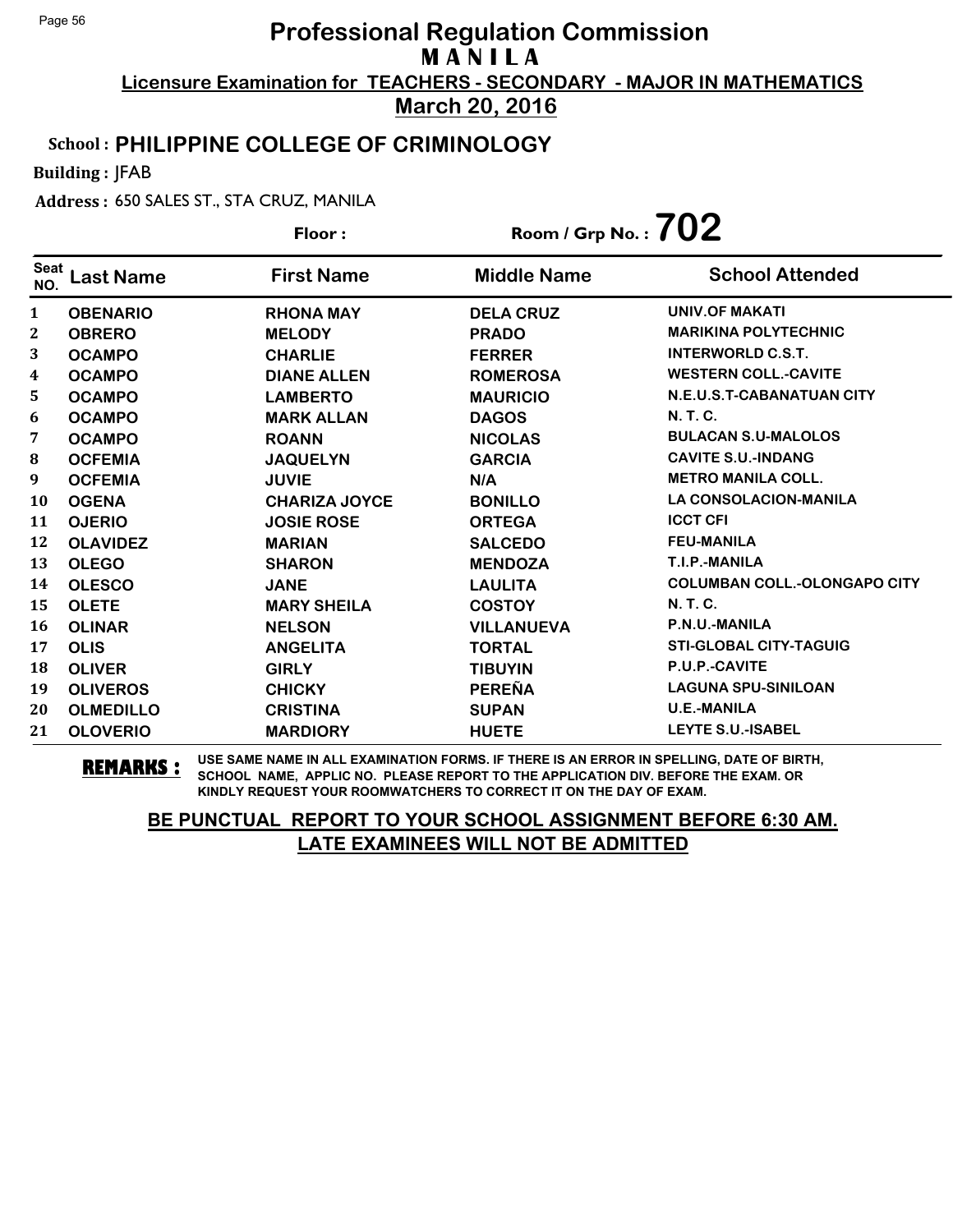**March 20, 2016**

### School : **PHILIPPINE COLLEGE OF CRIMINOLOGY**

Building : JFAB

Address : 650 SALES ST., STA CRUZ, MANILA

|                    |                  | Floor:              | Room / Grp No. : $703$ |                                       |
|--------------------|------------------|---------------------|------------------------|---------------------------------------|
| <b>Seat</b><br>NO. | <b>Last Name</b> | <b>First Name</b>   | <b>Middle Name</b>     | <b>School Attended</b>                |
| $\mathbf{1}$       | <b>OLVIDA</b>    | <b>ETHEL MHARIZ</b> | <b>CERNERO</b>         | <b>U OF RIZAL SYS.-MORONG</b>         |
| $\mathbf{2}$       | <b>ONAN</b>      | <b>ALONA</b>        | <b>NOLLAN</b>          | <b>NAGA COLL. FNDTN.</b>              |
| 3                  | <b>ONDOY</b>     | <b>MARIA TERESA</b> | <b>QUINTO</b>          | <b>EASTERN MINDORO I.T.S.</b>         |
| 4                  | <b>OPANES</b>    | <b>JOSE</b>         | <b>DALICANO</b>        | <b>NORTHWEST SAMAR S.U.</b>           |
| 5                  | <b>OPEÑA</b>     | <b>CHRISTIAN</b>    | <b>ORO</b>             | <b>P.U.P.-SAN PEDRO</b>               |
| 6                  | <b>OPLE</b>      | <b>BILLY JOEL</b>   | <b>DE LEON</b>         | <b>ICCT CFI</b>                       |
| 7                  | <b>ORENCILLO</b> | <b>CRISAMAE</b>     | <b>OXINA</b>           | <b>LIGAO COMMUNITY COL.</b>           |
| 8                  | <b>OREO</b>      | <b>LEA</b>          | <b>ABAYARE</b>         | <b>N. T. C.</b>                       |
| 9                  | <b>ORIBELLO</b>  | <b>RODA-LYN</b>     | <b>DULA</b>            | P.U.P.-CAVITE                         |
| <b>10</b>          | <b>ORLAIN</b>    | <b>JONATHAN</b>     | <b>SEDA</b>            | <b>U DE MANILA (for.CCM)</b>          |
| 11                 | <b>ORMITA</b>    | <b>RICARDO I JR</b> | <b>LAPITAN</b>         | N. T. C.                              |
| 12                 | <b>ORONAN</b>    | <b>BEVERLY</b>      | <b>ENDRACA</b>         | <b>U PERP HELP-GMA</b>                |
| 13                 | <b>OROT</b>      | <b>IRENE</b>        | <b>AUSAN</b>           | <b>U OF RIZAL SYS.-ANGONO</b>         |
| 14                 | <b>ORTALEZA</b>  | <b>MARCA LEE</b>    | <b>VALDEZ</b>          | <b>R.MAGSAYSAY T.U-IBA</b>            |
| 15                 | <b>ORTEGA</b>    | <b>ANGELICA</b>     | <b>CASTRO</b>          | <b>BULACAN S.U-BUSTOS</b>             |
| 16                 | <b>ORTEZA</b>    | <b>RACHELLE</b>     | <b>ANGELES</b>         | <b>R.MAGSAYSAY T.U-IBA</b>            |
| 17                 | <b>ORTILLANO</b> | <b>MARY ANN</b>     | <b>ANTAZO</b>          | <b>U OF RIZAL SYS.-MORONG</b>         |
| 18                 | <b>ORTIZ</b>     | <b>MAE</b>          | <b>BALIAD</b>          | <b>MARY THE QUEEN-PAMPANGA</b>        |
| 19                 | <b>OSIAL</b>     | <b>SHERLYN</b>      | <b>TIMPUG</b>          | <b>DON HONORIO VENTURA TECH. S.U.</b> |
| 20                 | <b>PAALA</b>     | <b>AIVAN</b>        | <b>DE CASTRO</b>       | <b>RIZAL COLL.-TAAL</b>               |
| 21                 | <b>PAAT</b>      | <b>YVETTE</b>       | <b>MATOZA</b>          | <b>P.U.P.-SAN PEDRO</b>               |

**REMARKS :** USE SAME NAME IN ALL EXAMINATION FORMS. IF THERE IS AN ERROR IN SPELLING, DATE OF BIRTH, SCHOOL NAME, APPLIC NO. PLEASE REPORT TO THE APPLICATION DIV. BEFORE THE EXAM. OR KINDLY REQUEST YOUR ROOMWATCHERS TO CORRECT IT ON THE DAY OF EXAM.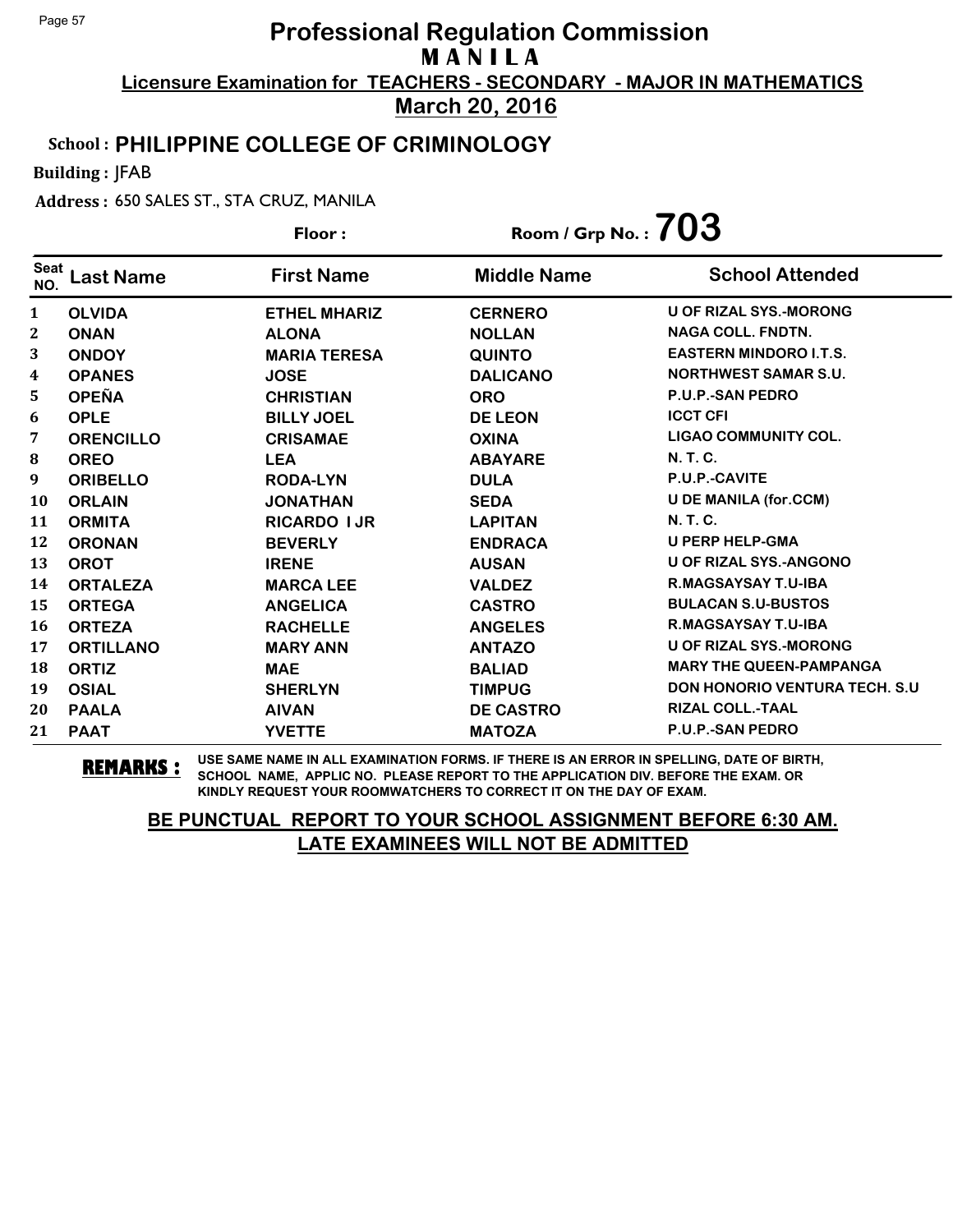**March 20, 2016**

### School : **PHILIPPINE COLLEGE OF CRIMINOLOGY**

Building : JFAB

Address : 650 SALES ST., STA CRUZ, MANILA

|                    |                    | Floor:              | Room / Grp No. : $704$ |                                        |
|--------------------|--------------------|---------------------|------------------------|----------------------------------------|
| <b>Seat</b><br>NO. | <b>Last Name</b>   | <b>First Name</b>   | <b>Middle Name</b>     | <b>School Attended</b>                 |
| $\mathbf{1}$       | <b>PACETE</b>      | <b>ROLAND</b>       | <b>MONTILLA</b>        | <b>ADAMSON UNIVERSITY</b>              |
| 2                  | <b>PACIBO</b>      | <b>RICHELLE</b>     | <b>SOBREVIGA</b>       | <b>ST.CLARE COLL.-CALOOCAN</b>         |
| 3                  | <b>PACLITA</b>     | <b>MARITESS</b>     | <b>SHARON</b>          | <b>RIZAL TECH UNIV</b>                 |
| 4                  | <b>PADIOS</b>      | <b>MARYJOY</b>      | <b>DOCEJO</b>          | <b>LA CONCEPCION COLL.-BULACAN</b>     |
| 5                  | <b>PADUA</b>       | <b>GLENDA</b>       | <b>OCCIDENTAL</b>      | <b>REPUBLIC COLL.</b>                  |
| 6                  | <b>PADUA</b>       | <b>RONEL</b>        | <b>GUERRERO</b>        | P. C. U.-MANILA                        |
| 7                  | <b>PADUA</b>       | <b>TEODORA</b>      | <b>TUALLA</b>          | <b>FEU-MANILA</b>                      |
| 8                  | <b>PAGARIGAN</b>   | <b>RYAN</b>         | <b>CAYPUNO</b>         | <b>ICCT CFI</b>                        |
| 9                  | <b>PAGAYON</b>     | <b>EIRAM JANE</b>   | <b>NICOLAS</b>         | <b>U OF RIZAL SYS.-RODRIGUEZ</b>       |
| 10                 | <b>PAGDATO</b>     | <b>BILLY CEDRIC</b> | <b>FLORENTINO</b>      | <b>P.L. MUNTINLUPA</b>                 |
| 11                 | <b>PAGDATO</b>     | <b>ROGER</b>        | <b>DOMAGOSO</b>        | <b>DIVINE MERCY CFI</b>                |
| 12                 | <b>PAGUIO</b>      | <b>ANNALYN</b>      | <b>DELA CRUZ</b>       | <b>EARIST</b>                          |
| 13                 | <b>PAGUIO</b>      | <b>BERNADETTE</b>   | <b>AGUSTIN</b>         | E.L. JOSON MC                          |
| 14                 | <b>PAHILAGMAGO</b> | <b>CRISANTO</b>     | <b>VILLARUEL</b>       | <b>UNIV.OF MAKATI</b>                  |
| 15                 | <b>PAJANEL</b>     | <b>JOEBET</b>       | <b>GARCIA</b>          | <b>STO.ROSARIO S.PALAY CO</b>          |
| <b>16</b>          | <b>PAJANIL</b>     | <b>JEAN</b>         | <b>ASIGNACION</b>      | P.U.P - BANSUD, ORIENTAL MINDORO       |
| 17                 | <b>PAJANTOY</b>    | <b>MARIZEL</b>      | <b>PAHILAGAO</b>       | <b>GUIMARAS STATE COLL.</b>            |
| 18                 | <b>PAJARES</b>     | <b>NENITA</b>       | <b>DALIDA</b>          | <b>ICCT CFI</b>                        |
| 19                 | <b>PAJE</b>        | <b>ANGELICA</b>     | <b>SACENDONCILLO</b>   | <b>U OF RIZAL SYS.-MORONG</b>          |
| 20                 | <b>PAJE</b>        | <b>ROSE ANN</b>     | <b>LLAVORE</b>         | <b>ST.JOSEPH COLL.-CAVITE</b>          |
| 21                 | <b>PALACIO</b>     | <b>MARK GIL</b>     | <b>GALLOS</b>          | <b>ROMBLON STATE UNIV.(FOR ROMBLON</b> |

**REMARKS :** USE SAME NAME IN ALL EXAMINATION FORMS. IF THERE IS AN ERROR IN SPELLING, DATE OF BIRTH, SCHOOL NAME, APPLIC NO. PLEASE REPORT TO THE APPLICATION DIV. BEFORE THE EXAM. OR KINDLY REQUEST YOUR ROOMWATCHERS TO CORRECT IT ON THE DAY OF EXAM.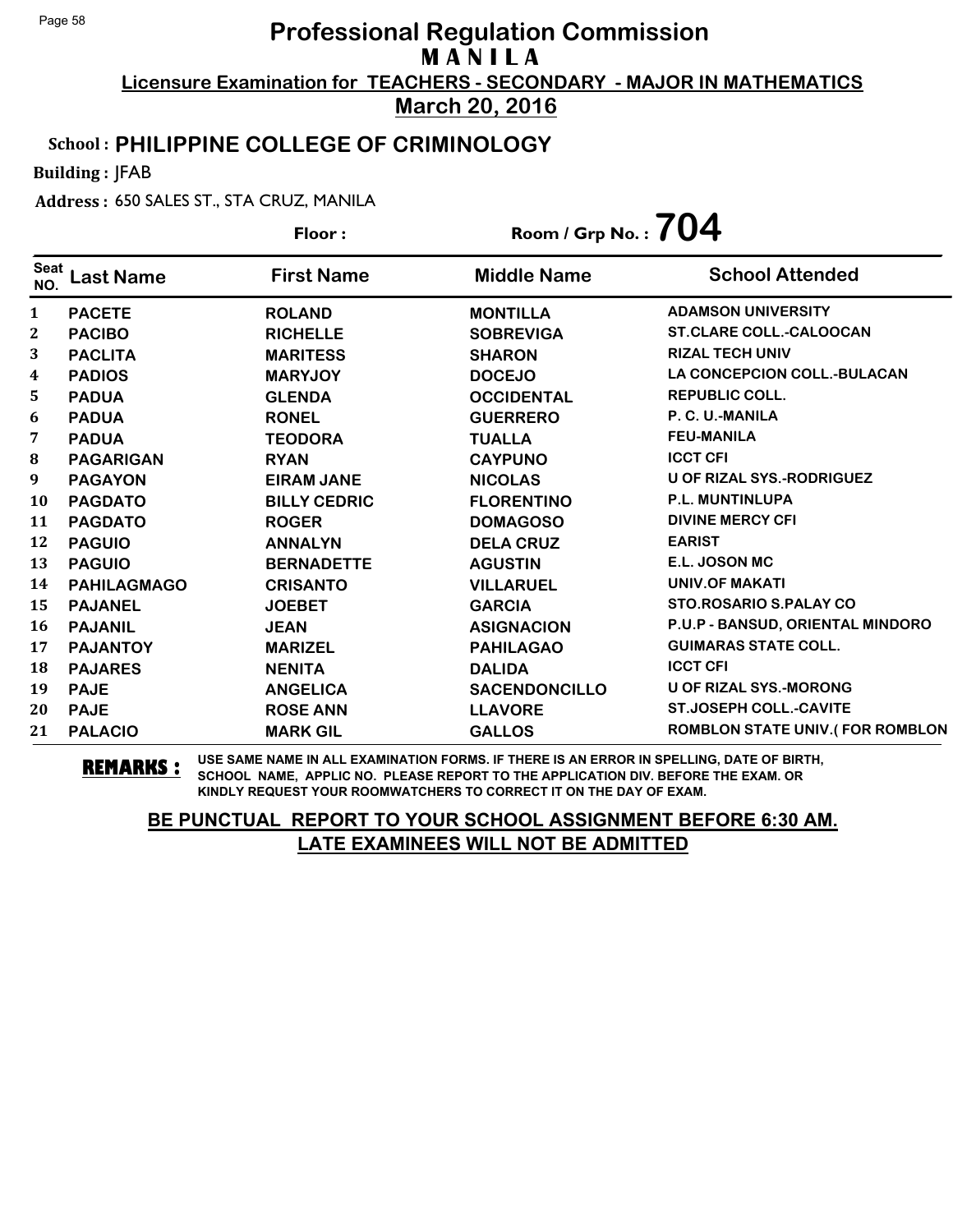**March 20, 2016**

### School : **PHILIPPINE COLLEGE OF CRIMINOLOGY**

Building : JFAB

Address : 650 SALES ST., STA CRUZ, MANILA

|                    |                   | Floor:              | Room / Grp No. : $705$ |                                    |
|--------------------|-------------------|---------------------|------------------------|------------------------------------|
| <b>Seat</b><br>NO. | <b>Last Name</b>  | <b>First Name</b>   | <b>Middle Name</b>     | <b>School Attended</b>             |
| 1                  | <b>PALARA</b>     | <b>LAURA</b>        | <b>GATDULA</b>         | <b>ARELLANO UNIV-PASAY</b>         |
| $\boldsymbol{2}$   | <b>PALISOC</b>    | <b>RICIE ANNE</b>   | <b>VILLANUEVA</b>      | <b>BULACAN S.U-MALOLOS</b>         |
| 3                  | <b>PALMONES</b>   | <b>ELIZABETH</b>    | <b>ESCULTURA</b>       | <b>U OF RIZAL SYS.-ANTIPOLO</b>    |
| 4                  | <b>PALO</b>       | <b>MARION</b>       | <b>RADA</b>            | P.U.P.-STA MARIA, BULACAN          |
| 5                  | <b>PALOMA</b>     | <b>KRISTINE</b>     | <b>SANTILLAN</b>       | <b>P.U.P.-SAN PEDRO</b>            |
| 6                  | <b>PALOMERAS</b>  | <b>FLORO JR</b>     | <b>QUINTIN</b>         | <b>NAVOTAS POLY. COLL.</b>         |
| 7                  | <b>PAMILARAN</b>  | <b>HAZEL</b>        | <b>LICAS</b>           | P.N.U.-LOPEZ                       |
| 8                  | <b>PAMILARAN</b>  | <b>RODERICK</b>     | <b>AZORES</b>          | <b>ICCT CFI</b>                    |
| 9                  | <b>PANDES</b>     | <b>BERNADETH</b>    | <b>ACBANG</b>          | <b>UNIV.OF MANILA</b>              |
| 10                 | <b>PANGAN</b>     | <b>ARLENE</b>       | <b>ROSANES</b>         | <b>U PERP HELP-LAGUNA</b>          |
| 11                 | <b>PANGANIBAN</b> | <b>CARLO</b>        | <b>GALLARDO</b>        | P.U.P.-CAVITE                      |
| 12                 | <b>PANGANIBAN</b> | <b>JESSA</b>        | <b>CAUSAPIN</b>        | P.U.P.-CAVITE                      |
| 13                 | <b>PANOPIO</b>    | <b>RANDY</b>        | <b>MAGPANTAY</b>       | <b>RIZAL COLL.-TAAL</b>            |
| 14                 | <b>PANTALEON</b>  | <b>DANZEL</b>       | <b>DELA CRUZ</b>       | <b>U OF RIZAL SYS.-MORONG</b>      |
| 15                 | <b>PANTE</b>      | <b>JERICSON</b>     | <b>JARABEJO</b>        | P.U.P.-RAGAY, CAM. SUR             |
| 16                 | <b>PANTILO</b>    | <b>MARK ANTHONY</b> | <b>CORONEL</b>         | <b>AMA-CALOOCAN CAMPUS</b>         |
| 17                 | <b>PAPA</b>       | <b>CHERYL</b>       | <b>PILAR</b>           | <b>NAVOTAS POLY, COLL.</b>         |
| 18                 | <b>PAPA</b>       | <b>MARK ANTHONY</b> | <b>FERNANDEZ</b>       | <b>M.S.ENVERGA U-LUCENA</b>        |
| 19                 | <b>PARAISO</b>    | <b>SHARMAINE</b>    | <b>MANLINCON</b>       | <b>CAVITE S.U.-NAIC</b>            |
| 20                 | <b>PARANA</b>     | <b>MARIA NHELIA</b> | QUIZZAGAN              | <b>ST.PAUL UNIV.-TUGUEGARAO</b>    |
| 21                 | <b>PARAS</b>      | <b>CHAMAELA</b>     | <b>FERRERA</b>         | <b>ADVENTIST UNIV OF THE PHIL.</b> |

**REMARKS :** USE SAME NAME IN ALL EXAMINATION FORMS. IF THERE IS AN ERROR IN SPELLING, DATE OF BIRTH, SCHOOL NAME, APPLIC NO. PLEASE REPORT TO THE APPLICATION DIV. BEFORE THE EXAM. OR KINDLY REQUEST YOUR ROOMWATCHERS TO CORRECT IT ON THE DAY OF EXAM.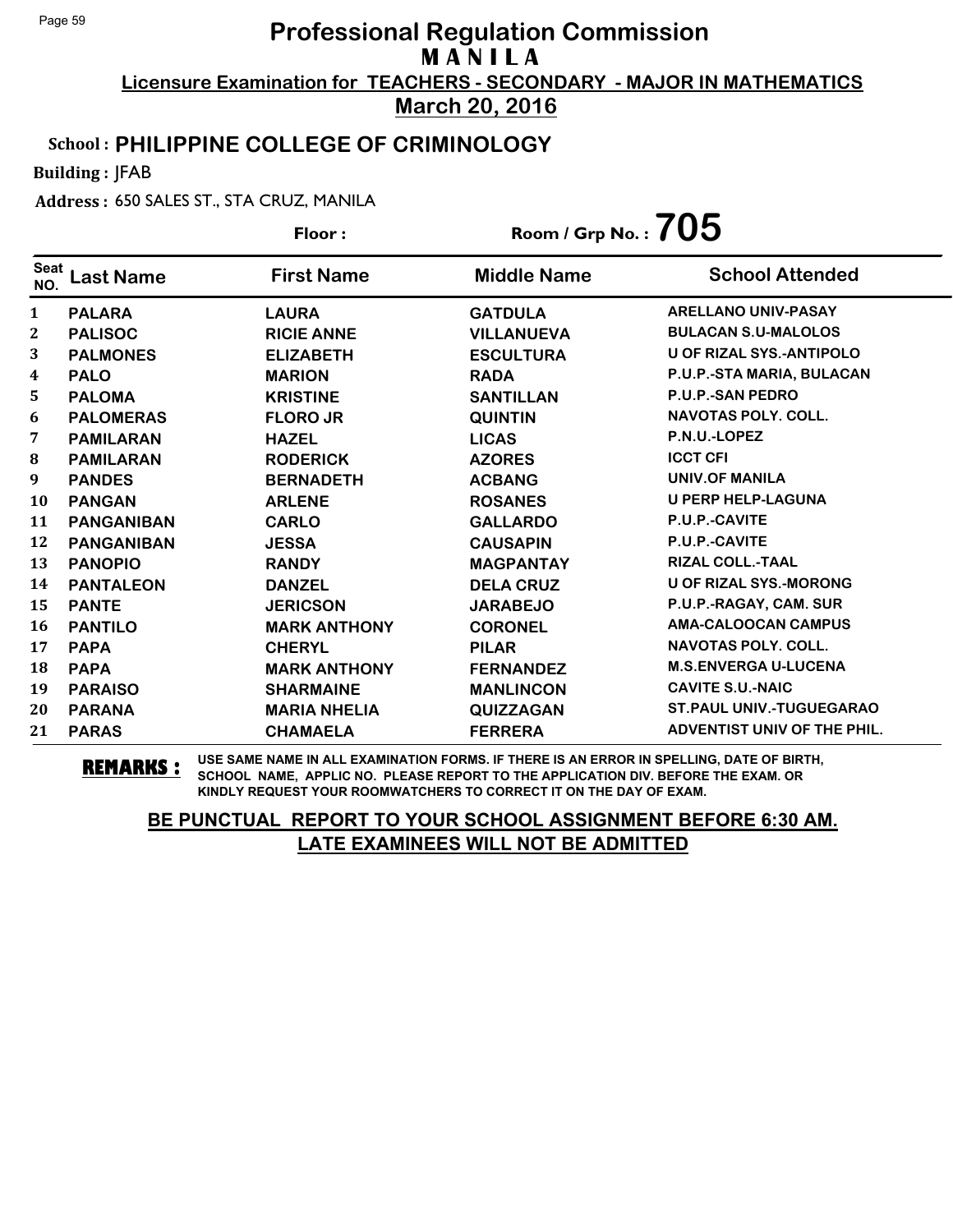**March 20, 2016**

#### School : **PHILIPPINE COLLEGE OF CRIMINOLOGY**

Building : JFAB

Address : 650 SALES ST., STA CRUZ, MANILA

**Last Name First Name Middle Name** Floor : Room / Grp No. :**706** Seat <sup>seat</sup> Last Name First Name Middle Name School Attended **PARAYDAY LEILA RAMOS ASIAN C.S.T.-QUEZON CITY PAREJA CELINE GUARIN P.U.P.-STA MARIA, BULACAN PAREL RICA CRUZ RIZAL TECH UNIV PARIÑAS KRISTINE GARCIA P.U.P.-STA MARIA, BULACAN PARRE GRACE MONTOYA DALUB. L. SAN PABLO PARTIDAS CATHERINE SANCHEZ W.V.C.S.T.-LA PAZ PARUNGAO CHRISTINE DELA CRUZ BULACAN S.U-MALOLOS PARUNGAO PATRICIA BLANCHE CRISOSTOMO LA CONSOLACION UNIVERSITY PASCUAL LUDWIG TORRES BULACAN S.U-MALOLOS PASOL EDGAR CASTILLO HOLY INFANT JESUS COLL. PATANAO MAYETH TEVES REPUBLIC COLL. PATERNO BABELYN BANHAN ISABELA S.U.-ANGADANAN PATRICIO CHERRYLYN NUEVO OCC.MINDORO STATE COL. PATROPEZ VERONICA GLEE U OF RIZAL SYS.-ANGONO PAYABAN MA. ROSALINDA ODONZO P. C. U.-DASMARIÑAS PAYAD REDHEMER TACORDA HOLY ANGEL UNIV. PAZ HONEY JOY GOLLA TOMAS CLAUDIO MEM. PE BENITO GENPER SIVILA ABRA S.I.S.T.-LAGANGILANG PEDELINO BENVENIDO NUNGAY U.E.P.-CATARMAN PEGA RODELITO DEL RIO ADAMSON UNIVERSITY PELIGRO JILL ANN BEROU ICCT CFI**

**REMARKS :** USE SAME NAME IN ALL EXAMINATION FORMS. IF THERE IS AN ERROR IN SPELLING, DATE OF BIRTH, SCHOOL NAME, APPLIC NO. PLEASE REPORT TO THE APPLICATION DIV. BEFORE THE EXAM. OR KINDLY REQUEST YOUR ROOMWATCHERS TO CORRECT IT ON THE DAY OF EXAM.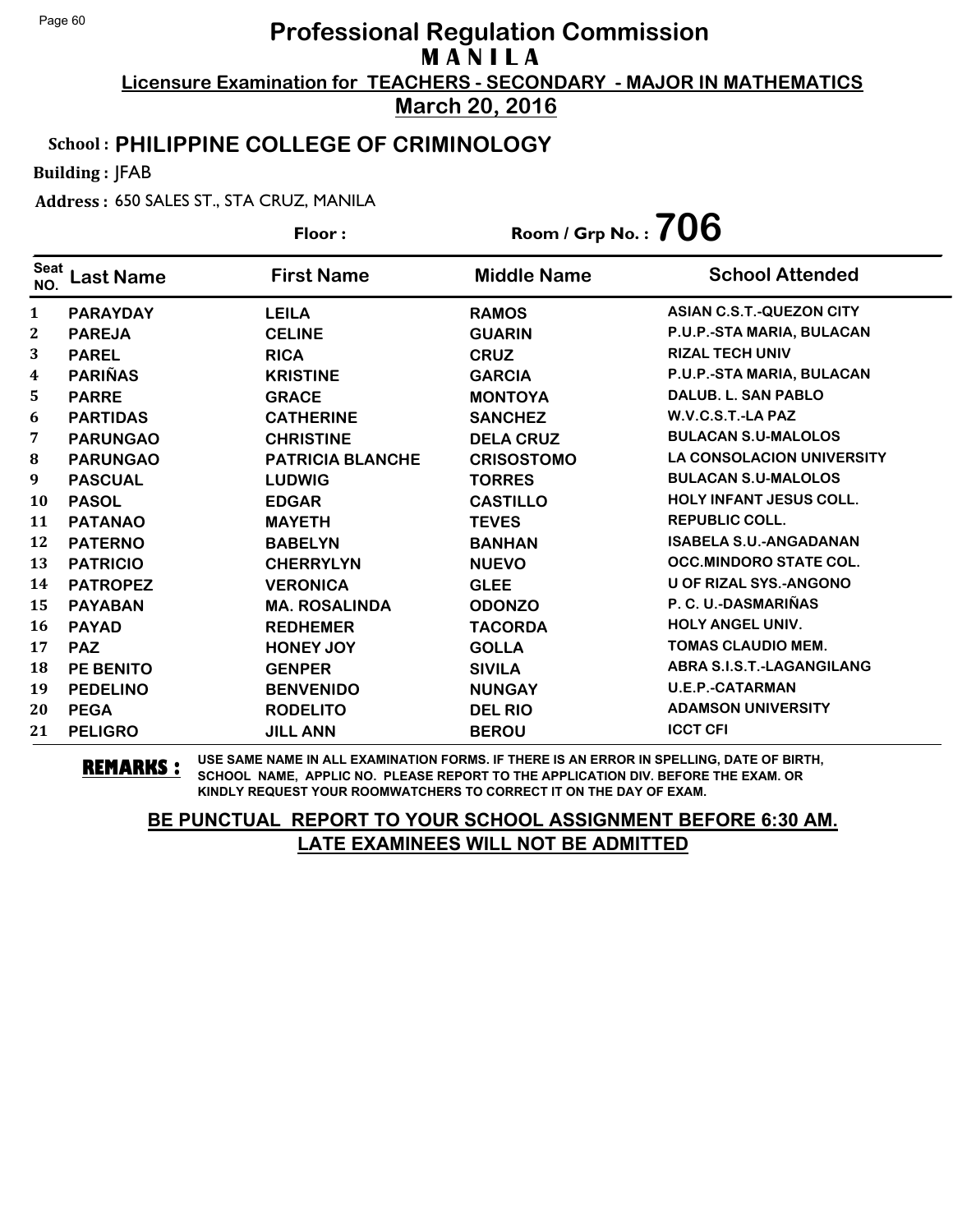**March 20, 2016**

#### School : **MARY CHILES COLLEGE**

Building :

Address : GASTAMBIDE ST., SAMPALOC, MANILA

|                    |                   | Floor:               | Room / Grp No. : $202$ |                                      |
|--------------------|-------------------|----------------------|------------------------|--------------------------------------|
| <b>Seat</b><br>NO. | <b>Last Name</b>  | <b>First Name</b>    | <b>Middle Name</b>     | <b>School Attended</b>               |
| 1                  | <b>PELIÑO</b>     | <b>JUNREY</b>        | <b>MACANA</b>          | <b>SURIGAO S.C.T.</b>                |
| $\mathbf{2}$       | <b>PELLAZAR</b>   | <b>AILEEN</b>        | <b>DELA CRUZ</b>       | N.E.U.S.T-SAN ISIDRO                 |
| 3                  | <b>PELOBELLO</b>  | <b>LORENZA</b>       | <b>LADIA</b>           | <b>BULACAN S.U-MALOLOS</b>           |
| 4                  | <b>PERAL</b>      | <b>RUBEJEAN</b>      | <b>ZAMUDIO</b>         | CENTRAL BICOL S.U. A. (for. CSSAC)-  |
| 5                  | <b>PERALTA</b>    | <b>ERICSON</b>       | <b>JAVIER</b>          | <b>ILOCOS SUR POLY.SC-STA. MARIA</b> |
| 6                  | <b>PERDAGORDA</b> | <b>LEA</b>           | <b>GOLINGAN</b>        | <b>NO.ILOILO P.S.C.-ESTANCIA</b>     |
| 7                  | <b>PEREZ</b>      | <b>JOVILYN</b>       | <b>CAPITAL</b>         | P.U.P.-CAVITE                        |
| 8                  | <b>PEREZ</b>      | <b>KRISTINE</b>      | <b>LABONGRAY</b>       | <b>BATAAN PENINSULA STATE U-MAIN</b> |
| 9                  | <b>PEREZ</b>      | <b>REONIE</b>        | <b>NICOLAS</b>         | <b>DIVINA PASTORA COL.</b>           |
| <b>10</b>          | <b>PEREZ</b>      | <b>SHUZETTE</b>      | <b>DELFINO</b>         | <b>EARIST</b>                        |
| 11                 | <b>PESIMO</b>     | <b>JENNYLYN</b>      | <b>YONGCO</b>          | <b>DIVINE MERCY CFI</b>              |
| 12                 | <b>PESTAÑO</b>    | <b>GAUDENCIO</b>     | <b>JUAN</b>            | <b>THE GOOD SAMARITAN</b>            |
| 13                 | <b>PEÑA</b>       | <b>ANGELICA</b>      | <b>BULANADI</b>        | <b>PAMPANGA STATE AGRICULTURAL</b>   |
| 14                 | <b>PEÑA</b>       | <b>MELQUI JANE</b>   | <b>MIRANDA</b>         | <b>P.L. MUNTINLUPA</b>               |
| 15                 | <b>PEÑALBA</b>    | <b>JEZEBEL</b>       | <b>CALAÑADA</b>        | P.U.P.-BATAAN                        |
| <b>16</b>          | <b>PEÑALOSA</b>   | <b>DAVESON</b>       | <b>LITONG</b>          | <b>TAGUIG CITY UNIV</b>              |
| 17                 | <b>PEÑANO</b>     | <b>MAYBELLE</b>      | <b>JACOB</b>           | P.U.P.-LOPEZ                         |
| 18                 | <b>PEÑEDA</b>     | <b>CHERRY JOY</b>    | <b>ANTONI</b>          | LEYTE NORMAL UNIV.                   |
| 19                 | <b>PIA</b>        | <b>JEFFRY</b>        | <b>CASTILLO</b>        | ASIA SCH.OF ARTS & SCI.              |
| 20                 | <b>PIAMONTE</b>   | <b>AILYN</b>         | <b>SECLOT</b>          | <b>CATAINGAN MUN. COLL.</b>          |
| 21                 | <b>PICHAY</b>     | <b>ALEJANDRO III</b> | <b>MAÑANITA</b>        | <b>KOL. SUBIC</b>                    |

**REMARKS :** USE SAME NAME IN ALL EXAMINATION FORMS. IF THERE IS AN ERROR IN SPELLING, DATE OF BIRTH, SCHOOL NAME, APPLIC NO. PLEASE REPORT TO THE APPLICATION DIV. BEFORE THE EXAM. OR KINDLY REQUEST YOUR ROOMWATCHERS TO CORRECT IT ON THE DAY OF EXAM.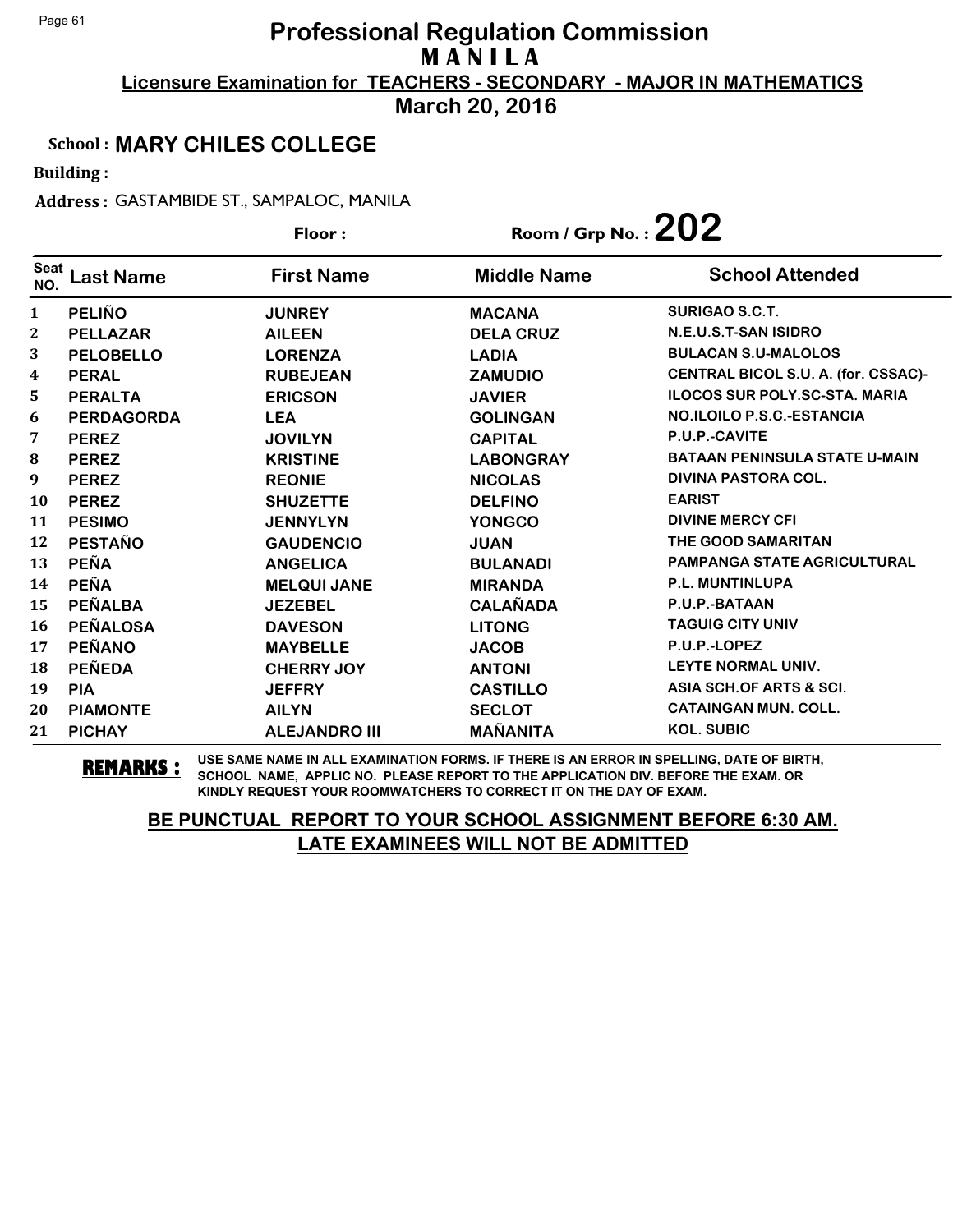**March 20, 2016**

#### School : **MARY CHILES COLLEGE**

Building :

Address : GASTAMBIDE ST., SAMPALOC, MANILA

|                    |                    | Floor:                 | Room / Grp No. : $203$ |                                         |
|--------------------|--------------------|------------------------|------------------------|-----------------------------------------|
| <b>Seat</b><br>NO. | <b>Last Name</b>   | <b>First Name</b>      | <b>Middle Name</b>     | <b>School Attended</b>                  |
| 1                  | <b>PINEDA</b>      | <b>JAYVEE</b>          | <b>SOCIAS</b>          | <b>U DE MANILA (for.CCM)</b>            |
| 2                  | <b>PINEDA</b>      | <b>MARY ROSE ANN</b>   | <b>DELA CRUZ</b>       | <b>BULACAN S.U-MALOLOS</b>              |
| 3                  | <b>PIZARO</b>      | <b>REYVIE-LYN</b>      | <b>CHAVEZ</b>          | <b>P.L. MUNTINLUPA</b>                  |
| 4                  | <b>PIZARRO</b>     | <b>JULIE ANA</b>       | <b>LIM</b>             | P.N.U.-MANILA                           |
| 5                  | <b>PIÑON</b>       | <b>SIDNEY REY</b>      | <b>BERNARDO</b>        | <b>TOMAS CLAUDIO MEM.</b>               |
| 6                  | <b>PLENO</b>       | <b>REENA ROSE</b>      | <b>CHICO</b>           | <b>BULACAN S.U-BUSTOS</b>               |
| 7                  | <b>POJA</b>        | <b>PATRICK</b>         | <b>LIMOS</b>           | <b>NAZARENUS COLL. FDTN.</b>            |
| 8                  | <b>POLICARPIO</b>  | <b>ALBERTO JR.</b>     | <b>ADRIANO</b>         | <b>BULACAN S.U-MALOLOS</b>              |
| 9                  | <b>POLIDO</b>      | <b>FRANCIS</b>         | <b>AGUDO</b>           | <b>P.U.P.-SAN PEDRO</b>                 |
| <b>10</b>          | <b>POLLENTE</b>    | <b>YOLYMYR</b>         | <b>BULOSAN</b>         | P.U.P.-STA. MESA                        |
| 11                 | <b>POMPAC</b>      | <b>JIMUEL</b>          | <b>NEBRIDA</b>         | <b>EASTERN SAMAR STATE U - CAN-AVID</b> |
| 12                 | <b>PORCIONCULA</b> | <b>DAISY</b>           | <b>TORDILLO</b>        | UNIV.OF MANILA                          |
| 13                 | <b>PORNOBI</b>     | <b>JANINE</b>          | <b>NAGRAMPA</b>        | <b>UNIV.OF MAKATI</b>                   |
| 14                 | <b>PORRAS</b>      | <b>JESSA</b>           | <b>SANTOS</b>          | <b>BATAAN PENINSULA STATE</b>           |
| 15                 | <b>PORTACIO</b>    | <b>ERNESTINE JOICE</b> | <b>GUARTE</b>          | <b>CAVITE S.U.-CAVITE CITY</b>          |
| 16                 | <b>POTENCIA</b>    | <b>LAIZA</b>           | <b>RITUAL</b>          | NO.QUEZON COOP.COLL.INC                 |
| 17                 | <b>PRADO</b>       | <b>EDEN</b>            | <b>SENINA</b>          | <b>FEU-MANILA</b>                       |
| 18                 | <b>PRANILLA</b>    | <b>MA. RISEL</b>       | <b>RUBRICO</b>         | W.V.C.S.T.-LA PAZ                       |
| 19                 | <b>PRESCO</b>      | <b>JENNIFER</b>        | <b>DAGUIO</b>          | N.E.U.S.T-CABANATUAN CITY               |
| 20                 | <b>PRESTOZA</b>    | <b>RECHANDA</b>        | <b>ASADON</b>          | <b>EASTERN SAMAR STATE UNIVERSITY -</b> |
| 21                 | <b>PRIETOS</b>     | <b>MARGERY</b>         | <b>AUNSO</b>           | <b>MONDRIAAN AURA COLL</b>              |

**REMARKS :** USE SAME NAME IN ALL EXAMINATION FORMS. IF THERE IS AN ERROR IN SPELLING, DATE OF BIRTH, SCHOOL NAME, APPLIC NO. PLEASE REPORT TO THE APPLICATION DIV. BEFORE THE EXAM. OR KINDLY REQUEST YOUR ROOMWATCHERS TO CORRECT IT ON THE DAY OF EXAM.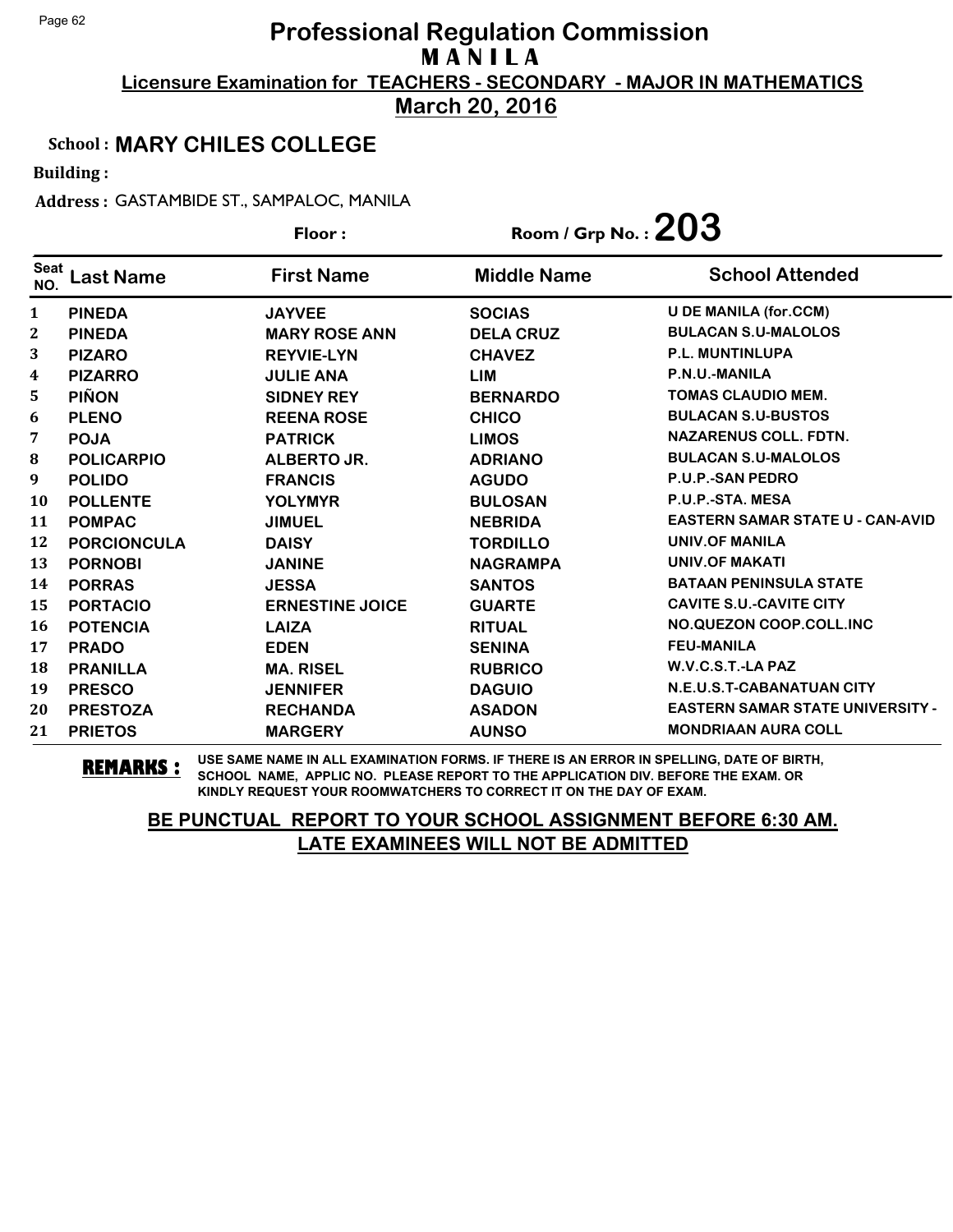**March 20, 2016**

#### School : **MARY CHILES COLLEGE**

Building :

Address : GASTAMBIDE ST., SAMPALOC, MANILA

|                    |                  | Floor:             | Room / Grp No. : $204$ |                                         |
|--------------------|------------------|--------------------|------------------------|-----------------------------------------|
| <b>Seat</b><br>NO. | <b>Last Name</b> | <b>First Name</b>  | <b>Middle Name</b>     | <b>School Attended</b>                  |
| 1                  | <b>PRUDENTE</b>  | <b>MARIA</b>       | <b>DIZON</b>           | <b>EAST CENTRAL COLLEGE</b>             |
| $\mathbf{2}$       | <b>PUCAY</b>     | <b>MARY ROSE</b>   | <b>MACARAEG</b>        | <b>LAGUNA COLL. B.A.</b>                |
| 3                  | <b>PULOPATAN</b> | <b>MAYBEL</b>      | <b>PACADA</b>          | <b>TAGUIG CITY UNIV</b>                 |
| 4                  | <b>PUNAY</b>     | <b>LISANDRO</b>    | <b>JOHNSON</b>         | <b>ADAMSON UNIVERSITY</b>               |
| 5                  | <b>PUNDANG</b>   | <b>ANNIE</b>       | <b>URIARTE</b>         | SURIGAO DEL SUR STATE UNIVERSITY -      |
| 6                  | <b>PUNSALAN</b>  | <b>LYNDIE</b>      | <b>ALISASIS</b>        | <b>RIZAL TECH UNIV</b>                  |
| 7                  | <b>PUNZALAN</b>  | <b>ARTHUR</b>      | <b>SIMBULAN</b>        | <b>BULACAN S.U-BUSTOS</b>               |
| 8                  | <b>PUNZALAN</b>  | <b>BEVERLY</b>     | <b>CAJANG</b>          | <b>ST.CLARE COLL.-CALOOCAN</b>          |
| 9                  | <b>QUEBRAL</b>   | <b>LORNA</b>       | <b>NACORA</b>          | DALUB, L. SAN PABLO                     |
| 10                 | <b>QUEZA</b>     | <b>MARJOLINA</b>   | <b>BUYCO</b>           | <b>WMSU-ZAMBOANGA CITY</b>              |
| 11                 | <b>QUILESTE</b>  | <b>ANALYN</b>      | <b>MOLINA</b>          | <b>CAVITE S.U.-NAIC</b>                 |
| 12                 | <b>QUILLANO</b>  | <b>MELODY</b>      | <b>TORRES</b>          | <b>U DE MANILA (for.CCM)</b>            |
| 13                 | QUILONG-QUILONG  | <b>ANALYN</b>      | <b>AYAG</b>            | <b>EARIST</b>                           |
| 14                 | <b>QUIMING</b>   | <b>MARY ANN</b>    | <b>HALILI</b>          | AMA SCH.OF MEDICINE-MAKATI              |
| 15                 | <b>QUIMORA</b>   | <b>ARAON</b>       | <b>MATIBAG</b>         | P.N.U.-MANILA                           |
| 16                 | <b>QUIMORA</b>   | <b>MARIBEL</b>     | <b>MAGPARANGALAN</b>   | <b>MARINDUQUE S.C.-BOAC</b>             |
| 17                 | <b>QUIMPO</b>    | <b>ANA LIZA</b>    | <b>ROCA</b>            | <b>ILIGAN MED. CTR. COLL.</b>           |
| 18                 | <b>QUIMSON</b>   | <b>PAULO</b>       | <b>JAKOSALEM</b>       | <b>ST.COLUMBAN COLL.-PANG</b>           |
| 19                 | <b>QUINTO</b>    | <b>MARY JOY</b>    | <b>VOCES</b>           | <b>EASTERN SAMAR STATE UNIVERSITY -</b> |
| 20                 | <b>QUIZON</b>    | <b>JAY VINCENT</b> | <b>ISIP</b>            | FEU-INSTITUTE OF TECHNOLOGY(FOR.        |
| 21                 | QUIÑO            | <b>LIGAYA</b>      | <b>TUYCO</b>           | <b>U.VISAYAS-CEBU CITY</b>              |

**REMARKS :** USE SAME NAME IN ALL EXAMINATION FORMS. IF THERE IS AN ERROR IN SPELLING, DATE OF BIRTH, SCHOOL NAME, APPLIC NO. PLEASE REPORT TO THE APPLICATION DIV. BEFORE THE EXAM. OR KINDLY REQUEST YOUR ROOMWATCHERS TO CORRECT IT ON THE DAY OF EXAM.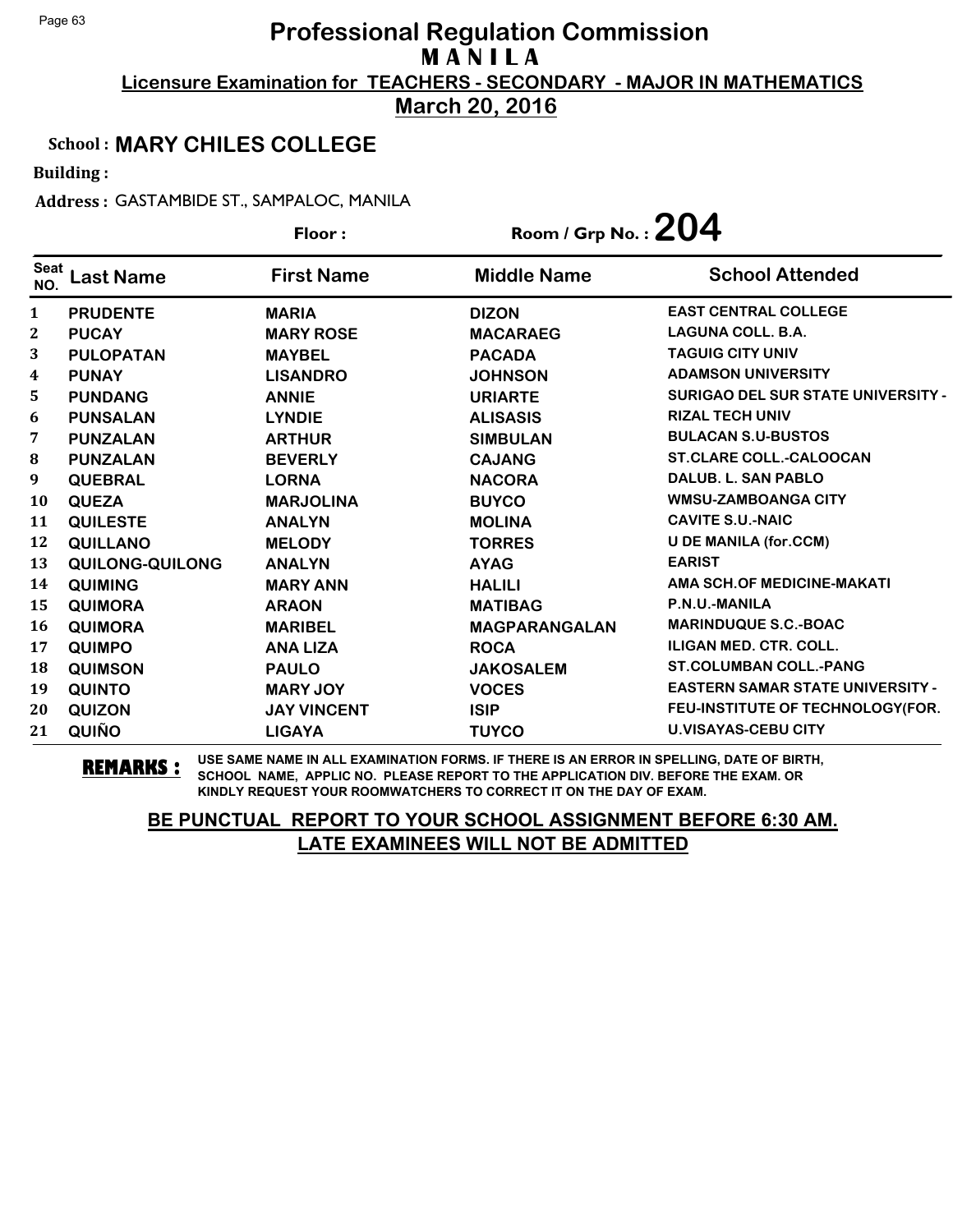**March 20, 2016**

#### School : **MARY CHILES COLLEGE**

Building :

Address : GASTAMBIDE ST., SAMPALOC, MANILA

|                    |                  | Floor:                | Room / Grp No. : $205$ |                                         |
|--------------------|------------------|-----------------------|------------------------|-----------------------------------------|
| <b>Seat</b><br>NO. | <b>Last Name</b> | <b>First Name</b>     | <b>Middle Name</b>     | <b>School Attended</b>                  |
| 1                  | <b>RACHO</b>     | <b>MICHELLE</b>       | <b>AYTONA</b>          | P.U.P.-RAGAY, CAM. SUR                  |
| 2                  | <b>RAFAEL</b>    | <b>ESTHER GLORY</b>   | <b>VILLENA</b>         | <b>MARIKINA POLYTECHNIC</b>             |
| 3                  | <b>RAFAEL</b>    | <b>MARY ANN</b>       | <b>MERCADO</b>         | <b>BATAAN PENINSULA STATE</b>           |
| 4                  | <b>RAGUDO</b>    | <b>RONALYN</b>        | <b>CADANO</b>          | U.N.P.-VIGAN                            |
| 5                  | <b>RAMA</b>      | <b>MA. ANDREA</b>     | <b>LUCHING</b>         | <b>P.L. MUNTINLUPA</b>                  |
| 6                  | <b>RAMILO</b>    | <b>JAYSON</b>         | <b>POBLETE</b>         | <b>ROMBLON STATE UNIV.-(FOR ROMBLON</b> |
| 7                  | <b>RAMILO</b>    | <b>NESTOR JR</b>      | <b>RIFEL</b>           | <b>EARIST</b>                           |
| 8                  | <b>RAMIREZ</b>   | <b>ABIGAIL</b>        | <b>REBENITO</b>        | <b>BULACAN S.U-MALOLOS</b>              |
| 9                  | <b>RAMIREZ</b>   | <b>MARIEL</b>         | <b>MEDINO</b>          | <b>LEYTE S.U.-TOLOSA</b>                |
| 10                 | <b>RAMIREZ</b>   | <b>ROCHELLE</b>       | <b>REGONDOLA</b>       | <b>BICOL UNIV.-POLANGUI</b>             |
| 11                 | <b>RAMIREZ</b>   | <b>YOLANDA</b>        | <b>GELERA</b>          | <b>SAN PEDRO COLL. OF BUS. ADM.</b>     |
| 12                 | <b>RAMOS</b>     | <b>CLARIZA</b>        | <b>AFRICA</b>          | <b>RIZAL TECH UNIV</b>                  |
| 13                 | <b>RAMOS</b>     | <b>EZRA MARIE</b>     | <b>FERRE</b>           | <b>CAVITE S.U.-INDANG</b>               |
| 14                 | <b>RAMOS</b>     | <b>GLENDA</b>         | <b>PERIODICO</b>       | <b>CAVITE WEST POINT COLL</b>           |
| 15                 | <b>RAMOS</b>     | <b>JAYROE</b>         | <b>AGUSTIN</b>         | <b>P.L. MUNTINLUPA</b>                  |
| 16                 | <b>RAMOS</b>     | <b>JONALYN</b>        | <b>DE LEON</b>         | <b>P.L. MUNTINLUPA</b>                  |
| 17                 | <b>RAMOS</b>     | <b>KRISTINE HAZEL</b> | <b>ACIO</b>            | <b>CAGAYAN STATE UNIV.-APARRI</b>       |
| 18                 | <b>RAMOS</b>     | <b>LEO</b>            | <b>ANCHETA</b>         | <b>BULACAN S.U-BUSTOS</b>               |
| 19                 | <b>RAMOS</b>     | <b>MA. JESSA</b>      | <b>FLORES</b>          | <b>BATAAN PENINSULA STATE U-MAIN</b>    |
| 20                 | <b>RAMOS</b>     | <b>RENARY</b>         | <b>CASAJEROS</b>       | <b>P.U.P.-CAVITE</b>                    |
| 21                 | <b>RAMOS</b>     | <b>REYNALDO</b>       | <b>TUGADI</b>          | <b>ABRA S.I.S.T.-BANGUED</b>            |

**REMARKS :** USE SAME NAME IN ALL EXAMINATION FORMS. IF THERE IS AN ERROR IN SPELLING, DATE OF BIRTH, SCHOOL NAME, APPLIC NO. PLEASE REPORT TO THE APPLICATION DIV. BEFORE THE EXAM. OR KINDLY REQUEST YOUR ROOMWATCHERS TO CORRECT IT ON THE DAY OF EXAM.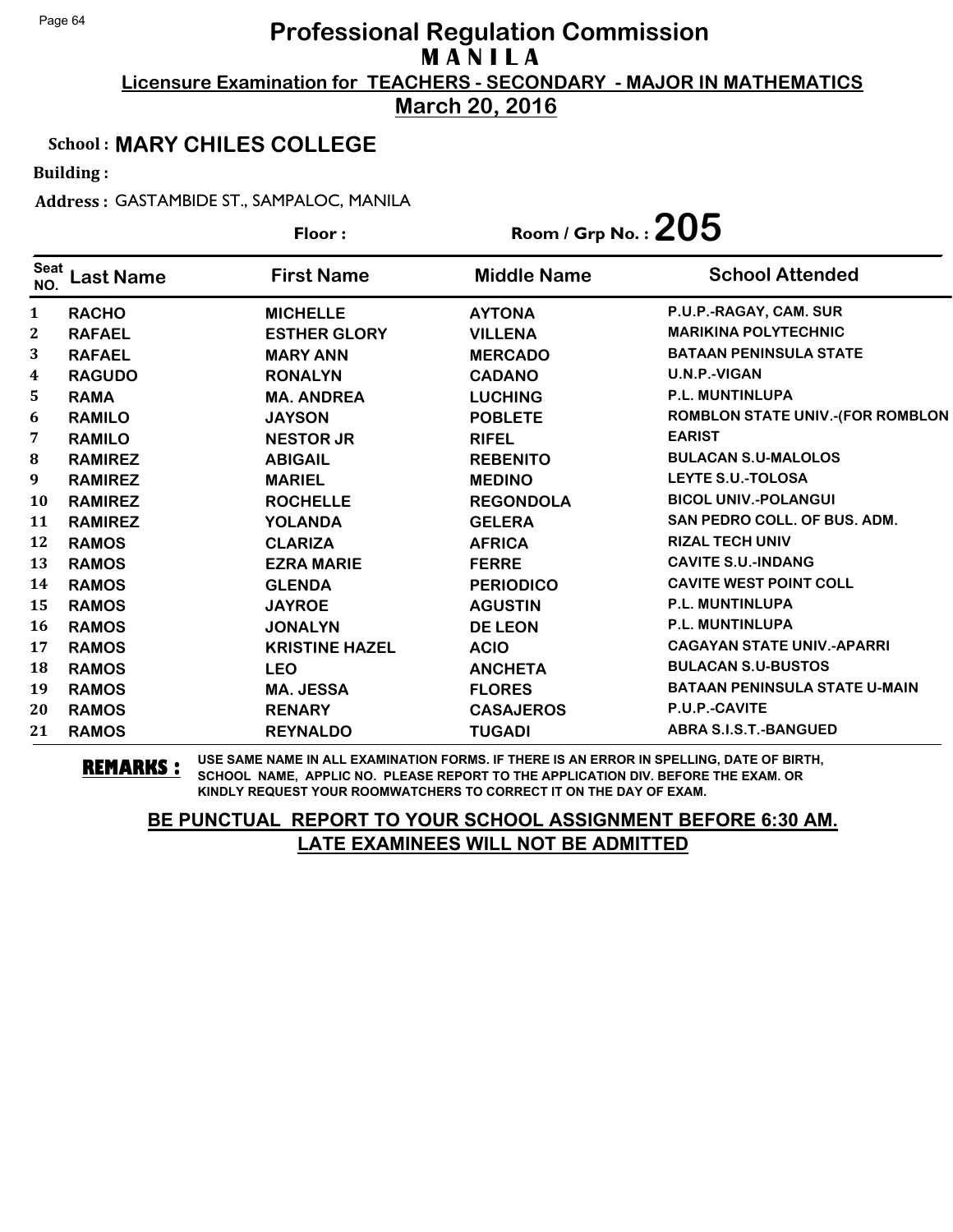**March 20, 2016**

#### School : **MARY CHILES COLLEGE**

Building :

Address : GASTAMBIDE ST., SAMPALOC, MANILA

|                    |                   | Floor:                     | Room / Grp No. : $206$ |                                     |
|--------------------|-------------------|----------------------------|------------------------|-------------------------------------|
| <b>Seat</b><br>NO. | <b>Last Name</b>  | <b>First Name</b>          | <b>Middle Name</b>     | <b>School Attended</b>              |
| 1                  | <b>RAMOS</b>      | <b>RONALYN</b>             | <b>NALDA</b>           | UNIVERSITY OF CALOOCAN CITY(for. CC |
| 2                  | <b>RAMOS</b>      | <b>SHARON</b>              | <b>ABELINDE</b>        | T.U.P.-MANILA                       |
| 3                  | <b>RAVILE</b>     | <b>MONETH</b>              | <b>ARCETA</b>          | <b>TRACE COMPUTER COLL.</b>         |
| 4                  | <b>RAYDANAS</b>   | <b>JEROME</b>              | <b>SALUDEZ</b>         | <b>R.MAGSAYSAY T.U-CASTILLEJOS</b>  |
| 5                  | <b>RAYMUNDO</b>   | <b>ANA RHIA</b>            | <b>AQUINO</b>          | <b>ST. PAUL COLL.-SN MIGUEL</b>     |
| 6                  | <b>RAYMUNDO</b>   | <b>WENDIE</b>              | <b>PIL</b>             | P.L. VALENZUELA                     |
| 7                  | <b>RAYO</b>       | <b>RONALD</b>              | <b>AVENDANO</b>        | <b>BULACAN S.U-MALOLOS</b>          |
| 8                  | <b>RAZO</b>       | <b>REYNAN</b>              | <b>NERBES</b>          | <b>BICOL UNIV.-DARAGA</b>           |
| 9                  | <b>REDOBLO</b>    | <b>MARYKNOLL</b>           | <b>DIOCADES</b>        | <b>U DE MANILA (for.CCM)</b>        |
| 10                 | <b>REDOSENDO</b>  | <b>HONRED</b>              | <b>HONDANTE</b>        | <b>SO.BAPTIST COLL.</b>             |
| 11                 | <b>REFANI</b>     | <b>RALPH</b>               | <b>MEDRANO</b>         | <b>ST.CLARE COLL.-CALOOCAN</b>      |
| 12                 | <b>REGALA</b>     | <b>LEONORA</b>             | <b>ESCALA</b>          | DR.C.S. LANTING COLL.-Q.C.          |
| 13                 | <b>REGALADO</b>   | <b>MARCIAL JR</b>          | <b>MORA</b>            | <b>ST.MICHAEL'S COLL.-BINAN</b>     |
| 14                 | <b>REGAÑON</b>    | <b>REX</b>                 | <b>TENORIO</b>         | <b>AKLAN S.U.-IBAJAY</b>            |
| 15                 | <b>REGODON</b>    | <b>KLARISSA</b>            | <b>GAMILLA</b>         | <b>EARIST</b>                       |
| 16                 | <b>REGULACION</b> | <b>IRIS</b>                | <b>COBICO</b>          | <b>P.U.P.-SAN PEDRO</b>             |
| 17                 | <b>REJABA</b>     | <b>ULYSSES JR</b>          | <b>YEBAN</b>           | P. C. U.-MANILA                     |
| 18                 | <b>REJUSO</b>     | <b>RONA</b>                | <b>BARTOLATA</b>       | <b>LICEO DE MASBATE</b>             |
| 19                 | <b>RELANO</b>     | <b>MARIA CLARA</b>         | <b>RAGO</b>            | <b>EARIST</b>                       |
| 20                 | <b>REMIGIO</b>    | <b>MARIANNE</b>            | <b>MANUZON</b>         | <b>NAVOTAS POLY, COLL.</b>          |
| 21                 | <b>REMIGIO</b>    | <b>MARTHA ELLA BEATRIX</b> | <b>GATAPIA</b>         | N. T. C.                            |

**REMARKS :** USE SAME NAME IN ALL EXAMINATION FORMS. IF THERE IS AN ERROR IN SPELLING, DATE OF BIRTH, SCHOOL NAME, APPLIC NO. PLEASE REPORT TO THE APPLICATION DIV. BEFORE THE EXAM. OR KINDLY REQUEST YOUR ROOMWATCHERS TO CORRECT IT ON THE DAY OF EXAM.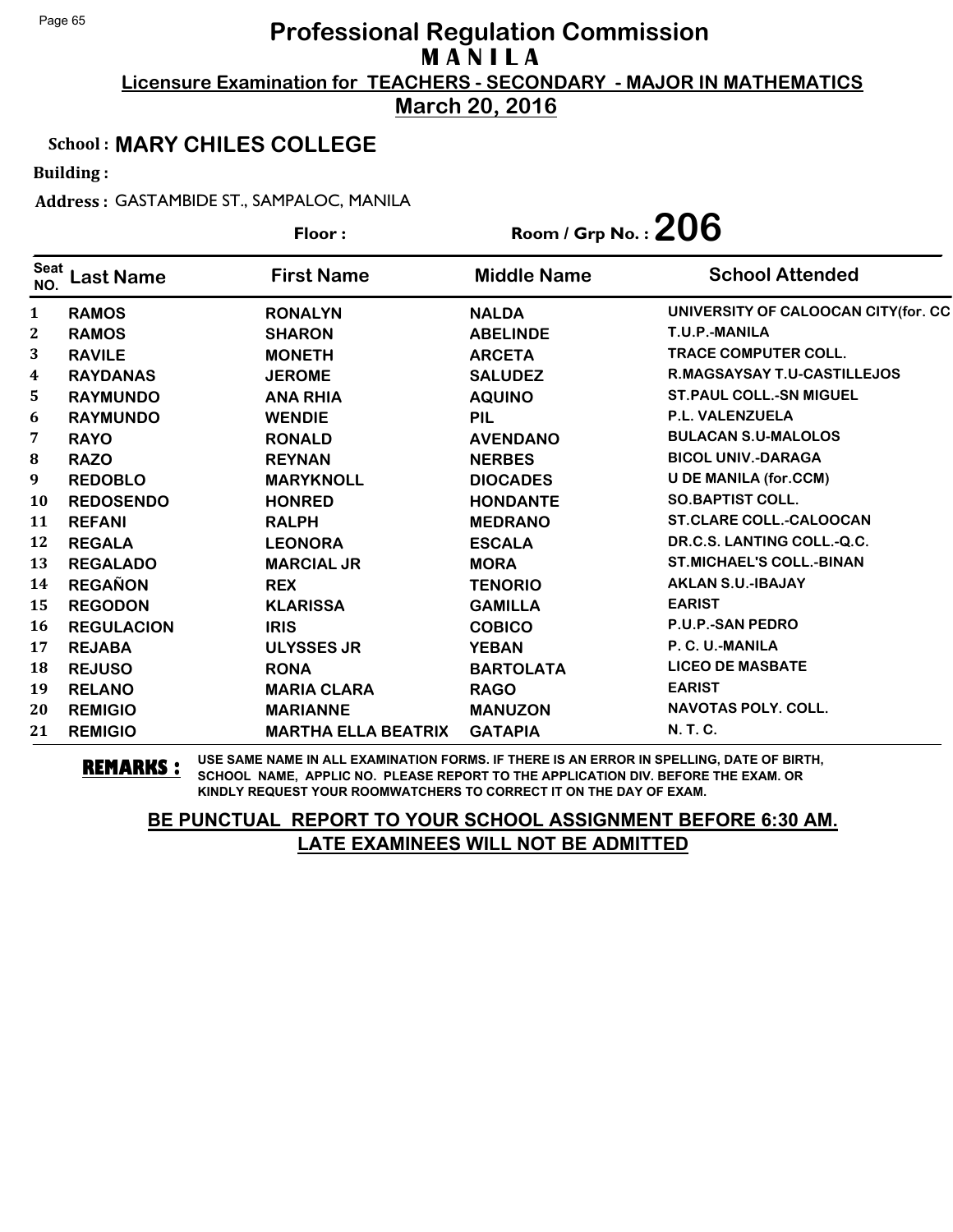**March 20, 2016**

### School : **MARY CHILES COLLEGE**

Building :

Address : GASTAMBIDE ST., SAMPALOC, MANILA

|                    |                     | Floor:                  | Room / Grp No.: $207$ |                                        |
|--------------------|---------------------|-------------------------|-----------------------|----------------------------------------|
| <b>Seat</b><br>NO. | Last Name           | <b>First Name</b>       | <b>Middle Name</b>    | <b>School Attended</b>                 |
| 1                  | <b>REMPILLO</b>     | <b>MARIA MELVA</b>      | <b>MALABIGA</b>       | <b>STI-BALAGTAS</b>                    |
| $\mathbf{2}$       | <b>RENIEDO</b>      | <b>JERRY BHOY</b>       | <b>CUEVAS</b>         | <b>CITY COLLEGE OF SAN FERNANDO-SN</b> |
| 3                  | <b>REQUIERMEN</b>   | <b>DAISY</b>            | <b>LUMA-AS</b>        | <b>SAN JUAN POLYTECHNIC COLL.</b>      |
| 4                  | <b>RESCO</b>        | <b>MARYCEL</b>          | <b>ESPARES</b>        | P.N.U.-MANILA                          |
| 5                  | <b>RESOS</b>        | <b>GIBSON</b>           | <b>COLASITO</b>       | <b>EARIST</b>                          |
| 6                  | <b>RESURRECCION</b> | <b>ARLENE</b>           | <b>GACOSTA</b>        | <b>ADAMSON UNIVERSITY</b>              |
| 7                  | <b>RETORIA</b>      | <b>MARIA MIKKA</b>      | <b>VALDEZ</b>         | <b>HOLY ROSARY COLL FDT</b>            |
| 8                  | <b>REVILLA</b>      | <b>DIANNE CHARMAINE</b> | <b>QUINTO</b>         | <b>STA.CRUZ INST.</b>                  |
| 9                  | <b>REY</b>          | <b>RHOD PAULO</b>       | <b>GARCIA</b>         | <b>DIVINE WORD-CALAPAN</b>             |
| 10                 | <b>REYES</b>        | <b>BEVERLY ANNE</b>     | <b>CAYETANO</b>       | <b>ST.PAUL UNIV.-TUGUEGARAO</b>        |
| 11                 | <b>REYES</b>        | <b>CHARLENE</b>         | <b>HABABAG</b>        | <b>EARIST</b>                          |
| 12                 | <b>REYES</b>        | <b>GLADYS</b>           | <b>DALISAY</b>        | <b>PANGASINAN S.U.-LINGAYEN</b>        |
| 13                 | <b>REYES</b>        | <b>JULIE ANN</b>        | <b>PUNONGBAYAN</b>    | P.U.P.-STA MARIA, BULACAN              |
| 14                 | <b>REYES</b>        | <b>MA.CHRISTINA</b>     | <b>CRUZ</b>           | <b>COL DE SAN PASCUAL</b>              |
| 15                 | <b>REYES</b>        | <b>MARICAR JANE</b>     | <b>PANAGSAGAN</b>     | P.U.P.-STA. MESA                       |
| 16                 | <b>REYES</b>        | <b>MARY JANE</b>        | <b>CADANO</b>         | <b>STI-CALOOCAN</b>                    |
| 17                 | <b>REYES</b>        | <b>MARY JOY</b>         | <b>YAP</b>            | P.U.P.-STA. MESA                       |
| 18                 | <b>REYES</b>        | <b>MONETTE</b>          | <b>GIMENO</b>         | <b>MEYCAUAYAN COLL.</b>                |
| 19                 | <b>REYES</b>        | <b>RAQUEL</b>           | <b>TUAZON</b>         | ANGELES UNIVERSITY FOUND.              |
| 20                 | <b>REYNA</b>        | <b>ROY</b>              | <b>ARIENZA</b>        | <b>ST. PAUL UNIV.-SURIGAO</b>          |
| 21                 | <b>RIBOT</b>        | <b>MARITES</b>          | <b>YANGA</b>          | <b>ABADA COLLEGE</b>                   |

**REMARKS :** USE SAME NAME IN ALL EXAMINATION FORMS. IF THERE IS AN ERROR IN SPELLING, DATE OF BIRTH, SCHOOL NAME, APPLIC NO. PLEASE REPORT TO THE APPLICATION DIV. BEFORE THE EXAM. OR KINDLY REQUEST YOUR ROOMWATCHERS TO CORRECT IT ON THE DAY OF EXAM.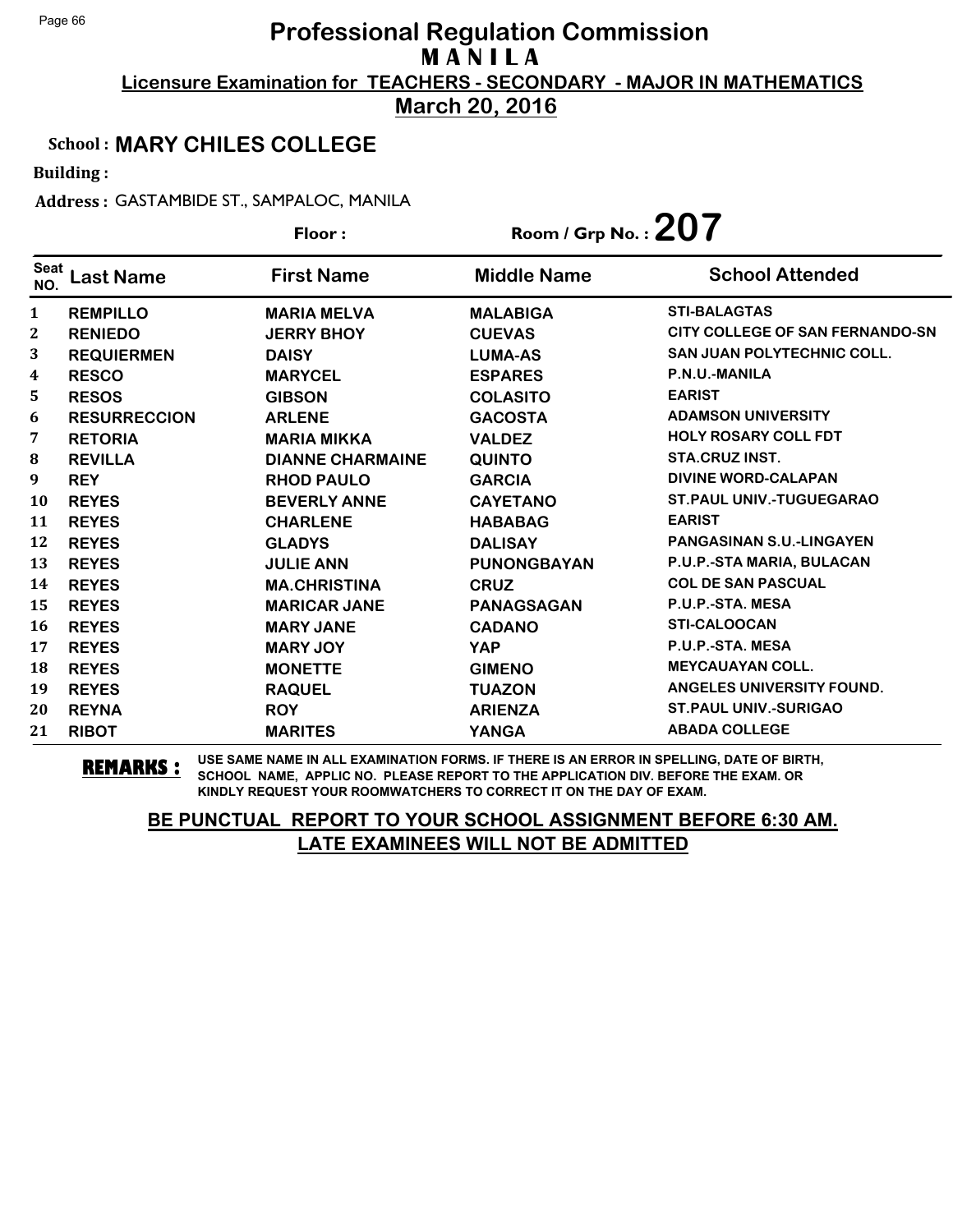**March 20, 2016**

#### School : **MARY CHILES COLLEGE**

Building :

Address : GASTAMBIDE ST., SAMPALOC, MANILA

|                    |                   | Floor:                   | Room / Grp No. : $208$ |                                         |
|--------------------|-------------------|--------------------------|------------------------|-----------------------------------------|
| <b>Seat</b><br>NO. | <b>Last Name</b>  | <b>First Name</b>        | <b>Middle Name</b>     | <b>School Attended</b>                  |
| $\mathbf{1}$       | <b>RICABLANCA</b> | <b>RHEA</b>              | <b>ELQUIERO</b>        | <b>TRECE MARTIRES CITY COLL.</b>        |
| 2                  | <b>RICARRO</b>    | <b>MA SHIELA</b>         | <b>UPAO</b>            | <b>U DE MANILA (for.CCM)</b>            |
| 3                  | <b>RIGODON</b>    | <b>EVELYN</b>            | <b>MATUGAS</b>         | <b>NAVAL S.U.-NAVAL</b>                 |
| 4                  | <b>RIO</b>        | <b>ANGEL</b>             | <b>RODA</b>            | <b>ROMBLON STATE UNIV.-(FOR ROMBLON</b> |
| 5                  | <b>RITO</b>       | <b>EDDIEMERK</b>         | <b>GAMO</b>            | <b>EARIST</b>                           |
| 6                  | <b>RITRITA</b>    | <b>JONABETH</b>          | <b>BALONZO</b>         | U OF RIZAL SYS.-RODRIGUEZ               |
| 7                  | <b>RIVERA</b>     | <b>ARMAND</b>            | <b>DIOQUINO</b>        | <b>U DE MANILA (for.CCM)</b>            |
| ${\bf 8}$          | <b>RIVERA</b>     | <b>JASMIN</b>            |                        | R.MAGSAYSAY T.U-IBA                     |
| 9                  | <b>RIVERA</b>     | <b>JEFFREY</b>           | <b>MARCOS</b>          | P.U.P.-CAVITE                           |
| 10                 | <b>RIVERA</b>     | <b>KAREN MAE</b>         | <b>DEL ROSARIO</b>     | <b>BULACAN S.U-BUSTOS</b>               |
| 11                 | <b>RIVERA</b>     | <b>MARY JELHENE</b>      | <b>ESTRELLA</b>        | P.U.P.-STA MARIA, BULACAN               |
| 12                 | <b>RIZANO</b>     | <b>ERICA</b>             | <b>VERAGUAS</b>        | <b>BULACAN S.U-BUSTOS</b>               |
| 13                 | <b>ROBIÑOS</b>    | <b>ROSEMARIE</b>         | <b>GERSIN</b>          | <b>ST.MICHAEL'S COLL.-BINAN</b>         |
| 14                 | <b>ROBLES</b>     | <b>MARY MAE ANGELINE</b> | <b>DELA ROSA</b>       | <b>MARIKINA POLYTECHNIC</b>             |
| 15                 | <b>ROCA</b>       | <b>CHARELINE</b>         | <b>GECTO</b>           | <b>EARIST</b>                           |
| 16                 | <b>RODEO</b>      | <b>MARY JANE</b>         | <b>CABILI</b>          | <b>CITY OF MALABON UNIV.</b>            |
| 17                 | <b>RODRIGUEZ</b>  | <b>MARJORIE</b>          | <b>ADAMERO</b>         | P.N.U.-MANILA                           |
| 18                 | <b>RODRIGUEZ</b>  | <b>PATRICIA ERICA</b>    | <b>ROSAL</b>           | <b>U.P.-DILIMAN</b>                     |
| 19                 | <b>ROGEL</b>      | <b>MERLINDA</b>          | <b>CALINAWAGAN</b>     | <b>STA.CRUZ INST.</b>                   |
| 20                 | <b>ROGELIO</b>    | <b>ANNA MARIE</b>        | <b>ROGELIO</b>         | U OF RIZAL SYS.-RODRIGUEZ               |
| 21                 | <b>ROJO</b>       | <b>ANGELICA</b>          | <b>TATAD</b>           | NO.QUEZON COOP.COLL.INC                 |

**REMARKS :** USE SAME NAME IN ALL EXAMINATION FORMS. IF THERE IS AN ERROR IN SPELLING, DATE OF BIRTH, SCHOOL NAME, APPLIC NO. PLEASE REPORT TO THE APPLICATION DIV. BEFORE THE EXAM. OR KINDLY REQUEST YOUR ROOMWATCHERS TO CORRECT IT ON THE DAY OF EXAM.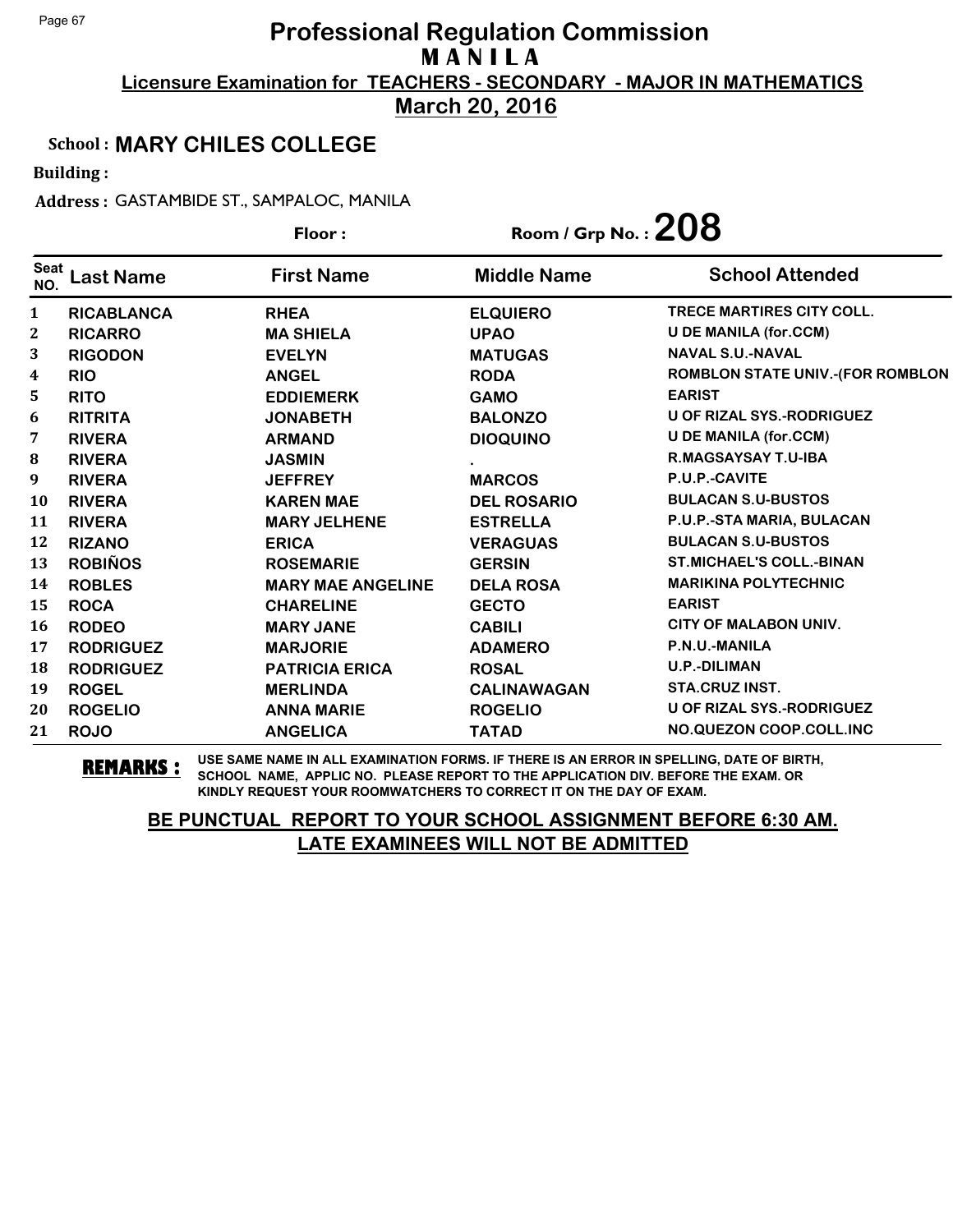**March 20, 2016**

### School : **MARY CHILES COLLEGE**

Building :

Address : GASTAMBIDE ST., SAMPALOC, MANILA

|                    |                  | Floor:              | Room / Grp No. : $302$ |                                      |
|--------------------|------------------|---------------------|------------------------|--------------------------------------|
| <b>Seat</b><br>NO. | <b>Last Name</b> | <b>First Name</b>   | <b>Middle Name</b>     | <b>School Attended</b>               |
| $\mathbf{1}$       | <b>ROLDAN</b>    | <b>SHERYLL</b>      | <b>SERIRITAN</b>       | <b>U.S.M.-KABACAN</b>                |
| $\mathbf{2}$       | <b>ROMANO</b>    | <b>AMELITA</b>      | <b>NONOY</b>           | <b>SURIGAO S.C.T.</b>                |
| 3                  | <b>ROMANTAO</b>  | <b>ROCHELLE</b>     |                        | <b>CAVITE S.U.-CAVITE CITY</b>       |
| 4                  | <b>ROMERO</b>    | <b>JULIE ANN</b>    | <b>FLORES</b>          | <b>U DE MANILA (for.CCM)</b>         |
| 5                  | <b>RONQUILLO</b> | <b>MARJORY</b>      | <b>FLORES</b>          | <b>BATAAN PENINSULA STATE U-MAIN</b> |
| 6                  | <b>ROQUE</b>     | <b>JOHN DAVE</b>    | <b>SAN PEDRO</b>       | <b>ACA.DE SAN LORENZO DEMA-ALA</b>   |
| 7                  | <b>ROQUE</b>     | <b>MA. APASRA</b>   | <b>RUTOR</b>           | AMA-PROJ. 8, QC                      |
| 8                  | <b>ROSAL</b>     | <b>CHONA</b>        | <b>LAGMAY</b>          | <b>U OF RIZAL SYS.-MORONG</b>        |
| 9                  | <b>ROSALES</b>   | <b>LOUIE</b>        | <b>SUMODLAYON</b>      | CENTRAL BICOL S.U. A. (for. CSSAC)-  |
| <b>10</b>          | <b>ROSALES</b>   | <b>SHIELA MARIE</b> | <b>PAROLE</b>          | <b>BULACAN S.U-MALOLOS</b>           |
| 11                 | <b>ROSARIO</b>   | <b>JOHN MARK</b>    | <b>FELICIANO</b>       | P.L. PASAY                           |
| 12                 | <b>ROSAS</b>     | <b>JOSEPH</b>       | <b>ROBISO</b>          | P.U.P - BANSUD, ORIENTAL MINDORO     |
| 13                 | <b>ROSAURA</b>   | <b>JACQUILYN</b>    | <b>ABILLA</b>          | <b>P.L. MUNTINLUPA</b>               |
| 14                 | <b>ROXAS</b>     | <b>MARILYN</b>      | <b>RUEDA</b>           | <b>FEU-MANILA</b>                    |
| 15                 | <b>ROXAS</b>     | <b>MARY GRACE</b>   | <b>LIGON</b>           | DR.YANGA'S C.I.                      |
| 16                 | <b>ROY</b>       | <b>JEDELYN</b>      | <b>VERIDIANO</b>       | <b>ST.CLARE COLL.-CALOOCAN</b>       |
| 17                 | <b>ROYO</b>      | <b>RONINA JOYCE</b> | <b>LABONGRAY</b>       | N. T. C.                             |
| 18                 | <b>RUBEN</b>     | <b>HAZELL</b>       | <b>MALDIA</b>          | <b>MARIKINA POLYTECHNIC</b>          |
| 19                 | <b>RUBIO</b>     | <b>ODEZA</b>        | <b>BARAN</b>           | <b>CAVITE S.U.-CARMONA</b>           |
| 20                 | <b>RUBLICA</b>   | <b>MARICAR</b>      | <b>LUBAT</b>           | <b>LEYTE S.U.-VILLABA</b>            |
| 21                 | <b>RUIZ</b>      | <b>GINALYN</b>      | <b>GENAVIA</b>         | <b>U OF RIZAL SYS.-RODRIGUEZ</b>     |

**REMARKS :** USE SAME NAME IN ALL EXAMINATION FORMS. IF THERE IS AN ERROR IN SPELLING, DATE OF BIRTH, SCHOOL NAME, APPLIC NO. PLEASE REPORT TO THE APPLICATION DIV. BEFORE THE EXAM. OR KINDLY REQUEST YOUR ROOMWATCHERS TO CORRECT IT ON THE DAY OF EXAM.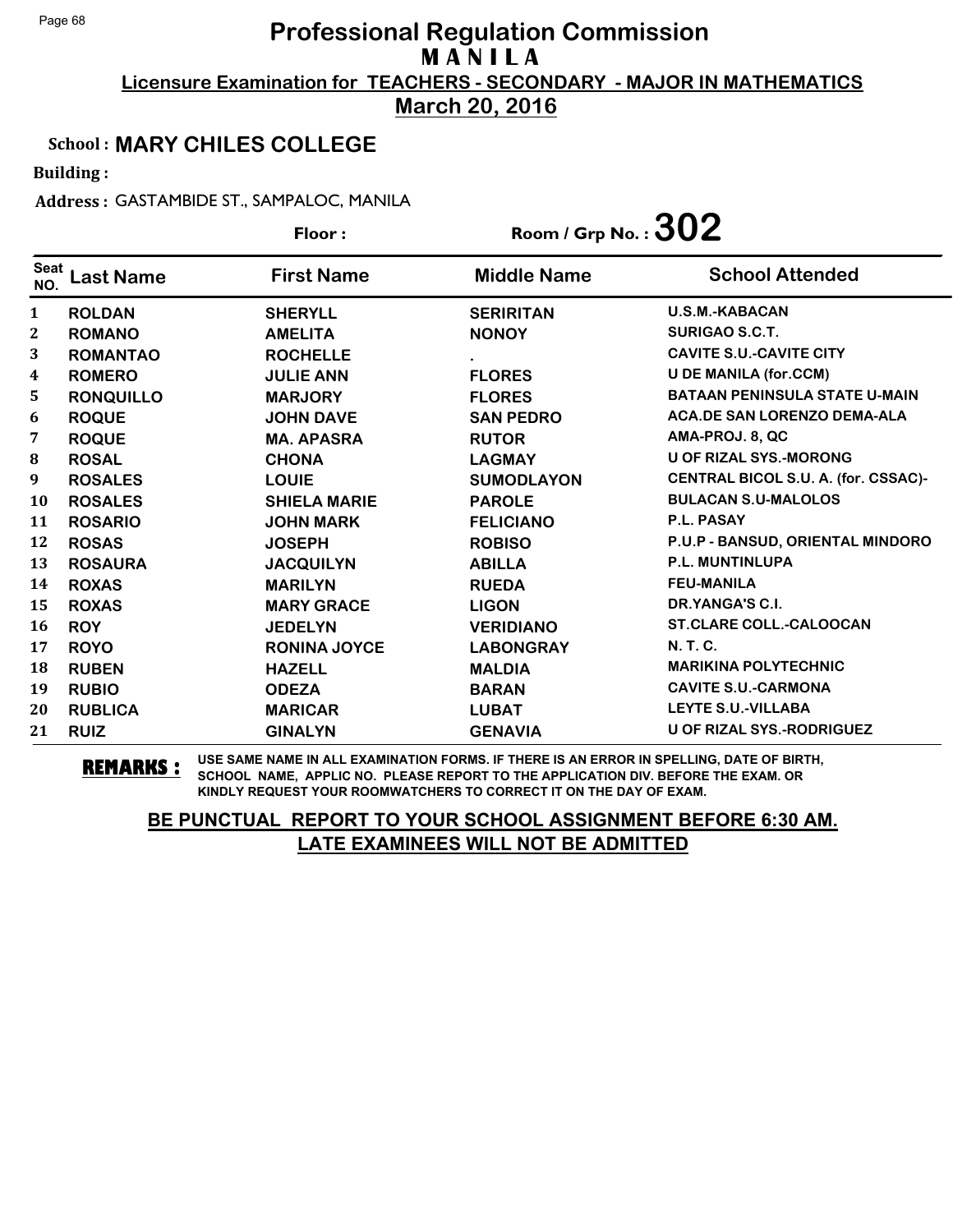**March 20, 2016**

### School : **MARY CHILES COLLEGE**

Building :

Address : GASTAMBIDE ST., SAMPALOC, MANILA

|                    |                  | Floor:                   | Room / Grp No. : $303$ |                                       |
|--------------------|------------------|--------------------------|------------------------|---------------------------------------|
| <b>Seat</b><br>NO. | Last Name        | <b>First Name</b>        | <b>Middle Name</b>     | <b>School Attended</b>                |
| 1                  | <b>RUIZ</b>      | <b>HONEY LYN</b>         | <b>LIBREA</b>          | <b>U OF RIZAL SYS.-MORONG</b>         |
| 2                  | <b>SAAVEDRA</b>  | <b>RIZZA</b>             | <b>SIONICIO</b>        | P.U.P.-LOPEZ                          |
| 3                  | <b>SABANGAN</b>  | <b>ALREX</b>             | <b>BORJA</b>           | <b>U PERP HELP-LAGUNA</b>             |
| 4                  | <b>SABIO</b>     | <b>NECY</b>              | <b>ROMOBIO</b>         | <b>U DE MANILA (for.CCM)</b>          |
| 5                  | <b>SACOPLA</b>   | <b>NORBERTO</b>          | <b>CUNANAN</b>         | <b>P.L. MUNTINLUPA</b>                |
| 6                  | <b>SADAYA</b>    | <b>MARIA SOCORRO</b>     | <b>FONOLLERA</b>       | <b>U.P.-DILIMAN</b>                   |
| 7                  | <b>SAGUIPED</b>  | <b>MARICEL</b>           | <b>LUARCA</b>          | <b>RIZAL TECH UNIV</b>                |
| 8                  | <b>SAGUM</b>     | <b>JO-ANN</b>            | <b>ESTILLORE</b>       | <b>HOLY CROSS-PAMPANGA</b>            |
| 9                  | <b>SAGUN</b>     | <b>BABYLYN</b>           | <b>BERMIDO</b>         | U.N.E.P.                              |
| 10                 | <b>SALAMANCA</b> | <b>JANICA THERESE</b>    | <b>ACULADO</b>         | <b>ST.CLARE COLL.-CALOOCAN</b>        |
| 11                 | <b>SALAMANES</b> | <b>ARNALDO</b>           | <b>SIOSON</b>          | <b>ST.CLARE COLL.-CALOOCAN</b>        |
| 12                 | <b>SALAMAT</b>   | <b>JAY</b>               | <b>DANAS</b>           | ARELLANO UNIV-MALABON                 |
| 13                 | <b>SALAS</b>     | <b>RYAN</b>              | <b>MANIAUL</b>         | <b>DON HONORIO VENTURA TECH. S.U.</b> |
| 14                 | <b>SALAZAR</b>   | <b>ARVIN</b>             | <b>BAYAWA</b>          | <b>NO.LUZON ADVENTIST COLL.</b>       |
| 15                 | <b>SALAZAR</b>   | <b>EDELAINE</b>          | <b>GARCES</b>          | P. C. U.-DASMARIÑAS                   |
| 16                 | <b>SALAZAR</b>   | <b>JOHN MICHAEL MARC</b> | <b>MAGANA</b>          | <b>STI-MAKATI</b>                     |
| 17                 | <b>SALDINO</b>   | <b>SHARA JANE</b>        | <b>OSERA</b>           | <b>MARIKINA POLYTECHNIC</b>           |
| 18                 | <b>SALTORIO</b>  | <b>MAYLENE JEAN</b>      | <b>LAREZA</b>          | <b>LIBON COMM.COLL.</b>               |
| 19                 | <b>SALUDARES</b> | <b>JEN CLAIRE</b>        | <b>TUMALA</b>          | P.N.U.-MANILA                         |
| 20                 | <b>SALVADOR</b>  | <b>BLESSILLIA</b>        | <b>BAWALAN</b>         | <b>EARIST</b>                         |
| 21                 | <b>SALVADOR</b>  | <b>BRIAN JADE</b>        | <b>CEBANICO</b>        | <b>TOMAS CLAUDIO MEM.</b>             |

**REMARKS :** USE SAME NAME IN ALL EXAMINATION FORMS. IF THERE IS AN ERROR IN SPELLING, DATE OF BIRTH, SCHOOL NAME, APPLIC NO. PLEASE REPORT TO THE APPLICATION DIV. BEFORE THE EXAM. OR KINDLY REQUEST YOUR ROOMWATCHERS TO CORRECT IT ON THE DAY OF EXAM.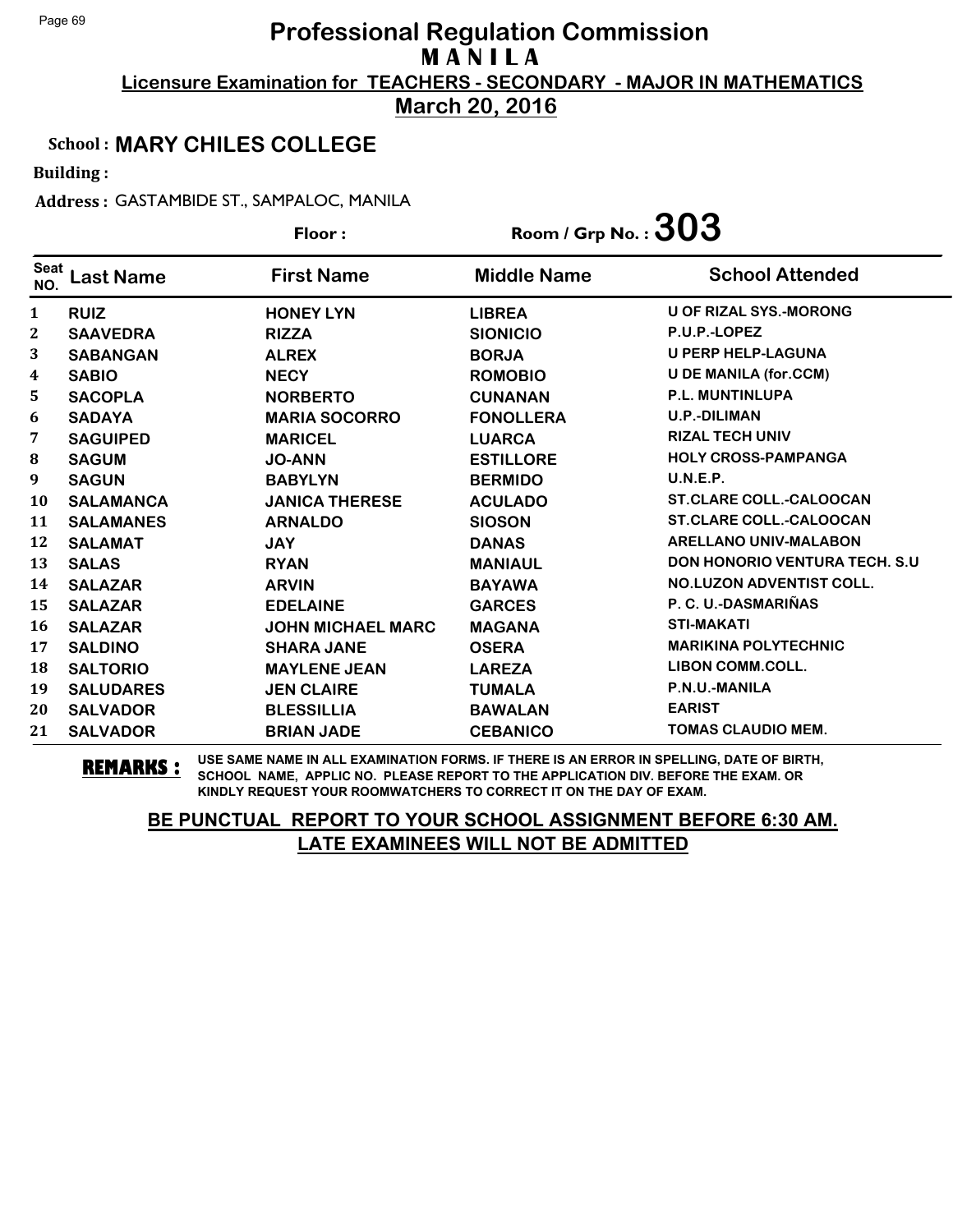**March 20, 2016**

### School : **MARY CHILES COLLEGE**

Building :

Address : GASTAMBIDE ST., SAMPALOC, MANILA

|                    |                    | Floor:                  | Room / Grp No. : $304$ |                                     |
|--------------------|--------------------|-------------------------|------------------------|-------------------------------------|
| <b>Seat</b><br>NO. | <b>Last Name</b>   | <b>First Name</b>       | <b>Middle Name</b>     | <b>School Attended</b>              |
| 1                  | <b>SALVADOR</b>    | <b>JOHN LOUIS</b>       | <b>SALANGSANG</b>      | P.U.P.-STA, MESA                    |
| 2                  | <b>SALVADOR</b>    | <b>ROSLYN ANN</b>       | <b>MAGSANOC</b>        | OL OF PERP. SUCCOR COLL.            |
| 3                  | <b>SAMAR</b>       | <b>MAY</b>              | <b>SANTILLAN</b>       | <b>P.U.P.-SAN PEDRO</b>             |
| 4                  | <b>SAMBAYON</b>    | <b>JULITO</b>           | <b>MONDANO</b>         | SURIGAO S.C.T.                      |
| 5                  | <b>SAMONG</b>      | <b>ELLEN</b>            | <b>PABLE</b>           | <b>U OF RIZAL SYS.-MORONG</b>       |
| 6                  | <b>SAMOSINO</b>    | <b>DOLORES</b>          | <b>ADIE</b>            | UNIVERSITY OF CALOOCAN CITY(for. CC |
| 7                  | <b>SAMSON</b>      | <b>CHERRILYN</b>        | <b>OBENIA</b>          | P. C. U.-DASMARIÑAS                 |
| ${\bf 8}$          | <b>SAMSON</b>      | <b>JANICE</b>           | <b>REYES</b>           | <b>CAVITE S.U.-INDANG</b>           |
| 9                  | <b>SAMSON</b>      | <b>NELSIE</b>           | <b>CORTES</b>          | <b>ICCT CFI</b>                     |
| 10                 | <b>SAMUS</b>       | <b>ARNOLD</b>           | <b>PATAUEG</b>         | <b>BATANGAS S.U.-BATANGAS CITY</b>  |
| 11                 | <b>SAN AGUSTIN</b> | <b>JADE BERNADETTE</b>  | <b>AÑO</b>             | <b>TOMAS CLAUDIO MEM.</b>           |
| 12                 | <b>SAN ANTONIO</b> | <b>ELIZABETH</b>        | <b>AMORANTO</b>        | <b>TOMAS CLAUDIO MEM.</b>           |
| 13                 | <b>SAN ANTONIO</b> | <b>WILLIAM</b>          | <b>SANTOS</b>          | U OF RIZAL SYS.-MORONG              |
| 14                 | <b>SAN JOSE</b>    | <b>ANDREA DEE</b>       | <b>RAMOS</b>           | <b>U OF RIZAL SYS.-MORONG</b>       |
| 15                 | <b>SAN MIGUEL</b>  | <b>SHARON</b>           | <b>FRANCISCO</b>       | <b>SAN ILDEFONSO COLL.</b>          |
| 16                 | <b>SAN PEDRO</b>   | <b>KATHERINE</b>        | <b>FELICIANO</b>       | <b>U OF RIZAL SYS.-MORONG</b>       |
| 17                 | <b>SAN PEDRO</b>   | <b>MARIBEL</b>          | <b>ELID</b>            | <b>P.L. MARIKINA CITY</b>           |
| 18                 | <b>SANCHA</b>      | <b>MELONA</b>           | <b>ESPENILLA</b>       | <b>ICCT CFI</b>                     |
| 19                 | <b>SANCHEZ</b>     | <b>ANALIZA</b>          | <b>FABUNAN</b>         | <b>COLUMBAN COLL.-OLONGAPO CITY</b> |
| 20                 | <b>SANCHEZ</b>     | <b>DAVE</b>             | <b>CARREON</b>         | <b>REPUBLIC CENTRAL COLL.</b>       |
| 21                 | <b>SANCHEZ</b>     | <b>DYANNE CHRISTINE</b> | <b>CARPIO</b>          | <b>U.E.-MANILA</b>                  |

**REMARKS :** USE SAME NAME IN ALL EXAMINATION FORMS. IF THERE IS AN ERROR IN SPELLING, DATE OF BIRTH, SCHOOL NAME, APPLIC NO. PLEASE REPORT TO THE APPLICATION DIV. BEFORE THE EXAM. OR KINDLY REQUEST YOUR ROOMWATCHERS TO CORRECT IT ON THE DAY OF EXAM.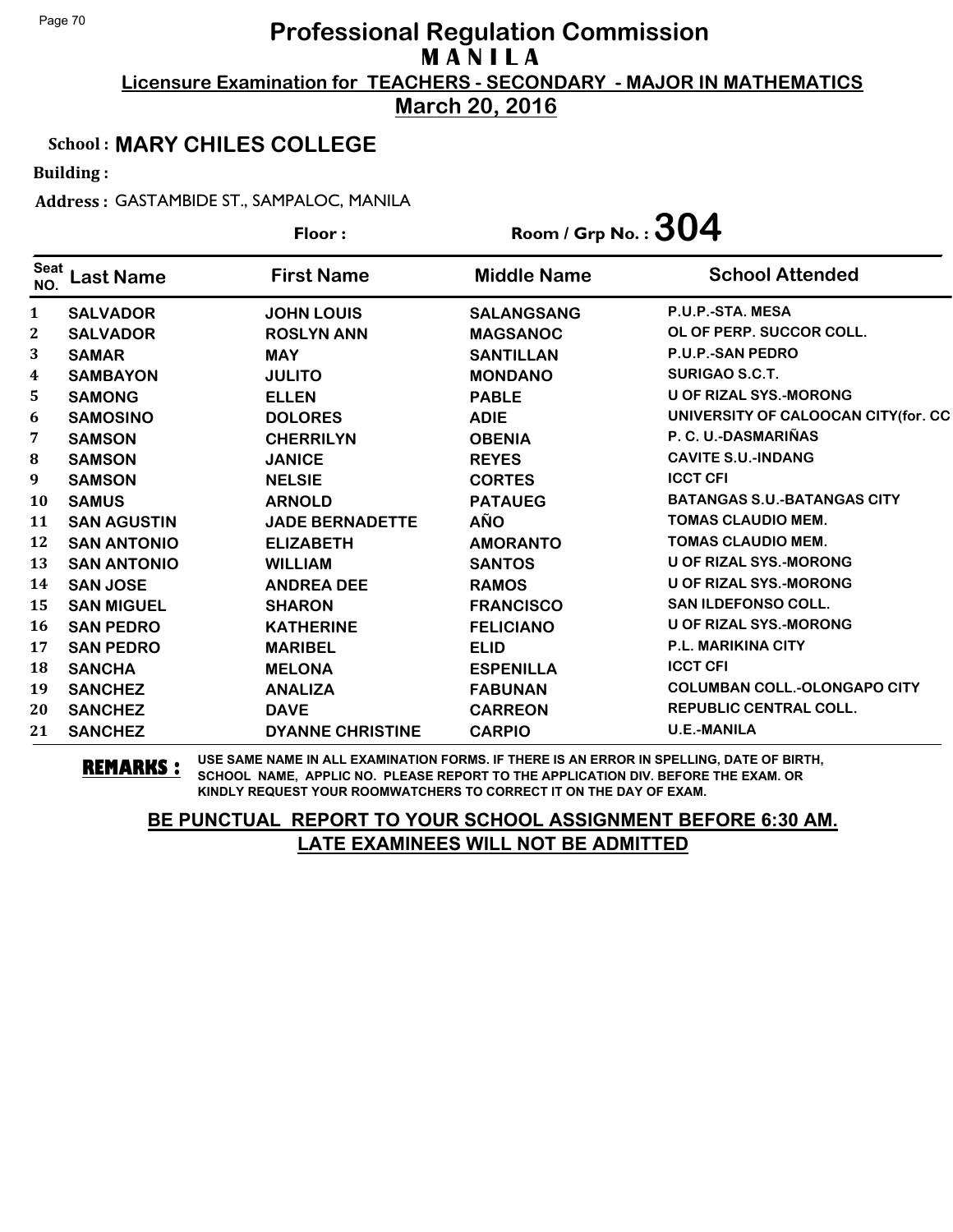**March 20, 2016**

### School : **MARY CHILES COLLEGE**

Building :

Address : GASTAMBIDE ST., SAMPALOC, MANILA

|                         |                  | Floor:                | Room / Grp No. : $306$ |                                      |
|-------------------------|------------------|-----------------------|------------------------|--------------------------------------|
| <b>Seat</b><br>NO.      | <b>Last Name</b> | <b>First Name</b>     | <b>Middle Name</b>     | <b>School Attended</b>               |
| 1                       | <b>SANCHEZ</b>   | <b>JOAN</b>           | <b>DELA PEÑA</b>       | <b>BULACAN S.U-BUSTOS</b>            |
| 2                       | <b>SANCHEZ</b>   | <b>JOHANNA</b>        | <b>MIONES</b>          | <b>SO.LUZON S.U.-LUCBAN</b>          |
| 3                       | <b>SANCHEZ</b>   | <b>SHARMAINE</b>      | <b>INGAL</b>           | P.U.P.-CAVITE                        |
| $\overline{\mathbf{4}}$ | <b>SANDIG</b>    | <b>DOMINIQUE</b>      | <b>MACABIGTAS</b>      | <b>LAGUNA STATE POLYTECHNIC</b>      |
| 5                       | <b>SANICO</b>    | <b>LADY ANN</b>       | <b>BABOR</b>           | <b>P.L. PASAY</b>                    |
| 6                       | <b>SANIEL</b>    | <b>ELJON</b>          | <b>CABANGANAN</b>      | <b>P.L. VALENZUELA</b>               |
| 7                       | <b>SANTIAGO</b>  | <b>CHESKA MARIE</b>   | <b>BERAÑA</b>          | P.N.U.-MANILA                        |
| 8                       | <b>SANTIAGO</b>  | <b>JEMELISSA</b>      | <b>SEMBRANO</b>        | <b>TOMAS CLAUDIO MEM.</b>            |
| 9                       | <b>SANTIAGO</b>  | <b>JOANA</b>          | <b>FLORES</b>          | <b>BULACAN S.U-BUSTOS</b>            |
| 10                      | <b>SANTIAGO</b>  | <b>MARY EILEEN</b>    | <b>TEPACE</b>          | P.U.P.-STA. MESA                     |
| 11                      | <b>SANTIDAD</b>  | <b>LADYLEE</b>        | <b>PUJEDA</b>          | P.L. PASAY                           |
| 12                      | <b>SANTILLAN</b> | <b>KRISTELLE JANE</b> | <b>SANTOS</b>          | <b>BATAAN PENINSULA STATE U-MAIN</b> |
| 13                      | <b>SANTILLAN</b> | <b>MERYLL ROSE</b>    | <b>MANGOBA</b>         | <b>CAVITE S.U.-ROSARIO</b>           |
| 14                      | <b>SANTOS</b>    | <b>CARMENA</b>        | <b>GARCIA</b>          | P.L. MUNTINLUPA                      |
| 15                      | <b>SANTOS</b>    | <b>CZARINA</b>        | <b>MANJARES</b>        | <b>BATAAN PENINSULA STATE</b>        |
| 16                      | <b>SANTOS</b>    | <b>KIMBERLY</b>       |                        | <b>RIZAL TECH UNIV</b>               |
| 17                      | <b>SANTOS</b>    | <b>MARY ANN</b>       | <b>LIBERATO</b>        | <b>ST.ANTHONY COL.TECH</b>           |
| 18                      | <b>SANTOS</b>    | <b>MICHAEL</b>        | <b>MALACA</b>          | <b>MAPUA INST.OF TECH-MANILA</b>     |
| 19                      | <b>SANTOS</b>    | <b>ROBERTO</b>        | <b>CACABELOS</b>       | P.U.P.-STA. MESA                     |
| 20                      | <b>SANTOS</b>    | <b>ROLLSON</b>        | <b>TABUCANON</b>       | UNIVERSITY OF CALOOCAN CITY(for. CC  |
| 21                      | <b>SANTUYO</b>   | <b>ARMANLORD</b>      | <b>CASANADA</b>        | <b>SAN PEDRO COLL. OF BUS. ADM.</b>  |

**REMARKS :** USE SAME NAME IN ALL EXAMINATION FORMS. IF THERE IS AN ERROR IN SPELLING, DATE OF BIRTH, SCHOOL NAME, APPLIC NO. PLEASE REPORT TO THE APPLICATION DIV. BEFORE THE EXAM. OR KINDLY REQUEST YOUR ROOMWATCHERS TO CORRECT IT ON THE DAY OF EXAM.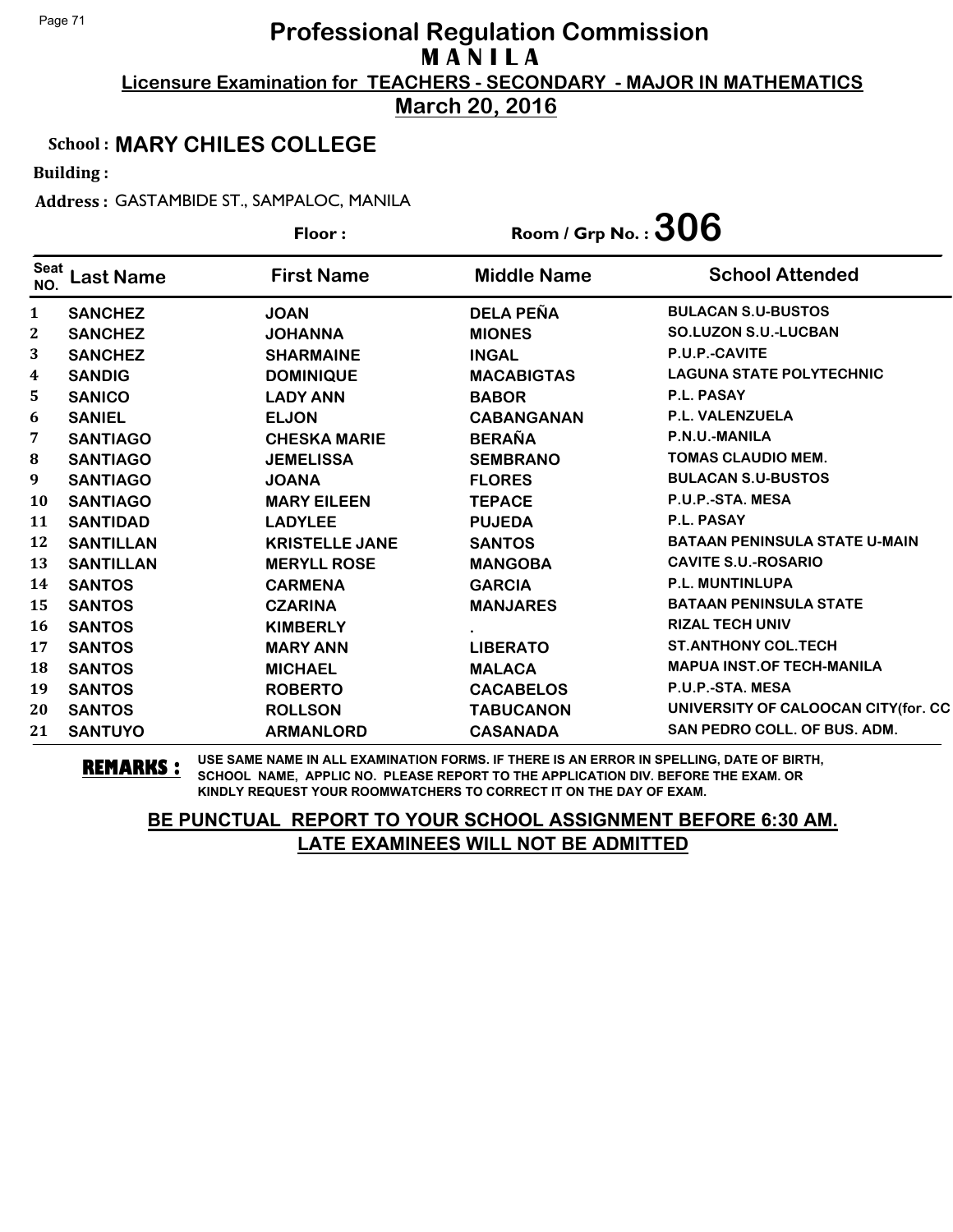**March 20, 2016**

#### School : **MARY CHILES COLLEGE**

Building :

Address : GASTAMBIDE ST., SAMPALOC, MANILA

|                    |                  | Floor:                   | Room / Grp No. : $307$ |                                        |
|--------------------|------------------|--------------------------|------------------------|----------------------------------------|
| <b>Seat</b><br>NO. | <b>Last Name</b> | <b>First Name</b>        | <b>Middle Name</b>     | <b>School Attended</b>                 |
| $\mathbf{1}$       | <b>SAPUNGAN</b>  | <b>MICHELLE</b>          | <b>AQUINO</b>          | <b>DIVINE MERCY CFI</b>                |
| $\mathbf{2}$       | <b>SARCOL</b>    | <b>MARK JUNIX</b>        | <b>GUIDES</b>          | <b>ACES TAGUM COLL</b>                 |
| 3                  | <b>SARDAÑAS</b>  | <b>ABRAHAM JR</b>        | <b>SANTILLAN</b>       | <b>AKLAN CATHOLIC COLL.-(FOR AKLAN</b> |
| 4                  | <b>SARMIENTO</b> | <b>JEROME</b>            | <b>CONCEPCION</b>      | P.U.P.-STA MARIA, BULACAN              |
| 5                  | <b>SARMIENTO</b> | <b>JERWIN</b>            | <b>CONCEPCION</b>      | P.U.P.-STA MARIA, BULACAN              |
| 6                  | <b>SARMIENTO</b> | <b>MARY ANN</b>          | <b>PAMITTAN</b>        | <b>COLL. OF MARY IMM.</b>              |
| 7                  | <b>SARMIENTO</b> | <b>SARAH</b>             | <b>AGUIRRE</b>         | <b>ROMBLON STATE UNIV.(FOR ROMBLON</b> |
| ${\bf 8}$          | <b>SASOT</b>     | <b>ALLAN DEL</b>         | <b>PEMAÑA</b>          | <b>U OF RIZAL SYS.-MORONG</b>          |
| 9                  | <b>SATURNINO</b> | <b>MA IVY CRIS</b>       | <b>CONSTANTINO</b>     | <b>CONCEPCION POLY. COLL.</b>          |
| 10                 | <b>SATURNO</b>   | <b>MARY-ANN</b>          | <b>LERAY</b>           | <b>ST.THERESA COLL.-TANDAG</b>         |
| 11                 | <b>SAURANE</b>   | <b>JET</b>               | <b>PONTIGON</b>        | <b>BICOL UNIV.-POLANGUI</b>            |
| 12                 | <b>SEBASTIAN</b> | <b>JOYLYN</b>            | <b>AVECILLA</b>        | <b>CAGAYAN STATE UNIV.-APARRI</b>      |
| 13                 | <b>SEDORIPA</b>  | <b>MIKE DANEL JESSIE</b> | <b>AGDA</b>            | <b>U DE MANILA (for.CCM)</b>           |
| 14                 | <b>SEGURA</b>    | <b>NIEL</b>              | <b>JACINTO</b>         | W.V.S.U.-POTOTAN                       |
| 15                 | <b>SELLO</b>     | <b>FIELD GONER</b>       | <b>AVILA</b>           | <b>WMSU-ALICIA</b>                     |
| 16                 | <b>SEMBRANO</b>  | <b>SHENGIE</b>           | <b>CAJANDAB</b>        | <b>U OF RIZAL SYS.-MORONG</b>          |
| 17                 | <b>SEPILLO</b>   | <b>GEOFFREY</b>          | <b>SALES</b>           | <b>AMA-STA, MESA</b>                   |
| 18                 | <b>SERADILLA</b> | <b>MICHELLE</b>          | <b>MARIANO</b>         | <b>P.U.P.-SAN PEDRO</b>                |
| 19                 | <b>SERASPI</b>   | <b>MANILYN</b>           | <b>MATEO</b>           | <b>INNOVATIVE C.S.T</b>                |
| 20                 | <b>SERRANO</b>   | <b>JINO</b>              | <b>CUYONG</b>          | U OF RIZAL SYS.-RODRIGUEZ              |
| 21                 | <b>SERRANO</b>   | <b>MA. JOYCE ANN</b>     | <b>PINEDA</b>          | <b>BULACAN S.U-MALOLOS</b>             |

**REMARKS :** USE SAME NAME IN ALL EXAMINATION FORMS. IF THERE IS AN ERROR IN SPELLING, DATE OF BIRTH, SCHOOL NAME, APPLIC NO. PLEASE REPORT TO THE APPLICATION DIV. BEFORE THE EXAM. OR KINDLY REQUEST YOUR ROOMWATCHERS TO CORRECT IT ON THE DAY OF EXAM.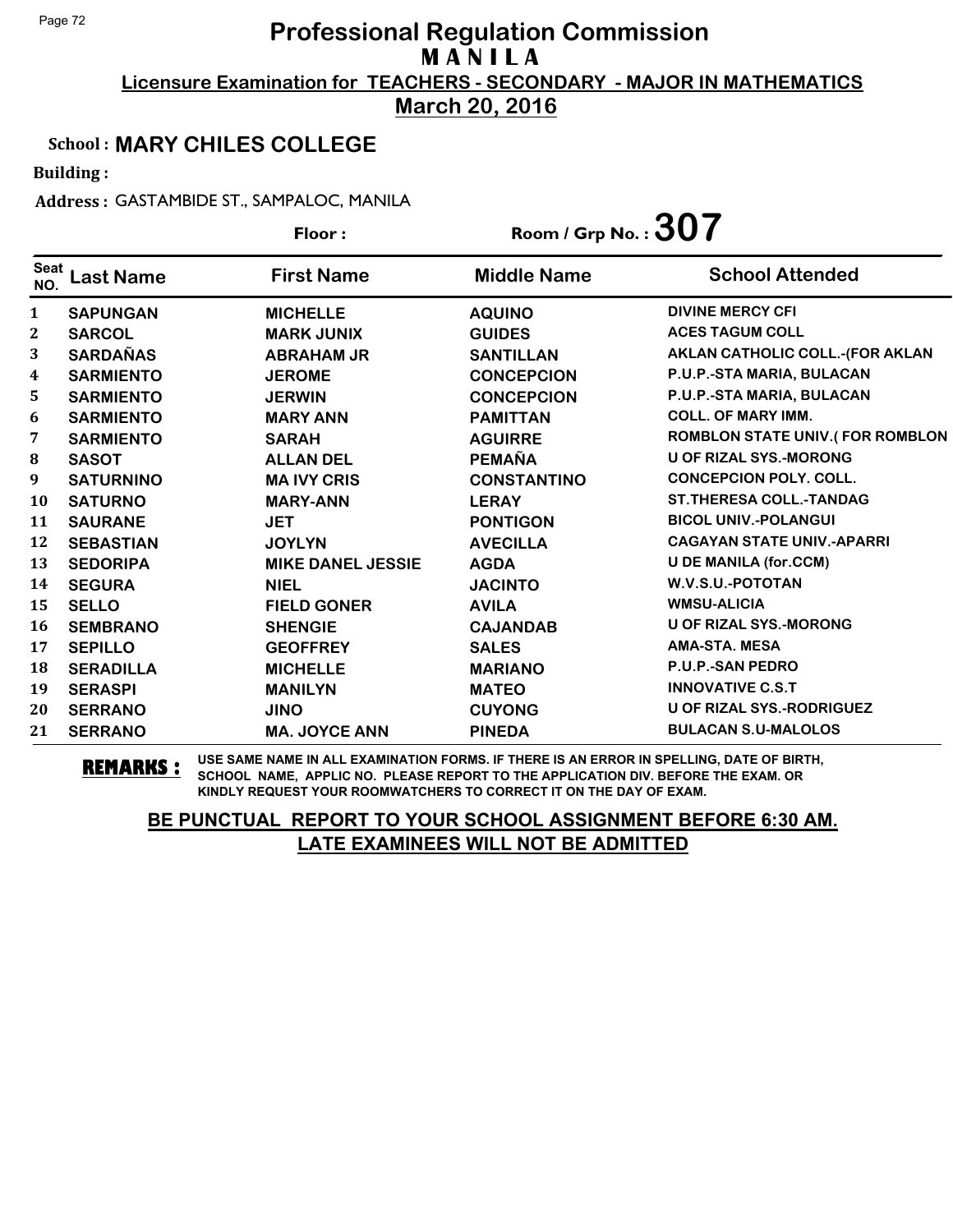**March 20, 2016**

### School : **MARY CHILES COLLEGE**

Building :

Address : GASTAMBIDE ST., SAMPALOC, MANILA

|                    |                    | Floor:                  | Room / Grp No. : $308$ |                                    |
|--------------------|--------------------|-------------------------|------------------------|------------------------------------|
| <b>Seat</b><br>NO. | <b>Last Name</b>   | <b>First Name</b>       | <b>Middle Name</b>     | <b>School Attended</b>             |
| $\mathbf{1}$       | <b>SEÑORIN</b>     | <b>LYNNETH</b>          | <b>FANER</b>           | P.U.P - BANSUD, ORIENTAL MINDORO   |
| $\mathbf{2}$       | <b>SIA</b>         | <b>JOEMARI</b>          | <b>DEMETRIAL</b>       | <b>U OF RIZAL SYS.-RODRIGUEZ</b>   |
| 3                  | <b>SIAZON</b>      | <b>ROSE ANN</b>         | <b>PLATA</b>           | <b>P.U.P.-SAN PEDRO</b>            |
| 4                  | <b>SILVESTRE</b>   | <b>EMIL RYAN</b>        | <b>ARADA</b>           | <b>SIENA COLL.-TAYTAY</b>          |
| 5                  | <b>SIMERA</b>      | <b>KIMBERLY ANN</b>     | <b>PASCARAN</b>        | <b>CAVITE S.U.-INDANG</b>          |
| 6                  | <b>SIMON</b>       | <b>JESSICA-ANNE</b>     | <b>AGUILA</b>          | DR.C.S. LANTING COLL.-Q.C.         |
| 7                  | <b>SIMOY</b>       | <b>EAROL</b>            | <b>ARCIAGA</b>         | <b>P.L. MUNTINLUPA</b>             |
| 8                  | <b>SINCO</b>       | <b>JUAN PAULO</b>       | <b>MORALES</b>         | <b>REPUBLIC CENTRAL COLL.</b>      |
| 9                  | <b>SING</b>        | <b>JONATAN</b>          | <b>CERVANTES</b>       | <b>U DE MANILA (for.CCM)</b>       |
| 10                 | <b>SIOCO</b>       | <b>MARK ANTHONY</b>     | <b>MONTESA</b>         | <b>LA CONCEPCION COLL.-BULACAN</b> |
| 11                 | <b>SISANTE</b>     | <b>JESSA</b>            | <b>ANCIADO</b>         | P.U.P.-CAVITE                      |
| 12                 | <b>SISON</b>       | <b>AREANNE</b>          | <b>DINO</b>            | P.U.P.-CAVITE                      |
| 13                 | <b>SISON</b>       | <b>MARK JOSEPH</b>      | <b>GARCIA</b>          | <b>HOLY ANGEL UNIV.</b>            |
| 14                 | <b>SITUT</b>       | <b>RHEA</b>             | <b>MANGAYAO</b>        | <b>APAYAO STATE COLL.-CONNER</b>   |
| 15                 | <b>SODUSTA</b>     | <b>ANNIELYN</b>         | <b>MACAWILE</b>        | <b>CABARRUS CATHOLIC CO</b>        |
| 16                 | <b>SOGUILON</b>    | <b>CLAIRE</b>           | <b>GALACAN</b>         | P.U.P.-SAN PEDRO                   |
| 17                 | <b>SOLEDAD</b>     | <b>MARY ANN</b>         | <b>CHAVEZ</b>          | <b>SAN ILDEFONSO COLL.</b>         |
| 18                 | <b>SOLIDUM</b>     | <b>RINA</b>             | <b>CLIMACOSA</b>       | P.U.P.-CAVITE                      |
| 19                 | <b>SOLMIRANO</b>   | <b>EMMANUEL GABRIEL</b> | <b>GATON</b>           | P.N.U.-MANILA                      |
| 20                 | <b>SOLOMINIDAD</b> | <b>LEA</b>              | <b>BURCE</b>           | <b>DIVINE MERCY CFI</b>            |
| 21                 | <b>SOLOMON</b>     | <b>STEPHANY</b>         | <b>IGNACIO</b>         | <b>PAMPANGA STATE AGRICULTURAL</b> |

**REMARKS :** USE SAME NAME IN ALL EXAMINATION FORMS. IF THERE IS AN ERROR IN SPELLING, DATE OF BIRTH, SCHOOL NAME, APPLIC NO. PLEASE REPORT TO THE APPLICATION DIV. BEFORE THE EXAM. OR KINDLY REQUEST YOUR ROOMWATCHERS TO CORRECT IT ON THE DAY OF EXAM.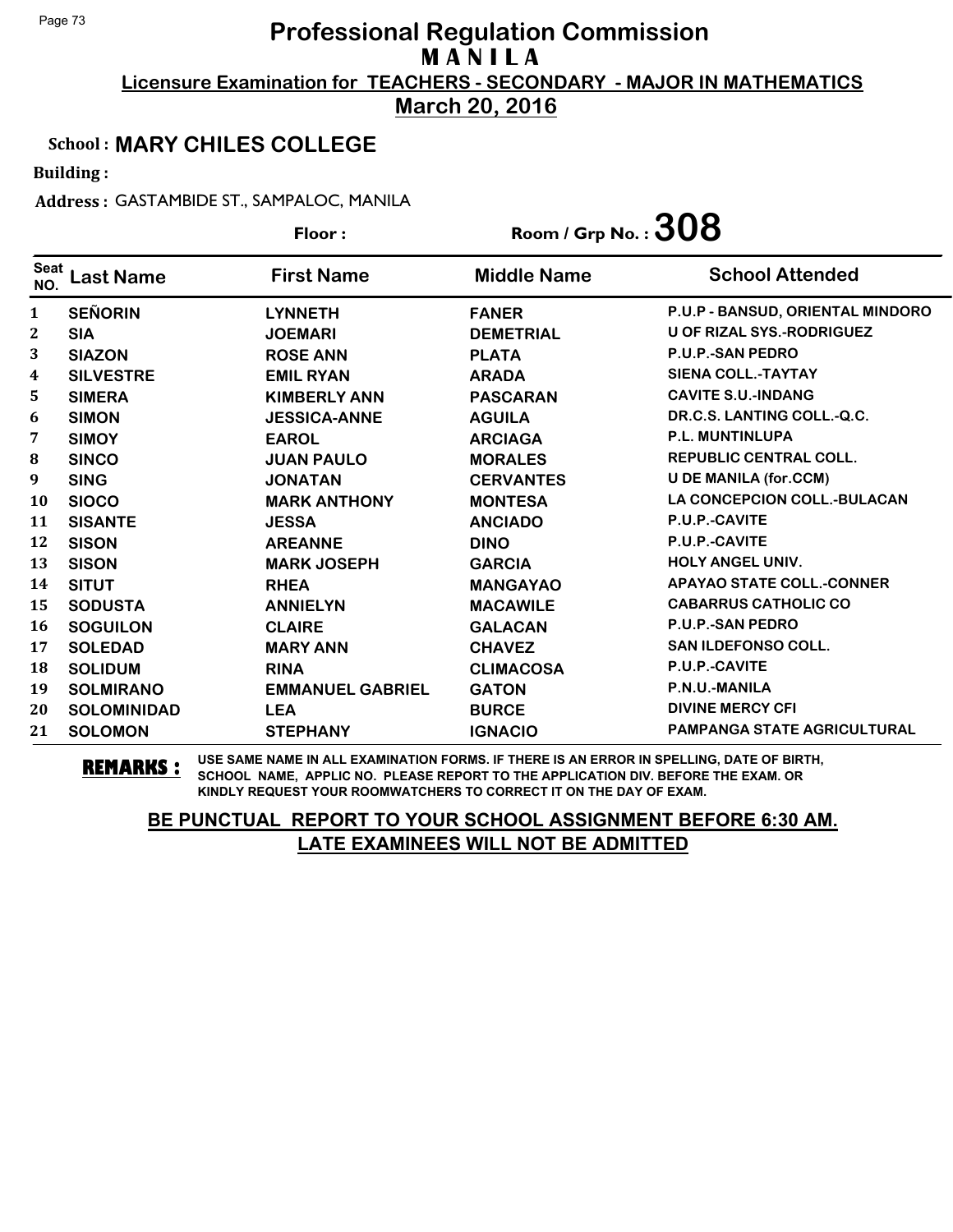**March 20, 2016**

#### School : **MARY CHILES COLLEGE**

Building :

Address : GASTAMBIDE ST., SAMPALOC, MANILA

|                    |                   | Floor:               | Room / Grp No. : $309$ |                                        |
|--------------------|-------------------|----------------------|------------------------|----------------------------------------|
| <b>Seat</b><br>NO. | <b>Last Name</b>  | <b>First Name</b>    | <b>Middle Name</b>     | <b>School Attended</b>                 |
| 1                  | <b>SOLPICO</b>    | <b>MARY LYN</b>      | <b>LUBUGUIN</b>        | <b>LAGUNA STATE POLYTECHNIC</b>        |
| 2                  | <b>SOMBRANO</b>   | <b>JOANN</b>         | <b>LISTANA</b>         | P.U.P.-STA MARIA, BULACAN              |
| 3                  | <b>SORETA</b>     | <b>FERLHYN</b>       | <b>PANDES</b>          | <b>MARIKINA POLYTECHNIC</b>            |
| 4                  | <b>SORIANO</b>    | <b>MANUEL JR II</b>  | <b>CESAR</b>           | DR.C.S. LANTING COLL.-Q.C.             |
| 5                  | <b>SORIANO</b>    | <b>MARICEL</b>       | <b>ADAMOS</b>          | <b>U OF RIZAL SYS.-MORONG</b>          |
| 6                  | <b>SOSA</b>       | <b>KHRISTINE JOY</b> | <b>ARINDUGA</b>        | P.U.P.-CAVITE                          |
| 7                  | <b>SOTTO</b>      | <b>LIEZL</b>         | <b>CRUZADO</b>         | <b>EARIST</b>                          |
| 8                  | <b>STA.INES</b>   | <b>MA.CHRISTINA</b>  | <b>DAVID</b>           | <b>P.L. MARIKINA CITY</b>              |
| 9                  | <b>SUA</b>        | <b>ROMEL</b>         | <b>JACOB</b>           | <b>TAGUIG CITY UNIV</b>                |
| <b>10</b>          | <b>SUAYAN</b>     | <b>ARJELYN</b>       | <b>DE ROXAS</b>        | <b>RIZAL COLL.-TAAL</b>                |
| 11                 | <b>SUBAC</b>      | <b>MARIA KATRINA</b> | <b>NAVAL</b>           | <b>SAN PEDRO COLL. OF BUS. ADM.</b>    |
| 12                 | <b>SUBIDO</b>     | <b>ANA MARIE</b>     | <b>AUREUS</b>          | P.U.P.-STA MARIA, BULACAN              |
| 13                 | <b>SUBIERE</b>    | <b>WILFREDO JR</b>   | <b>OCBA</b>            | <b>P.L. PASAY</b>                      |
| 14                 | <b>SULIT</b>      | <b>MARILA</b>        | <b>DIMAL</b>           | P. C. U.-MANILA                        |
| 15                 | <b>SULLERA</b>    | <b>NOREEN</b>        | <b>CANALES</b>         | <b>CATAINGAN MUN. COLL.</b>            |
| 16                 | <b>SUMALBAG</b>   | <b>RODIOFRE</b>      | <b>PERALTA</b>         | <b>COL DE DAGUPAN(for.COMPUTRONIX)</b> |
| 17                 | <b>SUMANG</b>     | <b>ARNEL</b>         | <b>MALLARI</b>         | <b>FEU-MANILA</b>                      |
| 18                 | <b>SUMODEBILA</b> | <b>MARY JOY</b>      | <b>MANGALINAO</b>      | <b>P.L. VALENZUELA</b>                 |
| 19                 | <b>SUNGA</b>      | <b>ANNA LIZA</b>     | <b>DAIWEY</b>          | <b>PAMPANGA COLLEGES</b>               |
| 20                 | <b>SURIO</b>      | <b>MARICAR</b>       | <b>LAO</b>             | ASIA C.A.S.A.S.T                       |
| 21                 | <b>TABANIAG</b>   | <b>ANNA MARIE</b>    | <b>SOLITA</b>          | <b>ISABELA S.U.-SAN MATEO</b>          |

**REMARKS :** USE SAME NAME IN ALL EXAMINATION FORMS. IF THERE IS AN ERROR IN SPELLING, DATE OF BIRTH, SCHOOL NAME, APPLIC NO. PLEASE REPORT TO THE APPLICATION DIV. BEFORE THE EXAM. OR KINDLY REQUEST YOUR ROOMWATCHERS TO CORRECT IT ON THE DAY OF EXAM.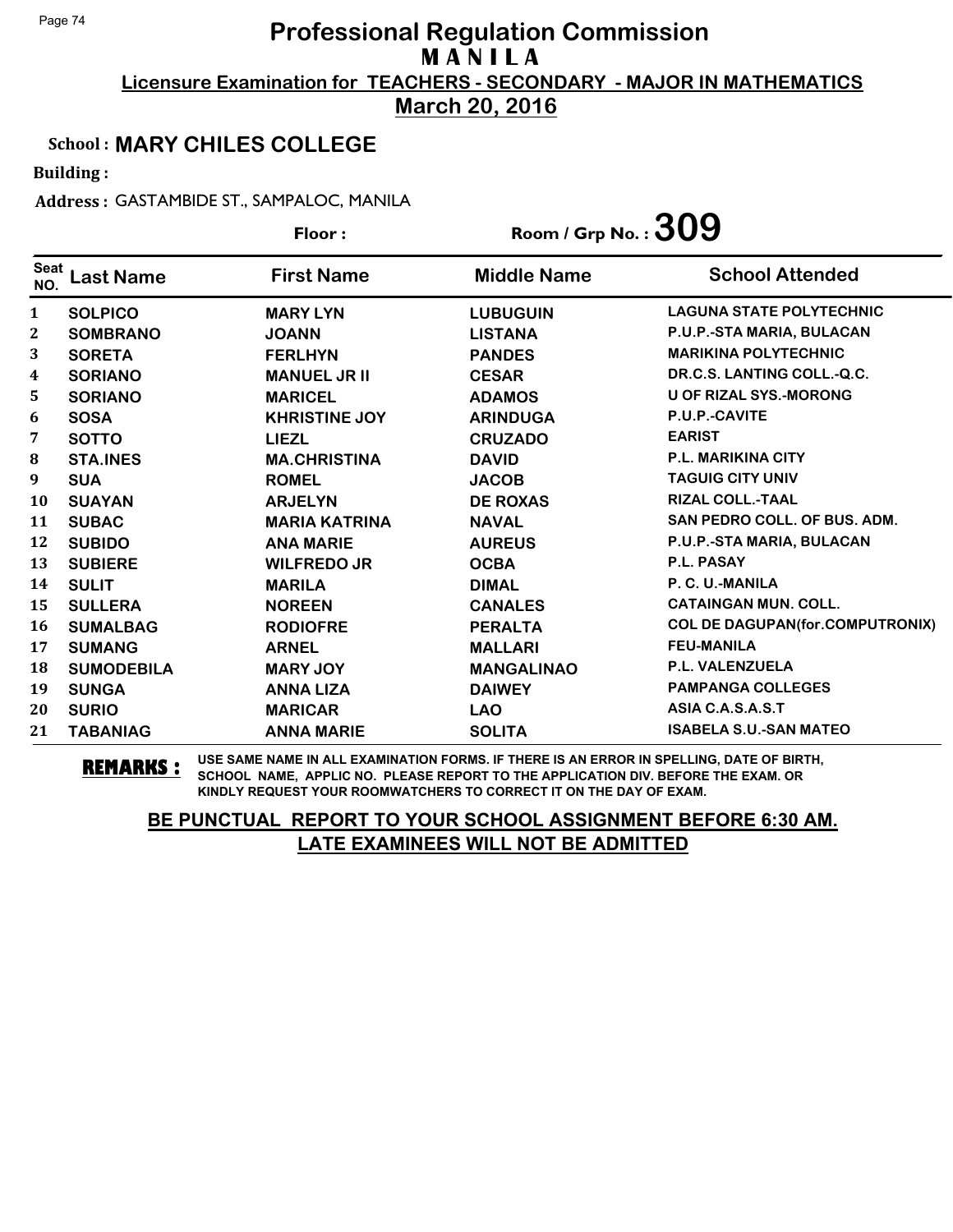**March 20, 2016**

### School : **MARY CHILES COLLEGE**

Building :

Address : GASTAMBIDE ST., SAMPALOC, MANILA

|                    |                  | Floor:                   | Room / Grp No. : $403$ |                                        |
|--------------------|------------------|--------------------------|------------------------|----------------------------------------|
| <b>Seat</b><br>NO. | <b>Last Name</b> | <b>First Name</b>        | <b>Middle Name</b>     | <b>School Attended</b>                 |
| $\mathbf{1}$       | <b>TABAOG</b>    | <b>CECILE JOY</b>        | <b>VALLEJO</b>         | <b>CAGAYAN STATE</b>                   |
| 2                  | <b>TABAQUERO</b> | <b>DENNIS</b>            | <b>JAVIER</b>          | UNIVERSITY OF CALOOCAN CITY(for. CC    |
| 3                  | <b>TABLAN</b>    | <b>JEN</b>               | <b>RUBIANO</b>         | <b>BATAAN PENINSULA STATE U-MAIN</b>   |
| 4                  | <b>TABLIGAN</b>  | <b>PAZ</b>               | <b>HUALDE</b>          | <b>COMPUTER COLL. OF THE VISAYAS</b>   |
| 5                  | <b>TABOCLAON</b> | <b>ESTHER JOY</b>        | <b>ACERO</b>           | <b>FIRST CITY PROV. COLL.</b>          |
| 6                  | <b>TABON</b>     | <b>JENNIFER</b>          | <b>ENANO</b>           | P.N.U.-MANILA                          |
| 7                  | <b>TABORADA</b>  | <b>CASIMIRO JR</b>       | <b>LOREGAS</b>         | <b>METRO MANILA COLL.</b>              |
| ${\bf 8}$          | <b>TACATE</b>    | <b>GLENN</b>             | <b>SIOCSON</b>         | <b>P.L. PASIG</b>                      |
| 9                  | <b>TACSUAN</b>   | <b>CHRISTIAN PAUL</b>    | <b>LEVANTINO</b>       | <b>P.L. MUNTINLUPA</b>                 |
| 10                 | <b>TADURAN</b>   | <b>GLADDICE</b>          | <b>PARTORIZA</b>       | <b>HOLY TRINITY COLL.-BATO</b>         |
| 11                 | <b>TAGALA</b>    | <b>TRINA</b>             | <b>TABJAN</b>          | D.L.S.U.-DASMARIÑAS                    |
| 12                 | <b>TAGUINOD</b>  | <b>LILIBETH</b>          | <b>GUNTANG</b>         | <b>ISABELA S.U.-ANGADANAN</b>          |
| 13                 | <b>TAGULOB</b>   | <b>GRACE</b>             | <b>BRINGAS</b>         | <b>U.M.-DAVAO</b>                      |
| 14                 | <b>TALA-OC</b>   | <b>CHERIE</b>            | <b>ALONSAGAY</b>       | <b>AKLAN CATHOLIC COLL.-(FOR AKLAN</b> |
| 15                 | <b>TALAGON</b>   | <b>DANTE</b>             | <b>DIAZ</b>            | <b>TOMAS CLAUDIO MEM.</b>              |
| 16                 | <b>TALENJALE</b> | <b>RAFAEL</b>            | <b>LIPATA</b>          | <b>RIZAL TECH UNIV</b>                 |
| 17                 | <b>TALENTO</b>   | <b>ROMA AMOR</b>         | <b>MULDONG</b>         | <b>U OF RIZAL SYS.-MORONG</b>          |
| 18                 | <b>TAMARES</b>   | <b>ERIC</b>              | <b>HERNANDEZ</b>       | <b>DIVINE WORD-CALAPAN</b>             |
| 19                 | <b>TAMAYO</b>    | <b>LEXIE</b>             | <b>FLORES</b>          | RIZAL COLL.-TAAL                       |
| 20                 | <b>TAMBALQUE</b> | <b>CHRISTINE ABEGAIL</b> | <b>LELIX</b>           | <b>ASIAN C.S.T.-QUEZON CITY</b>        |
| 21                 | <b>TAMPIS</b>    | <b>ESMERALDA</b>         | <b>MALIGAYA</b>        | P.U.P.-CAVITE                          |

**REMARKS :** USE SAME NAME IN ALL EXAMINATION FORMS. IF THERE IS AN ERROR IN SPELLING, DATE OF BIRTH, SCHOOL NAME, APPLIC NO. PLEASE REPORT TO THE APPLICATION DIV. BEFORE THE EXAM. OR KINDLY REQUEST YOUR ROOMWATCHERS TO CORRECT IT ON THE DAY OF EXAM.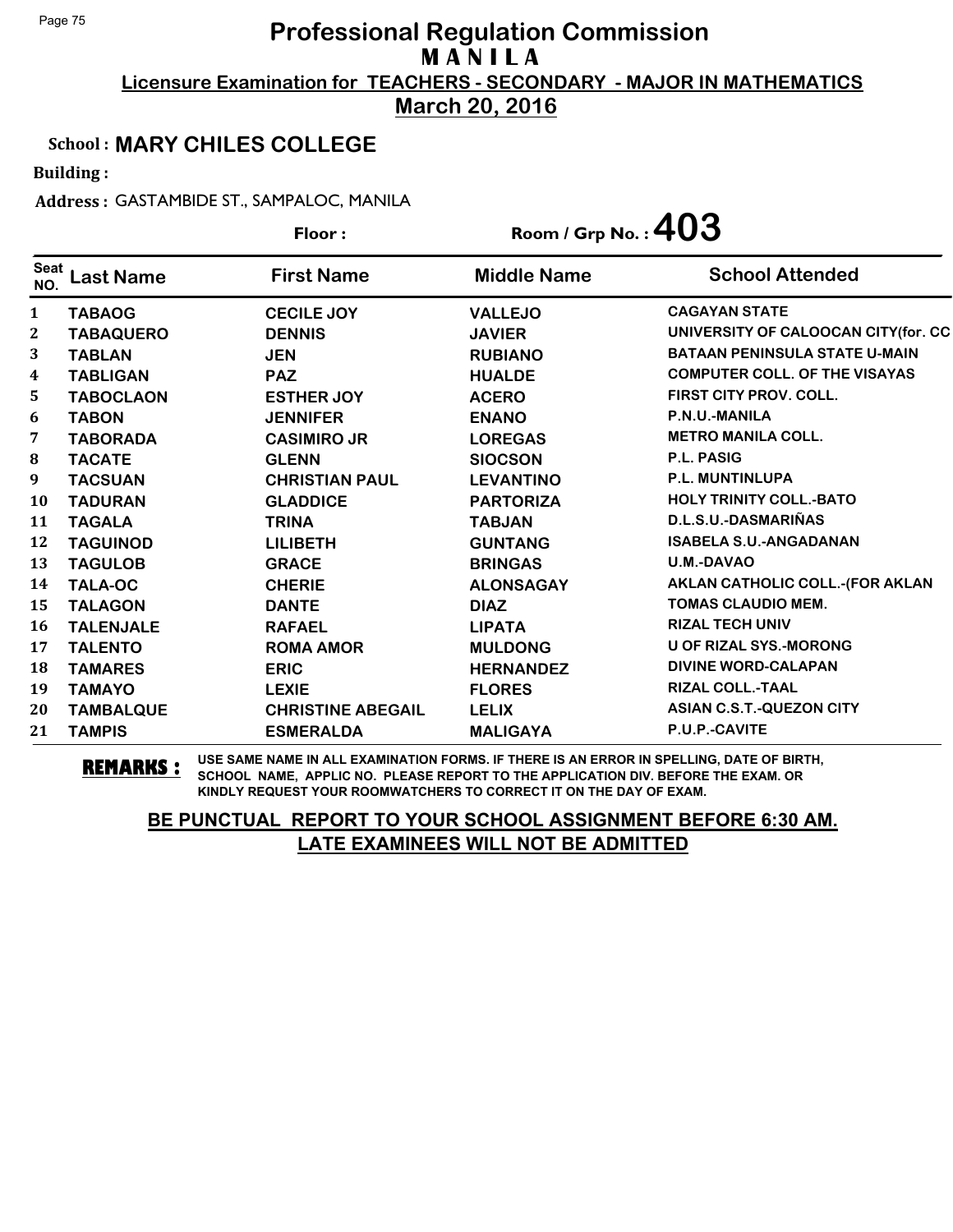**March 20, 2016**

### School : **MARY CHILES COLLEGE**

Building :

Address : GASTAMBIDE ST., SAMPALOC, MANILA

|                    |                    | Floor:                | Room / Grp No.: $405$ |                                     |
|--------------------|--------------------|-----------------------|-----------------------|-------------------------------------|
| <b>Seat</b><br>NO. | <b>Last Name</b>   | <b>First Name</b>     | <b>Middle Name</b>    | <b>School Attended</b>              |
| $\mathbf{1}$       | <b>TAN</b>         | <b>JOYCE</b>          | <b>DELA PENA</b>      | <b>U.E.-MANILA</b>                  |
| 2                  | <b>TAN</b>         | <b>TEDDY JR</b>       | <b>ROQUE</b>          | <b>U.P.-DILIMAN</b>                 |
| 3                  | <b>TANAYAN</b>     | <b>JOSEPHINE</b>      | <b>VILLAS</b>         | <b>EARIST</b>                       |
| 4                  | <b>TANGCUANGCO</b> | <b>ALMA</b>           | <b>LAPUZ</b>          | <b>HOLY ANGEL UNIV.</b>             |
| 5                  | <b>TANTOY</b>      | <b>SHIELA MONICA</b>  | <b>LOQUINARIO</b>     | <b>ST.JOSEPH C.-MAASIN</b>          |
| 6                  | <b>TANYAG</b>      | <b>CHEENE</b>         | <b>PECAYO</b>         | <b>PAMANTASAN NG CABUYAO</b>        |
| 7                  | <b>TAON</b>        | <b>MELIZA JOY</b>     | <b>JOSE</b>           | <b>MARIKINA POLYTECHNIC</b>         |
| ${\bf 8}$          | <b>TAPERE</b>      | <b>GILBERT</b>        | <b>AZUCENA</b>        | <b>TANAUAN INST.</b>                |
| 9                  | <b>TARALA</b>      | <b>ALEXANDER</b>      | <b>LAPEÑA</b>         | <b>EARIST</b>                       |
| 10                 | <b>TARALA</b>      | <b>JEMMALYN</b>       | <b>TAULE</b>          | <b>RIZAL TECH UNIV</b>              |
| 11                 | <b>TAÑAMOR</b>     | <b>SHAIRA</b>         | N/A                   | <b>TAGUIG CITY UNIV</b>             |
| 12                 | <b>TECLA</b>       | <b>JULLIEN MARCIE</b> | <b>ARIOLA</b>         | <b>TANAUAN INST.</b>                |
| 13                 | <b>TEJADA</b>      | <b>MARICEL</b>        | <b>APAN</b>           | <b>WESLEYAN U PHIL-CABA</b>         |
| 14                 | <b>TEJARES</b>     | <b>TETCHIE</b>        | <b>CARPENTERO</b>     | <b>CAVITE S.U.-INDANG</b>           |
| 15                 | <b>TEMPLADO</b>    | <b>DWIGHT</b>         | <b>JABAYBAY</b>       | N.O.R.S.U-BAIS                      |
| 16                 | <b>TEODORO</b>     | <b>ALVIN</b>          | <b>VERZON</b>         | <b>CAGAYAN STATE</b>                |
| 17                 | <b>TEODORO</b>     | <b>IMELDA</b>         | <b>AGUIRRE</b>        | <b>NATIONAL UNIV-MANILA</b>         |
| 18                 | <b>TERO</b>        | <b>MARK JOSEPH</b>    | <b>OLASIMAN</b>       | <b>BISU-CANDIJAY</b>                |
| 19                 | <b>TESORO</b>      | <b>JONATHAN</b>       | <b>URSUA</b>          | UNIVERSITY OF CALOOCAN CITY(for. CC |
| 20                 | <b>TIBAYAN</b>     | <b>GERLIE DAY</b>     | <b>CASTRES</b>        | <b>P.L. MUNTINLUPA</b>              |
| 21                 | <b>TIMBANG</b>     | <b>JHEROME</b>        | <b>ALDUÑAR</b>        | <b>SO.LUZON COLL.-DASMARINAS</b>    |

**REMARKS :** USE SAME NAME IN ALL EXAMINATION FORMS. IF THERE IS AN ERROR IN SPELLING, DATE OF BIRTH, SCHOOL NAME, APPLIC NO. PLEASE REPORT TO THE APPLICATION DIV. BEFORE THE EXAM. OR KINDLY REQUEST YOUR ROOMWATCHERS TO CORRECT IT ON THE DAY OF EXAM.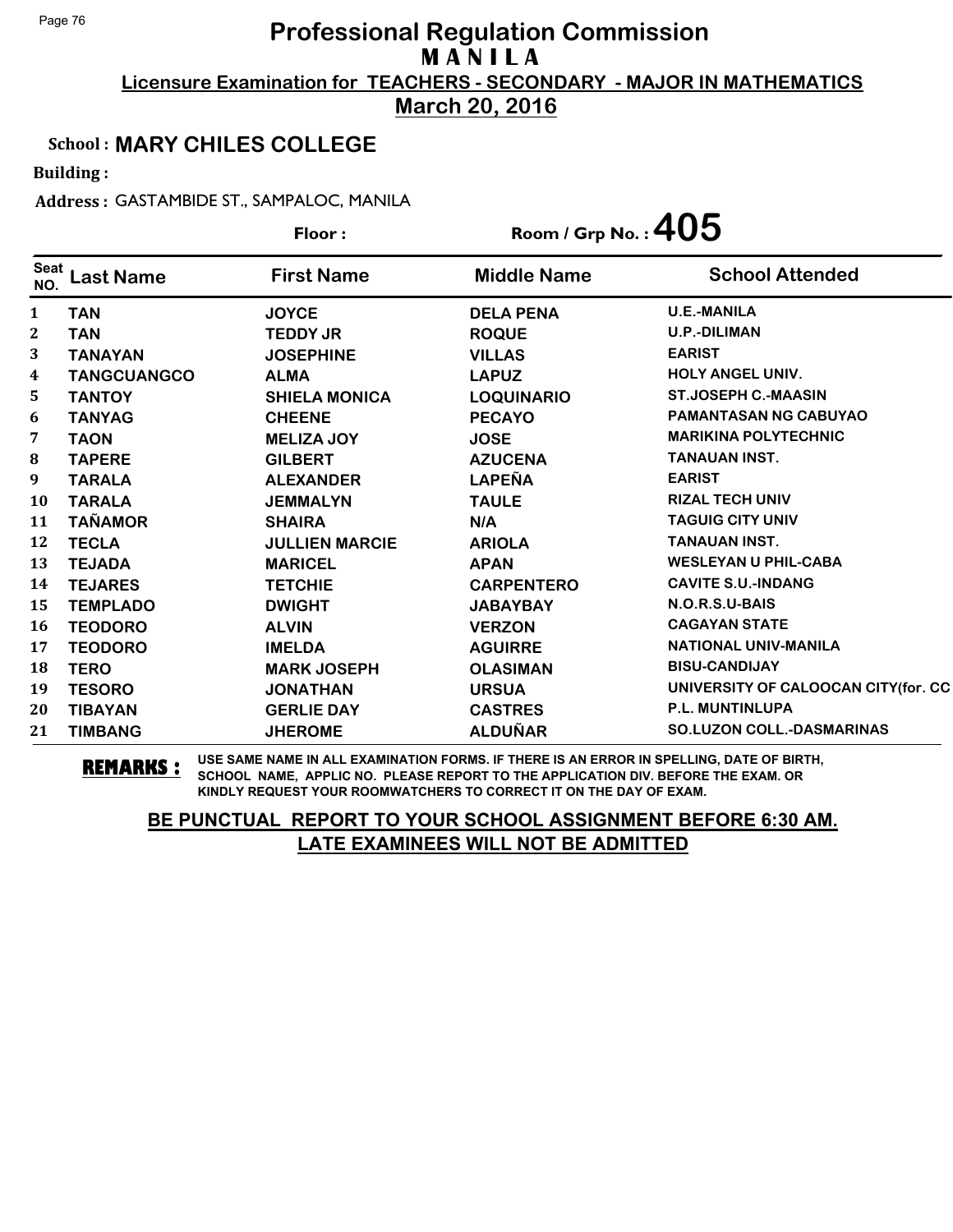**March 20, 2016**

## School : **MARY CHILES COLLEGE**

Building :

Address : GASTAMBIDE ST., SAMPALOC, MANILA

|                    |                  | Floor:                | Room / Grp No. : $409$ |                                      |  |
|--------------------|------------------|-----------------------|------------------------|--------------------------------------|--|
| <b>Seat</b><br>NO. | <b>Last Name</b> | <b>First Name</b>     | <b>Middle Name</b>     | <b>School Attended</b>               |  |
| 1                  | <b>TINAY</b>     | <b>GERARDO</b>        | <b>MENDEZ</b>          | <b>ABADA COLLEGE</b>                 |  |
| 2                  | <b>TIPDAS</b>    | <b>ALMA VIDA</b>      | <b>ALONZO</b>          | <b>TOMAS CLAUDIO MEM.</b>            |  |
| 3                  | <b>TOLEDO</b>    | <b>NHORIEL</b>        | <b>IRINGAN</b>         | <b>U.P.-DILIMAN</b>                  |  |
| 4                  | <b>TOLENTINO</b> | <b>ALJON JOSEPH</b>   | <b>CRUZ</b>            | P.U.P.-STA MARIA, BULACAN            |  |
| 5                  | <b>TOLENTINO</b> | <b>ANGINETH</b>       | <b>RAQUIDAN</b>        | <b>BULACAN S.U-MALOLOS</b>           |  |
| 6                  | <b>TOLENTINO</b> | ETHEL JOY             | <b>ROGEL</b>           | <b>TANAUAN INST.</b>                 |  |
| 7                  | <b>TOLENTINO</b> | <b>GENESIS</b>        | <b>BELENO</b>          | P.U.P.-STA MARIA, BULACAN            |  |
| 8                  | <b>TOLENTINO</b> | <b>GREGORIO</b>       | <b>SABADO</b>          | <b>U.E.-MANILA</b>                   |  |
| 9                  | <b>TOLENTINO</b> | <b>KIMBERLY</b>       | <b>SANITA</b>          | <b>BATAAN PENINSULA STATE</b>        |  |
| 10                 | <b>TOLILES</b>   | <b>MARIA ANGELICA</b> | <b>ABUYABOR</b>        | N.O.R.S.U-BAIS                       |  |
| 11                 | <b>TOLOMIA</b>   | <b>RAY</b>            | <b>RODRIGUEZ</b>       | <b>CITY OF MALABON UNIV.</b>         |  |
| 12                 | <b>TOMAS</b>     | <b>SULTARIO II</b>    | <b>MATIAS</b>          | <b>LEYTE I.T.-CARIGARA</b>           |  |
| 13                 | <b>TONGOHAN</b>  | <b>ROBERT JAN</b>     | <b>GARCIA</b>          | <b>U OF RIZAL SYS.-MORONG</b>        |  |
| 14                 | <b>TORCINO</b>   | <b>DOMITILLA</b>      | <b>BALASTA</b>         | <b>CHRIST THE KING-CALBAYOG</b>      |  |
| 15                 | <b>TORIAGA</b>   | <b>ERROL</b>          | <b>ANTARAN</b>         | <b>AKLAN S.U.-MAKATO</b>             |  |
| 16                 | <b>TORMES</b>    | <b>JENNELYN</b>       | <b>BARUC</b>           | P.U.P.-CAVITE                        |  |
| 17                 | <b>TORREGOZA</b> | <b>AIZEL JOY</b>      | <b>PIZARRA</b>         | P.U.P.-STA MARIA, BULACAN            |  |
| 18                 | <b>TORRES</b>    | <b>MA. ELENA</b>      | <b>GUERRERO</b>        | <b>J.RIZAL UNIV.</b>                 |  |
| 19                 | <b>TORREÑA</b>   | <b>JEROMEL</b>        | <b>LAMO</b>            | UNIVERSITY OF CALOOCAN CITY (for. CC |  |
| 20                 | <b>TOYYAO</b>    | <b>JONALYN</b>        | <b>AMILY</b>           | <b>ST.LOUIS C.-BULANAO</b>           |  |
| 21                 | <b>TRAPANI</b>   | <b>MIKO ADRIAN</b>    | <b>SODELA</b>          | <b>CAVITE STATE UNIVERSITY-IMUS</b>  |  |

**REMARKS :** USE SAME NAME IN ALL EXAMINATION FORMS. IF THERE IS AN ERROR IN SPELLING, DATE OF BIRTH, SCHOOL NAME, APPLIC NO. PLEASE REPORT TO THE APPLICATION DIV. BEFORE THE EXAM. OR KINDLY REQUEST YOUR ROOMWATCHERS TO CORRECT IT ON THE DAY OF EXAM.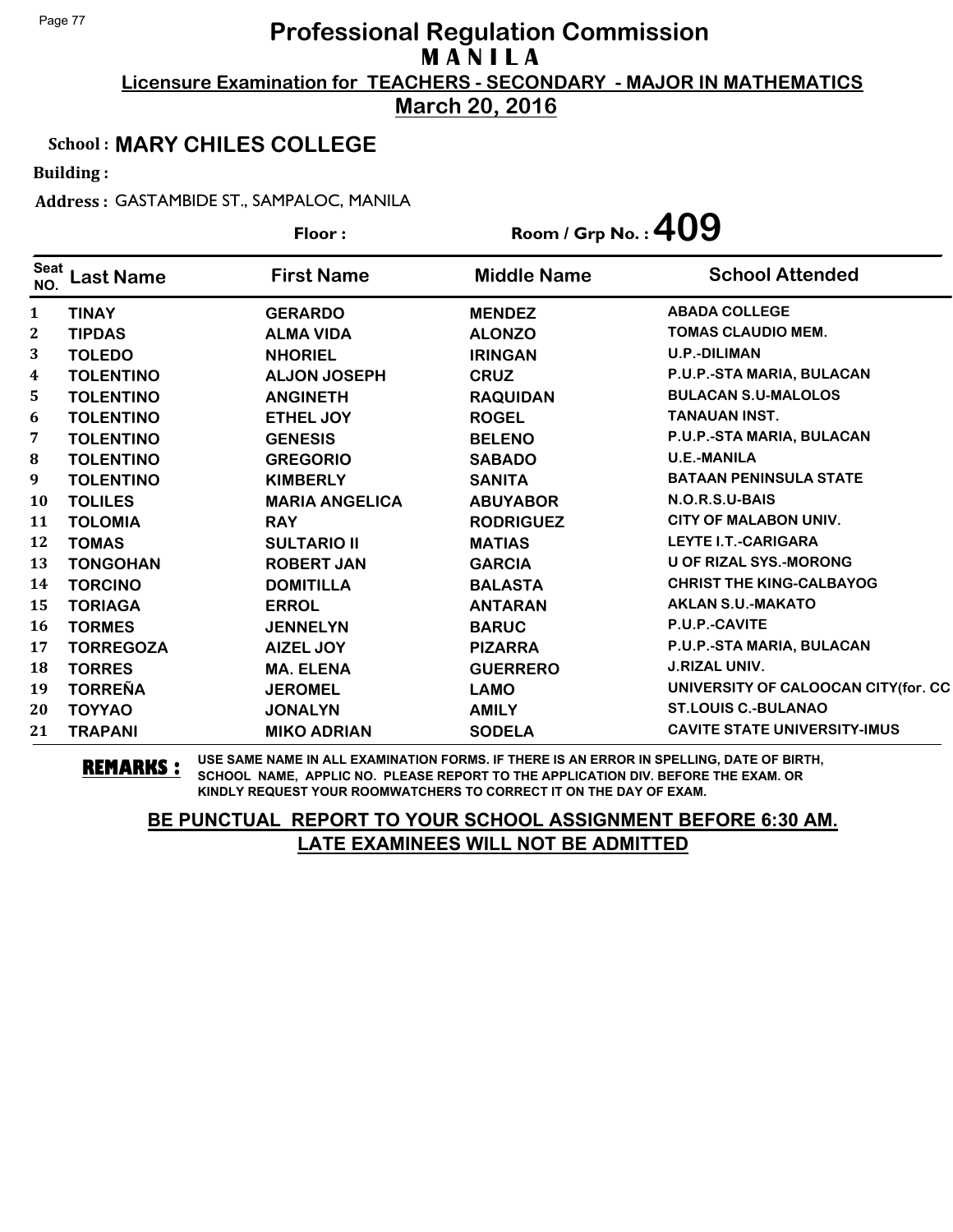**March 20, 2016**

### School : **MARY CHILES COLLEGE**

Building :

Address : GASTAMBIDE ST., SAMPALOC, MANILA

|                    |                  | Floor:             |                     | Room / Grp No.: AVR A                |  |
|--------------------|------------------|--------------------|---------------------|--------------------------------------|--|
| <b>Seat</b><br>NO. | <b>Last Name</b> | <b>First Name</b>  | <b>Middle Name</b>  | <b>School Attended</b>               |  |
| 1                  | <b>TRAVIEZO</b>  | <b>MICHAEL</b>     | <b>LINEZO</b>       | <b>P.U.P.-CAVITE</b>                 |  |
| 2                  | <b>TRIA</b>      | <b>RODOLFO</b>     | <b>VIAÑA</b>        | AMA-BINAN, LAGUNA                    |  |
| 3                  | <b>TRINIDAD</b>  | <b>EMMALINDA</b>   | <b>MABUTE</b>       | <b>ST.MARY'S COLL. OF CATBALOGAN</b> |  |
| 4                  | <b>TRINIDAD</b>  | <b>LENI</b>        | <b>BURLAT</b>       | <b>FEU-MANILA</b>                    |  |
| 5                  | <b>TRINIDAD</b>  | <b>MARIVIC</b>     | <b>NACION</b>       | <b>BULACAN S.U-BUSTOS</b>            |  |
| 6                  | <b>TUBIERA</b>   | <b>CHERRYLIN</b>   | <b>CARDENAS</b>     | <b>LAGUNA STATE POLYTECHNIC</b>      |  |
| 7                  | <b>TUBIERA</b>   | <b>ROSE MARIE</b>  | <b>CASTRES</b>      | <b>RIZAL TECH UNIV</b>               |  |
| 8                  | <b>TUBU</b>      | <b>ELIZA GRACE</b> | <b>MANALUNGSUNG</b> | <b>EARIST</b>                        |  |
| 9                  | <b>TUCAY</b>     | <b>CHEREY-AN</b>   | <b>CALIBUSO</b>     | ABRA S.I.S.T.-LAGANGILANG            |  |
| 10                 | <b>TUMACAS</b>   | <b>ERNIE</b>       | <b>TUDLASAN</b>     | <b>OSMENA COLL-MASBATE</b>           |  |
| 11                 | <b>UBALDE</b>    | <b>JHANICE</b>     | <b>NAVIDAD</b>      | <b>PANGASINAN S.U.-LINGAYEN</b>      |  |
| 12                 | <b>UBALDO</b>    | <b>ANNA MARIE</b>  | <b>VILLARUBIA</b>   | <b>BULACAN S.U-BUSTOS</b>            |  |
| 13                 | <b>UBANA</b>     | <b>IAN</b>         | <b>ZAMORA</b>       | <b>MALASIQUI AGNO VC</b>             |  |
| 14                 | <b>UBANDO</b>    | <b>REINO</b>       | <b>CATIPAY</b>      | <b>PASIG CATHOLIC COLL.</b>          |  |
| 15                 | <b>UDTOHAN</b>   | <b>MELODY</b>      | <b>SUMILE</b>       | <b>P.L. PASAY</b>                    |  |
| 16                 | <b>UMALI</b>     | <b>MONICA</b>      | <b>CANO</b>         | <b>TAGUIG CITY UNIV</b>              |  |
| 17                 | <b>UNLAYAO</b>   | <b>SHAIRA</b>      | <b>VIAJE</b>        | <b>P. KOLEHIYO NG MAUBAN</b>         |  |
| 18                 | <b>URMENETA</b>  | <b>ROBERTO</b>     | <b>QUINAGUTAN</b>   | <b>EVSU-TACLOBAN</b>                 |  |
| 19                 | <b>URQUIZA</b>   | <b>ARLENE</b>      | <b>AZARCON</b>      | <b>ST.MICHAEL'S COL-SUR</b>          |  |
| 20                 | <b>VALDEZ</b>    | <b>LUWALHATI</b>   | <b>MAGPAYO</b>      | TOMAS CLAUDIO MEM.                   |  |
| 21                 | <b>VALDEZ</b>    | <b>NOVEM</b>       | <b>BURAWIS</b>      | <b>P.L. VALENZUELA</b>               |  |

**REMARKS :** USE SAME NAME IN ALL EXAMINATION FORMS. IF THERE IS AN ERROR IN SPELLING, DATE OF BIRTH, SCHOOL NAME, APPLIC NO. PLEASE REPORT TO THE APPLICATION DIV. BEFORE THE EXAM. OR KINDLY REQUEST YOUR ROOMWATCHERS TO CORRECT IT ON THE DAY OF EXAM.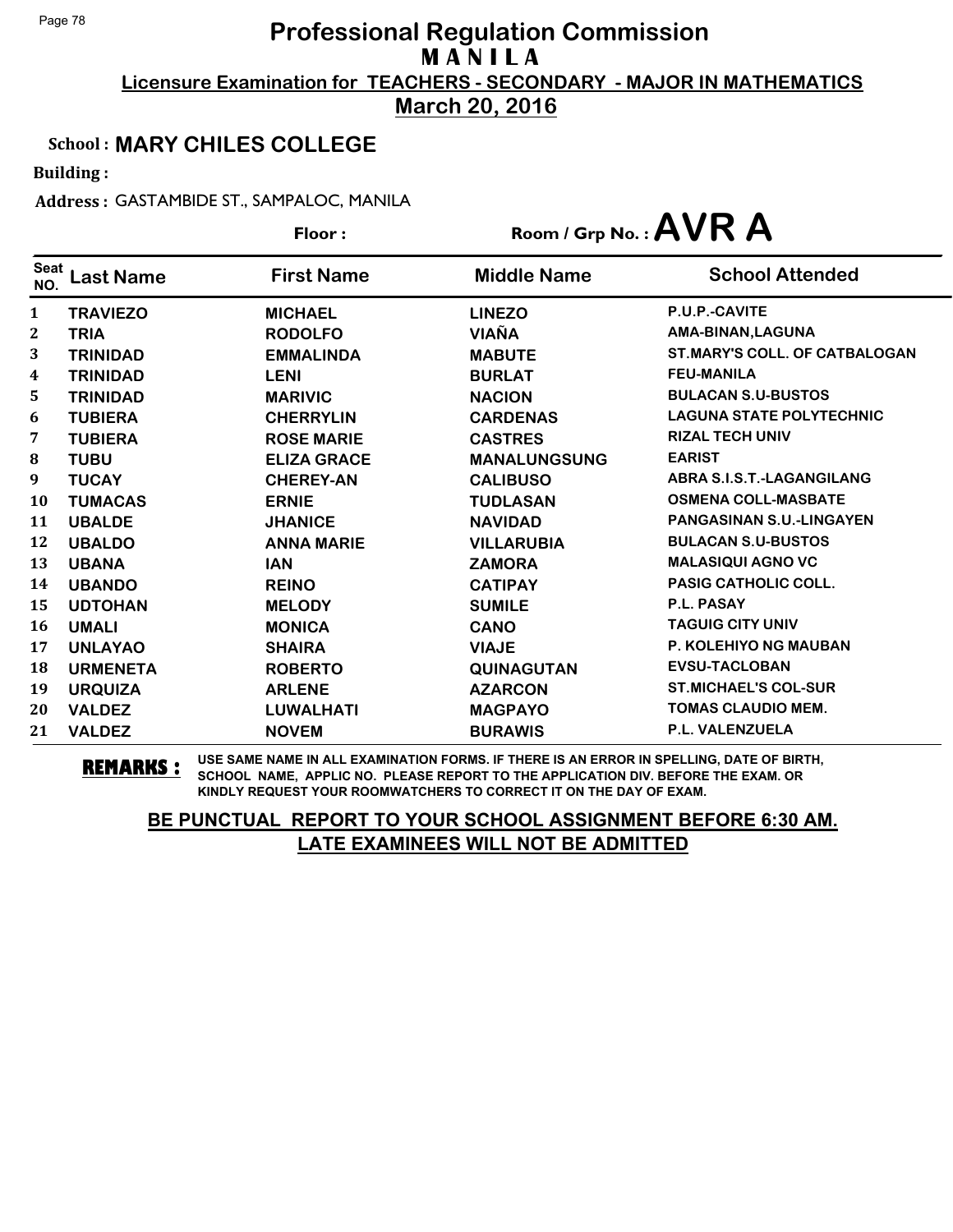**March 20, 2016**

### School : **MARY CHILES COLLEGE**

Building :

Address : GASTAMBIDE ST., SAMPALOC, MANILA

|                    |                   | Floor:                | Room / Grp No. : $AVR$ B |                                    |
|--------------------|-------------------|-----------------------|--------------------------|------------------------------------|
| <b>Seat</b><br>NO. | <b>Last Name</b>  | <b>First Name</b>     | <b>Middle Name</b>       | <b>School Attended</b>             |
| 1                  | <b>VALE</b>       | <b>MARIA GICHELLE</b> | <b>PAGUIRIGAN</b>        | <b>U OF RIZAL SYS.-PILILLA</b>     |
| 2                  | <b>VALENTINO</b>  | <b>MARY ANN</b>       | <b>GONZALES</b>          | <b>STI-MEYCAUAYAN</b>              |
| 3                  | <b>VALENZUELA</b> | <b>EDLYN</b>          | <b>ABELLERA</b>          | <b>BULACAN S.U-MALOLOS</b>         |
| 4                  | <b>VALENZUNA</b>  | <b>ARCELIE</b>        | <b>CULILAP</b>           | <b>N.T.C.</b>                      |
| 5                  | <b>VALERA</b>     | <b>MARLON</b>         | <b>QUIZON</b>            | KEYSTONE COLLEGE(FOR KALOS M.A.    |
| 6                  | <b>VALEROS</b>    | <b>JOAN PAULINE</b>   | <b>ACERDA</b>            | P.U.P.-STA. MESA                   |
| 7                  | <b>VALES</b>      | <b>JOSEPH</b>         | <b>BALUTE</b>            | DYNAMIC COMPUTER CENTRUM           |
| ${\bf 8}$          | <b>VANZUELA</b>   | <b>EDWIN</b>          | <b>CABASAG</b>           | <b>MT.CARMEL COLL.-CASIGURAN</b>   |
| 9                  | <b>VARGAS</b>     | <b>MARVIN</b>         | <b>MALAGAMBA</b>         | <b>TANAUAN INST.</b>               |
| 10                 | <b>VARIAS</b>     | <b>JOANA MARIE</b>    | <b>VILLANUEVA</b>        | P.U.P.-CAVITE                      |
| 11                 | <b>VARRON</b>     | <b>JESSICA</b>        | <b>DUMAGUING</b>         | P.U.P.-SAN PEDRO                   |
| 12                 | <b>VELARO</b>     | <b>ALMA</b>           | <b>SEDOL</b>             | <b>NAVAL S.U.-BILIRAN</b>          |
| 13                 | <b>VELASCO</b>    | <b>KRISTALYN</b>      | <b>VERZOSA</b>           | <b>WESLEYAN U PHIL-CABA</b>        |
| 14                 | <b>VELASCO</b>    | <b>MARY GRACE</b>     | <b>LICOP</b>             | <b>EARIST</b>                      |
| 15                 | <b>VELASCO</b>    | <b>VIRGILIO JR</b>    | <b>WILLING</b>           | <b>RIZAL TECH UNIV</b>             |
| 16                 | <b>VENASQUEZ</b>  | <b>JESSA CHRISTE</b>  | <b>MIRANDA</b>           | <b>PAMPANGA STATE AGRICULTURAL</b> |
| 17                 | <b>VENTURA</b>    | <b>HEIDE</b>          | <b>TENORIO</b>           | <b>STI-BALAGTAS</b>                |
| 18                 | <b>VENZON</b>     | <b>MARJORIE</b>       | <b>ENOJARDO</b>          | <b>ANDRES BONIFACIO COL</b>        |
| 19                 | <b>VERANO</b>     | <b>JANESSA</b>        | <b>CALOT</b>             | <b>LAGUNA STATE POLYTECHNIC</b>    |
| 20                 | <b>VERCELES</b>   | <b>QUINTINA</b>       | <b>RACAL</b>             | M. L. Q. U.                        |
| 21                 | <b>VERGARA</b>    | <b>DIANARRA</b>       | <b>MATA</b>              | <b>C.L.S.U.</b>                    |

**REMARKS :** USE SAME NAME IN ALL EXAMINATION FORMS. IF THERE IS AN ERROR IN SPELLING, DATE OF BIRTH, SCHOOL NAME, APPLIC NO. PLEASE REPORT TO THE APPLICATION DIV. BEFORE THE EXAM. OR KINDLY REQUEST YOUR ROOMWATCHERS TO CORRECT IT ON THE DAY OF EXAM.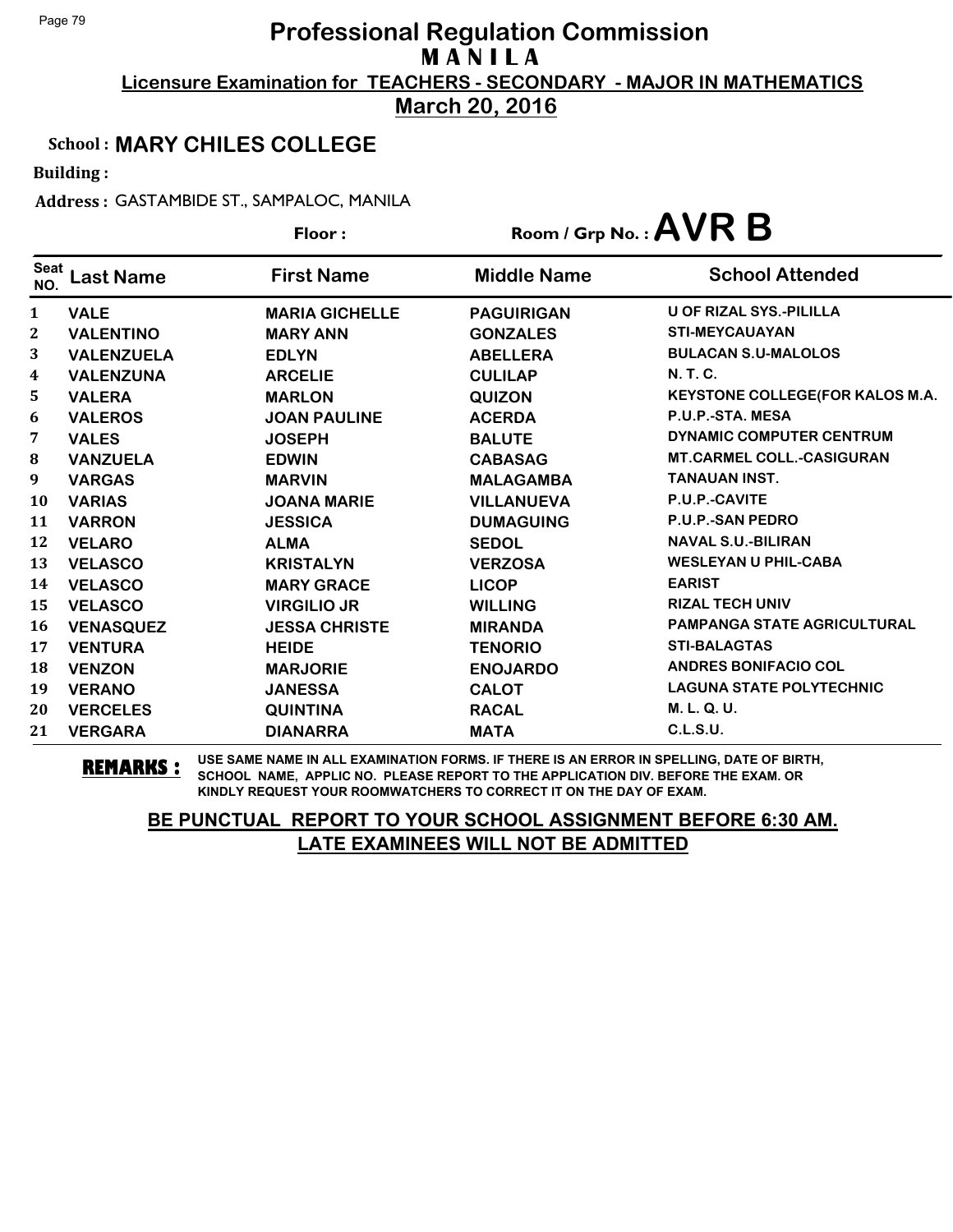**March 20, 2016**

### School : **MARY CHILES COLLEGE**

Building :

Address : GASTAMBIDE ST., SAMPALOC, MANILA

|                         |                   | Floor:                    | Room / Grp No. : $SH$ 1 |                                         |
|-------------------------|-------------------|---------------------------|-------------------------|-----------------------------------------|
| <b>Seat</b><br>NO.      | <b>Last Name</b>  | <b>First Name</b>         | <b>Middle Name</b>      | <b>School Attended</b>                  |
| $\mathbf{1}$            | <b>VIAJE</b>      | <b>ANDROMEDA KIMBERLY</b> | <b>ELGERA</b>           | <b>TRECE MARTIRES CITY COLL.</b>        |
| $\mathbf{2}$            | <b>VICENTA</b>    | <b>JAYSON</b>             | <b>SEÑAL</b>            | <b>LEYTE S.U.-TOLOSA</b>                |
| 3                       | <b>VILLALBA</b>   | <b>MARNELLIE JOY</b>      | <b>BASE</b>             | <b>SAN JOSE COMM. COLL.-MALILIPOT</b>   |
| $\overline{\mathbf{4}}$ | <b>VILLALOBOS</b> | <b>ALFIE</b>              | <b>BENIG</b>            | <b>OSMENA COLL-MASBATE</b>              |
| 5                       | <b>VILLALUNA</b>  | <b>ALEXANDER</b>          | <b>BIGALBAL</b>         | <b>BATANGAS S.U.-ARASOF-NASUGBU</b>     |
| 6                       | <b>VILLAMARIN</b> | <b>JEAN FAUSTIN</b>       | <b>BUENOS AIRES</b>     | <b>U OF RIZAL SYS.-MORONG</b>           |
| 7                       | <b>VILLAMIL</b>   | <b>EDNA</b>               | <b>RAGUDO</b>           | <b>TAGUIG CITY UNIV</b>                 |
| 8                       | <b>VILLANUEVA</b> | <b>DENNIS</b>             | <b>MENDOZA</b>          | <b>P.U.P.-STO TOMAS</b>                 |
| 9                       | <b>VILLANUEVA</b> | <b>JENNY</b>              | <b>ABUAN</b>            | P.N.U.-MANILA                           |
| <b>10</b>               | <b>VILLANUEVA</b> | <b>JOEYLYN</b>            | <b>LACHICA</b>          | <b>ROMBLON STATE UNIV. (FOR ROMBLON</b> |
| 11                      | <b>VILLANUEVA</b> | <b>JOHN PAUL</b>          | <b>RAMOS</b>            | <b>MONDRIAAN AURA COLL</b>              |
| 12                      | <b>VILLANUEVA</b> | <b>JONALYN</b>            | STA. ANA                | STI COLLEGE OF ORTIGAS - CAINTA, IN     |
| 13                      | <b>VILLANUEVA</b> | <b>JULIVIC</b>            | <b>GEANGA</b>           | <b>LA CONSOLACION UNIVERSITY</b>        |
| 14                      | <b>VILLANUEVA</b> | <b>MICHAELLA ERICKA</b>   | <b>BIER</b>             | ARC-C.M.C.L.C.                          |
| 15                      | <b>VILLANUEVA</b> | <b>NORMA</b>              | <b>CORTUNA</b>          | <b>TABACO COLL.</b>                     |
| 16                      | <b>VILLANUEVA</b> | <b>ROWELYN</b>            | <b>LINGAHAN</b>         | <b>RIZAL TECH UNIV</b>                  |
| 17                      | <b>VILLARAMA</b>  | <b>MAE ALELYN</b>         | <b>RODRIGUEZ</b>        | <b>BULACAN S.U-BUSTOS</b>               |
| 18                      | <b>VILLAREAL</b>  | <b>CHESTER MARIE</b>      | <b>GAROTE</b>           | <b>LA CONSOLACION UNIVERSITY</b>        |
| 19                      | <b>VILLAROMAN</b> | <b>JANICE</b>             | <b>MEDINA</b>           | T.I P.-Q.C.                             |
| 20                      | <b>VILLEGAS</b>   | <b>JOSEPH</b>             | <b>GONE</b>             | <b>P.L. MANILA</b>                      |
| 21                      | <b>VILLEGAS</b>   | <b>RAYMOND-LESTER</b>     | <b>CATUIRAN</b>         | <b>STI-FAIRVIEW</b>                     |

**REMARKS :** USE SAME NAME IN ALL EXAMINATION FORMS. IF THERE IS AN ERROR IN SPELLING, DATE OF BIRTH, SCHOOL NAME, APPLIC NO. PLEASE REPORT TO THE APPLICATION DIV. BEFORE THE EXAM. OR KINDLY REQUEST YOUR ROOMWATCHERS TO CORRECT IT ON THE DAY OF EXAM.